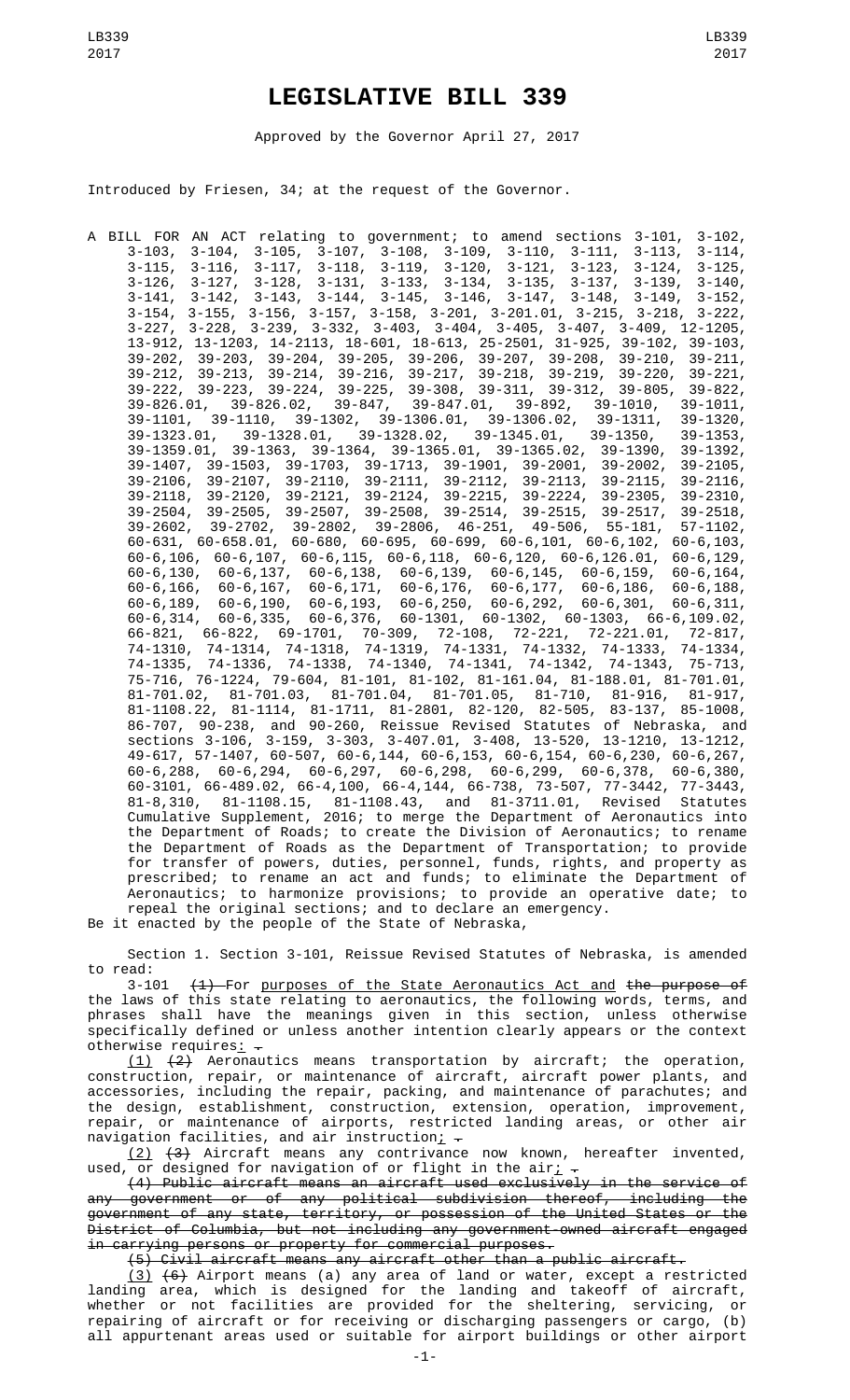facilities, and (c) all appurtenant rights-of-way, whether heretofore or hereafter established $\frac{1}{r}$ .

(7) Department means the Department of Aeronautics, commission means the Nebraska Aeronautics Commission, commissioner means any member of the commission, director means the Director of Aeronautics, and state or this state means the State of Nebraska.

(8) Restricted landing area means any area of land, water, or both, which is used or is made available for the landing and takeoff of aircraft, the use of which shall, except in case of emergency, be only as provided from time to time by the commission.

(4) (9) Air navigation facility means any facility, other than one owned or controlled by the federal government, used in, available for use in, or designed for use in aid of air navigation, including airports, restricted landing areas, and any structures, mechanisms, lights, beacons, marks, communicating systems, or other instrumentalities or devices used or useful as an aid or constituting an advantage or convenience to the safe takeoff, navigation, and landing of aircraft, or the safe and efficient operation or maintenance of an airport or restricted landing area and any combination of any or all of such facilities<u>;</u>  $-$ 

(5) (10) Air navigation means the operation or navigation of aircraft in the air space over this state or upon any airport or restricted landing area within this state;  $-$ 

(11) Operation of aircraft or operate aircraft means the use of aircraft for the purpose of air navigation and includes the navigation or piloting of aircraft. Any person who causes or authorizes the operation of aircraft, whether with or without the right of legal control, in the capacity of owner, lessee, or otherwise, of the aircraft, shall be deemed to be engaged in the operation of aircraft within the meaning of the statutes of this state.

(6) (12) Airman means any individual who engages, as the person in command, or as pilot, mechanic, or member of the crew, in the navigation of aircraft while under way and (excepting individuals employed outside the United States, any individual employed by a manufacturer of aircraft, aircraft engines, propellers, or appliances to perform duties as inspector or mechanic in connection therewith, and any individual performing inspection or mechanical duties in connection with aircraft owned or operated by him or her) any individual who is directly in charge of the inspection, maintenance, overhauling, or repair of aircraft engines, propellers, or appliances and any individual who serves in the capacity of aircraft dispatcher or air traffic control-tower operator:  $\frac{1}{2}$ 

(7) (13) Air instruction means the imparting of aeronautical information by any aeronautics instructor or in or by any air school or flying club<u>;</u>  $\hbox{\large -}$ 

(8) (14) Aeronautics instructor means any individual engaged in giving instruction, or offering to give instruction, in aeronautics, either in flying or ground subjects, or both, for hire or reward, without advertising such occupation, without calling his or her facilities an air school or anything equivalent thereto, and without employing or using other instructors. It does not include any instructor in any public school or university of this state or any institution of higher learning duly accredited and approved for carrying on collegiate work while engaged in his or her duties as such instructor<u>;</u>  $\hbox{\large -}$ 

(15) Flying club means any person, other than an individual, who, neither for profit nor reward, owns, leases, or uses one or more aircraft for the purpose of instruction or pleasure or both.

(16) Person means any individual, firm, partnership, limited liability company, corporation, company, association, joint-stock association, or body politic and includes any trustee, receiver, assignee, or other similar representative thereof.

(17) State airway means a route in the navigable air space over and above the lands or waters of this state, designated by the department as a route suitable for air navigation.

(18) Navigable air space means air space above the minimum altitudes of flight prescribed by the laws of this state or by the regulations of the department consistent therewith.

(19) Municipality means any county, city, village, or town of this state and any other political subdivision, public corporation, authority, or district in this state which is or may be authorized by law to acquire, establish, construct, maintain, improve, and operate airports and other air navigation facilities.

(9) (20) Airport protection privileges means easements through or other interests in air space over land or water, interests in airport hazards outside the boundaries of airports or restricted landing areas, and other protection privileges, the acquisition or control of which is necessary to insure safe approaches to the landing areas of airports and restricted landing areas and the safe and efficient operation thereof<sub>i</sub> -

(10) (21) Airport hazard means any structure, object of natural growth, or use of land which obstructs the air space required for the flight of aircraft in landing or taking off at any airport or restricted landing area or is otherwise hazardous to such landing or taking off<u>;</u>  $\texttt{-}$ 

(11) Civil aircraft means any aircraft other than a public aircraft;

(12) Commission means the Nebraska Aeronautics Commission;

(13) Director means the Director of Aeronautics;

(14) Division means the Division of Aeronautics of the Department of Transportation;

(15) Flying club means any person, other than an individual, who, neither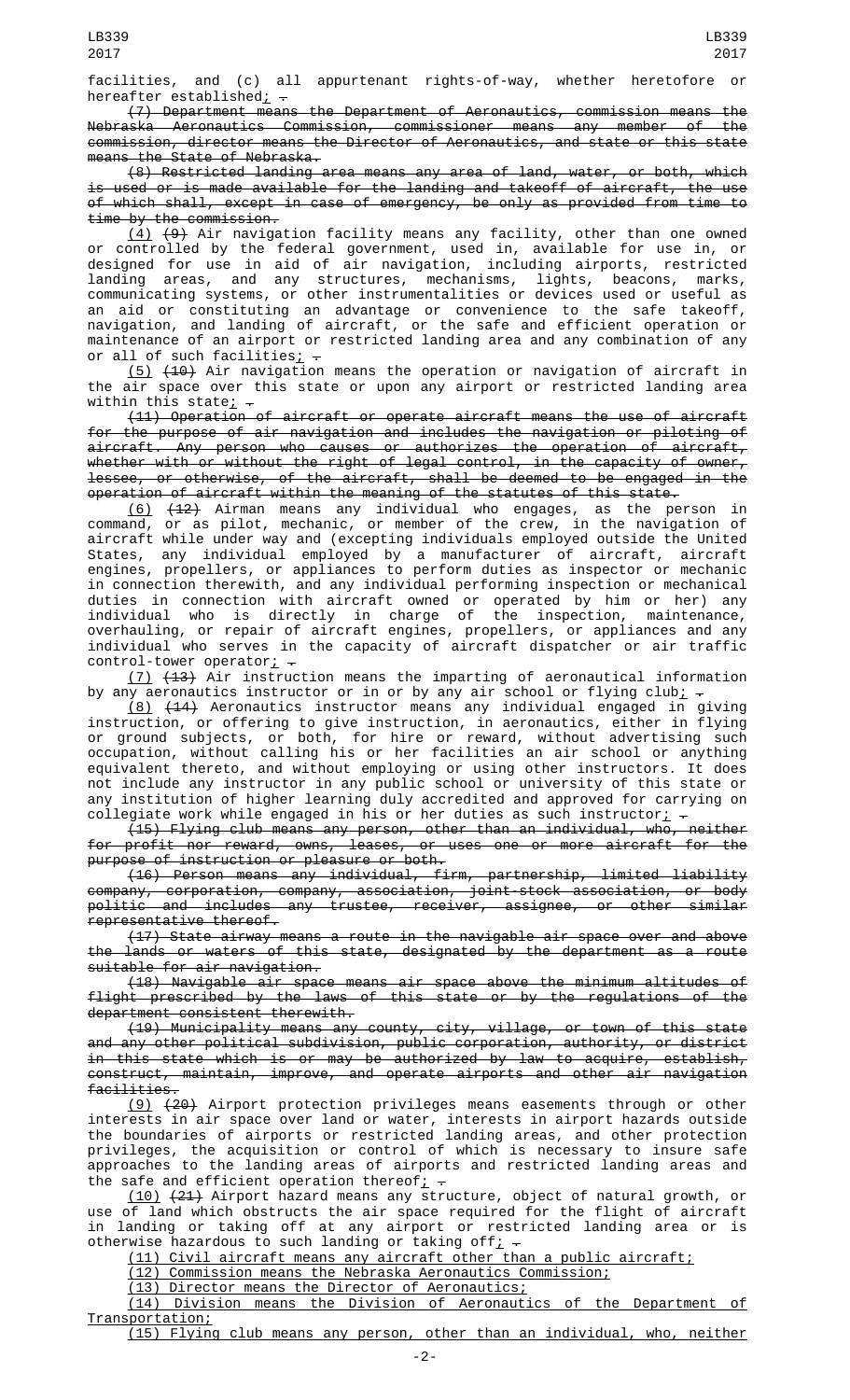for profit nor reward, owns, leases, or uses one or more aircraft for the purpose of instruction or pleasure or both;

(22) The singular includes the plural and the plural the singular. The masculine gender includes the feminine.

 $(16)$   $(23)$  Location means the general vicinity to be served by a specific airport; -

(17) Municipality means any county, city, village, or town of this state and any other political subdivision, public corporation, authority, or district in this state which is or may be authorized by law to acquire, establish, construct, maintain, improve, and operate airports and other air navigation facilities;

(18) Navigable air space means air space above the minimum altitudes of flight prescribed by the laws of this state or by the rules and regulations adopted and promulgated by the division consistent therewith;

(19) Operation of aircraft or operate aircraft means the use of aircraft for the purpose of air navigation and includes the navigation or piloting of aircraft. Any person who causes or authorizes the operation of aircraft, whether with or without the right of legal control, in the capacity of owner, lessee, or otherwise, of the aircraft, shall be deemed to be engaged in the operation of aircraft within the meaning of the statutes of this state;

(24) Site means the specific land area to be used as an airport.

(20) (25) Privately owned public use airport means any airport owned by a person which is primarily engaged in the business of providing necessary services and facilities for the operation of civil aircraft and which (a) has at least one paved runway, (b) is engaged in the retail sale of aviation gasoline or aviation jet fuel, and (c) possesses facilities for the sheltering, servicing, or repair of aircraft<u>;</u>  $\overline{\phantom{a}}$ 

(21) Public aircraft means an aircraft used exclusively in the service of any government or of any political subdivision thereof, including the government of any state, territory, or possession of the United States or the District of Columbia, but not including any government-owned aircraft engaged in carrying persons or property for commercial purposes;

(22) Restricted landing area means any area of land, water, or both, which is used or is made available for the landing and takeoff of aircraft, the use of which shall, except in case of emergency, be only as provided from time to time by the commission;

(23) Site means the specific land area to be used as an airport; and

(24) State airway means a route in the navigable air space over and above the lands or waters of this state, designated by the division as a route suitable for air navigation.

Sec. 2. Section 3-102, Reissue Revised Statutes of Nebraska, is amended to read:

3-102 The purpose of the State Aeronautics Act It is hereby declared that the purpose of sections 3-101 to 3-154 is to further the public interest and aeronautical progress by (1) providing for the protection and promotion of safety in aeronautics, (2) cooperating in effecting a uniformity of the laws relating to the development and regulation of aeronautics in the several states, (3) revising existing statutes relative to the development and regulation of aeronautics so as to grant such powers to and impose such duties upon <u>the division</u> <del>a state agency</del> in order that the state may properly perform its functions relative to aeronautics and effectively exercise its jurisdiction over persons and property within such jurisdiction, may assist in the promotion of a statewide system of airports, may cooperate with and assist the political subdivisions of this state and others engaged in aeronautics, and may encourage and develop aeronautics, (4) establishing uniform regulations, consistent with federal regulations and those of other states, in order that those engaged in aeronautics of every character may so engage with the least possible restriction, consistent with the safety and the rights of others $_{\rm L}$  and (5) providing for cooperation with the federal authorities in the development of a national system of civil aviation and for coordination of the aeronautical activities of those authorities and the authorities of this state by assisting in accomplishing the purposes of federal legislation and eliminating costly and unnecessary duplication of functions properly in the province of federal agencies.

Sec. 3. Section 3-103, Reissue Revised Statutes of Nebraska, is amended to read:

3-103 (1) The Division There is hereby created a department of government to be known as the Department of Aeronautics shall be a division of the Department of Transportation.

(2)(a) Until December 31, 2017, the The chief administrative officer of the <u>division</u> <del>department</del> shall be the director, to be known as the Director of Aeronautics<u>, and</u> <del>. The Director of Aeronautics</del> shall be appointed by the Governor, subject to confirmation by the Legislature, with due regard to his or her fitness through aeronautical education and by knowledge of and recent practical experience in aeronautics. The director shall devote full time to the performance of his or her official duties and shall not have any pecuniary interest in, stock in, or bonds of any civil aeronautics enterprise. The director shall, before assuming the duties of the office, take and subscribe an oath, such as is required by state officers. The director shall be bonded or insured as required by section 11-201. The director shall receive such compensation as the Governor, with the approval of the commission, shall determine, subject to the provisions of the legislative appropriations bill. (b) Beginning January 1, 2018, the chief administrative officer of the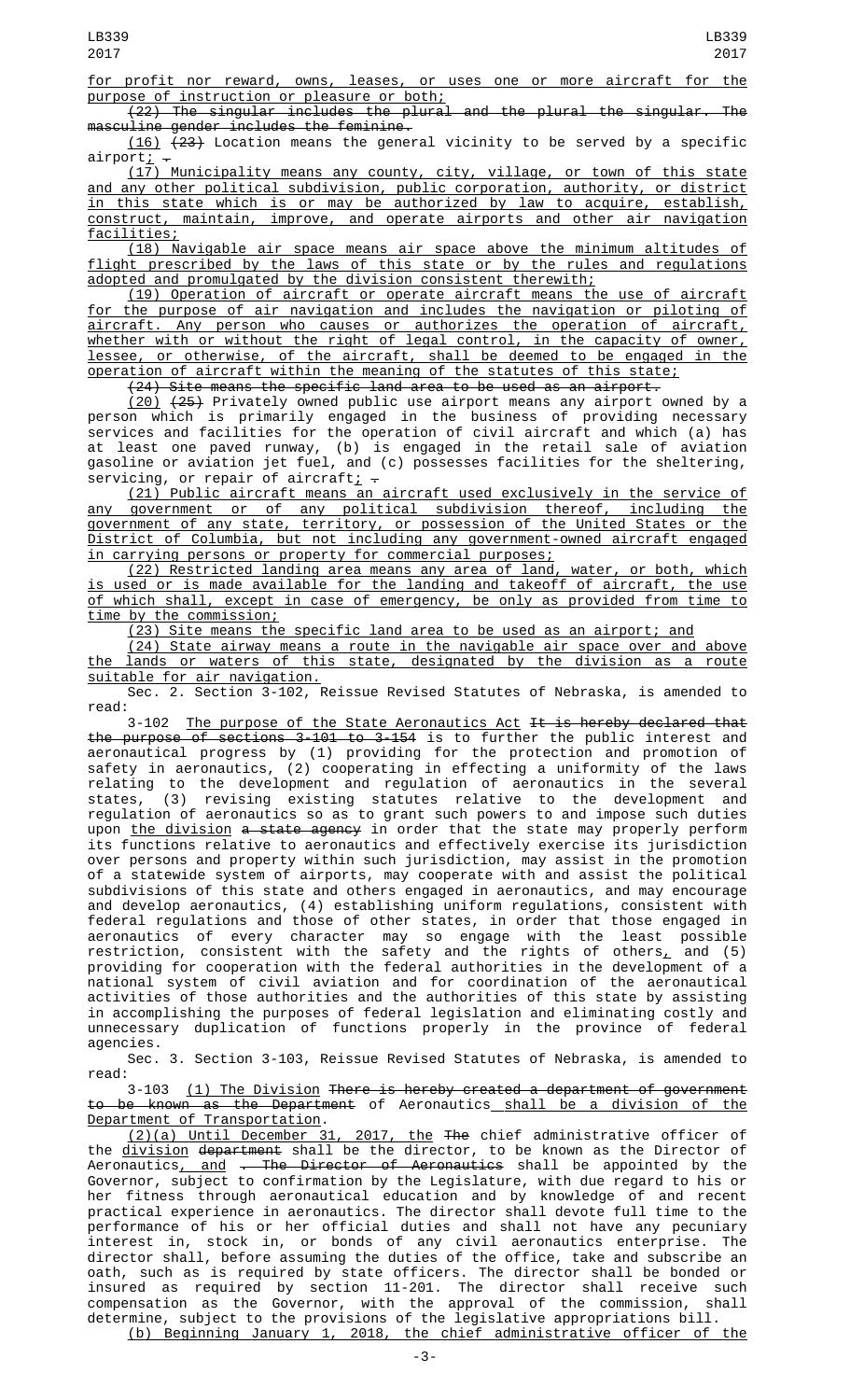LB339 2017

division shall be the Director of Aeronautics who shall be appointed by and report directly to the Director-State Engineer, subject to confirmation by the Legislature, with due regard to his or her fitness through aeronautical education and by knowledge of and recent practical experience in aeronautics. The director shall devote full time to the performance of his or her official duties and shall not have any pecuniary interest in, stock in, or bonds of any civil aeronautics enterprise. The director shall, before assuming the duties of the office, take and subscribe an oath, such as is required by state officers. Sec. 4. Section 3-104, Reissue Revised Statutes of Nebraska, is amended to read:

3-104 <u>(1)</u> There is hereby created the Nebraska Aeronautics Commission which shall consist of five members, who shall be appointed by the Governor. The terms of office of the members of the commission initially appointed shall expire on March 1 of the years 1946, 1947, 1948, 1949, and 1950, as designated by the Governor in making the respective appointments. As the terms of members expire, the Governor shall, on or before March 1 of each year, appoint a member of the commission for a term of five years to succeed the member whose term expires. Each member shall serve until the appointment and qualification of his or her successor. In case of a vacancy occurring prior to the expiration of the term of a member, the appointment shall be made only for the remainder of the term. All members of the commission shall be citizens and bona fide residents of the state and, in making such an appointment, the Governor shall take into consideration the interest or training of the appointee in some one or all branches of aviation. The commission shall, in December of each year, select a chairperson for the ensuing year. The Director of Aeronautics shall serve as secretary as set forth in section 3-127. Three members shall constitute a quorum $_{\rm L}$  and no action shall be taken by less than a majority of the commission.

 $(2)$  The commission shall meet upon the written call of the chairperson, the director, or any two members of the commission. Regular meetings shall be held at the office of the <u>division</u> <del>department</del> but, whenever the convenience of the public or of the parties may be promoted or delay or expense may be prevented, <u>the commission</u> <del>it</del> may hold meetings or proceedings at any other place designated by it. All meetings of the commission shall be open to the public. No member shall receive any salary for his or her service, but each shall be reimbursed for actual and necessary expenses incurred by him or her in the performance of his or her duties as provided in sections 81-1174 to 81-1177.

(3)(a) Until December 31, 2017, it It shall be the duty of the commission to advise the Governor relative to the appointment of <u>the Director of</u> Aeronautics, and the commission a director and it shall report to the Governor whenever it feels that the <u>Director of Aeronautics</u> director is not properly fulfilling his or her duties.

(b) Beginning January 1, 2018, the commission shall advise the Director-State Engineer relative to the appointment of the Director of Aeronautics, and the commission shall report to the Director-State Engineer whenever the commission feels that the Director of Aeronautics is not properly fulfilling his or her duties. The commission shall also advise the Governor on the general status and state of aviation in Nebraska.

(c) The commission It shall further act in an advisory capacity to the Director of Aeronautics and Director-State Engineer director.

(4) The commission shall have, in addition, the following specific duties:  $\overline{{\bf (a)}}$   $\overline{{\bf (+1)}}$  To allocate state funds and approve the use of federal funds to be spent for the construction or maintenance of airports; <u>(b)</u> <del>(2)</del> to designate the locations and approve sites of airports; <u>(c)</u> <del>(3)</del> to arrange and authorize the purchase of aircraft upon behalf of the state; <u>(d)</u> <del>(4)</del> to select and approve pilots to be employed by the state, if any; and <u>(e)</u> <del>(5)</del> to assist the <u>Director</u> <u>of Aeronautics</u> <del>director</del> in formulating the regulations and policies to be carried out by the <u>division</u> <del>department</del> under the terms of the State Aeronautics <del>Department</del> Act. The commission may allocate state funds for the promotion of aviation as defined for the purpose of this section by the <u>division</u> <del>department</del> by rule and regulation. The director may designate one or more members of the commission to represent the <u>division</u> <del>department</del> in conferences with officials of the federal government, of other states, of other agencies or municipalities of this state, or of persons owning privately owned public use airports.

Sec. 5. Section 3-105, Reissue Revised Statutes of Nebraska, is amended to read:

3-105 The <u>division</u> <del>department</del> shall<del>, within thirty days after its</del> <del>creation,</del> adopt a seal and <u>adopt and promulgate</u> <del>make such</del> rules and regulations for its administration. All rules, regulations, and orders of the Department of Aeronautics adopted prior to July 1, 2017, in connection with the powers, duties, and functions transferred to the Division of Aeronautics of the Department of Transportation pursuant to this legislative bill, shall continue to be effective until revised, amended, repealed, or nullified pursuant to law , not inconsistent herewith, as it may deem expedient. It may, from time to time, amend such rules and regulations. The fiscal year of the department shall conform to the fiscal year of the state.

Sec. 6. Section 3-106, Revised Statutes Cumulative Supplement, 2016, is amended to read:<br> $3-106$   $(1)$ 

 $(1)$  Suitable offices shall be provided for the department in the State Capitol. It may maintain offices at such other places in the state as it may designate and may incur the necessary expense for office furniture, stationery, printing, and other incidental or necessary expenses for the enforcement of the State Aeronautics Department Act and the general promotion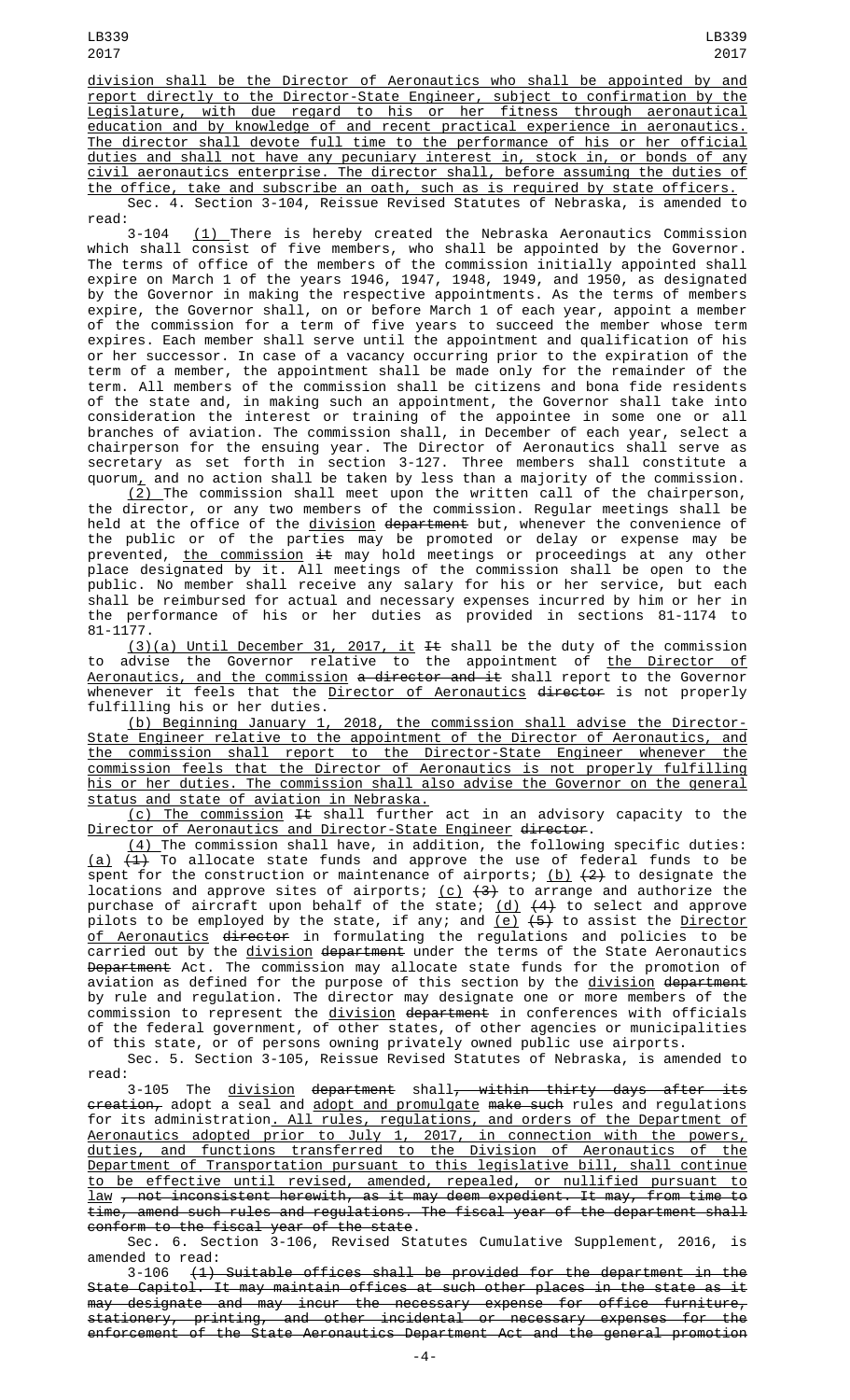## of aeronautics within the state.

(1) (2) The division department may purchase aircraft for the use of state government and may sell any state aircraft that is not needed or suitable for state uses. State aircraft shall be subject at all times to the written orders of the Governor for use and service in any branch of the state government. The division department shall establish an hourly rate for use of a state aircraft by a state official or agency. The hourly rate shall not include an amount to recover the cost of acquisition by purchase, but shall include amounts for items such as variable fuel and oil costs, routine maintenance costs, landing fees, and preventive maintenance reserves. Such funds shall only be expended for the purposes provided for by this section.

(3) The department may employ such clerical and other employees and  $s$ tants as it may deem necessary for the proper transaction of its business.

 $(2)$   $(4)$  It is the intent of the Legislature that the use of state-owned, chartered, or rented aircraft by the <u>division</u> <del>department</del> shall be for the sole purpose of state business. The <u>division</u> <del>department</del> shall electronically file with the Clerk of the Legislature a quarterly report on the <del>department's</del> use of all state-owned, chartered, or rented aircraft by the division that includes the following information for each trip: The name of the agency or other entity traveling; the name of each individual passenger; all purposes of the trip; the destination and intermediate stops; the miles flown; and the duration of the trip.

Sec. 7. Section 3-107, Reissue Revised Statutes of Nebraska, is amended to read:

3-107 The <u>division</u> <del>department</del> shall have general supervision over aeronautics within this state. It is empowered and directed to encourage, foster, and assist in the development of aeronautics in this state and encourage the establishment of airports and other air navigation facilities. No state funds <del>herein appropriated or made available</del> for the acquisition, engineering, construction, improvement, or maintenance of airports shall be expended upon any project or for any work upon any such project which is not done under the supervision of the <u>division</u> <del>department</del>. When any airport which has received state grant funds pursuant to <del>the provisions of</del> the State Aeronautics <del>Department</del> Act ceases to be an airport or a privately owned public use airport, the <u>division</u> <del>department</del> shall, consistent with all other provisions of state and federal law, seek to recover so much of the state funds provided to the airport as it may and shall deposit any such funds so recovered into the Department of Aeronautics Cash Fund.

Sec. 8. Section 3-108, Reissue Revised Statutes of Nebraska, is amended to read:

3-108 <u>The division</u> <del>It</del> shall cooperate with and assist the federal government, the political subdivisions of this state, and others engaged in aeronautics or the promotion of aeronautics $_\mathcal{T}$  and seek to coordinate the aeronautical activities of these bodies. To this end, the <u>division</u> <del>department</del> is empowered to confer with or to hold joint hearings with any federal aeronautical agency in connection with any matter arising under <u>the State</u> Aeronautics Act sections 3-101 to 3-154, or relating to the sound development of aeronautics, and to avail itself of the cooperation, services, records, and facilities of such federal agencies, as fully as may be practicable, in the administration and enforcement of <u>the act</u> <del>sections 3-101 to 3-154</del>. <u>The division</u>  $\textnormal{\texttt{I-t}}$  shall reciprocate by furnishing to the federal agencies its cooperation, services, records<u>,</u> and facilities, insofar as may be practicable. <u>The division</u> <del>It</del> shall report to the appropriate federal agency all accidents in aeronautics in this state of which it is informed and preserve, protect $_{\rm \bot}$  and prevent the removal of the component parts of any aircraft involved in an accident being investigated by it until a federal agency institutes an investigation<u>. The</u> <u>division</u> <del>, and</del> shall report to the appropriate federal agency all refusals to register federal licenses, certificates $_{L}$  or permits and all revocations of certificates of registration, and the reasons therefor, and all penalties, of which it has knowledge, imposed upon airmen for violations of the laws of this state relating to aeronautics or for violations of the rules, regulations, or orders of the division department.

Sec. 9. Section 3-109, Reissue Revised Statutes of Nebraska, is amended to read:

3-109 <u>The division</u> <del>It</del> may (1) perform such acts, (2) issue and amend such orders, (3) <u>adopt and</u> <del>make,</del> promulgate<del>, and amend</del> such reasonable general or special rules, regulations, and procedure, and (4) establish such minimum standards, consistent with the <u>State Aeronautics Act</u> <del>provisions of sections</del> 3-<del>101 to 3-154</del>, as it shall deem necessary to carry out the <u>act</u> <del>provisions of</del> sections 3-101 to 3-154 and to perform its duties under the act as hereunder; <del>all</del> commensurate with and for the purpose of protecting and insuring the general public interest and safety, the safety of persons receiving instruction concerning, or operating, using<u>,</u> or traveling in aircraft, and of persons and property on land or water, and to develop and promote aeronautics in this state. No rule or regulation of the <u>division</u> <del>department</del> shall apply to airports or other air navigation facilities owned or controlled by the federal government within this state.

Sec. 10. Section 3-110, Reissue Revised Statutes of Nebraska, is amended to read:

3-110 All rules and regulations<u> adopted and promulgated by the division</u>  $_\tau$ prescribed by the department under the authority of the State Aeronautics Act sections 3-101 to 3-154, shall be kept in conformity, as nearly as may be, with the then current federal legislation governing aeronautics, the regulations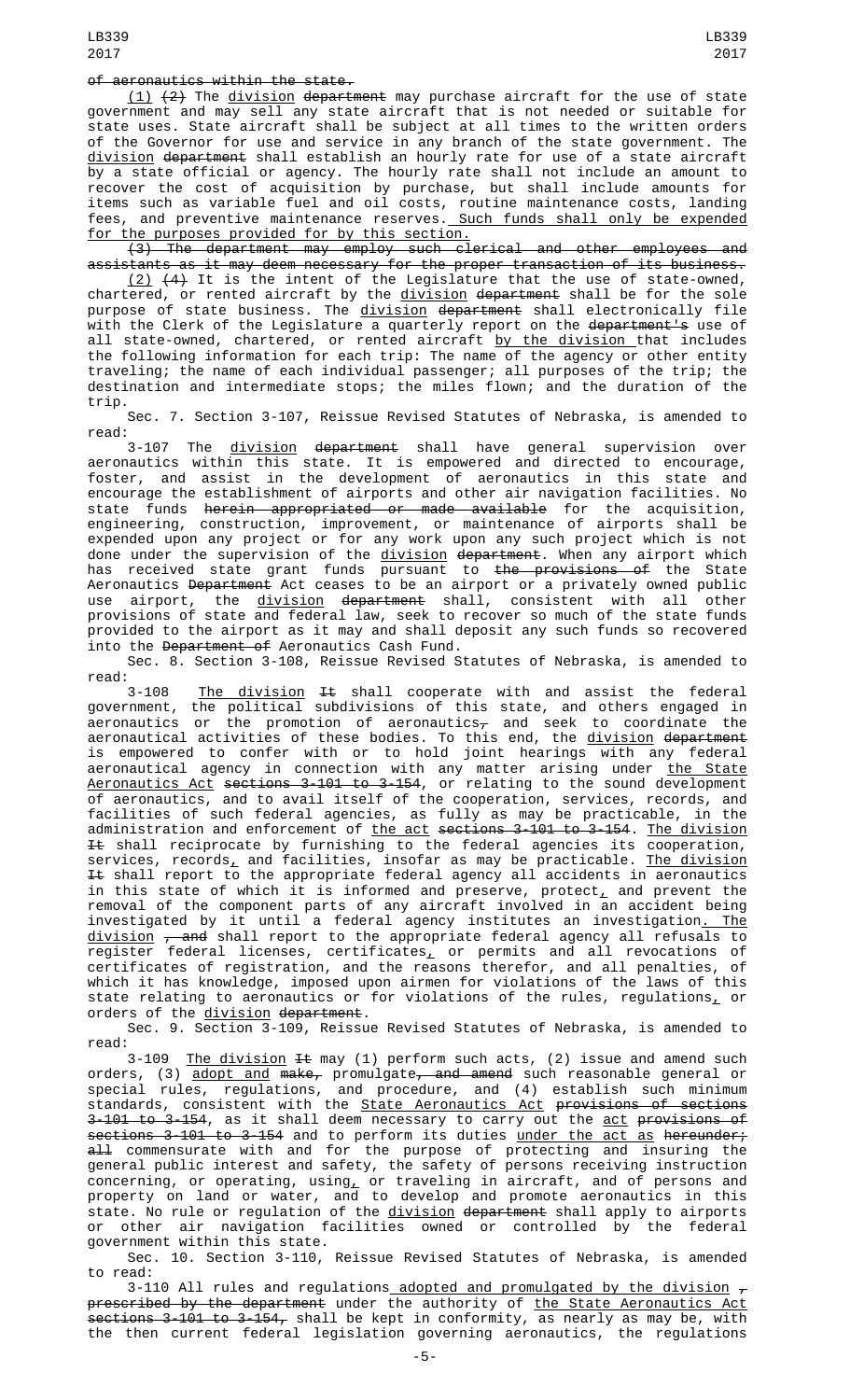duly promulgated thereunder<sub> $L$ </sub> and rules and standards issued from time to time pursuant thereto.

Sec. 11. Section 3-111, Reissue Revised Statutes of Nebraska, is amended to read:

3-111 <u>The division</u> <del>It</del> shall keep on file with the Secretary of State and at the principal office of the <u>division</u> <del>department</del> a copy of all its rules and regulations for public inspection.

Sec. 12. Section 3-113, Reissue Revised Statutes of Nebraska, is amended to read:

3-113 The division department may, insofar as is reasonably possible, offer its engineering or other technical services, without charge, to any municipality or to any person owning a privately owned public use airport desiring them in connection with the construction, maintenance, or operation or the proposed construction, maintenance, or operation of an airport or restricted landing area.

Sec. 13. Section 3-114, Reissue Revised Statutes of Nebraska, is amended

to read:<br>3-114 The division It may draft and recommend necessary legislation to advance the interests of the state in aeronautics and represent the state in aeronautical matters before federal agencies and other state agencies.

Sec. 14. Section 3-115, Reissue Revised Statutes of Nebraska, is amended to read:

3-115 <u>The division</u> <del>It</del> may participate as party plaintiff or defendant, or as intervenor on behalf of <u>this</u> <del>the</del> state, or any municipality or citizen thereof, in any controversy having to do with any claimed encroachment by the federal government or any foreign state upon any state or individual rights pertaining to aeronautics.

Sec. 15. Section 3-116, Reissue Revised Statutes of Nebraska, is amended to read:

The division, the director It shall be the duty of the department, the Director of Aeronautics, and every state, county, and municipal officer, charged with the enforcement of state and municipal laws, shall to enforce and assist in the enforcement of the State Aeronautics <del>Department</del> Act, all rules and regulations <u>adopted and promulgated</u> <del>issued</del> pursuant thereto, and all other laws of this state relating to aeronautics. In the aid of such enforcement, general police powers are hereby conferred upon the <u>director</u> <del>Director of</del> Aeronautics, and such of the officers and employees of the division department as may be designated by it, to exercise such powers. The <u>division</u> <del>department</del> is further authorized, in the name of this state, to enforce the act and the rules and regulations adopted and promulgated issued pursuant thereto by injunction in the courts of this state. Municipalities and persons owning privately owned public use airports are authorized to cooperate with the <u>division</u> <del>department</del> in the development of aeronautics and aeronautical facilities in this state. The <u>division</u> <del>department</del> may use the facilities and services of other agencies of the state to the utmost extent possible and such agencies are authorized and directed to make available such facilities and services.<del> The department may</del> also, with the approval of the Governor, contract with or employ the Department<br>of Roads to maintain airports or perform pecessary engineering service in of Roads to maintain airports or perform necessary engineering service carrying out the act.

Sec. 16. Section 3-117, Reissue Revised Statutes of Nebraska, is amended to read:

3-117 The <u>director</u> <del>Director of Aeronautics</del>, or any officer or employee of the <u>division</u> <del>department</del> designated by it, shall have the power to hold investigations, inquiries, and hearings concerning matters covered by the State Aeronautics Act provisions of sections 3-101 to 3-154 and orders, rules, and regulations of the <u>division</u> <del>department</del> and concerning accidents in aeronautics within this state. All hearings so conducted shall be open to the public. The <u>director</u> <del>Director of Aeronautics</del>, and every officer or employee of the <u>division</u> <del>department</del> designated by it to hold any inquiry, investigation, or hearing, shall have power to administer oaths and affirmations, certify to all official acts, issue subpoenas, and compel the attendance and testimony of witnesses $_\tau$ and the production of papers, books $_{\rm {\mathcal L}}$  and documents. In case of a failure to comply with any subpoena or order issued under the authority of <u>the act</u> sections 3-101 to 3-154, the division department or its authorized representative may invoke the aid of any court of this state of general jurisdiction. The court may thereupon order the witness to comply with the requirements of the subpoena or order or to give evidence touching the matter in question. Any failure to obey the order of the court may be punished by the court as a contempt thereof.

Sec. 17. Section 3-118, Reissue Revised Statutes of Nebraska, is amended to read:

3-118 In order to facilitate the making of investigations by the division department, in the interest of public safety and the promotion of aeronautics, the public interest requires, and it is, therefor, provided, that the reports of investigations or hearings, or any part thereof, shall not be admitted in evidence or used for any purpose in any suit,  $\arctan_\perp$  or proceeding, growing out of any matter referred to in <u>the</u> <del>said</del> investigation, hearing<u>,</u> or report thereof, except in case of criminal or other proceedings instituted on behalf of the <u>division</u> <del>department</del> or this state under the <u>State Aeronautics Act</u> provisions of sections 3-101 to 3-154 and other laws of this state relating to aeronautics, nor shall any <u>member of the commission, the director</u> <del>commissioner,</del> the Director of Aeronautics, or any officer or employee of the <u>division</u> <del>department</del> be required to testify to any facts ascertained in, or information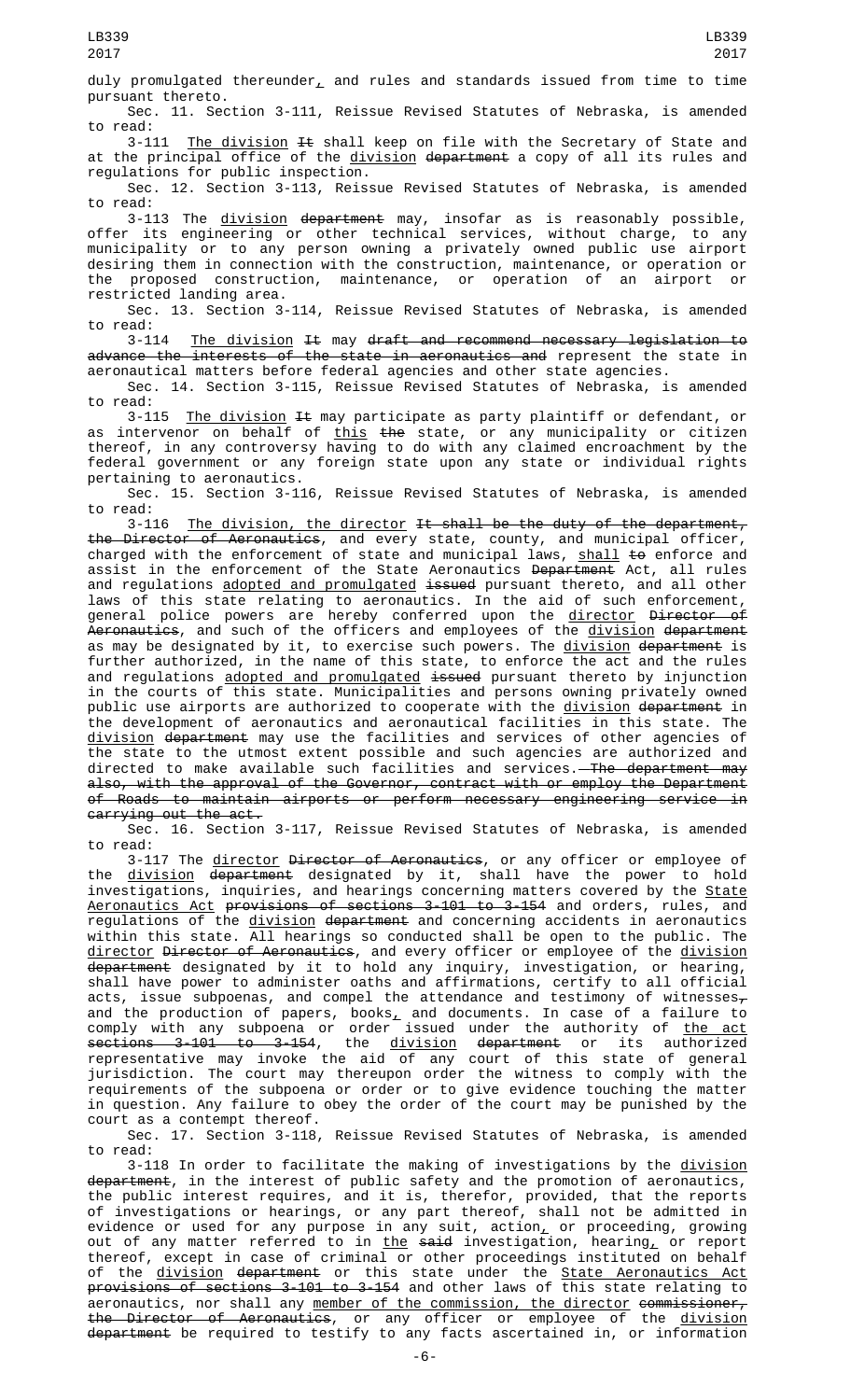gained by reason of, his <u>or her official capacity</u>, or be required to testify as an expert witness in any suit, action $_+$  or proceeding involving any aircraft. Subject to the foregoing provisions, the <u>division</u> <del>department</del> may, in its discretion, make available to appropriate federal and state agencies information and material developed in the course of its hearings and investigations.

Sec. 18. Section 3-119, Reissue Revised Statutes of Nebraska, is amended to read:

3-119 The division department may render assistance in the acquisition, development, operation, or maintenance of privately owned public use airports or airports owned, controlled, or operated or to be owned, controlled, or operated by municipalities in this state out of appropriations made by the Legislature for that purpose.

Sec. 19. Section 3-120, Reissue Revised Statutes of Nebraska, is amended read:<br>3-120

The division  $H$  may enter into any contracts necessary to the execution of the powers granted it by the State Aeronautics Act sections 3-101  $t_0$  3-154.

Sec. 20. Section 3-121, Reissue Revised Statutes of Nebraska, is amended to read:

3-121 The division  $H$  shall grant no exclusive right for the use of any airway, airport, restricted landing area<u>,</u> or other air navigation facility under its jurisdiction. This section shall not prevent the making of leases in accordance with other provisions of the State Aeronautics Act sections 3-101 to 3-154.

Sec. 21. Section 3-123, Reissue Revised Statutes of Nebraska, is amended to read:

3-123 The division department is authorized to cooperate with the government of the United States, and any agency or department thereof, in the acquisition, construction, improvement, maintenance $_{L}$  and operation of airports and other air navigation facilities in this state<del>,</del> and to comply with the provisions of the laws of the United States and any regulations made thereunder for the expenditure of federal money upon such airports and other navigation facilities.

Sec. 22. Section 3-124, Reissue Revised Statutes of Nebraska, is amended to read:

3-124 The division department is authorized to accept federal and other money, either public or private, for and on behalf of this state, any municipality, or any person owning a privately owned public use airport, for the acquisition, construction, improvement, maintenance, and operation of airports and other air navigation facilities, whether such work is to be done by the state, by such municipalities, or by any person owning a privately owned public use airport, or jointly, aided by grants of aid from the United States, upon such terms and conditions as are or may be prescribed by the laws of the United States and any <del>rules or</del> regulations <del>made</del> thereunder. The <u>division</u> <del>department</del> may act as agent of any municipality of this state or any person owning a privately owned public use airport, upon the request of such municipality or person, in accepting such money in its behalf for airports or other air navigation facility purposes, and in contracting for the acquisition, construction, improvement, maintenance, or operation of airports or other air navigation facilities, financed either in whole or in part by federal money, and such person or the governing body of any such municipality is authorized to designate the <u>division</u> <del>department</del> as its agent for such purposes and to enter into an agreement with <u>the division</u> <del>it</del> prescribing the terms and conditions of such agency in accordance with federal laws, rules, and regulations and with the State Aeronautics <del>Department</del> Act. Such money as is paid over by the United States Government shall be retained by the state or paid over to the municipalities or persons under such terms and conditions as may be imposed by the United States Government in making such grants.

Sec. 23. Section 3-125, Reissue Revised Statutes of Nebraska, is amended to read:

3-125 All contracts for the acquisition, construction, improvement, maintenance, and operation of airports or other air navigation facilities made by the <u>division</u> <del>department</del>, either as the agent of this state, as the agent of any municipality, or as the agent of any person owning a privately owned public use airport, shall be made pursuant to the laws of this state governing the making of like contracts. When the acquisition, construction, improvement, maintenance, and operation of any airport, landing strip, or other air navigation facility is financed wholly or partially with federal money, the <u>division</u> <del>department</del>, as agent of the state, of any municipality, or of any person owning a privately owned public use airport, may let contracts in the manner prescribed by the federal authorities, acting under the laws of the United States, and any rules or regulations made thereunder, notwithstanding any other state law to the contrary.

Sec. 24. Section 3-126, Reissue Revised Statutes of Nebraska, is amended to read:

3-126 The <del>Department of</del> Aeronautics Cash Fund is created. All money received by the <u>division</u> <del>department</del> pursuant to the State Aeronautics Department Act shall be remitted to the State Treasurer for credit to the fund. The <u>division</u> <del>department</del> is authorized, whether acting for this state, as the agent of any of its municipalities, or as the agent of any person owning a privately owned public use airport, or when requested by the United States Government or any agency or department thereof, to disburse such money.

LB339 2017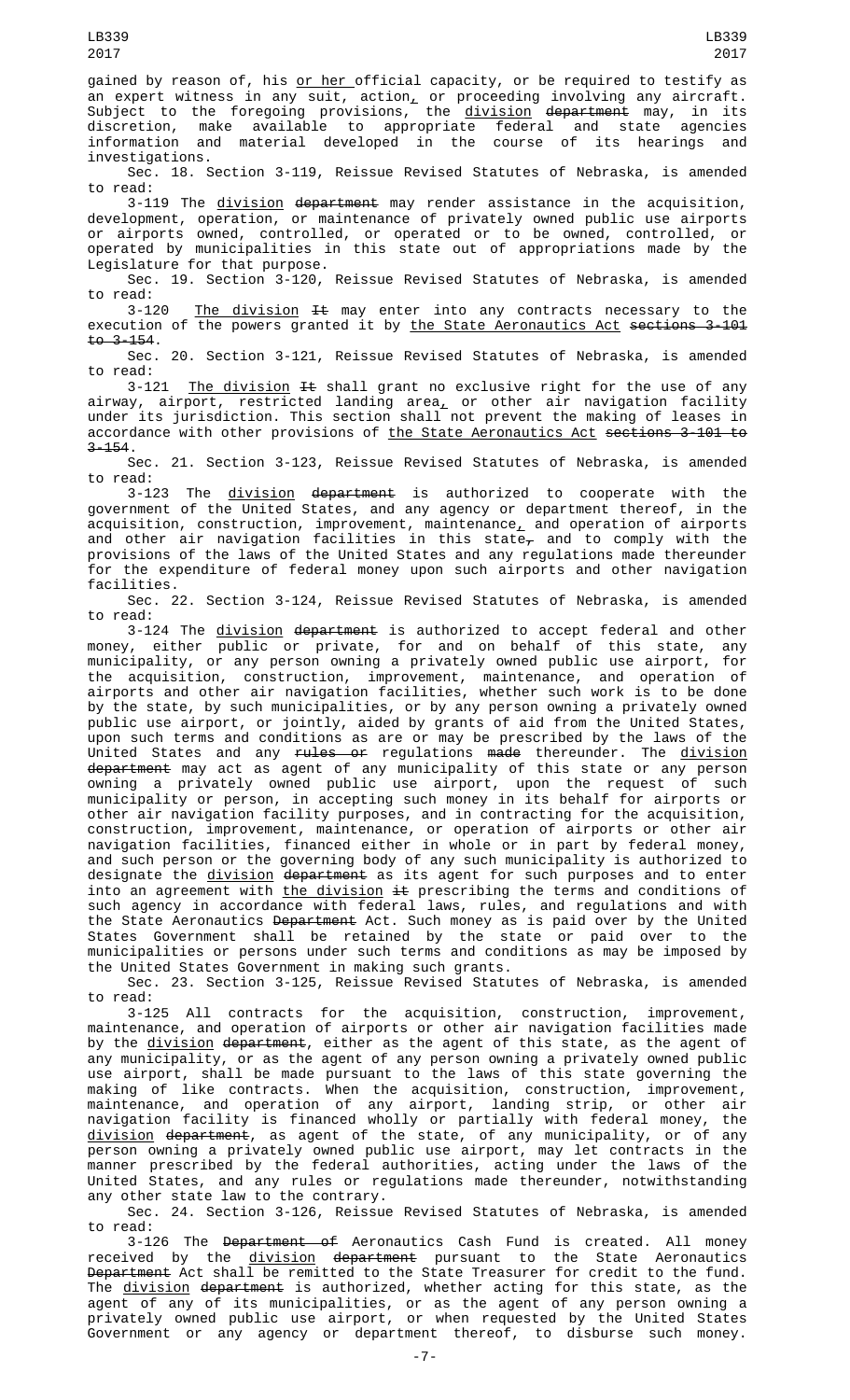Transfers may be made from the fund to the General Fund at the direction of the <del>Legislature through June 30, 2011.</del> Any money in the <del>Department of</del> Aeronautics Cash Fund available for investment shall be invested by the state investment officer pursuant to the Nebraska Capital Expansion Act and the Nebraska State Funds Investment Act.<u> The State Treasurer shall transfer any money in the</u> Department of Aeronautics Cash Fund on the operative date of this act to the Aeronautics Cash Fund.

Sec. 25. Section 3-127, Reissue Revised Statutes of Nebraska, is amended to read:

3-127 The director shall (1) be the administrative officer of the department, (2) administer the State Aeronautics Act, provisions of sections 3-<del>101 to 3-154 and</del> the rules\_<u>and</u>  $_{\mathcal{T}}$  regulations <u>adopted and promulgated under</u> the act, and orders established under the act, thereunder and all other laws of the state relative to aeronautics,  $(2)$   $(3)$  attend and serve as secretary, but not vote $_{\text{{\sf L}}}$  at $_{\text{{\sf \small \tau}}}$  all meetings of the commission, (3)  $(4)$  appoint, subject to <del>the</del> <del>provisions of</del> section 3-104, such experts, field and office assistants, clerks<u>,</u> and other employees as may be required and authorized for the proper discharge of the functions of the <u>division</u> <del>department</del> and for whose services funds have been appropriated, <u>(4)</u> <del>(5)</del> be in charge of the offices of the <u>division</u> <del>department</del> and responsible for the preparation of reports and collection and dissemination of data and other public information relating to aeronautics<u>,</u> and <u>(5)</u> <del>(6)</del> execute all contracts entered into by the <u>division</u> d<del>epartment</del> which are legally authorized and for which funds are <u>appropriated</u> <del>provided in any</del> appropriation act.

Sec. 26. Section 3-128, Reissue Revised Statutes of Nebraska, is amended to read:

3-128 In order to safeguard and promote the general public interest and safety, the safety of persons using or traveling in aircraft and of persons and property on the ground, and the interest of aeronautical progress requiring that airports, restricted landing areas, and air navigation facilities be suitable for the purposes for which they are designed and to carry out the purposes of the State Aeronautics <del>Department</del> Act, the <u>division</u> <del>department</del> may: Recommend airport and restricted landing area sites; license airports, restricted landing areas, or other air navigation facilities; and provide for the renewal and revocation of such licenses in accordance with rules and regulations adopted and promulgated by the <u>division</u> d<del>epartment</del>.

Sec. 27. Section 3-131, Reissue Revised Statutes of Nebraska, is amended to read:

3-131 The federal license, certificate $_{\rm \scriptscriptstyle L}$  or permit, and the evidence of registration in this or another state, if any, required for an airman shall be kept in the personal possession of the airman when <u>the airman</u> <del>he</del> is operating within this state and must be presented for inspection upon the demand of any passenger, peace officer of this state, authorized official or employee of the division department, or official, manager, or person in charge of any airport in this state upon which <u>the airman</u> <del>he</del> shall land or the reasonable request of any other person. The federal aircraft license, certificate<u>,</u> or permit $_\tau$ required for aircraft must be carried in every aircraft operating in this state at all times and must be conspicuously posted therein where it may readily be seen by passengers or inspectors and must be presented for inspection upon the demand of any passenger, peace officer of this state, authorized official or employee of the <u>division</u> <del>department</del>, <u>or official</u>, manager<u>,</u> or person in charge of any airport in this state upon which <u>the airman</u> <del>it</del> shall land or the reasonable request of any person.

Sec. 28. Section 3-133, Reissue Revised Statutes of Nebraska, is amended to read:

3-133 Any proposed airport or restricted landing area shall be first licensed by the <u>division</u> <del>department</del> before such airport or area shall be used or operated. Any municipality or person acquiring property for the purpose of constructing or establishing an airport or restricted landing area shall, prior to such acquisition, make application to the <u>division</u> <del>department</del> for a certificate of approval of the site selected and the general purpose or purposes for which the property is to be acquired, to insure that the property and its use shall conform to minimum standards of safety and shall serve the public interest. It shall be unlawful for any municipality or officer or employee thereof, or for any person, to operate an airport or restricted landing area for which a license has not been issued by the <u>division</u> department.

Sec. 29. Section 3-134, Reissue Revised Statutes of Nebraska, is amended to read:

3-134 Whenever the division Department of Aeronautics makes an order granting or denying a certificate of approval of an airport or a restricted landing area, or an original license to use or operate an airport, restricted landing area, or other air navigation facility, and the applicant or any interested municipality, within fifteen days after notice of such order has been sent the applicant by registered or certified mail, demands a public hearing, or whenever the division department desires to hold a public hearing, before making an order, such a public hearing in relation thereto shall be held in the municipality applying for the certificate of approval or license or, in case the application was made by anyone other than a municipality, at the county seat of the county in which the proposed airport, restricted landing area $_{\rm {\bf \mathcal{L}}}$  or other air navigation facility is proposed to be situated, or the major portion thereof, if located in more than one county, at which hearing all parties in interest and other persons shall have an opportunity to be heard.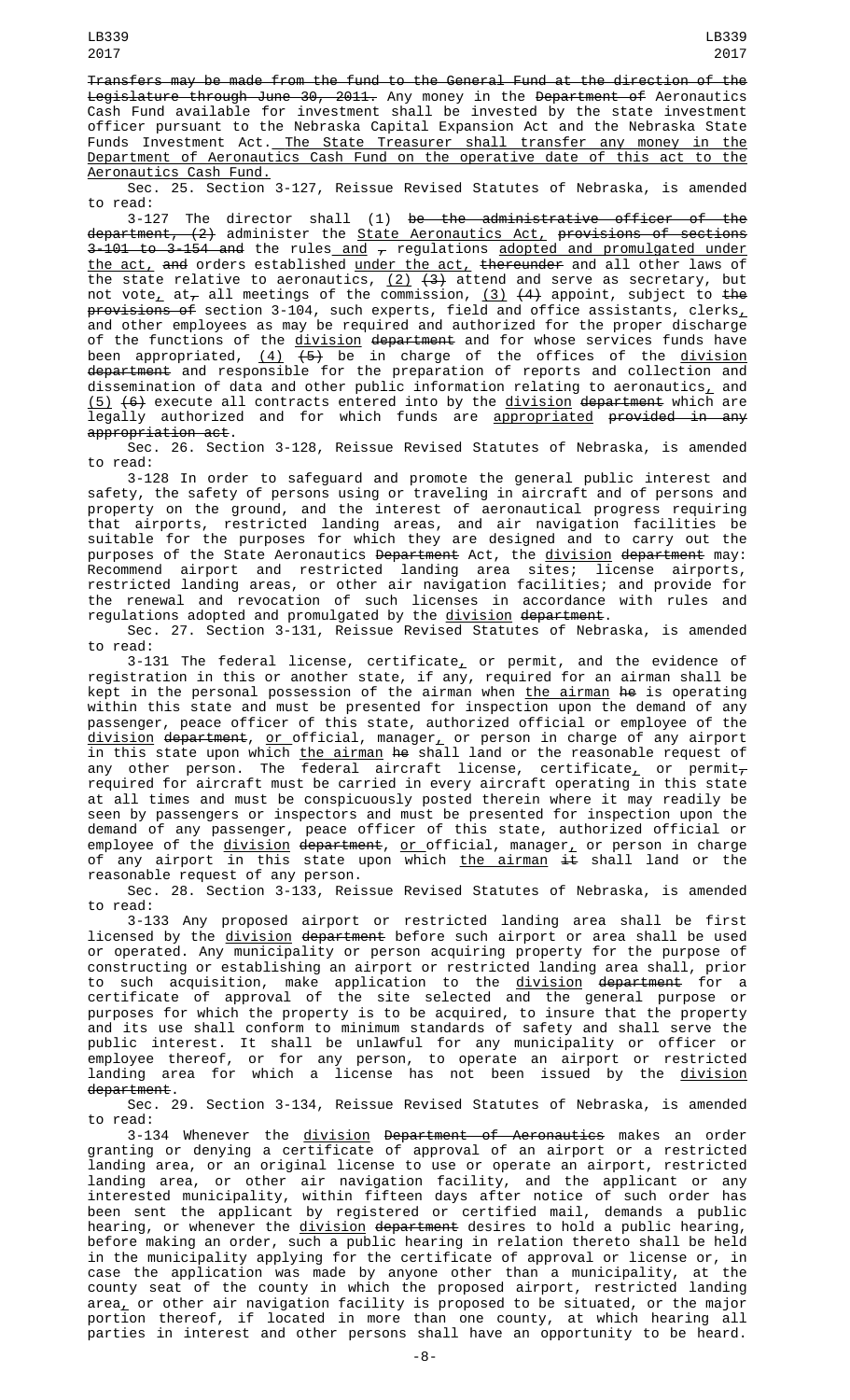Notice of the hearing shall be published by the division department in a legal newspaper <del>published</del> in or of general circulation in the county in which the hearing is to be held, at least twice, the first publication to be at least fifteen days prior to the date of hearing. After a proper and timely demand has been made, the order shall be stayed until after the hearing, when the <u>division</u> <del>department</del> may affirm, modify, or reverse it, or make a new order. If no hearing is demanded, <del>as herein provided,</del> the order shall become effective upon the expiration of the time permitted for making a demand. Where a certificate of approval of an airport or restricted landing area has been issued by the division department, it may grant a license for its operation and use, and no hearing may be demanded thereon.

Sec. 30. Section 3-135, Reissue Revised Statutes of Nebraska, is amended to read:

3-135 In determining whether <u>to</u> <del>it shall</del> issue a certificate of approval or license for the use or operation of any proposed airport or restricted landing area, the <u>division</u> <del>department</del> shall take into consideration (1) its proposed location, size $_{\rm \star}$  and layout, (2) the relationship of the proposed airport or restricted landing area to a comprehensive plan for statewide and nationwide development, (3) whether there are safe areas available for expansion purposes, (4) whether the adjoining area is free from obstructions based on a proper glide ratio, (5) the nature of the terrain, (6) the nature of the uses to which the proposed airport or restricted landing area will be put, and (7) the possibilities for future development.

Sec. 31. Section 3-137, Reissue Revised Statutes of Nebraska, is amended to read:

3-137 The <u>division</u> <del>department</del> is empowered to temporarily or permanently revoke any certificate of approval or license issued by it when it shall determine that an airport, restricted landing area, or other navigation facility is not being maintained or used in accordance with the <u>State</u> <u>Aeronautics Act</u> <del>provisions of sections 3-101 to 3-154</del> and the rules and regulations lawfully adopted and promulgated pursuant thereto.

Sec. 32. Section 3-139, Reissue Revised Statutes of Nebraska, is amended to read:<br> $3-139$ 

If the division In any case where the Department of Aeronautics refuses to (1) issue a certificate of approval of a license or the renewal of a license for an airport, restricted landing area, or other air navigation facility $_\tau$  or (2) permit the registration of any license, certificate, or permit, <u>the division</u> <del>it</del> shall set forth its reasons therefor and shall state the requirements to be met before such approval will be given, registration permitted, license granted<u>,</u> or order modified or changed. Any order $_{\mathcal{T}}$  made by the <u>division</u> <del>department</del> pursuant to the <u>State Aeronautics Act</u> <del>provisions of</del> sections 3-101 to 3-154, shall be served upon the interested persons by either registered or certified mail or in person. To carry out the <u>act,</u> <del>provisions of</del> sections 3-101 to 3-154 the director, officers, and employees of the division <del>department</del> and any officers, state or municipal, charged with the duty of enforcing <u>the act</u> <del>sections 3-101 to 3-154</del> may inspect and examine at reasonable hours any premises, and the buildings and other structures thereon, where airports, restricted landing areas, flying clubs, or other air navigation facilities or aeronautical activities are operated or carried on.

Sec. 33. Section 3-140, Reissue Revised Statutes of Nebraska, is amended to read:

3-140 Any person aggrieved by an order of the division department or by the granting or denial of any license, certificate, or registration may appeal the order or such granting or denial, and the appeal shall be in accordance with the Administrative Procedure Act.

Sec. 34. Section 3-141, Reissue Revised Statutes of Nebraska, is amended to read:

3-141 The <u>division</u> <del>department</del> is authorized and empowered, on behalf of and in the name of this state, within the limitation of available appropriations, to (1) acquire, by purchase, gift, devise, lease, condemnation <code>proceedings $\_$ </code> or <code>otherwise, real or personal property for the <code>purpose of</code></code> establishing and constructing airports, restricted landing areas, and other air navigation facilities, (2) acquire in like manner, own, control, establish, construct, enlarge, improve, maintain, equip, operate, regulate, and police such airports, restricted landing areas $_{\rm {\bf \mathcal{L}}}$  and other air navigation facilities either within or without this state, (3) make, prior to any such acquisition, investigations, surveys, and plans, (4) erect, install, construct $_{\perp}$  and maintain at such airports facilities for the servicing of aircraft and for the comfort and accommodation of air travelers, and (5) dispose of any such property, airport, <u>or </u>restricted landing area or any other air navigation facility by sale, lease, or otherwise, in accordance with the laws of this state governing the disposition of other like property of the state. <u>The division</u> <del>It</del> may not, however, acquire or take over any airport, restricted landing area, or other air navigation facility owned or controlled by a municipality of this state without the consent of such municipality. <u>The division</u> <del>It</del> may erect, equip, operate $_{\rm \scriptscriptstyle L}$  and maintain on any airport such buildings and equipment as are necessary and proper to establish, maintain<u>,</u> and conduct such airport and air navigation facilities connected therewith.

Sec. 35. Section 3-142, Reissue Revised Statutes of Nebraska, is amended to read:

3-142 Where necessary, in order to provide unobstructed air space for the landing and taking off of aircraft utilizing airports and restricted landing areas acquired or operated under the State Aeronautics Act, the division may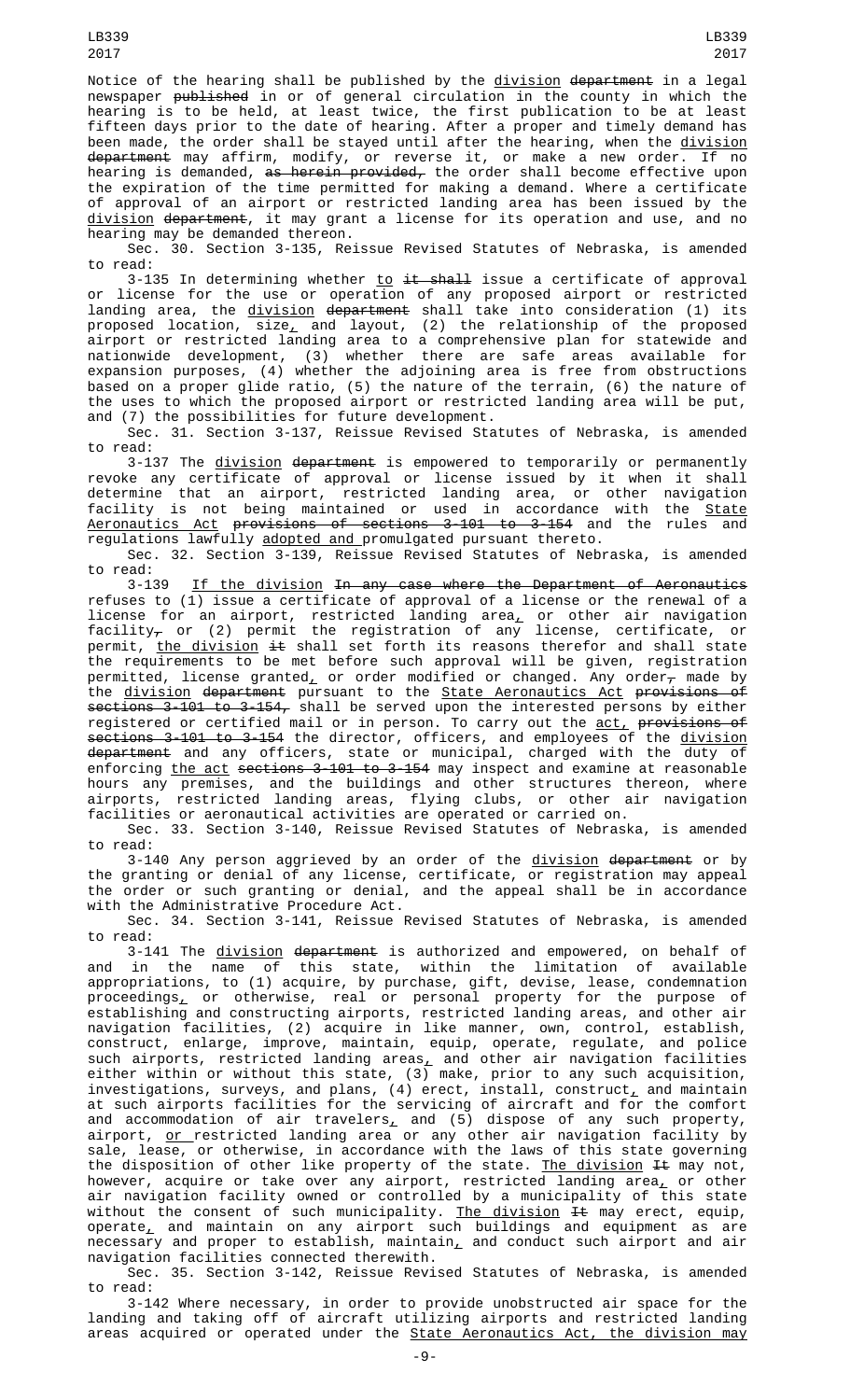LB339 2017

provisions of sections 3-101 to 3-154, it is hereby granted authority to acquire, in the same manner as is provided for the acquisition of property for airport purposes, easements through or other interests in air space over land or water, interest in airport hazards outside the boundaries of the airports or restricted landing areas $_{\rm \star}$  and such other airport protection privileges as are necessary to insure safe approaches to the landing areas of <u>the</u> <del>said</del> airports and restricted landing areas and the safe and efficient operation thereof. The <u>division may <del>It is also hereby authorized to</del> acquire, in the same manner, the</u> right or easement, for a term of years or perpetually, to place or maintain suitable marks for the daytime marking and suitable lights for the nighttime marking of airport hazards, including the right of ingress and egress to or from such airport hazards for the purpose of maintaining and repairing such lights and marks. This authority shall not be so construed as to limit the right, power $_{\scriptscriptstyle \perp}$  or authority of the state or any municipality to zone property adjacent to any airport or restricted landing area pursuant to any law of this state.

Sec. 36. Section 3-143, Reissue Revised Statutes of Nebraska, is amended to read:

3-143 The <u>division</u> <del>department</del> may engage in all activities jointly with the United States, with other states, with municipalities or other agencies of this state, and with persons owning privately owned public use airports.

Sec. 37. Section 3-144, Reissue Revised Statutes of Nebraska, is amended to read:

3-144 The <u>division</u> department may exercise the right of eminent domain, in the name of the state, for the purpose of acquiring any property which it is the name of the state, for the purpose of acquiring any property which it is <del>herein</del> authorized to acquire by condemnation. The procedure to condemn property shall be exercised in the manner set forth in sections 76-704 to 76-724. The fact that the property so needed has been acquired by the owner under power of eminent domain shall not prevent its acquisition by <u>the division</u> <del>such</del> <del>department</del> by the exercise of the right of eminent domain <del>herein</del> conferred<u> in</u> the State Aeronautics Act. The division It shall not be precluded from abandoning the condemnation of any such property in any case where possession thereof has not been taken. Nothing in the State Aeronautics Department Act shall be construed as granting to privately owned public use airports the authority to exercise the power of eminent domain nor shall anything in the State Aeronautics <del>Department</del> Act be construed as granting to the <u>division</u> department or any municipality the authority to exercise the right of eminent domain for the purpose of acquiring lands or easements for the sole use or benefit of privately owned public use airports.

Sec. 38. Section 3-145, Reissue Revised Statutes of Nebraska, is amended to read:<br>3-145

The division  $H$  may (1) lease, for a term not exceeding ten years, such airports, other air navigation facilities $_{{\scriptscriptstyle L}}$  or real property acquired or set apart for airport purposes, to private parties, any municipal or state government, the national government $_{\scriptscriptstyle \! L}$  or any department of any such government for operation, (2) lease or assign, for a term not exceeding ten years, to private parties, any municipal or state government, the national government, or any department of any such government for operation or other use consistent with the purposes of <u>the State Aeronautics Act</u> <del>sections 3-101 to 3-154</del>, space, area, improvements $_+$  or equipment on such airports, (3) sell any part of such airports, other air navigation facilities<u>,</u> or real property to any municipal or state government, or to the United States or any department or instrumentality thereof, for aeronautical purposes or purposes incidental thereto, and (4) confer the privilege or concession of supplying, upon the airports, goods, commodities, things, services<u>,</u> and facilities<u>, so long as</u> <del>; Provided, that</del> in each case in so doing the public is not deprived of its rightful, equal $_{\rm \scriptscriptstyle L}$  and uniform use thereof.

Sec. 39. Section 3-146, Reissue Revised Statutes of Nebraska, is amended to read:<br>3-146

The division may It shall have the authority to determine the charges or rental for the use of any properties and the charges for any service or accommodations under its control and the terms and conditions under which such properties may be used<u>, so long as</u> <del>; Provided, that</del> in all cases the public shall not be deprived of its rightful, equal, and uniform use of such property. Charges shall be reasonable and uniform for the same class of service and established with due regard to the property and improvements used and the expenses of operation to the state. To enforce the payment of charges, the state shall have a lien which the <u>division</u> <del>department</del> may enforce, substantially as is provided by law for liens and the enforcement thereof, for repairs to or the improvement, storage $_L$  or care of any personal property.

Sec. 40. Section 3-147, Reissue Revised Statutes of Nebraska, is amended to read:

3-147 The acquisition of any lands for the purpose of establishing airports or other air navigation facilities; the acquisition of any airport protection privileges; the acquisition, establishment, construction, enlargement, improvement, maintenance, equipment, and operation of airports and other air navigation facilities, whether by the state separately or jointly with any municipality, municipalities, or any person owning a privately owned public use airport; the assistance of this state in any such acquisition, establishment, construction, enlargement, improvement, maintenance, equipment, and operation; and the exercise of any other powers <del>herein</del> granted to the <u>division</u> <del>department</del> are hereby declared to be public and governmental functions exercised for a public purpose and matters of public necessity. Such lands and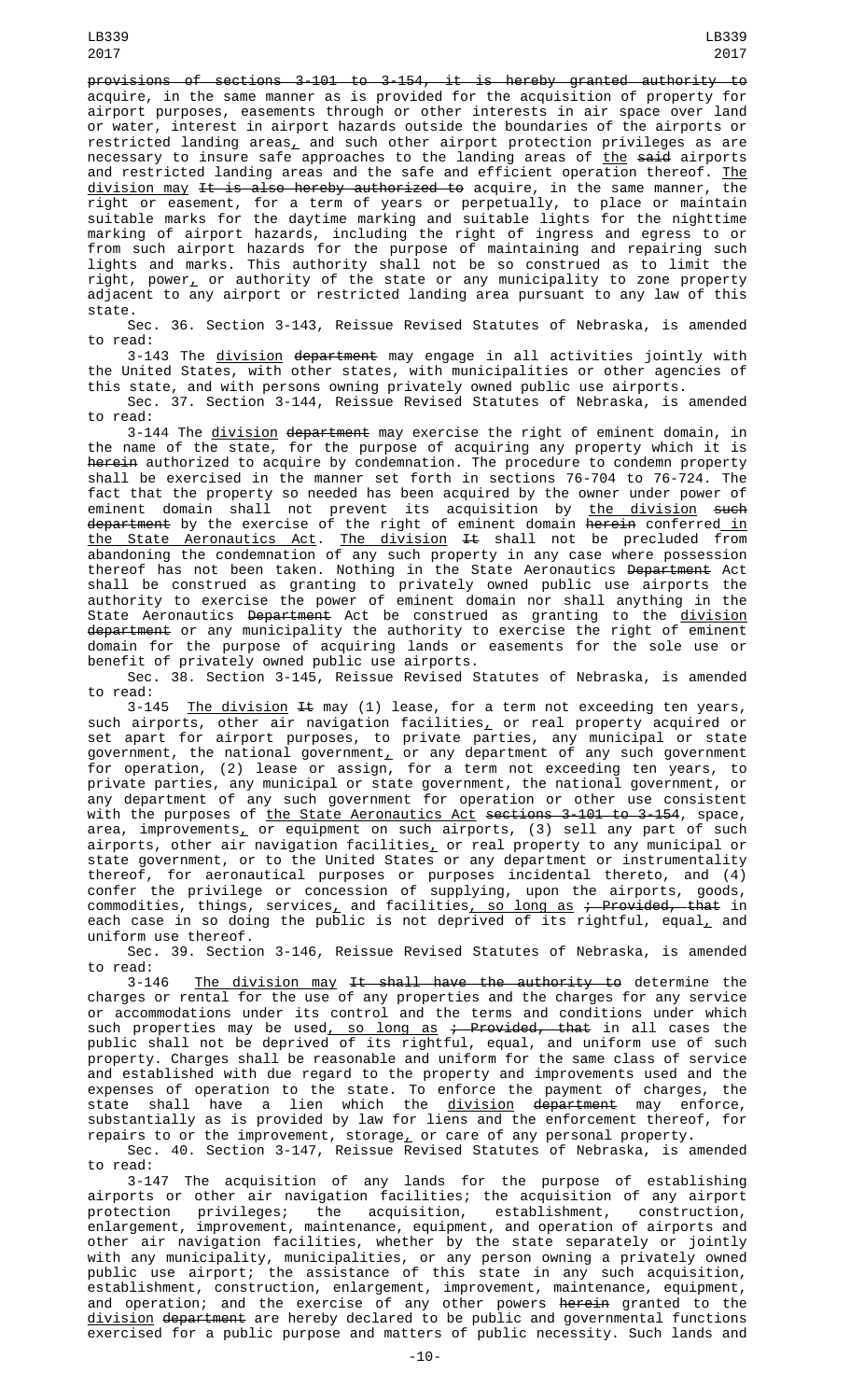LB339

other property and privileges acquired are declared to be public property. Sec. 41. Section 3-148, Reissue Revised Statutes of Nebraska, is amended to read:

3-148 There is hereby imposed a tax of five cents per gallon upon aviation gasoline and a tax of three cents per gallon upon aviation jet fuel purchased for and used in aircraft within the State of Nebraska. Such aircraft tax shall be levied, collected, and refunded in the manner provided in Chapter 66, article 4, with reference to other motor fuel. The State Treasurer shall credit the aircraft tax and fees so collected and remitted to a special fund to be known as the Aircraft Fuel Tax Fund, which fund shall be distributed as provided in this section. The State Treasurer shall make all refunds as provided in sections 3-150 and 3-151 from the fund, and the balance of the aircraft tax shall be credited to the Department of Aeronautics Cash Fund.

For purposes of this section, aviation gasoline means shall mean fuel used in aircraft meeting the criteria established for motor vehicle fuel in section 66-482. The terms aviation fuel and aircraft fuel as used in the statutes shall include both aviation gasoline and aviation jet fuel.

Sec. 42. Section 3-149, Reissue Revised Statutes of Nebraska, is amended to read:

3-149 The suppliers, distributors, wholesalers, and importers defined in Chapter 66, article 4, shall collect the tax as prescribed in section 3-148, keep an account thereof separately from other fuel tax, and remit the tax collected accordingly to the Tax Commissioner. The Tax Commissioner shall remit the tax to the State Treasurer in the same manner as is provided by law for the collection and remittance of motor vehicle fuel tax. No other or different tax shall be imposed for fuel bought for and used in aircraft. Such tax shall be used for the purposes set forth in the State Aeronautics <del>Department</del> Act. The penalty for violation of the provisions of this section relating to the collection and remittance of the tax shall be the same as set forth for the violation of the law with reference to the motor fuel tax contained in Chapter 66, article 7, and the right of enforcement and the penalties shall be likewise applicable as set forth therein.

Sec. 43. Section 3-152, Reissue Revised Statutes of Nebraska, is amended to read:

3-152 Any person violating any of the provisions of <u>the State Aeronautics</u> <u>Act</u> <del>sections 3-101 to 3-15</del>4, or any of the rules, regulations<u>,</u> or orders adopted, promulgated, or issued pursuant thereto, shall be guilty of a Class II misdemeanor.

Sec. 44. Section 3-154, Reissue Revised Statutes of Nebraska, is amended to read:

3-154 Sections 3-101 to 3-159 and sections 50 to 54 of this act shall be known and 3-154 may be cited as the State Aeronautics Department Act.

Sec. 45. Section 3-155, Reissue Revised Statutes of Nebraska, is amended to read:

3-155 (1) The division Department of Aeronautics is hereby authorized and directed to dispose of all real property held by the division department and formerly used by the United States as army airfields, and which is not required for airport operational use purposes. The <u>division</u> <del>department</del> shall seek approval from the Federal Aviation Administration to dispose of such property. The property may be platted and subdivided into lots or parcels to be sold separately so as to obtain the greatest total sale price.

<u>(2) </u>The <u>division</u> <del>department</del> shall dedicate the necessary roads for airport access and shall reserve such easements for access, utilities, drainage, and other purposes as may be necessary or convenient to maintain the airports as operational. The sales may be made subject to such terms, conditions, and restrictions as may be required by the deeds by which such property was conveyed to the State of Nebraska by the Federal Aviation Administration. When approval is received, the <u>division</u> <del>department</del> shall have such property appraised by noninterested appraisers qualified to make appraisals based on experience and who have professional status as appraisers of real property. The appraisers shall be selected by the <u>division</u> <del>department</del> based on competitive bids received after three weeks' notice of invitation for bids has been published in at least two newspapers of general circulation throughout the state. The notice shall state that the selection shall be made of the lowest and best qualified bidders $_\tau$  and that the <u>division</u> <del>department</del> reserves the right to reject any and all bids and to readvertise for further bids.

<u>(3)</u> Each appraiser's report shall contain <u>(a)</u> <del>(1)</del> an opinion as to the fair market value of the lands appraised, showing a segregation of actual land value, elements and basis of damage, and depreciated in place value of buildings and improvements, if any, <u>(b)</u> <del>(2)</del> a report of income derived from the land in recent years, <u>(c)</u> <del>(3)</del> the adaptability of the land, including the most profitable or highest and best use, <u>(d)</u> <del>(4)</del> a report of a personal inspection of the lands appraised, including a detailed description of their physical characteristics and conditions, <u>(e)</u> <del>(5)</del> the general history of the property and its environs, and a statement of the character of the area surrounding the land being appraised, indicating any of the favorable and unfavorable influences, (f) (6) a listing of recent sales of similar property in the area, showing seller, purchaser, date of sale, selling price, acreage involved, buildings and improvements involved, if any, and an estimate of the value of such improvements, and if there is a difference in value between comparable sales and the property appraised, a discussion of the difference in value to be included, <u>(g)</u> <del>(7)</del> a listing of recent offerings for sale of property in the same general area, including the property being appraised, if recently offered,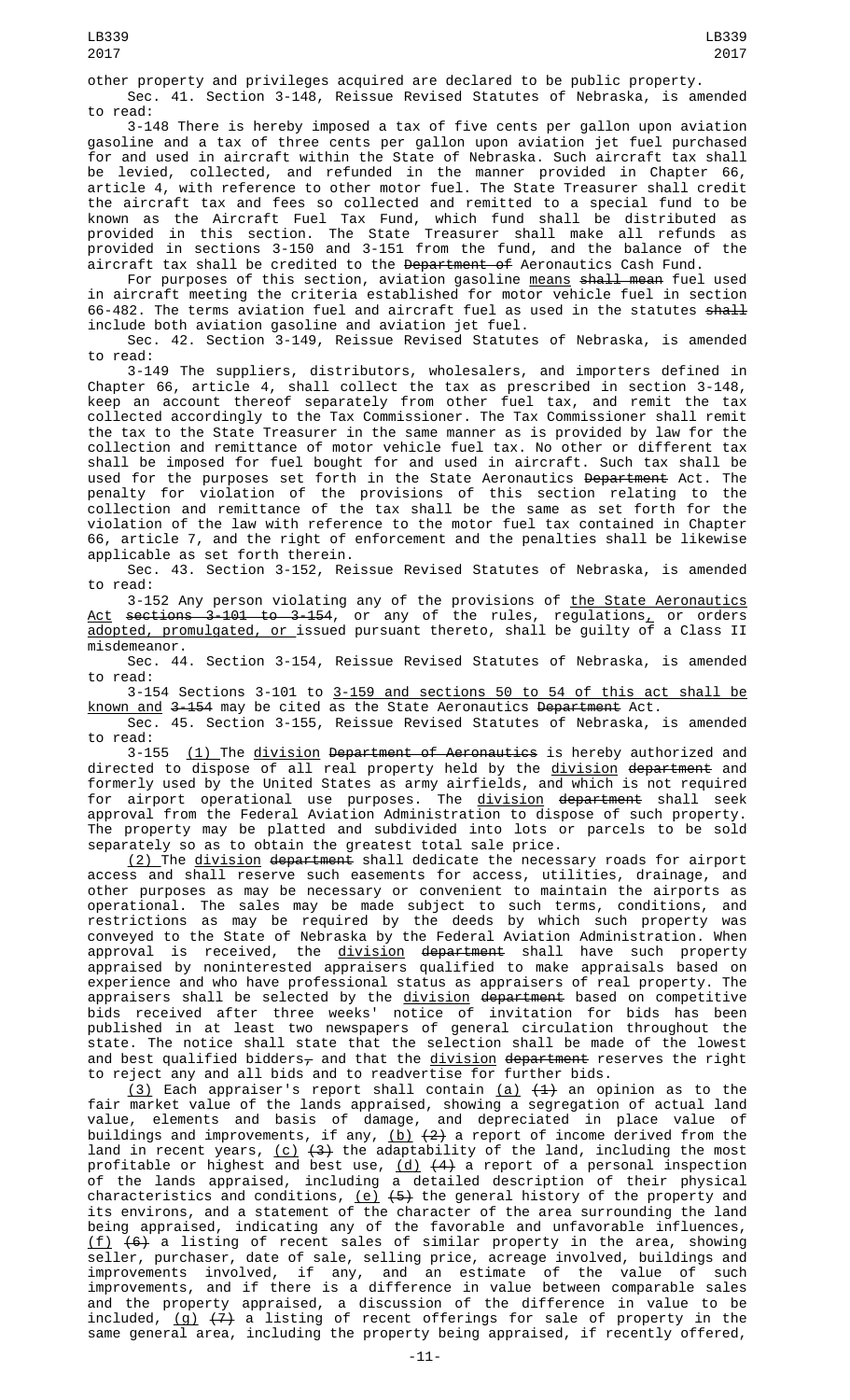and the prices quoted, if any, <u>(h)</u> <del>(8)</del> a trend of land values in the area and current land or real estate market conditions, <u>(i)</u> <del>(9)</del> the actual valuation of real property in the community,  $(i)$   $(40)$  the effective date of valuation,  $(k)$  $\textcolor{red}{\textbf{(11)}}$  a statement of the qualifications of the appraiser including a statement by the appraiser that he <u>or she </u>has no personal interest, present or prospective, in the land being appraised, and <u>(1)</u> <del>(12)</del> the signature of the

appraiser and date of report. (4) Such property shall be sold to the highest bidder, but in no case shall such property be sold at less than the appraised value. Notice of such sale and time and place where the same will be held shall be given as provided in section 72-258. When the highest bid is less than the appraised value, the sale shall be canceled and except for property leased pursuant to section 3-157 the property shall be offered for sale again within one year after the date of the previous offering.

Sec. 46. Section 3-156, Reissue Revised Statutes of Nebraska, is amended to read:

3-156 The Department of Aeronautics Trust Fund is created. The necessary expenses incurred in the sale of property under section 3-155 shall be paid from the Department of Aeronautics Cash Fund, and the proceeds from the sale of such property shall be credited to the <del>Department of</del> Aeronautics Trust Fund after reimbursement of costs of sale have been made to the <del>Department of</del> Aeronautics Cash Fund. The net proceeds from the disposal of such property shall be used by the <u>division</u> Department of Aeronautics in conformance with any agreements upon which the Federal Aviation Administration conditions its consent to the sale of the aforementioned land and the quit claim deeds (1) filed in the office of the register of deeds of Dodge County on November 17, 1947, and recorded in Deeds Record 89 on page 342 and September 16, 1948, and recorded in Deeds Record 89 on page 578, (2) filed in the office of the register of deeds of Red Willow County on September 16, 1948, in Deeds Record 71 on page 17, September 14, 1966, in Deeds Record 91 on page 281, and December 17, 1968, in Deeds Record 93 on page 549, (3) filed in the office of the register of deeds of Clay County on November 17, 1947, in Deeds Record 86 on page 561, September 16, 1948, in Deeds Record 87 on page 148, and March 14, 1968, in Deeds Record 95 on page 321, (4) filed in the office of the register of deeds of Fillmore County on September 16, 1948, in Deeds Record 39 on page 229, February 21, 1968, in Deeds Record 25 on page 90, January 26, 1948, in Deeds Record 39 on page 189, September 21, 1948, in Deeds Record 39 on page 236, and February 13, 1968, in Deeds Record 25 on page 83, and (5) filed in the office of the register of deeds of Thayer County on January 31, 1948, in Deeds Record 48 on page 493, September 16, 1948, in Deeds Record 48 on page 581, and December 29, 1967, in Deeds Record 58 on page 531, and the rules and regulations of the Federal Aviation Administration, part 155, adopted December 7, 1962. Any money in the Department of Aeronautics Trust Fund available for investment shall be invested by the state investment officer pursuant to the Nebraska Capital Expansion Act and the Nebraska State Funds Investment Act.<u> The</u> State Treasurer shall transfer any money in the Department of Aeronautics Trust Fund on the operative date of this act to the Aeronautics Trust Fund.

Sec. 47. Section 3-157, Reissue Revised Statutes of Nebraska, is amended to read:

3-157 The division Department of Aeronautics may lease for a period not exceeding twelve years real property held by the <u>division</u> <del>department</del> that has been offered for sale for two consecutive years and has not been sold. The lease shall provide for annual rental payments based on fair rental value. The rental payments shall be deposited in the Department of Aeronautics Cash Fund. The division department shall cause reappraisals to be made of the land under lease when it deems it necessary due to changes in buildings or improvements, changes in the land, or for other reasons. The <u>division</u> <del>department</del> may, after the expiration of any lease, offer such land for sale by public auction as set forth in section 3-155 or may enter into another lease.

Sec. 48. Section 3-158, Reissue Revised Statutes of Nebraska, is amended to read:

3-158 Any person who in the ordinary course of his or her business rents an aircraft to another person shall deliver to the renter a written notice stating the nature and extent of insurance coverage provided, if any, for the renter against loss of or damage to the hull of the aircraft or liability arising out of the ownership, maintenance, or use of the aircraft. The notice shall contain the name of the person giving the notice and shall be in the form prescribed by rule or regulation which the division Department of Aeronautics shall adopt and promulgate.

Sec. 49. Section 3-159, Revised Statutes Cumulative Supplement, 2016, is amended to read:

3-159 The Executive Board of the Legislative Council pursuant to the authority granted in Laws 2013, LB194, section 9, commissioned an independent study to enable the Legislature to determine whether the state should purchase or otherwise acquire an aircraft for state purposes and what type of aircraft should be acquired, if any. After completion and review of the study, the Legislature <u>authorized</u> <del>authorizes</del> the Department of Aeronautics to purchase a new aircraft<u> in 2014</u>. It is the intent of the Legislature to fund the purchase with General Funds and other funds. The Legislature also directed directs the department, upon taking possession of a new aircraft, to sell the state's 1982 Piper Cheyenne aircraft, with the proceeds retained <del>by the department</del> for use for preventive maintenance funding for the new aircraft.<br>Sec. 50. On and after July 1, 2017, positions

On and after July 1, 2017, positions of employment in the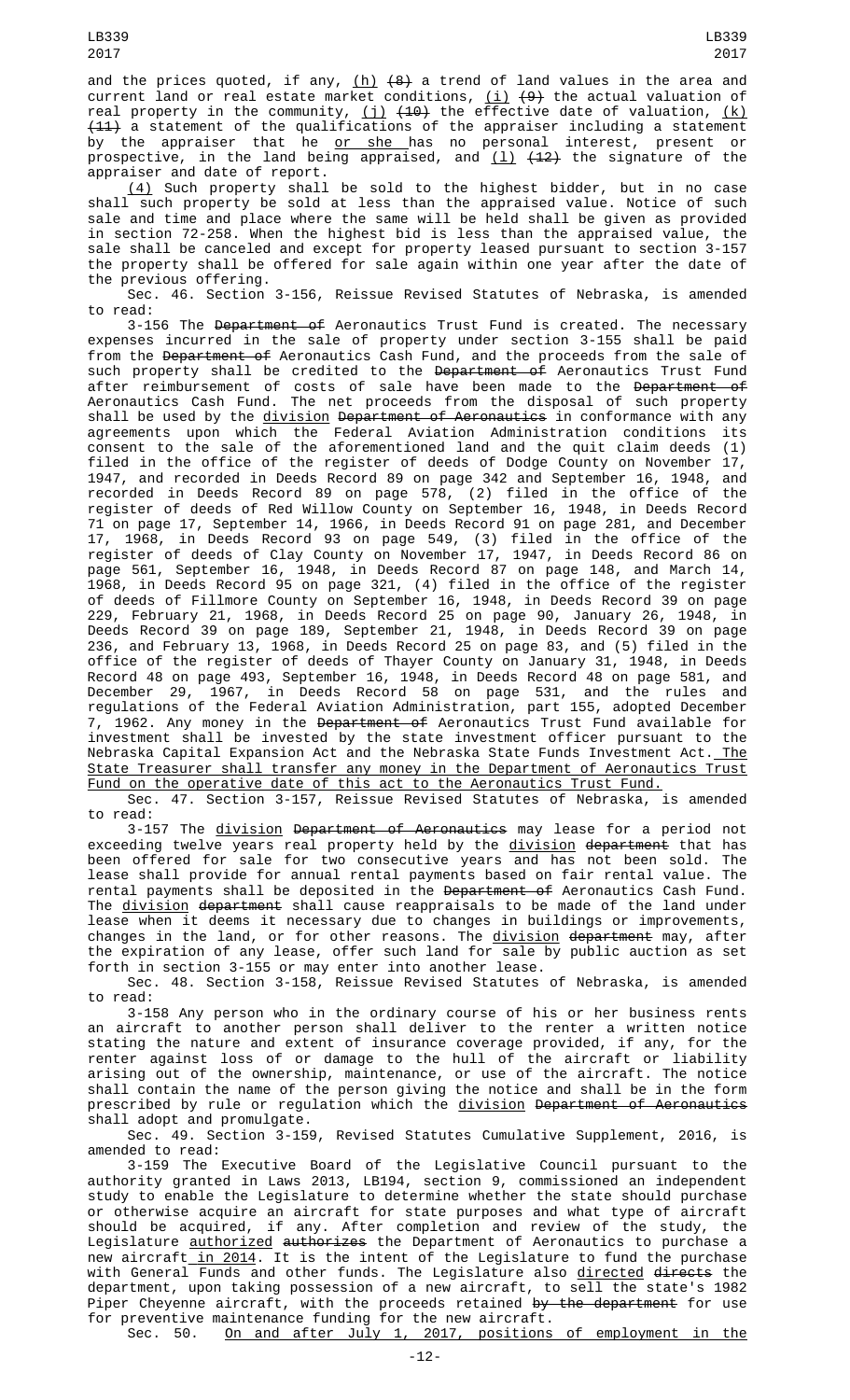Department of Aeronautics related to the powers, duties, and functions transferred pursuant to this legislative bill are transferred to the Division of Aeronautics of the Department of Transportation. For purposes of the transition, employees of the Department of Aeronautics shall be considered employees of the Department of Transportation and shall retain their rights under the state personnel system or pertinent bargaining agreement, and their service shall be deemed continuous. This section does not grant employees any new rights or benefits not otherwise provided by law or bargaining agreement or preclude the division or the director from exercising any of the prerogatives of management set forth in section 81-1311 or as otherwise provided by law. This section is not an amendment to or substitute for the provisions of any existing bargaining agreements.

Sec. 51. <u>On and after July 1, 2017, whenever the Department of</u> Aeronautics is referred to or designated by any contract or other document in connection with the duties and functions transferred to the Division of Aeronautics of the Department of Transportation pursuant to this legislative bill, such reference or designation shall apply to such division. All contracts entered into by the Department of Aeronautics prior to July 1, 2017, in connection with the duties and functions transferred to the division are hereby recognized, with the division succeeding to all rights and obligations under such contracts. Any cash funds, custodial funds, gifts, trusts, grants, and any appropriations of funds from prior fiscal years available to satisfy obligations incurred under such contracts shall be transferred and appropriated to the division for the payments of such obligations. All documents and records transferred, or copies of the same, may be authenticated or certified by the division for all legal purposes.<br>Sec. 52. No suit, a

Sec. 52. No suit, action, or other proceeding, judicial or administrative, lawfully commenced prior to July 1, 2017, or which could have been commenced prior to that date, by or against the Department of Aeronautics, or the director or any employee thereof in such director's or employee's official capacity or in relation to the discharge of his or her official duties, shall abate by reason of the transfer of duties and functions from the Department of Aeronautics to the Division of Aeronautics of the Department of Transportation.

Sec. 53. <u>On and after July 1, 2017, unless otherwise specified, whenever</u> any provision of law refers to the Department of Aeronautics in connection with duties and functions transferred to the Division of Aeronautics of the Department of Transportation, such law shall be construed as referring to such division.

Sec. 54. <u>On July 1, 2017, all items of property, real and personal,</u> including office furniture and fixtures, books, documents, and records of the Department of Aeronautics pertaining to the duties and functions transferred to the Division of Aeronautics of the Department of Transportation pursuant to this legislative bill shall become the property of such division.

Any appropriation and salary limit provided in any legislative bill enacted by the One Hundred Fifth Legislature, First Session, to Agency No. 17, Department of Aeronautics, in the following program classifications, shall be null and void, and any such amounts are hereby appropriated to Agency No. 27, Department of Transportation: Program No. 26, Administration and Services; Program No. 301, Public Airports; and Program No. 596, State-Owned Aircraft. Any financial obligations of the Department of Aeronautics that remain unpaid as of June 30, 2017, and that are subsequently certified as valid encumbrances to the accounting division of the Department of Administrative Services pursuant to sections 81-138.01 to 81-138.04, shall be paid by the Division of Aeronautics of the Department of Transportation from the unexpended balance of appropriations existing in such program classifications on June 30, 2017.

Sec. 55. Section 3-201, Reissue Revised Statutes of Nebraska, is amended to read:

3-201 For the purpose of the Revised Airports Act, unless <del>herein</del> specifically otherwise provided<u> in the act</u>, the definitions of words, terms, and phrases appearing in the State Aeronautics <del>Department</del> Act <del>of this state</del> are hereby adopted. The following words, terms, and phrases shall in the <u>Revised</u> <u>Airports Act</u> <del>act</del> have the meanings <del>herein</del> given<u> in this section</u>, unless otherwise specifically defined, or unless another intention clearly appears, or the context otherwise requires: (1) Municipality means any county, city, or village of this state or any city airport authority established pursuant to the Cities Airport Authorities Act and (2) airport purposes means and includes airport, restricted landing area, and other air navigation facility purposes.

Sec. 56. Section 3-201.01, Reissue Revised Statutes of Nebraska, is amended to read:

3-201.01 Any proposed airport, restricted landing area, or other air navigation facility which will be in existence for less than thirty consecutive days shall first be approved by the **Division Department** of Aeronautics of the Department of Transportation before any such airport, landing area, or other facility shall be used or operated. Any municipality or person proposing the use of property for such purpose shall first make application for a temporary permit for the site selected and the general purpose or purposes for which the property will be used, to insure that the property and its use shall conform to minimum standards of safety and shall serve the public interest. Designation of the location and approval of sites for the proposed temporary airports, restricted landing areas, and other air navigation facilities as provided in section 3-104 may be delegated to the <u>division</u> <del>department</del> by the Nebraska Aeronautics Commission. The provisions of this section shall not apply to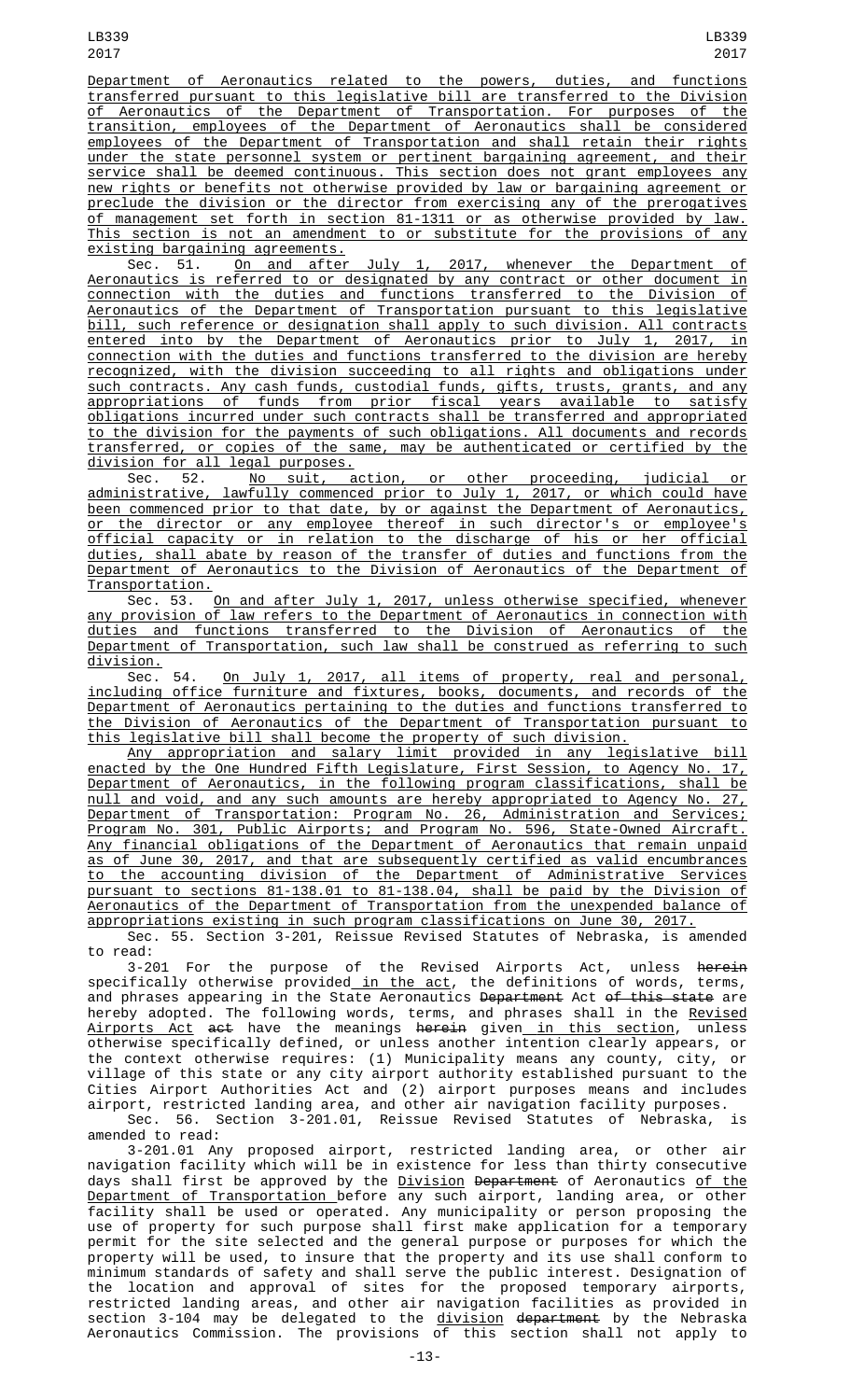restricted landing areas designated for personal use pursuant to section 3-136. Sec. 57. Section 3-215, Reissue Revised Statutes of Nebraska, is amended to read:

3-215 In addition to the general power conferred in the Revised Airports <u>Act</u> <del>sections 3-201 to 3-238</del> and <u>section </u>18-1502 <del>conferred,</del> and without limitation thereof, a municipality which has established or may hereafter establish airports, restricted landing areas<u>,</u> or other air navigation facilities, or which has acquired or set apart or may hereafter acquire or set apart real property for such purpose or purposes $_{{\scriptscriptstyle L}}$  is hereby authorized:

(1) To vest authority for the construction, enlargement, improvement, maintenance, equipment, operation<u>,</u> and regulation thereof in an officer, a board, or <u>a </u>body of such municipality by ordinance or resolution which shall prescribe the powers and duties of such officer, board $_{L}$  or body. The expense of such construction, enlargement, improvement, maintenance, equipment, operation $_{\scriptscriptstyle L}$ and regulation shall be a responsibility of the municipality;

(2) To adopt and amend all needful rules, regulations $_L$  and ordinances for the management, government, and use of any properties under its control, whether within or without the territorial limits of the municipality; to appoint airport guards or police, with full police powers; to fix by ordinance or resolution, as may be appropriate, penalties for the violation of <u>the</u> <del>said</del> rules, regulations<u>,</u> and ordinances, and enforce <u>the</u> <del>said</del> penalties in the same manner in which penalties prescribed by other rules, regulations<u>,</u> and ordinances of the municipality are enforced. For <del>the</del> purposes of such management, government $_{\rm \bot}$  and direction of public use, such part of all highways, roads, streets, avenues, boulevards, and territory as adjoins $_\tau$  or lies within five hundred feet of the limits of any airport or restricted landing area acquired or maintained under the <u>Revised Airports Act</u> <del>provisions of sections</del> 3-201 to 3-238 and section 18-1502 shall be under like control and management of the municipality. It may also adopt and enact rules, regulations $_{\text{{\bf L}}}$  and ordinances designed to safeguard the public upon or beyond the limits of private airports or landing strips within such municipality or its police jurisdiction against the perils and hazards of instrumentalities used in aerial navigation. Rules, regulations<u>,</u> and ordinances shall be published as provided by general law or the charter of the municipality for the publication of similar rules, regulations, and ordinances. They must conform to and be consistent with the laws of this state and the rules and regulations of the Division Department of Aeronautics of the Department of Transportation state and shall be kept in conformity, as nearly as may be, with the then current federal legislation governing aeronautics and the regulations duly promulgated thereunder and rules and standards issued from time to time pursuant thereto;

(3) To lease for a term not exceeding ten years such airports, other air navigation facilities, or real property acquired or set apart for airport purposes to private parties, any municipal or state government, the national government, or any department of any such government for operation; to lease or assign space, area, improvements $_{{\scriptscriptstyle\perp}}$  or equipment on such airports for a term not exceeding ten years to private parties, any municipal or state government, the national government, or any department of any such government for operation or use consistent with the purposes of <u>the Revised Airports Act</u> <del>sections 3-201 to</del> 3<del>-238</del> and <u>section </u>18-1502; to sell any part of such airports, other air navigation facilities $_{\rm \scriptscriptstyle L}$  or real property to any municipal or state government, or to the United States or any department or instrumentality thereof, for aeronautical purposes or purposes incidental thereto, and to confer the privileges or concessions of supplying upon its airports goods, commodities, things, services<u>,</u> and facilities<u>, so long as, <del>; Provided, that</del> in each case,</u> the public is not thereby deprived of its rightful, equal, and uniform use thereof;

(4) To sell or lease any real or personal property, acquired for airport purposes and belonging to the municipality, which, in the judgment of its governing body, may not be required for aeronautic purposes, in accordance with the laws of this state, or the provisions of the charter of the municipality, governing the sale or leasing of similar municipally owned property. The proceeds of the sale of any property the purchase price of which was obtained by the sale of bonds shall be deposited in the sinking fund from which funds have been authorized to be taken to finance such bonds. In the event all the proceeds of such sale are not needed to pay the principal of <u>the</u> <del>said</del> bonds remaining unpaid, the remainder shall be paid into the general fund of the municipality. The proceeds of sales of property the purchase price of which was paid from appropriations shall be paid into the general fund of the municipality;

(5) To determine the charges or rental for the use of any properties under its control and the charges for any services or accommodations, and the terms and conditions under which such properties may be used<u>, so long as</u> <del>; Provided,</del> that in all cases the public shall not be deprived of its rightful, equal, and uniform use of such property. Charges shall be reasonable and uniform for the same class of service and established with due regard to the property and improvements used and the expense of operation to the municipality. To enforce the payment of charges, the municipality shall have a lien and may enforce it, substantially as is provided by law for liens and the enforcement thereof, for repairs to or the improvement, storage, or care of any personal property; and

(6) To exercise all powers necessarily incidental to the exercise of the general and special powers <del>herein</del> granted<u> in the Revised Airports Act</u>.

Sec. 58. Section 3-218, Reissue Revised Statutes of Nebraska, is amended to read: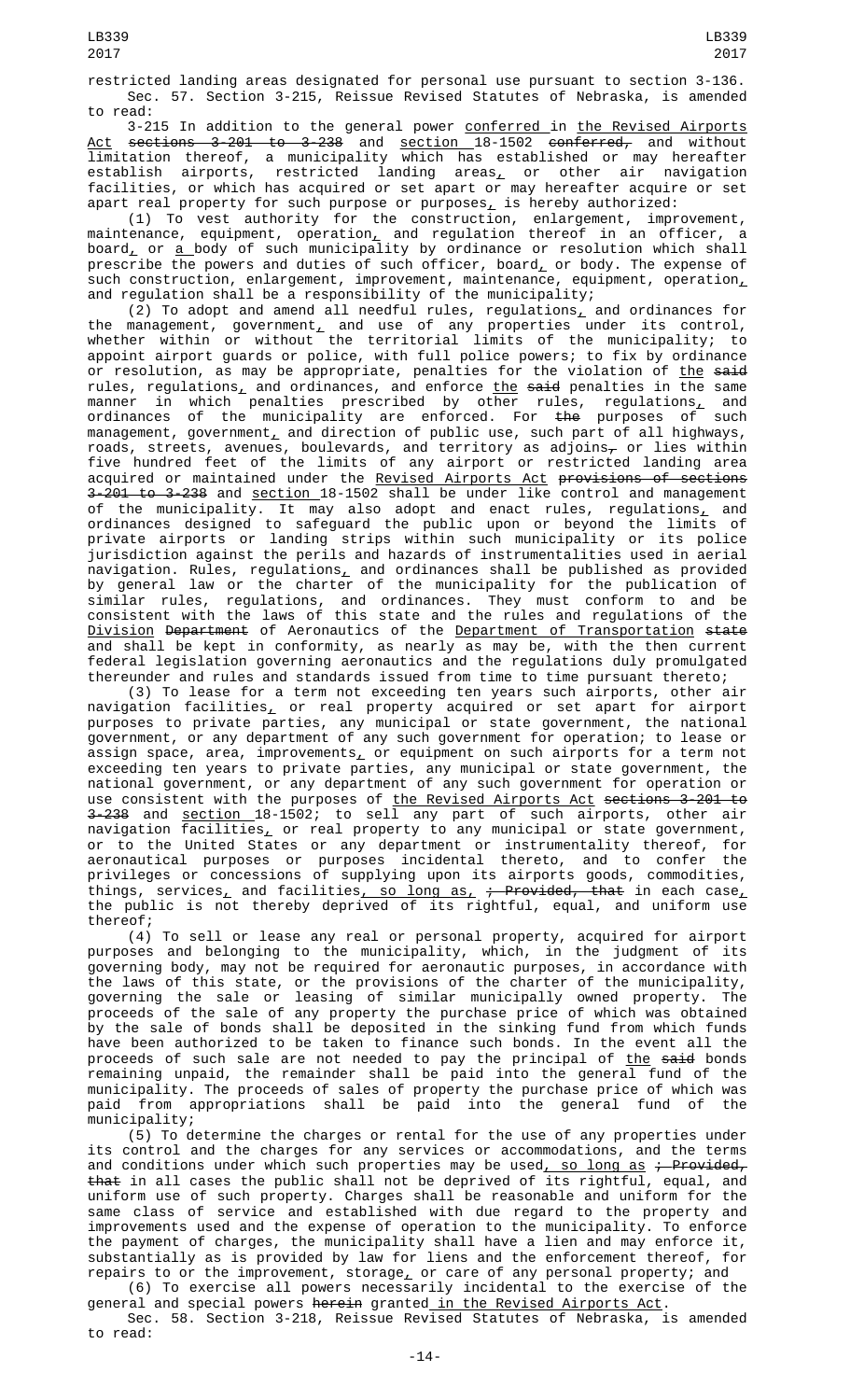3-218 All contracts for the acquisition, construction, enlargement,  $improvement$ , maintenance, equipment, or operation of airports or other air navigation facilities, made by the municipality itself or through the agency of the Division Department of Aeronautics of the Department of Transportation, shall be made pursuant to the laws of this state governing the making of like<br>contracts, except ; Provided, however, that where such acquisition, contracts<u>, except</u> <del>; Provided, however,</del> that where such acquisition, construction, improvement, enlargement, maintenance, equipment<u>,</u> or operation is financed wholly or partly with federal money, the municipality<del>,</del> or the <u>division</u> <del>Department of Aeronautics</del> as its agent $_{\mathcal{T}}$  may let contracts in the manner prescribed by the federal authorities, acting under the laws of the United States, and any rules or regulations made thereunder.

Sec. 59. Section 3-222, Reissue Revised Statutes of Nebraska, is amended to read:

3-222 For <del>the</del> purposes of sections 3-221 to 3-232 only, unless another intention clearly appears or the context otherwise requires, this state shall be included in the term municipality, and all the powers conferred upon municipalities in the Revised Airports Act sections 3-201 to 3-238 and section 18-1502, if not otherwise conferred by law, are hereby conferred upon this state when acting jointly with any municipality or municipalities. Where reference is made to the governing body of a municipality, that term shall mean, as to the state, <u>the Division</u> <del>its Department</del> of Aeronautics<u> of the</u> Department of Transportation.

Sec. 60. Section 3-227, Reissue Revised Statutes of Nebraska, is amended to read:

3-227 Such board may exercise, on behalf of the municipalities acting jointly by which it is appointed, all the powers of each of such municipalities granted by the Revised Airports Act, except as <u>otherwise</u> <del>herein</del> provided<u> in the</u> <u>act</u>. Real property, airports, restricted landing areas, air protection privileges, or personal property costing in excess of a sum to be fixed by the joint agreement, may be acquired, and condemnation proceedings may be instituted, only by authority of the governing bodies of each of the municipalities involved. The total amount of expenditures to be made by the board for any purpose in any calendar year shall be determined by the municipalities involved by the approval by each on or before the preceding May <u>1</u> <del>first</del>, of a budget for the ensuing fiscal year. Rules and regulations provided for by subdivision (2) of section 3-215 shall become effective only upon approval of each of the appointing governing bodies and the Division <del>Department</del> of Aeronautics<u> of the Department of Transportation</u>. No real property and no airport, other air navigation facility, or air protection privilege, owned jointly, shall be disposed of by the board, by sale, lease, or otherwise, except by authority of all the appointing governing bodies, but the board may lease space, area, or improvements and grant concessions on airports for aeronautical purposes or purposes incidental thereto, subject to <del>the provision</del>s  $\Theta$ f subdivision (3) of section 3-215. This section shall not be construed to affect the obligation of a lessee to pay taxes if taxes are due under sections 77-202, 77-202.11, and 77-202.12.

Sec. 61. Section 3-228, Reissue Revised Statutes of Nebraska, is amended to read:

3-228 Each municipality, acting jointly with another, pursuant to the Revised Airports Act provisions of sections 3-221 to 3-232, is authorized and empowered to enact, concurrently with the other municipalities involved, such ordinances as are provided for by subdivision (2) of section 3-215, and to fix by such ordinances penalties for the violation thereof. Such ordinances, when so concurrently adopted, shall have the same force and effect within the municipalities and on any property jointly controlled by them or adjacent thereto, whether within or without the territorial limits of either or any of them, as ordinances of each municipality involved, and may be enforced in any one of the said municipalities in like manner as are its individual ordinances. The consent of the <u>Division</u> <del>Department</del> of Aeronautics <u>of the Department of</u> Transportation to any such ordinance, where the state is a party to the joint venture, shall be equivalent to the enactment of the ordinance by a municipality. The publication provided for in subdivision (2) of section 3-215 $_\tau$ aforesaid, shall be made in each municipality involved in the manner provided by law or charter for publication of its individual ordinances.

Sec. 62. Section 3-239, Reissue Revised Statutes of Nebraska, is amended to read:

3-239 (1) No city airport authority, county airport authority, joint airport authority, or municipality in this state, whether acting alone or jointly with another city airport authority, county airport authority, joint airport authority, or municipality, or with the state, shall submit to any federal agency or department any project application under the provisions of any act of Congress which provides airport planning or airport construction and development funds for the expansion and improvement of the airport system, unless the project and the project application have been first approved by the Division Department of Aeronautics of the Department of Transportation.

 $\overline{(2)}$  Except as provided in subsection (3) of this section, no city airport authority, county airport authority, joint airport authority, or municipality shall directly accept, receive, receipt for, or disburse any funds granted by the United States under any act of Congress pursuant to subsection (1) of this section, but it shall designate the <u>division</u> <del>Department of Aeronautics</del> as its agent and in its behalf to accept, receive, receipt for, and disburse such funds. Such authorities and municipalities shall enter into an agreement with the division department prescribing the terms and conditions of such agency in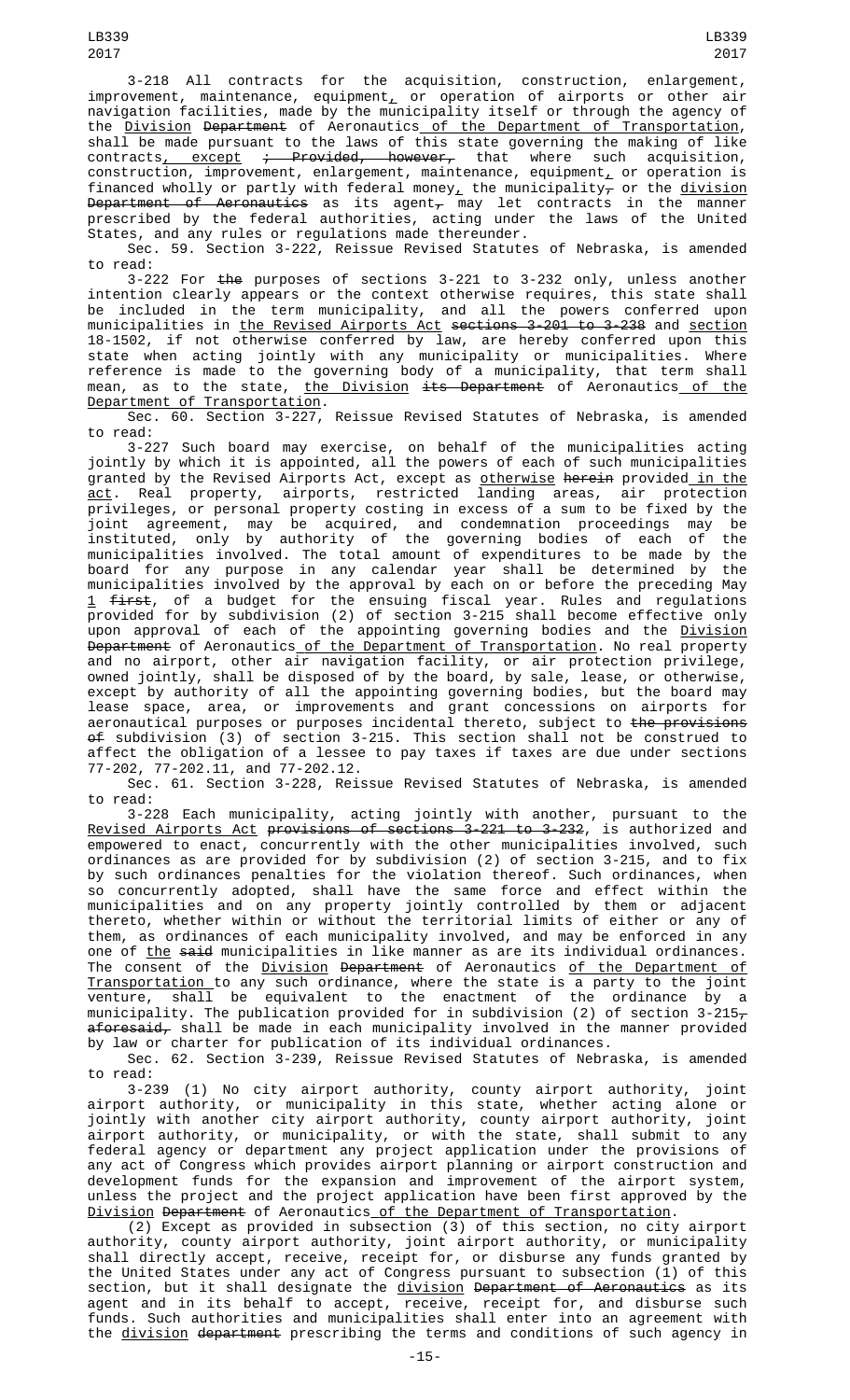accordance with federal laws, rules $_{\rm {\cal L}}$  and regulations, and applicable laws of this state. Such money as is paid by the United States shall be retained by the state or paid over to the city airport authority, county airport authority, joint airport authority, or municipality under such terms and conditions as may be imposed by the United States in making such grant.

(3) Any city airport authority, county airport authority, joint airport authority, or municipality operating a primary airport may directly accept, receive, receipt for, and disburse any funds granted by the United States for the primary airport under the provisions of any act of Congress pursuant to subsection (1) of this section by informing the <u>division</u> d<del>epartment</del>, in writing, of its intent to do so. If an airport loses its status as a primary airport before signing a grant agreement with the United States, the airport shall be subject to the provisions of subsection (2) of this section.

(4) For purposes of this section:

 $(a)$  City airport authority means an authority established pursuant to the Cities Airport Authorities Act;

(b) County airport authority means an authority established under sections 3-601 to 3-622;

(c) Joint airport authority means an authority established under the Joint Airport Authorities Act;

(d) Municipality means any county, city, <u>or village<del>, or town</del> of this state</u> and any other political subdivision, public corporation, authority, or district in this state which is or may be authorized by law to acquire, establish, construct, maintain, improve, and operate airports and other air navigation facilities; and

(e) Primary airport means any airport which:

(i) Receives scheduled passenger air service;

(ii) Has at least ten thousand revenue passenger enplanements or boardings, as officially recorded by the United States, in at least one of the most recent five calendar years for which official numbers are available; and

(iii) Does not receive any funds apportioned by the United States for nonprimary airports.

Sec. 63. Section 3-303, Revised Statutes Cumulative Supplement, 2016, is amended to read:

3-303 In order to prevent the creation or establishment of airport hazards, every political subdivision that has an airport hazard area within the area of its zoning jurisdiction shall adopt, administer, and enforce, under the police power and in the manner and upon the conditions prescribed in the Airport Zoning Act, airport zoning regulations for such airport hazard area. The regulations shall meet the minimum regulations as prescribed by the <u>Division</u> <del>Department</del> of Aeronautics <u>of the Department of Transportation a</u>nd may divide such area into zones and, within such zones, specify the land uses permitted and regulate and restrict the height to which structures may be erected and trees allowed to grow, except that a political subdivision or a joint airport zoning board provided for in section 3-304 may include modifications or exceptions to the airport zoning regulations adopted under the Airport Zoning Act that the political subdivision or joint airport zoning board deems appropriate. Such modifications and exceptions shall not be considered a conflict for the purposes of section 3-306. The authority of a political subdivision to adopt airport zoning regulations shall not be conditional upon prior adoption of a comprehensive development plan or a comprehensive zoning ordinance.

Sec. 64. Section 3-332, Reissue Revised Statutes of Nebraska, is amended to read:

3-332 The Division Department of Aeronautics of the Department of Transportation may State of Nebraska is authorized to aid and assist municipalities and other political subdivisions of the state in planning, developing, and carrying out programs for airport zoning in order to secure uniformity therein as far as possible.

Sec. 65. Section 3-403, Reissue Revised Statutes of Nebraska, is amended to read:

3-403 It shall be unlawful for any person, firm, or corporation, without having first applied for and obtained a permit in writing from the <u>Division</u> <del>Department</del> of Aeronautics of the <u>Department of Transportation</u> <del>State of</del> <del>Nebraska</del>, to build, erect<u>,</u> or maintain any structure within the State of Nebraska, the height of which exceeds one hundred fifty feet above the surface of the ground at point of installation.

Sec. 66. Section 3-404, Reissue Revised Statutes of Nebraska, is amended to read:

3-404 The application for the permit, required by section 3-403, shall be made in writing on forms prescribed by the Division Department of Aeronautics of the Department of Transportation and shall contain or be accompanied by details as to the location, construction, height, and dimensions of the proposed structure, the nature of its intended use, and such other information as the Director of Aeronautics may require. Upon the filing of such application $_{\scriptscriptstyle\! L}$  the director shall make an investigation and an aeronautical study of such proposed construction and its effect, if any, upon air navigation, and the health, welfare, and safety of the public. If the director, upon such investigation, shall determine that such proposed structure will not constitute a hazard to air navigation and will not interfere unduly with the public right of freedom of transit in commerce through the air space affected thereby, <u>the</u> <u>director</u> he shall issue to the applicant a permit, required by section 3-403, authorizing the erection and construction of such structure, subject to such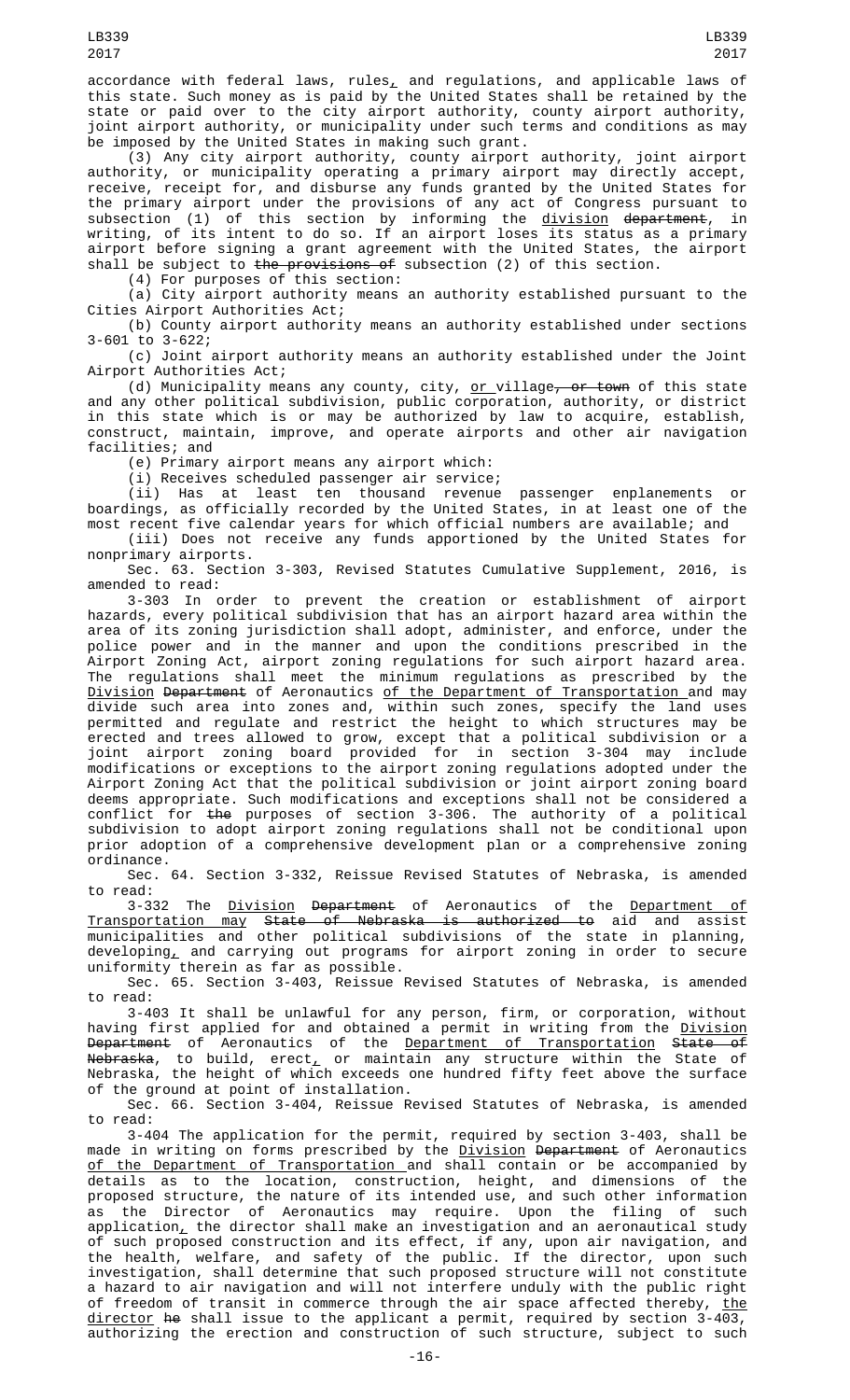LB339

consider (1) the character of flying operations expected to be conducted in the area concerned, (2) the nature of the terrain, (3) the character of the neighborhood, (4) the uses to which the property concerned is devoted or adaptable, (5) the proximity to existing airports, airways, control areas, and control zones, (6) the height of existing<del>,</del> adjacent structures, and (7) all the facts and circumstances existing. <u>The director</u> <del>He</del> shall impose only such restrictions or requirements as may be reasonably necessary to effectuate the purposes purpose of sections 3-401 to 3-409.

Sec. 67. Section 3-405, Reissue Revised Statutes of Nebraska, is amended to read:

3-405 Any person aggrieved by any action of the Division Department of Aeronautics of the Department of Transportation in granting or denying a permit under the terms of sections 3-401 to 3-409 may appeal the action, and the appeal shall be in accordance with the Administrative Procedure Act.

Sec. 68. Section 3-407, Reissue Revised Statutes of Nebraska, is amended to read:

3-407 All structures outside the corporate limits of cities and villages, exceeding a height of two hundred feet above the surface of the ground, and all structures within the corporate limits of cities and villages exceeding a height of five hundred feet shall be marked and lighted in accordance with rules and regulations adopted and promulgated by the Division of Aeronautics of the Department of Transportation. The division may established by the Department of Aeronautics. The department is authorized to adopt and promulgate rules and regulations for the marking and lighting of such structures in a manner calculated to prevent collisions with such structures by aircraft. It shall be the duty of the persons, firms, and corporations owning, maintaining, or using such structures to provide and maintain such marking and lighting.

Sec. 69. Section 3-407.01, Revised Statutes Cumulative Supplement, 2016, is amended to read:

3-407.01 (1) A meteorological evaluation tower, the height of which is at least fifty feet above the surface of the ground at point of installation, shall be marked according to subsection (2) of this section. This section applies to a meteorological evaluation tower that is located outside the corporate limits of a city or village.

(2) A meteorological evaluation tower described in subsection (1) of this section shall: (a) Be painted in seven equal-width and alternating bands of aviation orange and white beginning with orange at the top of the tower and ending with orange at the base; (b) have two or more spherical marker balls at least twenty-one inches in diameter that are aviation orange in color and attached to each outer guy wire connected to the tower with the top ball no further than twenty feet from the top wire connection and the remaining ball or balls at or below the midpoint of the tower on the outer guy wires; and (c) have yellow safety sleeves installed on each outer guy wire extending at least fourteen feet above the anchor point of the guy wire.

(3) The owner of a meteorological evaluation tower subject to this section shall, not less than ten business days prior to erecting the tower, register with the <u>Division</u> <del>Department</del> of Aeronautics <u>of the Department of Transportation</u> the name and address of the owner, the height and location of the tower, and any other information that the <u>division</u> <del>department</del> deems necessary for aviation safety. The owner of a tower subject to this section shall also report the removal of the tower to the <u>division</u> <del>department</del> not more than thirty business days after its removal. The <u>division</u> <del>department</del> shall make the information received pursuant to this subsection available to the public within five business days.

(4) The owner of a meteorological evaluation tower described in subsection (1) of this section that was erected prior to May 28, 2015, and which is either lighted, marked with balls at least twenty-one inches in diameter, painted, or modified in some other manner so it is recognizable in clear air during daylight hours from a distance of not less than two thousand feet, shall mark the tower as required by subsection (2) of this section within two years after May 28, 2015, or at such time the tower is taken down for maintenance or other purposes, whichever comes first, except that the owner of a tower erected prior to May 28, 2015, which is not lighted, marked, painted, or modified as described in this subsection shall mark such tower as required by subsection (2) of this section within ninety days after May 28, 2015. The registration requirements of subsection (3) of this section shall be performed by the owner of a tower erected prior to May 28, 2015, within fifteen business days after May 28, 2015.

(5) A material failure to comply with the marking and registration requirements of this section shall be admissible as evidence of negligence on the part of an owner of a meteorological evaluation tower in an action in tort for property damage, bodily injury, or death resulting from an aerial collision with such unmarked or unregistered tower.

(6) The <u>division</u> <del>department</del> may adopt and promulgate rules and regulations for carrying out the purposes of this section.

Sec. 70. Section 3-408, Revised Statutes Cumulative Supplement, 2016, is amended to read:

3-408 Any person, firm, or corporation (1) violating any of the provisions of sections 3-401 to 3-409, (2) submitting false information in the application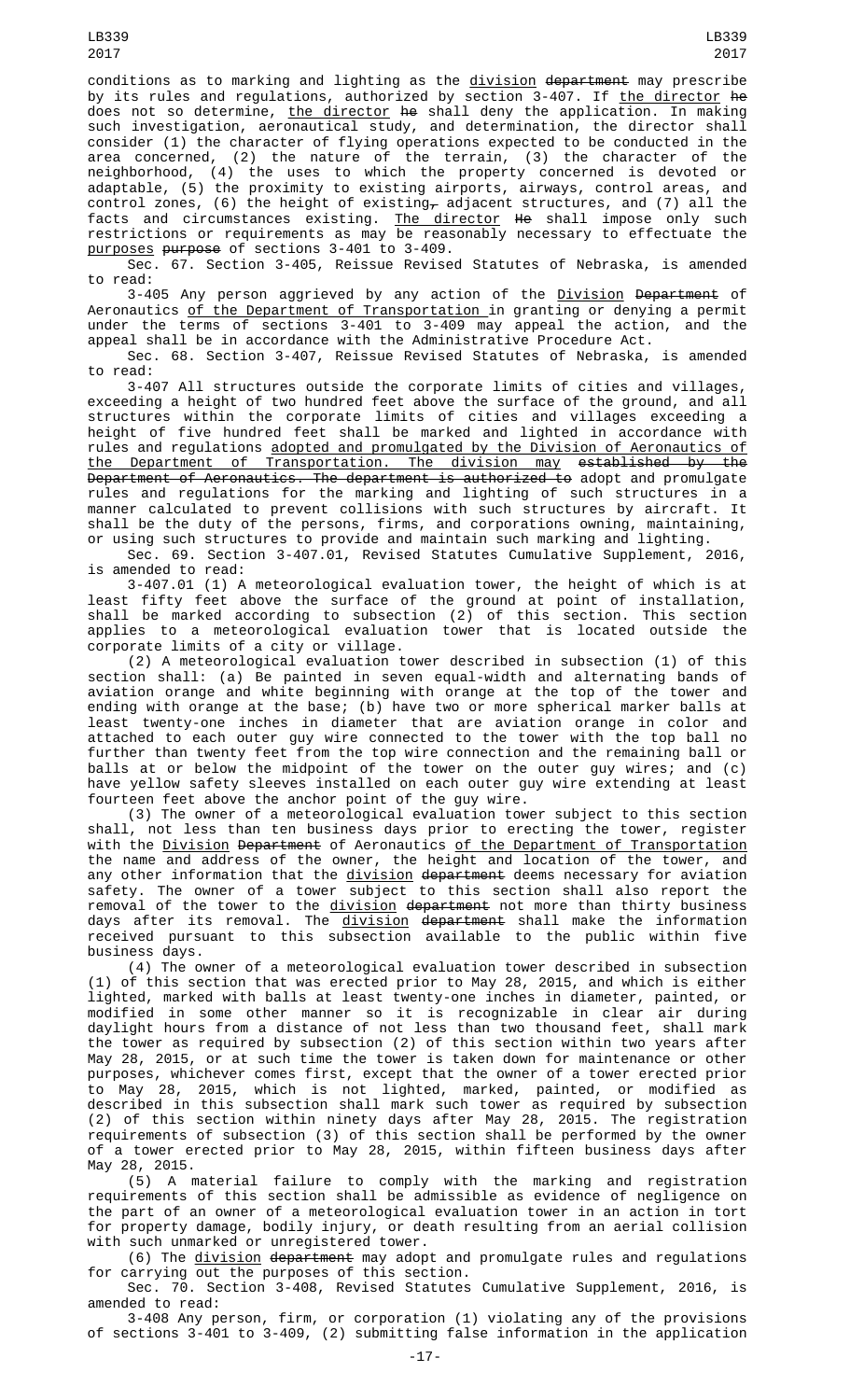for a permit, (3) violating any rule or regulation adopted and promulgated by the <u>Division</u> <del>Department</del> of Aeronautics <u>of the Department of Transportation</u> pursuant to sections 3-401 to 3-409, (4) failing to do and perform any act required by sections 3-401 to 3-409, or (5) violating the terms of any permit issued pursuant to sections 3-401 to 3-409, shall be guilty of a Class III misdemeanor. Each day any violation continues or any structure erected in violation of sections 3-401 to 3-409 shall continue in existence shall constitute a separate offense.

Sec. 71. Section 3-409, Reissue Revised Statutes of Nebraska, is amended to read:

3-409 In addition to the penalties provided for by section 3-408, the erection and maintenance of any structure in violation of <del>the provisions of</del> sections 3-401 to 3-409 may be enjoined by any court of competent jurisdiction in an action for that purpose commenced by the <u>Division</u> <del>Department</del> of Aeronautics <u>of the Department of Transportation </u>or any other interested person. The erection of such structure and permitting the same to stand or remain, in violation of <del>the provisions of</del> sections 3-401 to 3-409, is hereby declared to be a nuisance and the <u>division</u> <del>department</del>, or its authorized agent, is authorized to go upon the premises and abate such nuisance by removing such structure after five days' notice to the interested parties, to be served by mail addressed to them at their last-known place of business or residence. The expense incident to the removal of such structure shall be paid by the owners thereof<sub> $<sub>L</sub>$  and if the division department removes such structures as provided in</sub></sub> this section<u>,</u> the expense incurred by the <u>division</u> <del>department</del> may be recovered from the sale of the structure or its salvage material.

Sec. 72. Section 12-1205, Reissue Revised Statutes of Nebraska, is amended to read:

12-1205 (1) Any person who encounters or discovers human skeletal remains or burial goods associated with an unmarked human burial in or on the ground shall immediately cease any activity which may cause further disturbance of the unmarked human burial and shall within forty-eight hours report the presence and location of such remains or goods to a local law enforcement officer in the county in which the remains or goods are found. Any person who knowingly fails to make such a report shall be guilty of a Class III misdemeanor.

(2) If human skeletal remains or burial goods associated with an unmarked human burial in or on the ground are discovered by any employee, contractor, or agent of the Department of <u>Transportation</u> <del>Roads</del> in conjunction with highway construction, any construction in the area immediately adjacent to such remains or goods shall cease. The department or any of its employees, contractors, or agents shall within forty-eight hours of the discovery of the remains or goods report the presence and location of the remains or goods to a local law enforcement officer in the county in which the remains or goods are found. Any remains or goods may then be removed from the site following an examination by the appropriate agency in accordance with section 39-1363 and any applicable federal requirements. Following removal, the remains or goods shall be disposed of in accordance with the Unmarked Human Burial Sites and Skeletal Remains Protection Act. The construction project may continue once the remains or goods have been removed.

Sec. 73. Section 13-520, Revised Statutes Cumulative Supplement, 2016, is amended to read:

13-520 The limitations in section 13-519 shall not apply to (1) restricted funds budgeted for capital improvements, (2) restricted funds expended from a qualified sinking fund for acquisition or replacement of tangible personal property with a useful life of five years or more, (3) restricted funds pledged to retire bonded indebtedness, used by a public airport to retire interest-free loans from the <u>Division</u> <del>Department</del> of Aeronautics <u>of the Department of</u> Transportation in lieu of bonded indebtedness at a lower cost to the public airport, or used to pay other financial instruments that are approved and agreed to before July 1, 1999, in the same manner as bonds by a governing body created under section 35-501, (4) restricted funds budgeted in support of a service which is the subject of an agreement or a modification of an existing agreement whether operated by one of the parties to the agreement or by an independent joint entity or joint public agency, (5) restricted funds budgeted to pay for repairs to infrastructure damaged by a natural disaster which is declared a disaster emergency pursuant to the Emergency Management Act, (6) restricted funds budgeted to pay for judgments, except judgments or orders from the Commission of Industrial Relations, obtained against a governmental unit which require or obligate a governmental unit to pay such judgment, to the extent such judgment is not paid by liability insurance coverage of a governmental unit, or (7) the dollar amount by which restricted funds budgeted by a natural resources district to administer and implement ground water management activities and integrated management activities under the Nebraska Ground Water Management and Protection Act exceed its restricted funds budgeted to administer and implement ground water management activities and integrated management activities for FY2003-04.

Sec. 74. Section 13-912, Reissue Revised Statutes of Nebraska, is amended to read:

13-912 If any person suffers personal injury or loss of life, or damage to his or her property by means of insufficiency or want of repair of a highway or bridge or other public thoroughfare, which a political subdivision is liable to keep in repair, the person sustaining the loss or damage, or his or her personal representative, may recover in an action against the political subdivision, and if damages accrue in consequence of the insufficiency or want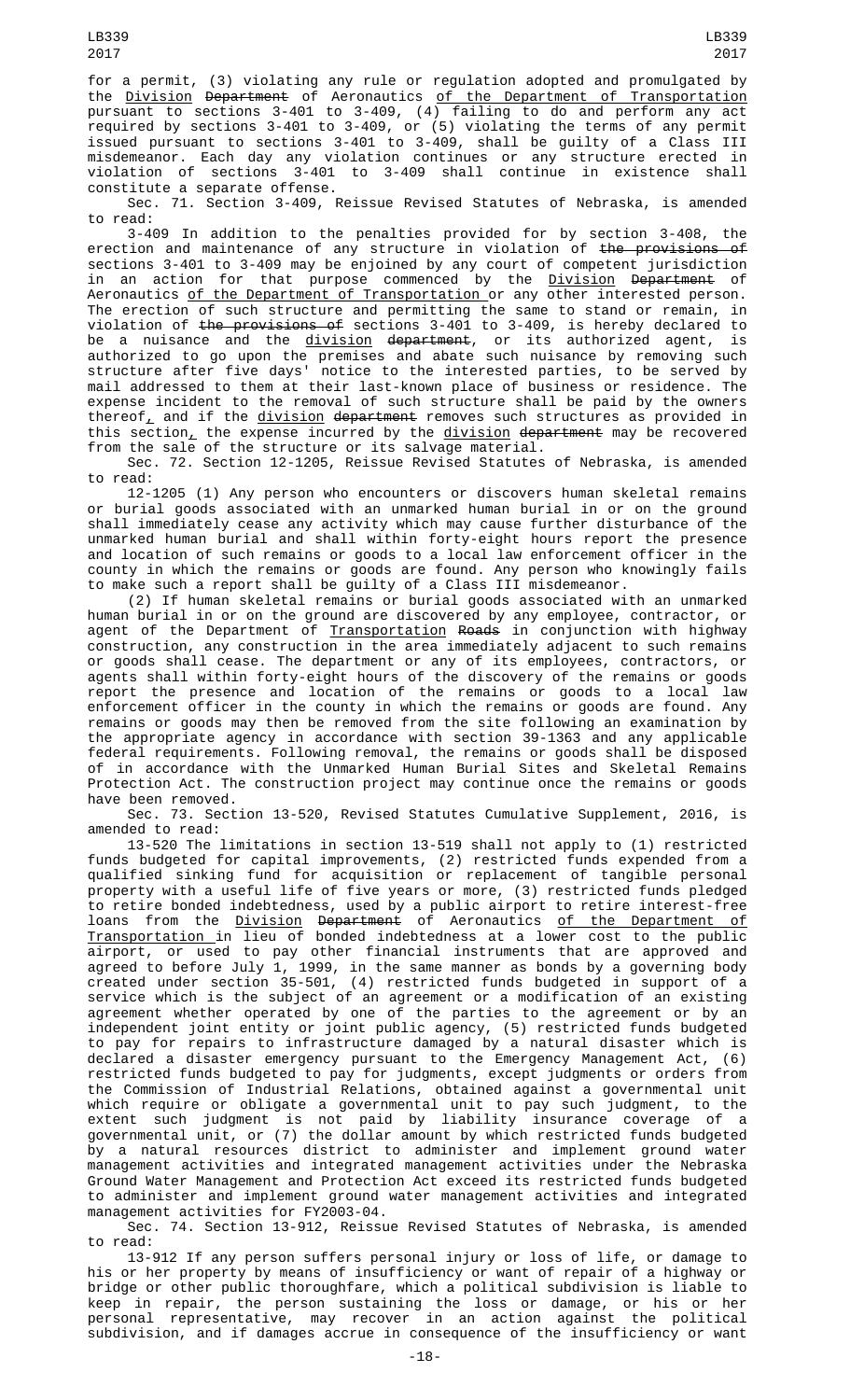LB339 2017

of repair of a road or bridge or other public thoroughfare, erected and maintained by two or more political subdivisions, the action can be brought against all of the political subdivisions liable for the repairs of the same; and damages and costs shall be paid by the political subdivisions in proportion as they are liable for the repairs. The procedure for filing such claims and

bringing suit shall be the same for claims under this section as for other claims under the Political Subdivisions Tort Claims Act and sections 16-727, 16-728, 23-175, 39-809, and 79-610. No political subdivision shall be liable for damages occasioned by defects in state highways and bridges thereon which the Department of <u>Transportation</u> <del>Roads</del> is required to maintain, but the political subdivision shall not be relieved of liability until the state has actually undertaken construction or maintenance of such highways. It is the intent of the Legislature that minimum maintenance highways and roads shall not be deemed to be insufficient or in want of repair when they meet the minimum standards for such highways and roads pursuant to section 39-2109.

Sec. 75. Section 13-1203, Reissue Revised Statutes of Nebraska, is amended to read:

13-1203 For purposes of the Nebraska Public Transportation Act, unless the context otherwise requires:

(1) Public transportation shall mean the transport of passengers on a regular and continuing basis by motor carrier for hire, whether over regular or irregular routes, over any public road in this state, including city bus systems, intercity bus systems, special public transportation systems to include portal-to-portal escorted service for the elderly or handicapped, taxi, subscription, dial-a-ride, or other demand-responsive systems, and those motor carriers for hire which may carry elderly or handicapped individuals for a set fare, a donation, or at no cost to such individuals. Public transportation shall not include motor carriers for hire when engaged in the transportation of school children and teachers to and from school and school-related activities and shall not include private car pools;

(2) Department shall mean the Department of <u>Transportation</u> Roads;

(3) Director shall mean the Director-State Engineer;

(4) Elderly shall mean any person sixty-two years of age or older who is drawing social security and every person sixty-five years of age and older;

(5) Handicapped shall mean any individual who is unable without special facilities or special planning or design to utilize public transportation facilities and services;

(6) Municipality shall mean any village or incorporated city, except cities of the metropolitan class operating under home rule charter;

(7) Qualified public-purpose organization shall mean an incorporated private not-for-profit group or agency which:

(a) Has operated or proposes to operate only motor vehicles having a seating capacity of twenty or less for the transportation of passengers in the state;

(b) Has been approved as capable of providing public transportation services by the appropriate city or county governing body; and

(c) Operates or proposes to operate a public transportation service in an area which the department has identified as not being adequately served by existing public or private transportation services pursuant to section 13-1205; and

(8) Intercity bus system shall mean a system of regularly scheduled bus service for the general public which operates with limited stops over fixed routes connecting two or more communities or areas not in close proximity which support public transportation service. At least one terminus of the intercity bus system shall be in an area that makes meaningful connections with intercity service to more distant points.

Sec. 76. Section 13-1210, Revised Statutes Cumulative Supplement, 2016, is amended to read:

13-1210 (1) The department Department of Roads shall annually certify the amount of capital acquisition and operating costs eligible for funding under the public transportation assistance program established under section 13-1209.

(2) The department shall submit an annual report to the chairperson of the Appropriations Committee of the Legislature on or before December 1 of each year regarding funds requested by each applicant for eligible capital acquisition and operating costs in the current fiscal year pursuant to subsection (2) of section 13-1209 and the total amount of state grants projected to be awarded in the current fiscal year pursuant to the public transportation assistance program. The report submitted to the committee shall be submitted electronically. The report shall separate into two categories the requests and grants awarded for handicapped vans, otherwise known as paratransit vehicles, and requests and grants awarded for handicappedaccessible fixed-route bus systems.

Sec. 77. Section 13-1212, Revised Statutes Cumulative Supplement, 2016, is amended to read:

13-1212 (1) The department Department of Roads shall administer sections 13-1209 to 13-1212, and shall adopt and promulgate such rules and regulations pursuant to the Administrative Procedure Act as are necessary, including but not limited to defining eligible capital acquisition and operating costs, establishing contractual and other requirements including standardized accounting and reporting requirements, which shall include the applicant's proposed service area, the type of service proposed, all routes and schedules, and any further information needed for recipients to ensure the maximum feasible coordination and use of state funds, establishing application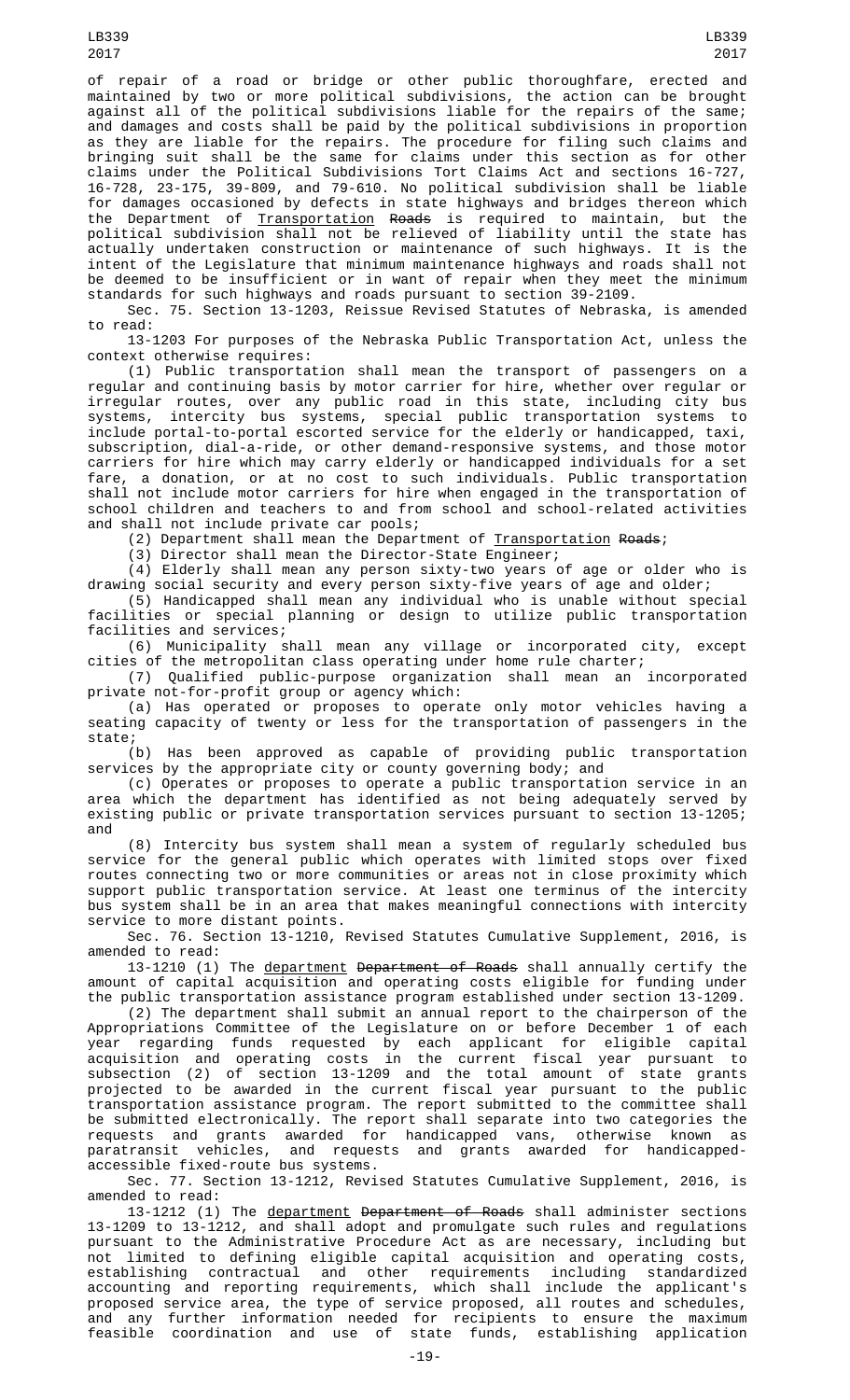procedures, and developing a policy for apportioning funds made available for this program should they be insufficient to cover all eligible projects. Priority on the allocation of all funds shall be given to those proposed projects best suited to serve the needs of the elderly and handicapped and to proposed projects with federal funding participation.

(2) Any public-purpose organization proposing to provide public transportation denied financial assistance as a result of a determination by the <u>department</u> <del>Department of Roads</del> that an area is adequately served by existing transportation services may submit a petition to the department requesting the department to reclassify the proposed service area as not being adequately served by existing public transportation services. The petition submitted to the department by the public-purpose organization shall bear the signatures of at least fifty registered voters residing in the proposed service area. Upon receipt of the petition the department shall hold a public hearing in the proposed service area and after such hearing shall determine whether the proposed service area is already adequately served. In carrying out its duties under this section the department shall comply with the provisions of the Administrative Procedure Act. The department shall not be required to conduct a reevaluation hearing for an area more frequently than once a year.

Sec. 78. Section 14-2113, Reissue Revised Statutes of Nebraska, is amended to read:

14-2113 The board of directors of the metropolitan utilities district shall have general charge, supervision, and control of all matters pertaining to the natural gas supply and the water supply of the district for domestic, mechanical, public, and fire purposes. This shall include the general charge, supervision, and control of the design, construction, operation, maintenance, and extension or improvement of the necessary plant to supply natural gas, to develop power, and to pump water. It shall have the authority to enter upon and utilize streets, alleys, and public grounds therefor upon due notice to the proper authorities controlling same, subject to the provisions of sections 39-1361 and 39-1362, except that while any permit hereafter granted by the Department of <u>Transportation</u> <del>Roads</del> under such provisions shall not be construed to be a contract as referred to within the provisions of section 39-1304.02, such parties may separately contract in relation to relocation of facilities and reimbursement therefor. The board shall also have the power to appropriate private property required by the district for natural gas and water service, to purchase and contract for necessary materials, labor, and supplies, and to supply water and natural gas without the district upon such terms and conditions as it may deem proper. The authority and power conferred in this section upon the board of directors shall extend as far beyond the corporate limits of the metropolitan utilities district as the board may deem necessary.

Sec. 79. Section 18-601, Reissue Revised Statutes of Nebraska, is amended to read:

18-601 Any city or village shall have power by ordinance to avail itself of federal funds for the construction within the city or village limits of subways, viaducts, and approaches thereto, over or under railroad tracks, and may authorize agreements with the Department of <u>Transportation</u> <del>Roads</del> to construct such viaducts or subways, which shall be paid for out of funds furnished by the federal government. The ordinance shall approve detailed plans and specifications for such construction, including a map showing the exact location that such viaduct or subway is to occupy, which shall then and thereafter be kept on file with the city or village clerk and be open to public inspection. The ordinance shall make provision for the assumption of liability and payment of consequential damages to property owners resulting from such proposed construction and payment of damages for property taken therefor. The procedure to condemn property shall be exercised in the manner set forth in sections 76-704 to 76-724.

Sec. 80. Section 18-613, Reissue Revised Statutes of Nebraska, is amended to read:

18-613 The Department of Transportation Roads shall be authorized to enter into contracts for the construction of such viaduct or subway, in accordance with such plans and specifications, immediately upon the approval by the voters of such issuing of bonds.

Sec. 81. Section 25-2501, Reissue Revised Statutes of Nebraska, is amended to read:

25-2501 It is the intent and purpose of sections 25-2501 to 25-2506 to establish a uniform procedure to be used in acquiring private property for a public purpose by the State of Nebraska and its political subdivisions and by all privately owned public utility corporations and common carriers which have been granted the power of eminent domain. Such sections shall not apply to:

(1) Water transmission and distribution pipelines and their appurtenances and common carrier pipelines and their appurtenances;

(2) Public utilities and cities of all classes and villages when acquiring property for a proposed project involving the acquisition of rights or interests in ten or fewer separately owned tracts or when the acquisition is within the corporate limits of any city or village;

(3) Sanitary and improvement districts organized under sections 31-727 to 31-762 when acquiring easements for a proposed project involving the acquisition of rights or interests in ten or fewer separately owned tracts;

(4) Counties and municipalities which acquire property through the process of platting or subdivision or for street or highway construction or improvements;

(5) Common carriers subject to regulation by the Federal Railroad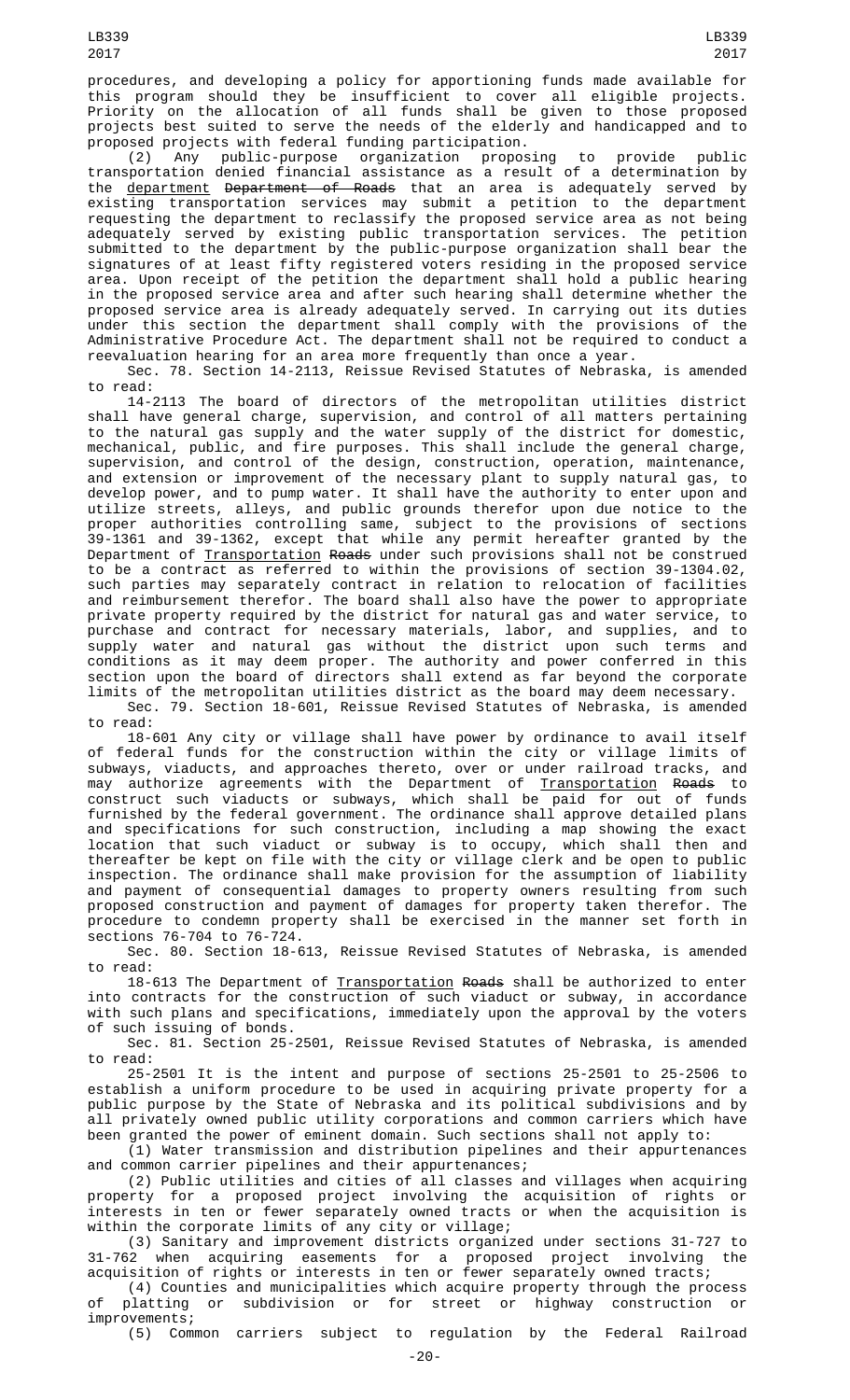(6) The <u>Nebraska </u>Department of <u>Transportation</u> <del>Roads</del> when acquiring property for highway construction or improvements.

Sec. 82. Section 31-925, Reissue Revised Statutes of Nebraska, is amended to read:

31-925 Where the cleaning of a ditch or watercourse involves a state highway, the county board is authorized to make any contract with the Department of <u>Transportation</u> <del>Roads</del> with reference to bridges or culverts or<u>,</u> if unable to agree therein, to bring any action necessary to force the state to participate in such said improvement.

Sec. 83. Section 39-102, Reissue Revised Statutes of Nebraska, is amended to read:

39-102 In order to promote public safety, to preserve and protect state highways, and to prevent immoderate and destructive use of state highways, the Department of <u>Transportation</u> <del>Roads</del> may formulate, adopt, and promulgate rules and regulations in regard to the use of and travel upon the state highways consistent with Chapter 39 and the Nebraska Rules of the Road. Such rules and regulations may include specifications, standards, limitations, conditions, requirements, definitions, enumerations, descriptions, procedures, prohibitions, restrictions, instructions, controls, guidelines, and classifications relative to the following:

(1) The issuance or denial of special permits for the travel of vehicles or objects exceeding statutory size and weight capacities upon the highways as authorized by section 60-6,298;

(2) Qualification and prequalification of contractors, including, but not limited to, maximum and minimum qualifications, ratings, classifications, classes of contractors or classes of work, or both, and procedures to be followed;

(3) The setting of special load restrictions as provided in Chapter 39 and the Nebraska Rules of the Road;

(4) The placing, location, occupancy, erection, construction, or maintenance, upon any highway or area within the right-of-way, of any pole line, pipeline, or other utility located above, on, or under the level of the ground in such area;

(5) Protection and preservation of trees, shrubbery, plantings, buildings, structures, and all other things located upon any highway or any portion of the right-of-way of any highway by the department;

(6) Applications for the location of, and location of, private driveways, commercial approach roads, facilities, things, or appurtenances upon the rightof-way of state highways, including, but not limited to, procedures for applications for permits therefor and standards for the issuance or denial of such permits, based on highway traffic safety, and the foregoing may include reapplication for permits and applications for permits for existing facilities, and in any event, issuance of permits may also be conditioned upon approval of the design of such facilities;

(7) Outdoor advertising signs, displays, and devices in areas where the department is authorized by law to exercise such controls; and

(8) The Grade Crossing Protection Fund provided for in section 74-1317, including, but not limited to, authority for application, procedures on application, effect of application, procedures for and effect of granting such applications, and standards and specifications governing the type of control thereunder.

This section shall not amend or derogate any other grant of power or authority to the department to make or promulgate rules and regulations but shall be additional and supplementary thereto.

Sec. 84. Section 39-103, Reissue Revised Statutes of Nebraska, is amended to read:

39-103 Any person who operates a vehicle upon any highway in violation of the rules and regulations of the Department of Transportation Roads governing the use of state highways shall be guilty of a Class III misdemeanor.

Sec. 85. Section 39-202, Reissue Revised Statutes of Nebraska, is amended to read:

39-202 (1) Except as provided in sections 39-202 to 39-205, 39-215, 39-216, and 39-220, the erection or maintenance of any advertising sign, display, or device beyond six hundred sixty feet of the right-of-way of the National System of Interstate and Defense Highways and visible from the maintraveled way of such highway system is prohibited.

(2) The following signs shall be permitted:

(a) Directional and official signs to include, but not be limited to, signs and notices pertaining to natural wonders, scenic attractions, and historical attractions. Such signs shall comply with standards and criteria established by regulations of the Department of <u>Transportation</u> <del>Roads</del> as promulgated from time to time;

(b) Signs, displays, and devices advertising the sale or lease of property upon which such media are located;

(c) Signs, displays, and devices advertising activities conducted on the property on which such media are located; and

(d) Signs in existence in accordance with sections 39-212 to 39-222, to include landmark signs, signs on farm structures, markers, and plaques of historical or artistic significance.

(3) For purposes of this section, visible shall mean the message or advertising content of an advertising sign, display, or device is capable of being seen without visual aid by a person of normal visual acuity. A sign shall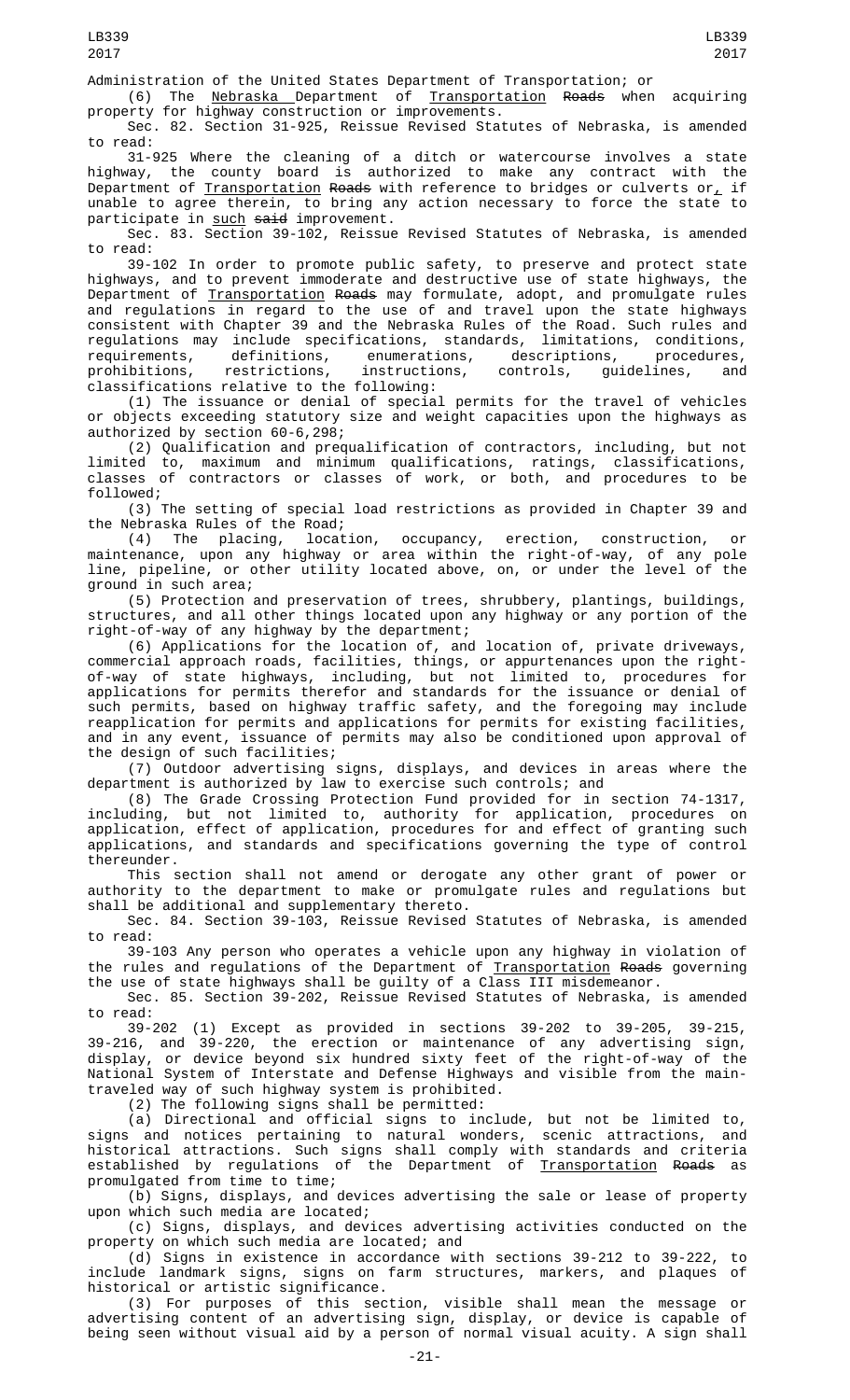be considered visible even though the message or advertising content may be seen but not read.

Sec. 86. Section 39-203, Reissue Revised Statutes of Nebraska, is amended to read:

39-203 Just compensation shall be paid upon the removal of any advertising sign, display, or device lawfully erected or in existence prior to May 27, 1975, and not conforming to the provisions of sections 39-202 to 39-205, 39-215, 39-216, and 39-220 except as otherwise authorized by such sections. The Department of <u>Transportation</u> <del>Roads</del> shall not be required to expend any funds under the provisions of such sections unless and until federal-aid matching funds are made available for this purpose.

Sec. 87. Section 39-204, Reissue Revised Statutes of Nebraska, is amended to read:

39-204 (1) Signs, displays, and devices giving specific information of interest to the traveling public shall be erected by or at the direction of the Department of Transportation Roads and maintained within the right-of-way at appropriate distances from interchanges on the National System of Interstate and Defense Highways and from roads of the state primary system as shall conform with the rules and regulations adopted and promulgated by the department to carry out this section and section 39-205. Such rules and regulations shall be consistent with national standards promulgated from time to time by the appropriate authority of the federal government pursuant to 23  $U.S.C. 131(f).$ 

(2) For purposes of this section, specific information of interest to the traveling public shall mean only information about camping, lodging, food, attractions, and motor fuel and associated services, including trade names.

(3) The minimum service that is required to be available for each type of service shall include:

(a) Motor fuel services including:

 $(i)$  Vehicle services, which shall include fuel, oil, and water;

(ii) Restroom facilities and drinking water;

(iii) Continuous operation of such services for at least sixteen hours per day, seven days per week, for freeways and expressways and continuous operation of such services for at least twelve hours per day, seven days per week, for conventional roads; and

(iv) Telephone services;

(b) Attraction services including:

(i) An attraction of regional significance with the primary purpose of providing amusement, historical, cultural, or leisure activity to the public;

(ii) Restroom facilities and drinking water; and

(iii) Adequate parking accommodations;

(c) Food services including:

(i) Licensing or approval of such services, when required;

(ii) Continuous operation of such services to serve at least two meals per day, six days per week;

(iii) Modern sanitary facilities; and

(iv) Telephone services;

(d) Lodging services including:

(i) Licensing or approval of such services, when required;

(ii) Adequate sleeping accommodations; and

(iii) Telephone services; and

(e) Camping services including:

(i) Licensing or approval of such services, when required;

(ii) Adequate parking accommodations; and

(iii) Modern sanitary facilities and drinking water.

Sec. 88. Section 39-205, Reissue Revised Statutes of Nebraska, is amended to read:

39-205 (1) Applicants for business signs shall furnish business signs to the Department of <u>Transportation</u> <del>Roads</del> and shall pay to the department an annual fee for posting each business sign and the actual cost of material for, fabrication of, and erecting the specific information sign panels where specific information sign panels have not been installed.

(2) Upon receipt of the business signs and the annual fee, the department shall post or cause to be posted the business signs where specific information sign panels have been installed. The applicant shall not be required to remove any advertising device to qualify for a business sign except any advertising device which was unlawfully erected or in violation of section 39-202, 39-203, 39-204, 39-205, 39-206, 39-215, 39-216, or 39-220, any rule or regulation of the department, or any federal rule or regulation relating to informational signs. The specific information sign panels and business signs shall conform to the requirements of the Federal Beautification Act and the Manual on Uniform Traffic Control Devices adopted pursuant to section 60-6,118.

(3) All revenue received for the posting or erecting of business signs or specific information sign panels pursuant to this section shall be deposited in the Highway Cash Fund, except that any revenue received from the annual fee and for posting or erecting such signs in excess of the state's costs shall be deposited in the General Fund.

(4) For purposes of this section, unless the context otherwise requires:

 $\overline{a}$ ) Business sign means a sign displaying a commercial brand, symbol,<br>mark, or name, or combination thereof, designating a motorist service. trademark, or name, or combination thereof, designating a motorist service. Business signs shall be mounted on a rectangular information panel; and

(b) Specific information sign panel means a rectangular sign panel with: (i) The word gas, food, attraction, lodging, or camping;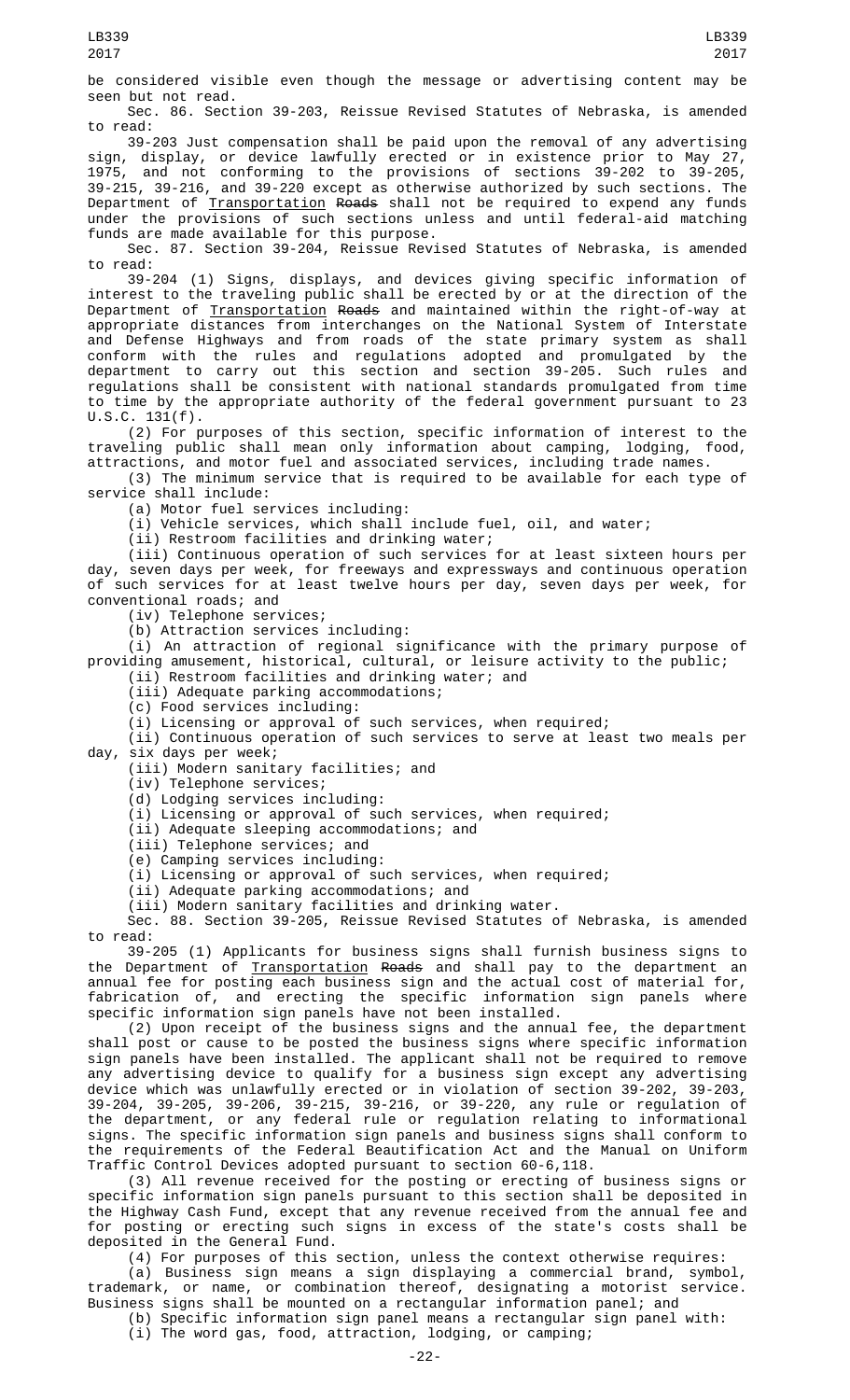(ii) Directional information; and

(iii) One or more business signs.

(5) The department shall provide notice of space available for business signs on any specific information sign panel at least ninety days prior to accepting or approving the posting of any business sign.

Sec. 89. Section 39-206, Reissue Revised Statutes of Nebraska, is amended to read:

39-206 It is the intent of sections 39-204 and 39-205 to allow the erection of specific information sign panels on the right-of-way of the state highways under the following conditions:

(1) No state funds shall be used for the erection, maintenance, or servicing of such signs;

(2) Such signs shall be erected in accordance with federal standards and the rules and regulations adopted and promulgated by the Department of Transportation Roads;

(3) Such signs may be erected by the department or by a contractor selected through the competitive bidding process; and

(4) The department shall charge an annual fee in an amount equal to the fair market rental value of the sign site and any other cost to the state associated with the erection, maintenance, or servicing of specific information sign panels. If such sign is erected by a contractor, the annual fee shall be limited to the fair market rental value of the sign site.

Sec. 90. Section 39-207, Reissue Revised Statutes of Nebraska, is amended to read:<br>39-207

Tourist-oriented directional sign panels shall be erected and maintained by or at the direction of the Department of <u>Transportation</u> <del>Roads</del> within the right-of-way of rural highways which are part of the state highway system to provide tourist-oriented information to the traveling public in accordance with sections 39-207 to 39-211.

For purposes of such sections:

(1) Rural highways means (a) all public highways and roads outside the limits of an incorporated municipality exclusive of freeways and interchanges on expressways and (b) all public highways and roads within incorporated municipalities having a population of forty thousand people or less exclusive of freeways and interchanges on expressways. Expressway, freeway, and interchange are used in this subdivision as they are defined in section 39-1302; and

(2) Sign panel means one or more individual signs mounted as an assembly on the same supports.

Sec. 91. Section 39-208, Reissue Revised Statutes of Nebraska, is amended to read:

....<br>39-208 (1) The Department of <u>Transportation</u> <del>Roads</del> shall erect touristoriented directional sign panels on the right-of-way of the rural highways pursuant to section 39-207 under the following conditions:

(a) No state funds shall be used for the erection, maintenance, or servicing of the sign panels;

(b) The sign panels shall be erected in accordance with federal standards and the rules and regulations adopted and promulgated by the department;

(c) The sign panels may be erected by the department or by a contractor selected by the department through the competitive negotiation process;

(d) No more than three sign panels shall be installed on the approach to an intersection; and

(e) The department shall charge an annual fee in an amount equal to the fair market rental value of the sign panel site and any other cost to the state associated with the erection, maintenance, or servicing of tourist-oriented directional sign panels. If the sign panel is erected by a contractor, the annual fee to the department shall be limited to the fair market rental value of the sign panel site.

(2) All revenue received for the posting or erecting of tourist-oriented directional sign panels pursuant to this section shall be deposited in the Highway Cash Fund, except that any revenue received from the annual fee and for posting or erecting such sign panels in excess of the state's costs shall be deposited in the General Fund.

Sec. 92. Section 39-210, Reissue Revised Statutes of Nebraska, is amended to read:

39-210 To qualify to appear on a tourist-oriented directional sign panel, an activity shall be licensed and approved by the state and local agencies if required by law and be open to the public at least eight hours per day, five days per week, including Saturdays or Sundays, during the normal season of the activity, except that if the activity is a winery, the winery shall be open at least twenty hours per week. The activity, before qualifying to appear on a sign panel, shall provide to the Department of <u>Transportation</u> <del>Roads</del> assurance of its conformity with all applicable laws relating to discrimination based on race, creed, color, sex, national origin, ancestry, political affiliation, or religion. If the activity violates any of such laws, it shall lose its eligibility to appear on a tourist-oriented directional sign panel. In addition, the qualifying activity shall be required to remove any advertising device which was unlawfully erected or which is in violation of section 39-202, 39-203, 39-204, 39-205, 39-206, 39-215, 39-216, or 39-220, any rule or regulation of the department, or any federal rule or regulation relating to tourist-oriented directional sign panels. The tourist-oriented directional sign panels shall conform to the requirements of the Federal Beautification Act and the Manual on Uniform Traffic Control Devices as adopted pursuant to section

LB339 2017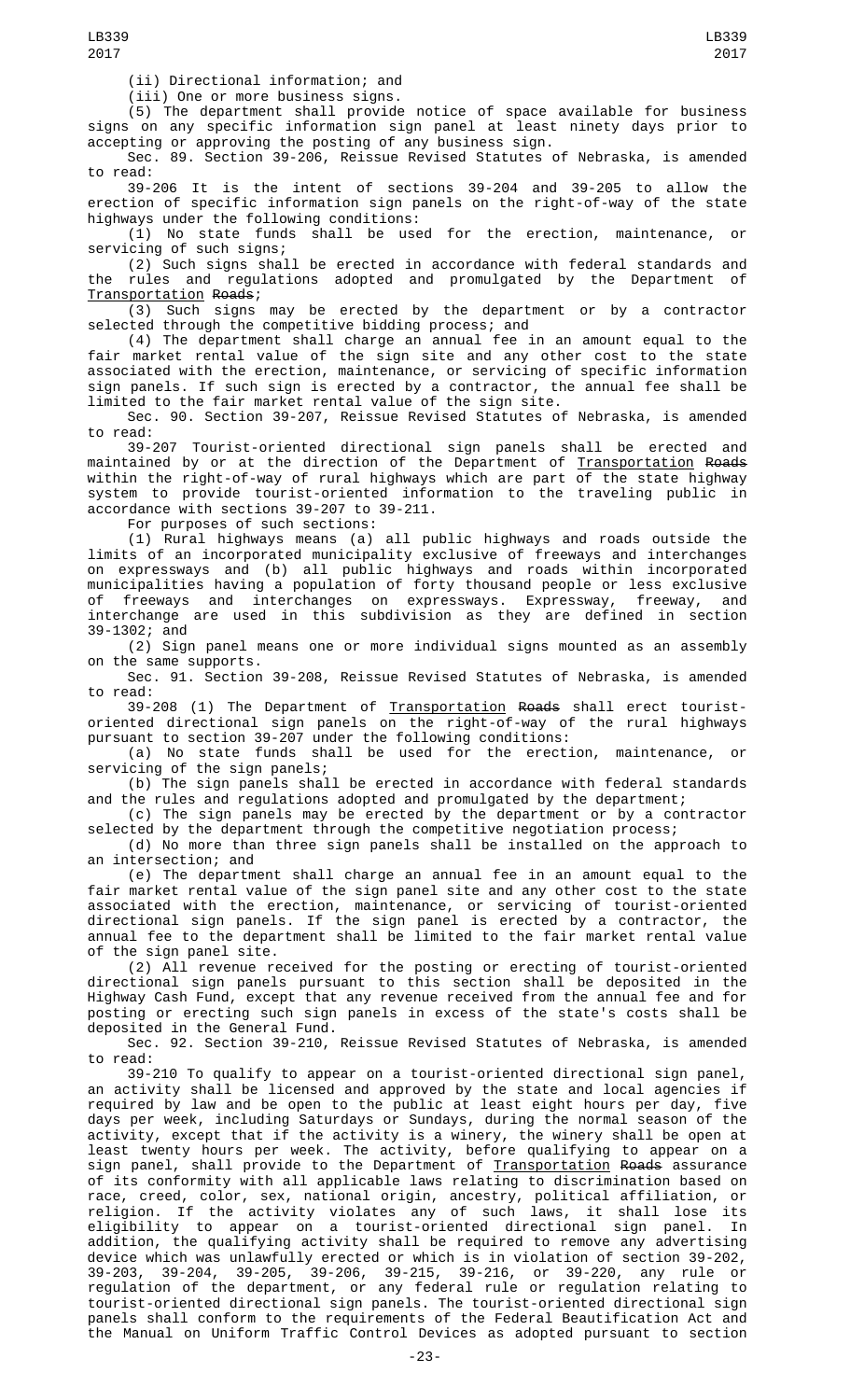LB339 2017

60-6,118. Sec. 93. Section 39-211, Reissue Revised Statutes of Nebraska, is amended to read:

39-211 The Department of Transportation Roads shall adopt and promulgate rules and regulations deemed necessary by the department to carry out sections 39-207 to 39-211.

Sec. 94. Section 39-212, Reissue Revised Statutes of Nebraska, is amended to read:

39-212 (1) The Department of Transportation Roads may acquire the interest in real or personal property necessary to exercise the power authorized by subdivision (2)(m) of section 39-1320 and to pay just compensation upon removal of the following outdoor advertising signs, displays, and devices, as well as just compensation for the disconnection and removal of electrical service to the same:

(a) Those lawfully erected or in existence prior to March 27, 1972, and not conforming to the provisions of sections 39-212 to 39-222 except as otherwise authorized by such sections; and<br>(b) Those lawfully erected after

(b) Those lawfully erected after March 27, 1972, which become nonconforming after being erected.

(2) Such compensation for removal of such signs, displays, and devices is authorized to be paid only for the following:

(a) The taking from the owner of such sign, display, or device or of all right, title, leasehold, and interest in connection with such sign, display, or device, or both; and

(b) The taking from the owner of the real property on which the sign, display, or device is located of the right to erect and maintain such signs, displays, and devices thereon.

(3) In all instances where signs, displays, or devices which are served electrically are taken under subdivision (2)(a) of this section, the department shall pay just compensation to the supplier of electricity for supportable costs of disconnection and removal of such service to the nearest distribution line or, in the event such sign, display, or device is relocated, just compensation for removal of such service to the point of relocation.

Except for expenditures for the removal  $of$  nonconforming signs erected between April 16, 1982, and May 27, 1983, the department shall not be required to expend any funds under sections 39-212 to 39-222 and 39-1320 unless and until federal-aid matching funds are made available for this purpose.

Sec. 95. Section 39-213, Reissue Revised Statutes of Nebraska, is amended to read:

39-213 (1) In order that this state may qualify for the payments authorized in 23 U.S.C. 131(c) and (e), and to comply with the provisions of 23 U.S.C. 131 as revised and amended on October 22, 1965, by Public Law 89-285, the <u>Nebraska </u>Department of <u>Transportation</u> R<del>oads</del>, for and in the name of the State of Nebraska, is authorized to enter into an agreement, or agreements, with the Secretary of Transportation of the United States, which agreement or agreements shall include provisions for regulation and control of the erection and maintenance of advertising signs, displays, and other advertising devices and may include, among other things, provisions for preservation of natural beauty, prevention of erosion, landscaping, reforestation, development of viewpoints for scenic attractions that are accessible to the public without charge, and the erection of markers, signs, or plaques, and development of areas in appreciation of sites of historical significance.

(2) It is the intention of the Legislature that the state shall be and is hereby empowered and directed to continue to qualify for and accept bonus payments pursuant to 23 U.S.C. 131(j) and subsequent amendments as amended in the Federal Aid Highway Acts of 1968 and 1970 for controlling outdoor advertising within the area adjacent to and within six hundred sixty feet of the edge of the right-of-way of the National System of Interstate and Defense Highways constructed upon any part of the right-of-way the entire width of which is acquired subsequent to July 1, 1956, and, to this end, to continue any agreements with, and make any new agreements with the Secretary of Transportation, to accomplish the same. Such agreement or agreements shall also provide for excluding from application of the national standards segments of the National System of Interstate and Defense Highways which traverse commercial or industrial zones within the boundaries of incorporated municipalities as they existed on September 21, 1959, wherein the use of real property adjacent to the National System of Interstate and Defense Highways is subject to municipal regulation or control, or which traverse other areas where the land use, as of September 21, 1959, is clearly established by state law as industrial or commercial.

(3) It is also the intention of the Legislature that the state shall comply with 23 U.S.C. 131, as revised and amended on October 22, 1965, by Public Law 89-285, in order that the state not be penalized by the provisions of subsection (b) thereof, and that the <u>Nebraska Department of Transportation</u> <del>department</del> shall be and is hereby empowered and directed to make rules and regulations in accord with the agreement between the Nebraska Department of Transportation department and the United States Department of Transportation dated October 29, 1968.

Sec. 96. Section 39-214, Reissue Revised Statutes of Nebraska, is amended to read:

39-214 Whenever advertising rights are acquired by the Department of Transportation department pursuant to subdivision (2)(m) of section 39-1320 or an agreement has been entered into as authorized by section 39-213, it shall be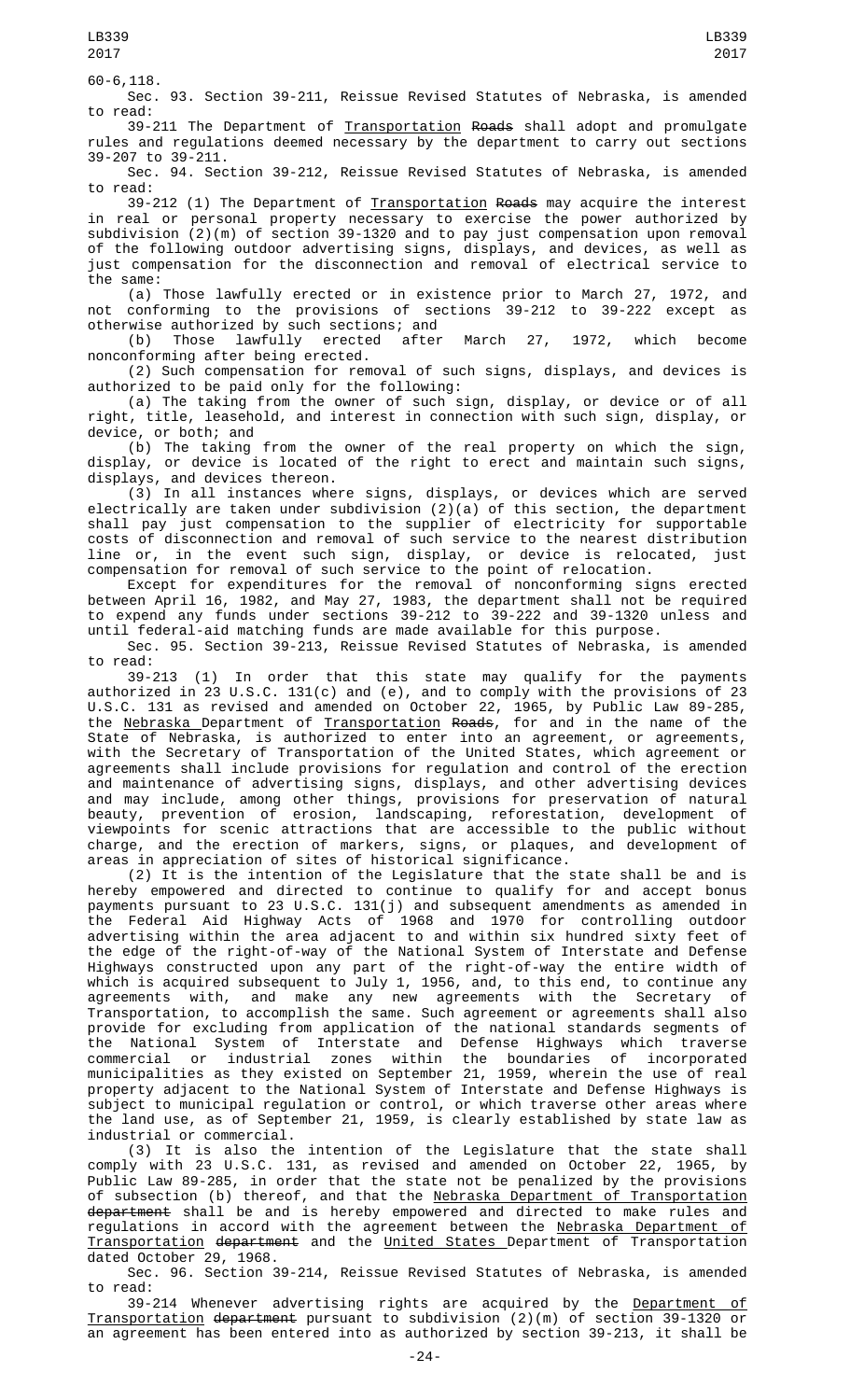the duty of the <u>department</u> <del>Department of Roads</del> to adopt and promulgate reasonable rules and regulations for the control of outdoor advertising within the area specified in such subdivision, which rules and regulations shall have as their minimum requirements the provisions of 23 U.S.C. 131 and regulations adopted pursuant thereto, as amended on March 27, 1972.

Sec. 97. Section 39-216, Reissue Revised Statutes of Nebraska, is amended to read:

39-216 It shall be unlawful for any person to place or cause to be placed any advertising sign, display, or device which is visible from the maintraveled way of the Highway Beautification Control System or upon land not owned by such person, without first procuring a written lease from the owner of such land and a permit from the Department of <u>Transportation</u> <del>Roads</del> authorizing such display or device to be erected as permitted by the advertising laws, rules, and regulations of this state.

Sec. 98. Section 39-217, Reissue Revised Statutes of Nebraska, is amended to read:

39-217 (1) The Department of <u>Transportation</u> <del>Roads</del> may designate portions of the state highway system as a scenic byway when the highway corridor possesses unusual, exceptional, or distinctive scenic, historic, recreational, cultural, or archeological features. The department shall adopt and promulgate rules and regulations establishing the procedure and criteria to be utilized in making scenic byway designations.

(2) Any portion of a highway designated as a scenic byway which is located within the limits of any incorporated municipality shall not be designated as part of the scenic byway, except when such route possesses intrinsic scenic, historic, recreational, cultural, or archeological features which support designation of the route as a scenic byway.

Sec. 99. Section 39-218, Reissue Revised Statutes of Nebraska, is amended to read:

39-218 No sign shall be erected which is visible from the main-traveled way of any scenic byway except (1) directional and official signs to include, but not be limited to, signs and notices pertaining to natural wonders, scenic attractions, and historical attractions, (2) signs, displays, and devices advertising the sale or lease of property upon which such media are located, and (3) signs, displays, and devices advertising activities conducted on the property on which such media are located. Signs which are allowed shall comply with the standards and criteria established by rules and regulations of the Department of Transportation Roads.

Sec. 100. Section 39-219, Reissue Revised Statutes of Nebraska, is amended to read:

39-219 Outdoor advertising signs, displays, and devices erected prior to March 27, 1972, may continue in zoned or unzoned commercial or industrial areas, notwithstanding the fact that such outdoor advertising signs, displays, and devices do not comply with standards and criteria established by sections 39-212 to 39-222 or rules and regulations of the Department of <u>Transportation</u> Roads.

Sec. 101. Section 39-220, Reissue Revised Statutes of Nebraska, is amended to read:

39-220 The Department of Transportation Roads may at its discretion require permits for advertising signs, displays, or devices which are placed or allowed to exist along or upon any interstate or primary highway or at any point visible from the main-traveled way, except for signs located within an area of fifty feet of any commercial or industrial building on the premises. Such permits shall be renewed biennially. Each sign shall bear on the side facing the highway the permit number in a readily observable place for inspection purposes from the highway right-of-way. The department is authorized to charge a fee to be not less than twenty-five cents or not to exceed fifteen dollars for each permit and renewal permit for each individual sign. The department shall promulgate rules and regulations establishing, and from time to time adjusting, the annual fees for the permits to cover the costs of administering sections 39-212 to 39-226 and may by rule and regulation provide exceptions from the payment of fees for signs advertising eleemosynary or nonprofit public service activities, signs designating historical sites, and farm and ranch directional signs. The department may revoke the permit for noncompliance reasons and remove the sign if, after thirty days' notification to the sign owner, the sign remains in noncompliance. Printed sale bills not exceeding two hundred sixteen square inches in size shall not require a permit if otherwise conforming.

Sec. 102. Section 39-221, Reissue Revised Statutes of Nebraska, is amended to read:

39-221 Any person, firm, company, or corporation violating any of the provisions of sections 39-212 to 39-222 shall be guilty of a Class V misdemeanor. In addition to any other available remedies, the Director-State Engineer, for the Department of <u>Transportation</u> <del>Roads</del> and in the name of the State of Nebraska, may apply to the district court having jurisdiction for an injunction to force compliance with any of the provisions of such sections or rules and regulations promulgated thereunder. When any person, firm, company, or corporation deems its property rights have been adversely affected by the application of the provisions of such sections, such person, firm, company, or corporation shall have the right to have damages ascertained and determined pursuant to Chapter 76, article 7.

Sec. 103. Section 39-222, Reissue Revised Statutes of Nebraska, is amended to read: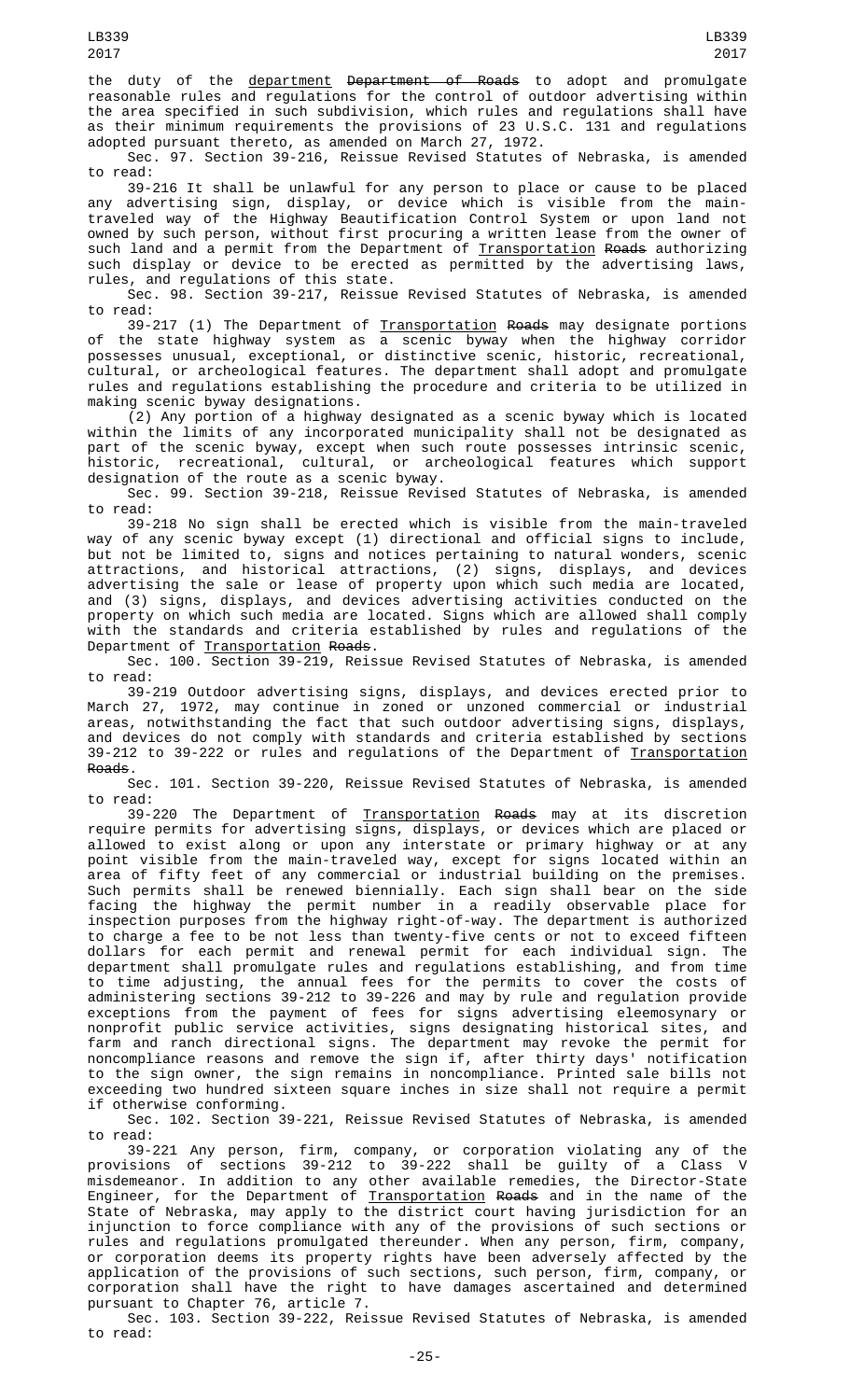39-222 Sections 39-212 to 39-221 shall not be construed to prevent the Department of <u>Transportation</u> <del>Roads</del> from (1) exercising the power of eminent domain to accomplish the removal of any sign or signs or (2) acquiring any interest in real or personal property necessary to exercise the powers authorized by such sections whether within or without zoned or unzoned commercial or industrial areas.

Sec. 104. Section 39-223, Reissue Revised Statutes of Nebraska, is amended to read:

39-223 Any community, board of county commissioners, municipality, county, city, a specific region or area of the state, or other governmental or quasigovernmental agency which is part of a specific economic area located along the Highway Beautification Control System of the State of Nebraska may petition the Department of Transportation Roads for an exemption from mandatory removal of any legal, nonconforming directional signs, displays, or devices as defined by 23 U.S.C. 131(o), which signs, displays, or devices were in existence on May 5, 1976. The petitioning agency shall supply such documents as are supportive of its petition for exemption.

The Department of <u>Transportation</u> <del>Roads</del> is hereby authorized to seek the exemptions authorized by 23 U.S.C. 131(o) in accordance with the federal regulations promulgated thereunder, 23 C.F.R., part 750, subpart E, if the petitioning agency shall supply the necessary documents to justify such exemptions.

Sec. 105. Section 39-224, Reissue Revised Statutes of Nebraska, is amended to read:

39-224 Upon receipt of <u>a</u> <del>such</del> petition<u> under section 39-223</u>, the <u>Nebraska</u> Department of <u>Transportation</u> <del>Roads</del> shall make request of the United States Department of Transportation for permission to retain the directional signs, displays, or devices which provide information for the specific economic area responsible for the petition.

Sec. 106. Section 39-225, Reissue Revised Statutes of Nebraska, is amended to read:

39-225 The Department of <u>Transportation</u> <del>Roads</del> shall adopt future programs to assure that removal of directional signs, displays, or devices, providing directional information about goods and services in the interest of the traveling public, not otherwise exempted by economic hardship, be deferred until all other nonconforming signs, on a statewide basis, are removed.

Sec. 107. Section 39-308, Reissue Revised Statutes of Nebraska, is amended to read:

39-308 It shall be the duty of the owner of real property to remove from such property any tree, plant, shrub, or other obstruction, or part thereof, which, by obstructing the view of any driver, constitutes a traffic hazard. When the Department of <u>Transportation</u> <del>Roads</del> or any local authority determines upon the basis of engineering and traffic investigation that such a traffic hazard exists, it shall notify the owner and order that the hazard be removed within ten days. Failure of the owner to remove such traffic hazard within ten days shall constitute a Class V misdemeanor, and every day such owner fails to remove it shall be a separate offense.

Sec. 108. Section 39-311, Reissue Revised Statutes of Nebraska, is amended to read:

39-311 (1) No person shall throw or deposit upon any highway:

(a) Any glass bottle, glass, nails, tacks, wire, cans, or other substance likely to injure any person or animal or damage any vehicle upon such highway; or

(b) Any burning material.

(2) Any person who deposits or permits to be deposited upon any highway any destructive or injurious material shall immediately remove such or cause it to be removed.

(3) Any person who removes a wrecked or damaged vehicle from a highway shall remove any glass or other injurious substance deposited on the highway from such vehicle.

(4) The Department of Transportation Roads or a local authority as defined in section 60-628 may procure and place at reasonable intervals on the side of highways under its respective jurisdiction appropriate signs showing the penalty for violating this section. Such signs shall be of such size and design as to be easily read by persons on such highways, but the absence of such a sign shall not excuse a violation of this section.

(5) It shall be the duty of all Nebraska State Patrol officers, conservation officers, sheriffs, deputy sheriffs, and other law enforcement officers to enforce this section and to make prompt investigation of any violations of this section reported by any person.

(6) Any person who violates any provision of this section shall be guilty of (a) a Class III misdemeanor for the first offense, (b) a Class II misdemeanor for the second offense, and (c) a Class I misdemeanor for the third or subsequent offense.

Sec. 109. Section 39-312, Reissue Revised Statutes of Nebraska, is amended to read:

39-312 It shall be unlawful to camp on any state or county public highway, roadside area, park, or other property acquired for highway or roadside park purposes except at such places as are designated campsites by the Department of Transportation Roads or the county or other legal entity of government owning or controlling such places. This provision shall not apply to lands originally acquired for highway purposes which have been transferred or leased to the Game and Parks Commission or a natural resources district or to other lands owned or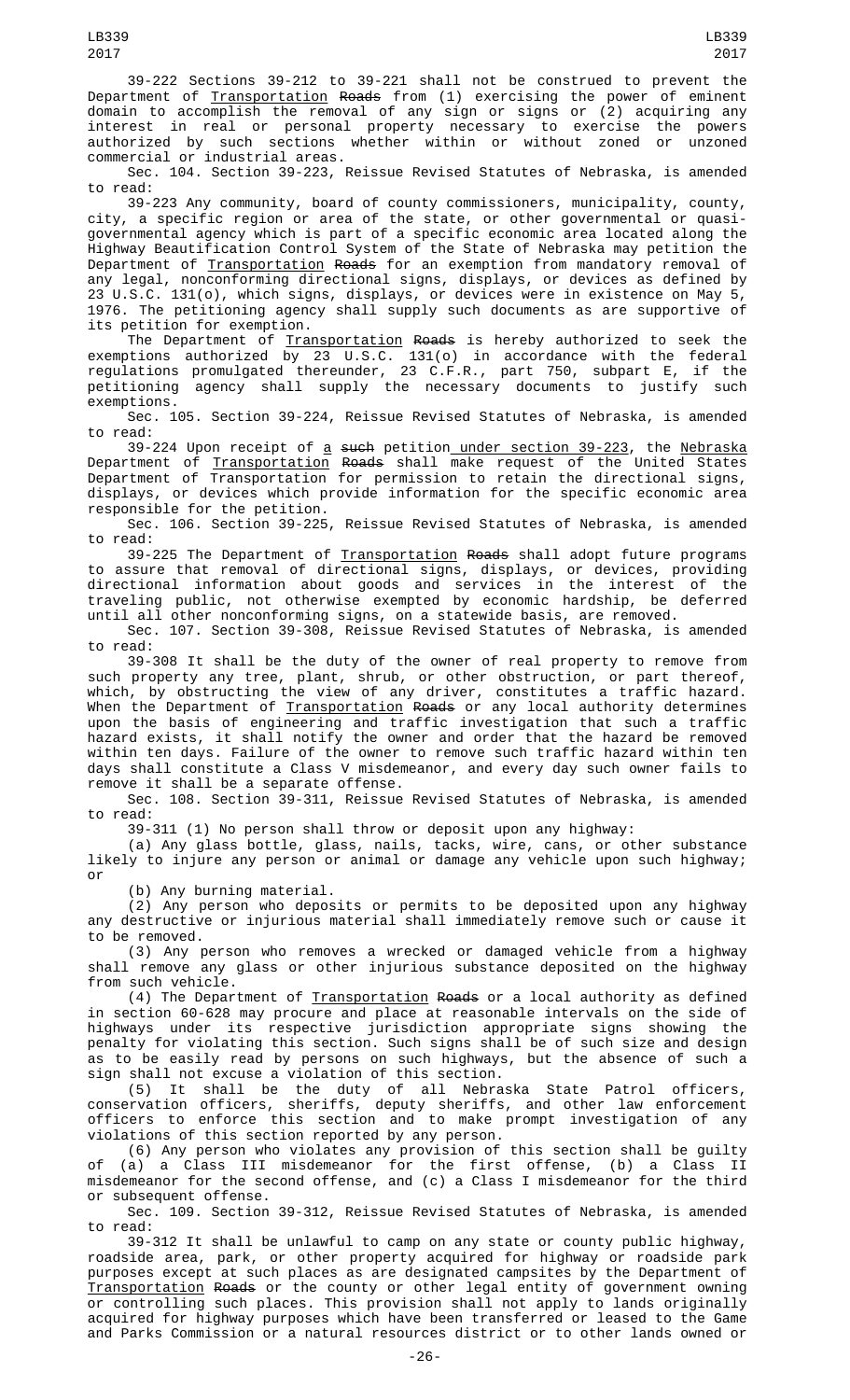controlled by the Game and Parks Commission where camping shall be controlled by the provisions of section 37-305 or by a natural resources district where camping shall be controlled by the provisions of section 2-3292.

For purposes of this section, camping means temporary lodging out of doors and presupposes the occupancy of a shelter designed or used for such purposes, such as a sleeping bag, tent, trailer, station wagon, pickup camper, camperbus, or other vehicle, and the use of camping equipment and camper means an occupant of any such shelter.

Any person who camps on any state or county public highway, roadside area, park, or other property acquired for highway or roadside park purposes, which has not been properly designated as a campsite, or any person who violates any lawfully promulgated rules or regulations properly posted to regulate camping at designated campsites shall be guilty of a Class V misdemeanor and shall be ordered to pay any amount as determined by the court which may be necessary to reimburse the department or the county for the expense of repairing any damage to such campsite resulting from such violation.

Sec. 110. Section 39-805, Reissue Revised Statutes of Nebraska, is amended to read:

39-805 Whenever any public highway within this state shall cross or be crossed by any ditch or channel of any public drainage or irrigation district $_{\scriptscriptstyle \rm L}$ it shall be the duty of the governing board of the drainage or irrigation district and the governing board of the county or municipal corporation involved to negotiate and agree for the building and maintenance of bridges and approaches thereto on such terms as shall be equitable, all things considered, between such drainage or irrigation district and such county or municipality. If such boards for any reason shall fail to agree with reference to <u>such</u> <del>said</del> matter, it shall be the duty of the drainage or irrigation district to build the necessary bridges and approaches, and restore the highway in question to its former state as nearly as may be as it was laid out prior to the construction of the ditch or channel in question, and it shall be the duty of the county or municipal corporation involved to maintain the said bridges and approaches<u>. Where</u> <del>; Provided, where</del> more than seventy-five percent of the water passing through any such ditch or channel is used by any person, firm, or corporation for purposes other than irrigation or drainage, it shall be the duty of such person, firm, or corporation, so using such seventy-five percent or more of such water, to build and maintain solely at <u>the</u> <del>his, their or its</del> expense of such person, firm, or corporation, all such bridges and approaches thereto. Any bridge that may be built by any drainage or irrigation district or by any person, firm<u>,</u> or corporation under the provisions of this section shall be constructed under the supervision of the Department of <u>Transportation</u> <del>Roads</del>, if on a state highway, and under the supervision of the county board or governing body of a municipality, if under the jurisdiction of such board or governing body of such municipality.

Sec. 111. Section 39-822, Reissue Revised Statutes of Nebraska, is amended to read:

39-822 The county board shall keep in the office of the county clerk of the county a sufficient supply of the prints of the plans and the printed copies of the specifications and estimates of the cost of construction mentioned in section 39-821, to be furnished by the Director-State Engineer for distribution to prospective bidders and taxpayers of the county. No contract shall be entered into under the provisions of sections 39-810 to 39-826 for the construction or erection of any bridge or bridges unless, for the period of thirty days immediately preceding the time of entering into such contract, there shall have been available for distribution by the county clerk <u>such</u> <del>the</del> plans and specifications—<del>as aforesaid</del>. The county boards of the several counties shall prepare and transmit to the Department of <u>Transportation</u> <del>Roads</del> a statement accompanied by the plans and specifications, showing the cost of all bridges built in their counties under the provisions of <u>such</u> <del>said</del> sections, and state therein whether they were built under a contract or by the county.

Sec. 112. Section 39-826.01, Reissue Revised Statutes of Nebraska, is amended to read:

39-826.01 The Department of <u>Transportation</u> <del>Roads</del> or the county board shall, prior to the design or construction of a new bridge or culvert in a new or existing highway or road within its jurisdiction, notify in writing, by first-class mail, the natural resources district in which such bridge or culvert will be located. The natural resources district shall, pursuant to section 39-826.02, determine whether it would be beneficial to the district to have a dam constructed in lieu of the proposed bridge or culvert. If the district shall determine that a dam would be more beneficial, the department Department of Roads or the county board and the natural resources district shall jointly determine the feasibility of constructing a dam to support the road in lieu of a bridge or culvert. If the <u>department</u> <del>Department of Roads</del> or the county board and the natural resources district cannot agree regarding the feasibility of a dam, the decision of the <u>department</u> <del>Department of Roads</del>, in the case of the state highway system, or the county board, in the case of the county road system, shall be controlling.

Sec. 113. Section 39-826.02, Reissue Revised Statutes of Nebraska, is amended to read:

39-826.02 If a natural resources district shall receive notice of a proposed bridge or culvert $_{\mathcal{T}}$  pursuant to section 39-826.01, the district shall make a study to determine whether it would be practicable to construct a dam at or near the proposed site which could be used to support a highway or road. In making the study, such district shall consider the benefit which would be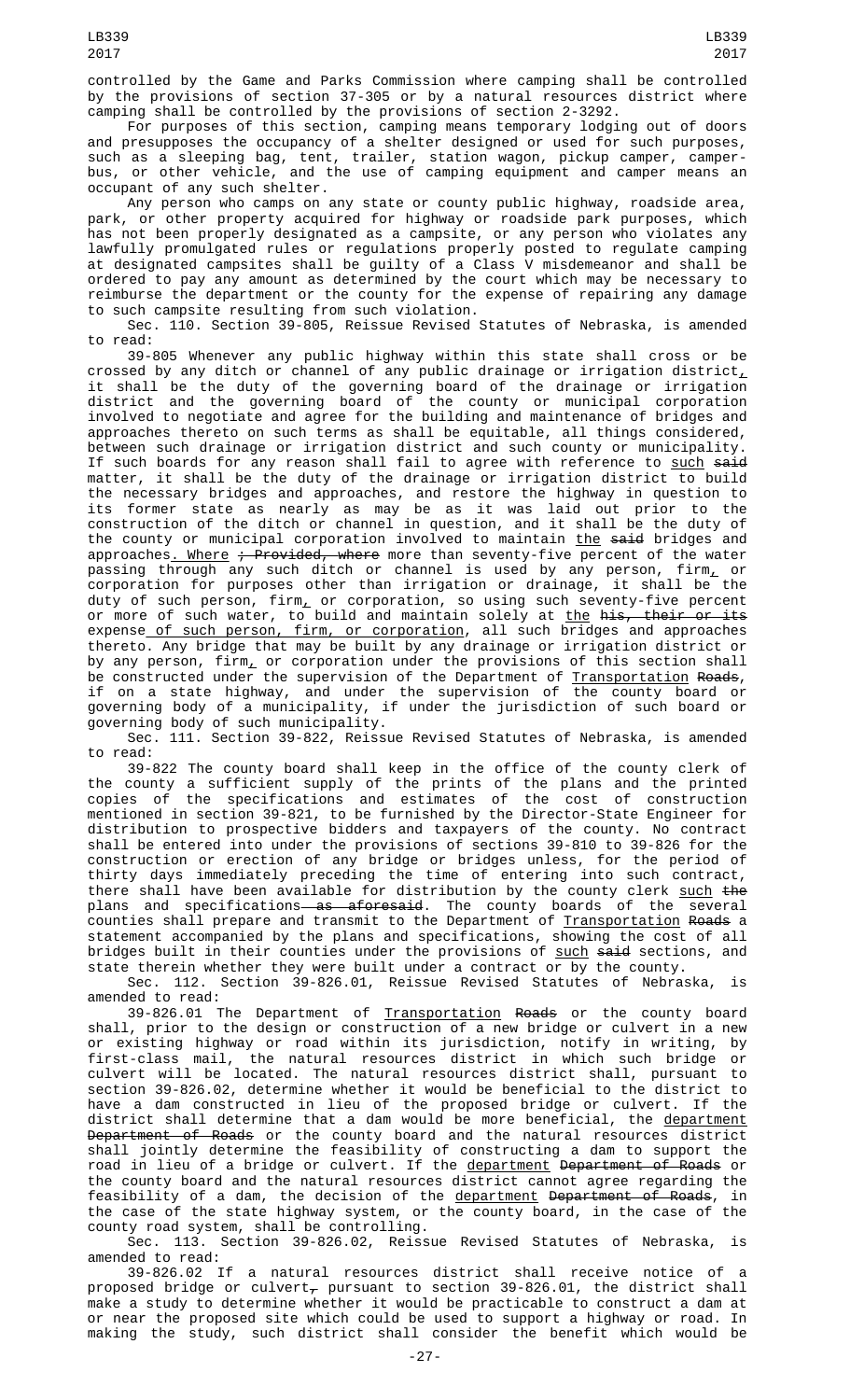derived and the feasibility of such a dam. After it has made its determination, the natural resources district shall notify the Department of Transportation Roads or the county board and shall, if the district favors such a dam, assist in the joint feasibility study and provide any other assistance which may be required.

Sec. 114. Section 39-847, Reissue Revised Statutes of Nebraska, is amended to read:

39-847 (1) Any county board may apply, in writing, to the Department of Transportation Roads for state aid in the replacement of any bridge under the jurisdiction of such board. The application shall contain a description of the bridge, with a preliminary estimate of the cost of replacement thereof, and a certified copy of the resolution of such board, pledging such county to furnish fifty percent of the cost of replacement of such bridge. The county's share of replacement cost may be from any source except the State Aid Bridge Fund $_{\rm \star}$ <u>except</u> <del>; Provided,</del> that where there is any bridge which is the responsibility of two counties, either county may make application to the department and, if the application is approved by the department, such county and the department may replace such bridge and recover, by suit, one-half of the county's cost of such bridge from the county failing or refusing to join in such application. All requests for bridge replacement under sections 39-846 to 39-847.01 shall be forwarded by the department to the Board of Public Roads Classifications and Standards. Such board shall establish priorities for bridge replacement based on critical needs. The board shall, in June and December of each year, consider such applications and establish priorities for a period of time consistent with sections 39-2115 to 39-2119. The board shall return the applications to the department with the established priorities.

(2) The plans and specifications for each bridge shall be furnished by the department Department of Roads and replacement shall be under the supervision of the <u>department</u> <del>Department of Roads</del> and the county board.

(3) Any contract for the replacement of any such bridge shall be made by the department Department of Roads consistent with procedures for contracts for state highways and federal-aid secondary roads.

(4) After the replacement of any such bridge and the acceptance thereof by the department Department of Roads, any county having jurisdiction over it shall have sole responsibility for maintenance.

Sec. 115. Section 39-847.01, Reissue Revised Statutes of Nebraska, is amended to read:

39-847.01 The State Treasurer shall transfer monthly thirty-two thousand dollars from the <del>Department of Roads'</del> share <u>of the Department of Transportation</u> of the Highway Trust Fund and thirty-two thousand dollars from the counties' share of the Highway Trust Fund which is allocated to bridges to the State Aid Bridge Fund.

Sec. 116. Section 39-892, Reissue Revised Statutes of Nebraska, is amended to read:

39-892 For purposes of the Interstate Bridge Act of 1959, unless the context otherwise requires:

(1) Approach shall mean that portion of any interstate bridge which allows the highway access to the bridge structure. It shall be measured along the centerline of the highway from the end of the bridge structure to the nearest right-of-way line of the closest street or road where traffic may leave the highway to avoid crossing the bridge, but in no event shall such approach exceed a distance of one mile. The term shall be construed to include all embankments, fills, grades, supports, drainage facilities, and appurtenances necessary therefor;

(2) Appurtenances shall include, but not be limited to, sidewalks, storm sewers, guardrails, handrails, steps, curb or grate inlets, fire plugs, retaining walls, lighting fixtures, and all other items of a similar nature which the department deems necessary for the proper operation of any interstate bridge or for the safety and convenience of the traveling public;

(3) Boundary line bridge shall mean any bridge upon which no toll, fee, or other consideration is charged for passage thereon and which connects the state highway systems of the State of Nebraska and an adjoining state in the same manner as an interstate bridge. Such bridges shall be composed of right-of-way, bridge structure, approaches, and road in the same manner as an interstate bridge but shall be distinguished from an interstate bridge in that no part of such bridge shall be a part of the state highway system, the title to such bridge being vested in a person other than the State of Nebraska, or the State of Nebraska and an adjoining state jointly. Any boundary line bridge purchased or acquired by the department, or the department and an adjoining state jointly, and added to the state highway system shall be deemed an interstate bridge;

(4) Boundary line toll bridge shall mean any boundary line bridge upon which a fee, toll, or other consideration is charged traffic for the use thereof. Any boundary line toll bridge purchased or acquired by the department, or by the department and an adjoining state jointly, and added to the state highway system shall be deemed an interstate bridge;

(5) Bridge structure shall mean the superstructure and substructure of any interstate bridge having a span of not less than twenty feet between undercopings of extreme end abutments, or extreme ends of openings of multiple boxes, when measured along the centerline of the highway thereon, and shall be construed to include the supports therefor and all appurtenances deemed necessary by the department;

(6) Construction shall mean the erection, fabrication, or alteration of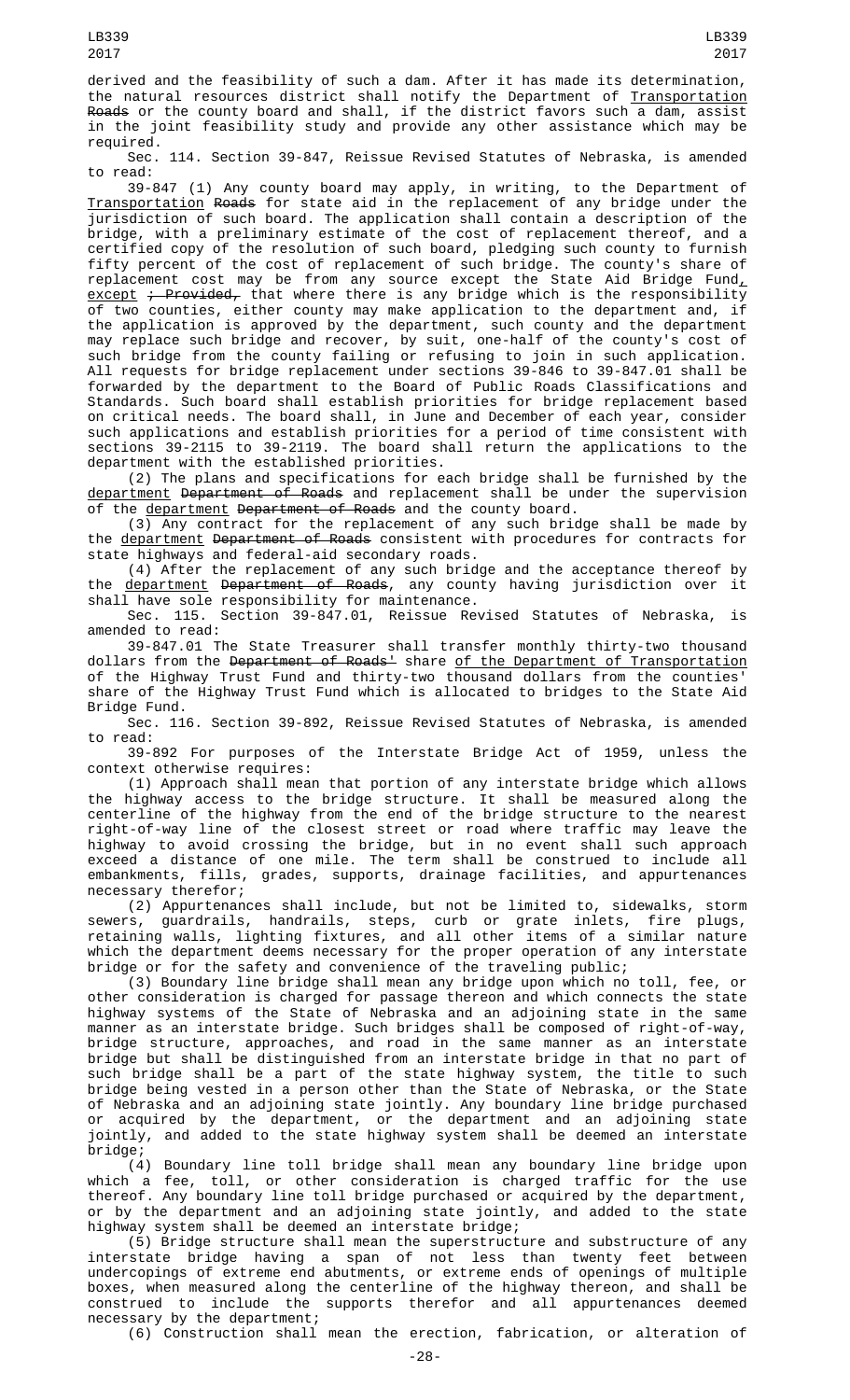(7) Department shall mean the Department of <u>Transportation</u> R<del>oads</del>;

(8) Emergency shall include, but not be limited to, acts of God, invasion, enemy attack, war, flood, fire, storm, traffic accidents, or other actions of similar nature which usually occur suddenly and cause, or threaten to cause, damage requiring immediate attention;

(9) Expressway shall be defined in the manner provided by section 39-1302;

(10) Freeway shall be defined in the manner provided by section 39-1302;

(11) Highway shall mean a road, street, expressway, or freeway, including the entire area within the right-of-way, which has been designated a part of the state highway system;

(12) Interstate bridge shall mean the right-of-way, approaches, bridge structure, and highway necessary to form a passageway for highway traffic over the boundary line of the State of Nebraska from a point within the State of Nebraska to a point within an adjoining state for the purpose of spanning any obstruction or obstructions which would otherwise hinder the free and safe flow of traffic between such points, such bridge being a part of the state highway system with title vested in the State of Nebraska or in the State of Nebraska and an adjoining state jointly;

(13) Interstate bridge purposes shall include, but not be limited to, the applicable provisions of subdivisions (2)(a) through (l) of section 39-1320;

(14) Maintenance shall mean the act, operation, or continuous process of repair, reconstruction, or preservation of the whole or any part of any interstate bridge for the purpose of keeping it at or near its original standard of usefulness and shall include the performance of traffic services for the safety and convenience of the traveling public. For purposes of this subdivision, reconstruction shall be construed to be the repairing or replacing of any part of any interstate bridge without changing or modifying the form or design of such bridge;

(15) Person shall include bodies politic and corporate, societies, communities, the public generally, individuals, partnerships, limited liability companies, joint-stock companies, and associations;

(16) Right-of-way shall mean land, property, or interest therein, usually in a strip, acquired for or devoted to an interstate bridge;

(17) State highway system shall mean the highways within the State of Nebraska as shown on the map provided for in section 39-1311 and as defined by section 39-1302;

(18) Street shall be defined in the manner provided by section 39-1302;

(19) Title shall mean the evidence of right to property or the right itself; and

(20) Traffic services shall mean the operation of an interstate bridge<br>facility, and the services incidental thereto, to provide for the safe and facility, and the services incidental thereto, to provide for the safe and convenient flow of traffic over such bridge. Such services shall include, but not be limited to, erection of snow fence, snow and ice removal, painting, repairing, and replacing signs, guardrails, traffic signals, lighting standards, pavement stripes and markings, adding conventional traffic control devices, furnishing power for road lighting and traffic control devices, and replacement of parts.

Sec. 117. Section 39-1010, Reissue Revised Statutes of Nebraska, is amended to read:

39-1010 (1) Except as otherwise provided in this subsection, all mailboxes shall be placed such that no part of the mailbox extends beyond the shoulder line of any highway and the mailbox support shall be placed a minimum of one foot outside the shoulder line of any gravel-surfaced highway, and of any hardsurfaced highway having a shoulder width of six feet or more as measured from the edge of the hard surfacing. Along hard-surfaced highways having a shoulder width of less than six feet, the Department of <u>Transportation</u> <del>Roads</del> shall, on new construction or reconstruction, where feasible, provide a shoulder width of not less than six feet, or provide for a minimum clear traffic lane of ten feet in width at mailbox turnouts. On highways built before October 9, 1961, having a shoulder width of less than six feet, the <u>department</u> <del>Department of Roads</del> may, where feasible and deemed advisable, provide a shoulder width of not less than six feet or provide for minimum clear traffic lane of ten feet in width at mailbox turnouts. For a hard-surfaced highway having either a mailbox turnout or a hard-surfaced shoulder width of eight feet or more, the mailbox shall be placed such that no part of the mailbox extends beyond the outside edge of the mailbox turnout or hard-surfaced portion of the shoulder and the mailbox support shall be placed a minimum of one foot outside the outside edge of the mailbox turnout or hard-surfaced portion of the shoulder.

(2) It shall be the duty of the <u>department</u> <del>Department of Roads</del> to notify the owner of all mailboxes in violation of the provisions of this section, and the department may remove such mailboxes if the owner fails or refuses to remove the same after a reasonable time after he or she is notified of such violations.

Sec. 118. Section 39-1011, Reissue Revised Statutes of Nebraska, is amended to read:

39-1011 The Department of <u>Transportation</u> <del>Roads</del> shall provide and maintain gravel, crushed-rock, or hard-surface turnouts for delivery of mail to all mailboxes placed on the highway rights-of-way to conform with the provisions of section 39-1010.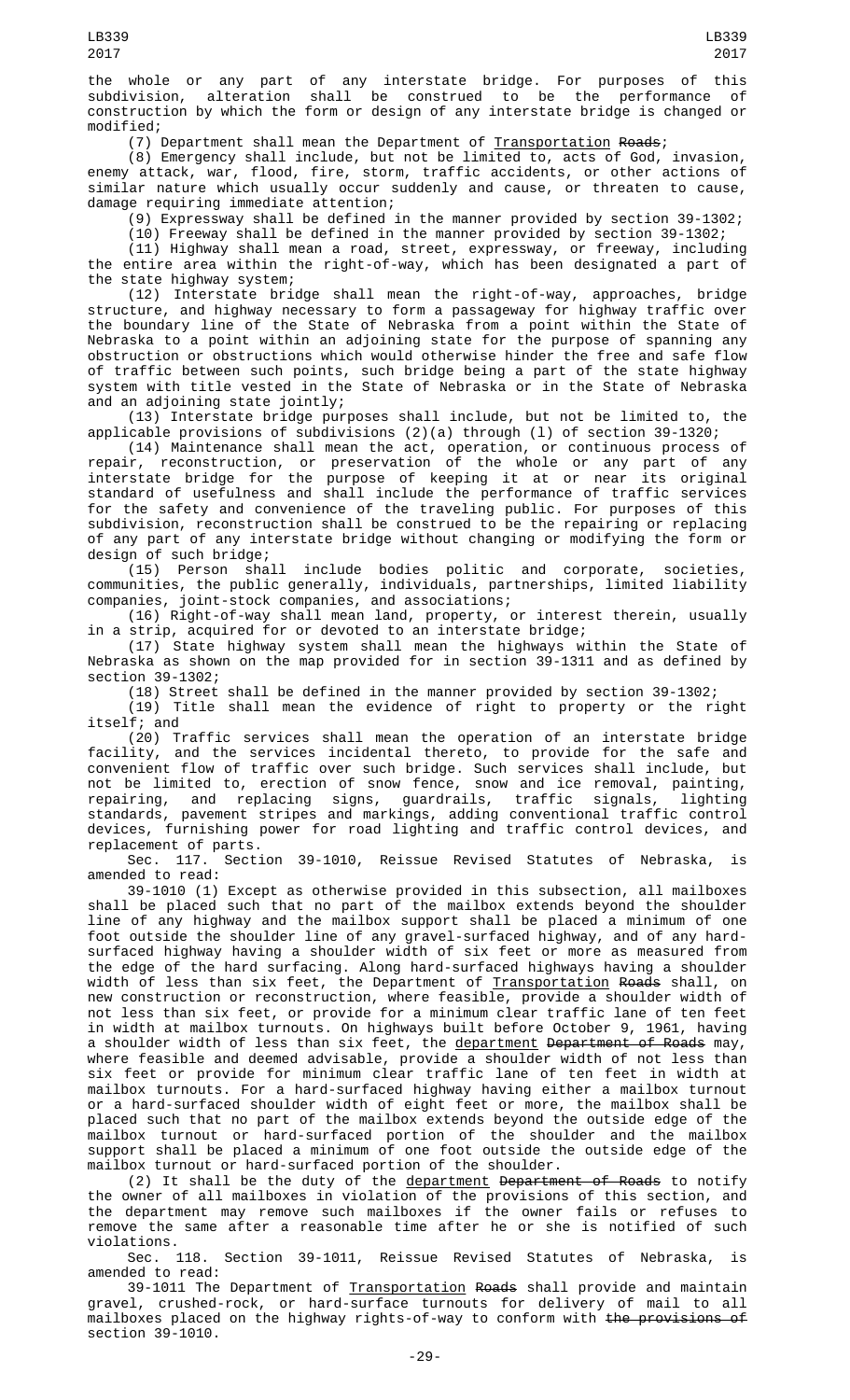Sec. 119. Section 39-1101, Reissue Revised Statutes of Nebraska, is amended to read:

39-1101 There is hereby created in the Department of Transportation Roads a State Highway Commission which shall consist of eight members to be appointed by the Governor with the consent of a majority of all the members of the Legislature. One member shall at all times be appointed from each of the eight districts designated in section 39-1102. Each member of the commission shall be (1) a citizen of the United States, (2) not less than thirty years of age, and (3) a bona fide resident of the State of Nebraska and of the district from which he or she is appointed for at least three years immediately preceding his or her appointment. Not more than four members shall be of the same political party. The Director-State Engineer shall be an ex officio member of the commission who shall vote in case of a tie.<br>Sec. 120. Section 39-1110, Reissue

Sec. 120. Section 39-1110, Reissue Revised Statutes of Nebraska, is amended to read:

39-1110 (1) It shall be the duty of the State Highway Commission:

(a) To conduct studies and investigations and to act in an advisory capacity to the Director-State Engineer in the establishment of broad policies for carrying out the duties and responsibilities of the Department of Transportation Roads;

(b) To advise the public regarding the policies, conditions, and activities of the department Department of Roads;

(c) To hold hearings, make investigations, studies, and inspections, and do all other things necessary to carry out the duties imposed upon it by law;

(d) To advance information and advice conducive to providing adequate and safe highways in the state;

(e) When called upon by the Governor, to advise him or her relative to the appointment of the Director-State Engineer; and

(f) To submit to the Governor its written advice regarding the feasibility of each relinquishment or abandonment of a fragment of a route, section of a route, or a route on the state highway system proposed by the department. The chairperson of the commission shall designate one or more of the members of the commission, prior to submitting such advice, to personally inspect the fragment of a route, section of a route, or a route to be relinquished or abandoned, who shall take into consideration the following factors: Cost to the state for maintenance, estimated cost to the state for future improvements, whether traffic service provided is primarily local or otherwise, whether other facilities provide comparable service, and the relationship to an integrated state highway system. The department shall furnish to the commission all needed assistance in making its inspection and study. If the commission, after making such inspection and study, shall fail to reach a decision as to whether or not the fragment of a route, section of a route, or a route should be relinquished or abandoned, it may hold a public hearing on such proposed relinquishment or abandonment. The commission shall give a written notice of the time and place of such hearing, not less than two weeks prior to the time of the hearing, to the political or governmental subdivisions or public corporations wherein such portion of the state highway system is proposed to be relinquished or abandoned. The commission shall submit to the Governor, within two weeks after such hearing, its written advice upon such proposed relinquishment or abandonment.

(2) All funds rendered available by law to the department Department of Roads, including funds already collected for such purposes, may be used by the State Highway Commission in administering and effecting such purposes, to be paid upon approval by the Director-State Engineer.

(3) All data and information of the <u>department</u> <del>Department of Roads</del> shall be available to the State Highway Commission.

(4) The State Highway Commission may issue bonds under the Nebraska Highway Bond Act.

Sec. 121. Section 39-1302, Reissue Revised Statutes of Nebraska, is amended to read:

39-1302 For purposes of sections 39-1301 to 39-1393, unless the context otherwise requires:

(1) Abandon shall mean to reject all or part of the department's rights and responsibilities relating to all or part of a fragment, section, or route

on the state highway system;<br>(2) Alley shall mean (2) Alley shall mean an established passageway for vehicles and pedestrians affording a secondary means of access in the rear to properties abutting on a street or highway;

(3) Approach or exit road shall mean any highway or ramp designed and used solely for the purpose of providing ingress or egress to or from an interchange or rest area of a highway. An approach road shall begin at the point where it intersects with any highway not a part of the highway for which such approach road provides access and shall terminate at the point where it merges with an acceleration lane of a highway. An exit road shall begin at the point where it intersects with a deceleration lane of a highway and shall terminate at the point where it intersects any highway not a part of a highway from which the exit road provides egress;

(4) Arterial highway shall mean a highway primarily for through traffic, usually on a continuous route;

(5) Beltway shall mean the roads and streets not designated as a part of the state highway system and that are under the primary authority of a county or municipality, if the location of the beltway has been approved by (a) record of decision or finding of no significant impact by the federal highway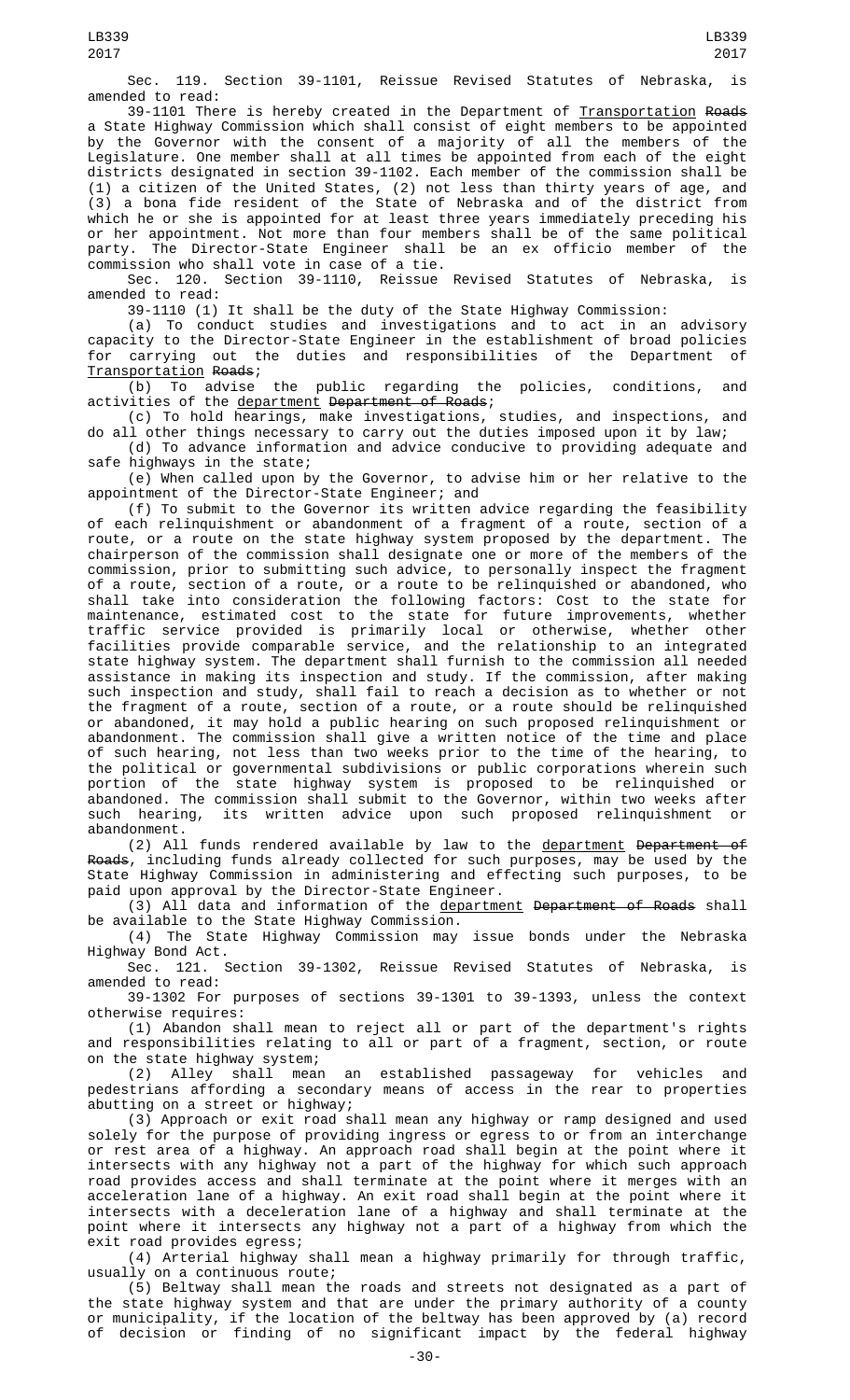(6) Business shall mean any lawful activity conducted primarily for the purchase and resale, manufacture, processing, or marketing of products, commodities, or other personal property or for the sale of services to the commodities, or other personal prope<br>public or by a nonprofit corporation;

(7) Channel shall mean a natural or artificial watercourse;

(8) Commercial activity shall mean those activities generally recognized as commercial by zoning authorities in this state, and industrial activity shall mean those activities generally recognized as industrial by zoning except that none of the following shall be authorities in this state, except<br>considered commercial or industrial:

(a) Outdoor advertising structures;

(b) General agricultural, forestry, ranching, grazing, farming, and related activities, including wayside fresh produce stands;

(c) Activities normally or regularly in operation less than three months of the year;

(d) Activities conducted in a building principally used as a residence;

(e) Railroad tracks and minor sidings; and

(f) Activities more than six hundred sixty feet from the nearest edge of the right-of-way of the road or highway;

(9) Connecting link shall mean the roads, streets, and highways designated as part of the state highway system and which are within the corporate limits of any city or village in this state;

(10) Controlled-access facility shall mean a highway or street especially designed for through traffic and over, from, or to which owners or occupants of abutting land or other persons have no right or easement or only a controlled right or easement of access, light, air, or view by reason of the fact that their property abuts upon such controlled-access facility or for any other reason. Such highways or streets may be freeways, or they may be parkways;

(11) Department shall mean the Department of <u>Transportation</u> Roads;

(12) Displaced person shall mean any individual, family, business, or farm operation which moves from real property acquired for state highway purposes or for a federal-aid highway;

(13) Easement shall mean a right acquired by public authority to use or control property for a designated highway purpose;

(14) Expressway shall mean a divided arterial highway for through traffic with full or partial control of access which may have grade separations at intersections;

(15) Family shall mean two or more persons living together in the same dwelling unit who are related to each other by blood, marriage, adoption, or legal guardianship;

(16) Farm operation shall mean any activity conducted primarily for the production of one or more agricultural products or commodities for sale and home use and customarily producing such products or commodities in sufficient quantity to be capable of contributing materially to the operator's support;

(17) Federal-aid primary roads shall mean roads, streets, and highways, whether a part of the state highway system, county road systems, or city streets, which have been designated as federal-aid primary roads by the Nebraska Department of Transportation department and approved by the United States Secretary of Transportation and shown on the maps provided for in section 39-1311;

(18) Freeway shall mean an expressway with full control of access;

(19) Frontage road shall mean a local street or road auxiliary to an arterial highway for service to abutting property and adjacent areas and for control of access;

(20) Full control of access shall mean that the right of owners or occupants of abutting land or other persons to access or view is fully controlled by public authority having jurisdiction and that such control is exercised to give preference to through traffic by providing access connections with selected public roads only and by prohibiting crossings or intersections at grade or direct private driveway connections;

(21) Grade separation shall mean a crossing of two highways at different levels;

(22) Highway shall mean a road or street, including the entire area within the right-of-way, which has been designated a part of the state highway system; (23) Individual shall mean a person who is not a member of a family;

(24) Interchange shall mean a grade-separated intersection with one or more turning roadways for travel between any of the highways radiating from and forming part of such intersection;

(25) Map shall mean a drawing or other illustration or a series of drawings or illustrations which may be considered together to complete a representation;

(26) Mileage shall mean the aggregate distance in miles without counting double mileage where there are one-way or divided roads, streets, or highways;

(27) Parking lane shall mean an auxiliary lane primarily for the parking of vehicles;

(28) Parkway shall mean an arterial highway for noncommercial traffic, with full or partial control of access, and usually located within a park or a ribbon of park-like development;

(29) Relinquish shall mean to surrender all or part of the rights and responsibilities relating to all or part of a fragment, section, or route on the state highway system to a political or governmental subdivision or public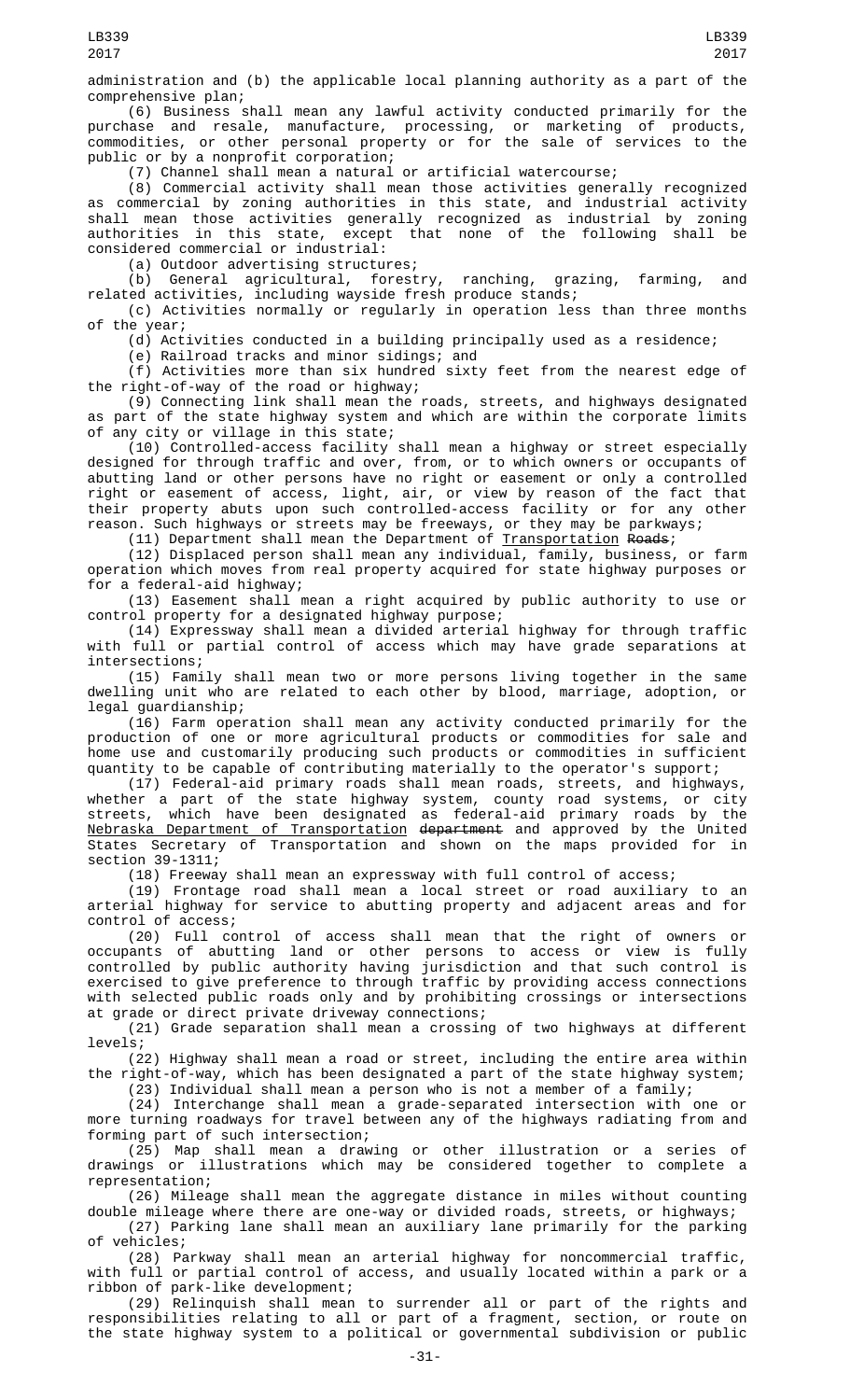corporation of Nebraska;

(30) Right of access shall mean the rights of ingress and egress to or from a road, street, or highway and the rights of owners or occupants of land abutting a road, street, or highway or other persons to a way or means of approach, light, air, or view;

(31) Right-of-way shall mean land, property, or interest therein, usually in a strip, acquired for or devoted to a road, street, or highway;

(32) Road shall mean a public way for the purposes of vehicular travel, including the entire area within the right-of-way. A road designated as part of the state highway system may be called a highway, while a road in an urban area may be called a street;

(33) Roadside shall mean the area adjoining the outer edge of the roadway. Extensive areas between the roadways of a divided highway may also be considered roadside;

(34) Roadway shall mean the portion of a highway, including shoulders, for vehicular use;

(35) Separation structure shall mean that part of any bridge or road which is directly overhead of the roadway of any part of a highway;

(36) State highway purposes shall have the meaning set forth in subsection (2) of section 39-1320;

(37) State highway system shall mean the roads, streets, and highways shown on the map provided for in section 39-1311 as forming a group of highway transportation lines for which the <u>Nebraska Department of Transportation</u> <del>department</del> shall be the primary authority. The state highway system shall include, but not be limited to, rights-of-way, connecting links, drainage facilities, and the bridges, appurtenances, easements, and structures used in conjunction with such roads, streets, and highways;

(38) Street shall mean a public way for the purposes of vehicular travel in a city or village and shall include the entire area within the right-of-way;

(39) Structure shall mean anything constructed or erected, the use of which requires permanent location on the ground or attachment to something having a permanent location;

 $(40)$  Title shall mean the evidence of a person's right to property or the right itself;

(41) Traveled way shall mean the portion of the roadway for the movement of vehicles, exclusive of shoulders and auxiliary lanes;

(42) Unzoned commercial or industrial area for purposes of control of outdoor advertising shall mean all areas within six hundred sixty feet of the nearest edge of the right-of-way of the interstate and federal-aid primary systems which are not zoned by state or local law, regulation, or ordinance and on which there is located one or more permanent structures devoted to a business or industrial activity or on which a commercial or industrial activity is conducted, whether or not a permanent structure is located thereon, the area between such activity and the highway, and the area along the highway extending outward six hundred feet from and beyond each edge of such activity and, in the case of the primary system, may include the unzoned lands on both sides of such road or highway to the extent of the same dimensions if those lands on the opposite side of the highway are not deemed scenic or having aesthetic value as determined by the department. In determining such an area, measurements shall be made from the furthest or outermost edges of the regularly used area of the commercial or industrial activity, structures, normal points of ingress and egress, parking lots, and storage and processing areas constituting an integral part of such commercial or industrial activity;

(43) Visible, for purposes of section 39-1320, in reference to advertising signs, displays, or devices, shall mean the message or advertising content of such sign, display, or device is capable of being seen without visual aid by a person of normal visual acuity. A sign shall be considered visible even though the message or advertising content may be seen but not read;

(44) Written instrument shall mean a deed or any other document that states a contract, agreement, gift, or transfer of property; and

(45) Zoned commercial or industrial areas shall mean those areas within six hundred sixty feet of the nearest edge of the right-of-way of the Highway Beautification Control System defined in section 39-201.01, zoned by state or local zoning authorities for industrial or commercial activities.

Sec. 122. Section 39-1306.01, Reissue Revised Statutes of Nebraska, amended to read:

39-1306.01 Unused funds shall be made available by the department Department of Roads to other political or governmental subdivisions or public corporations for an additional period of six months. The department shall likewise make available unused funds from allotments which have been made prior to December 25, 1969. The department shall separately classify all unused funds referred to in section 39-1306 from their sources on the basis of the type of political or governmental subdivision or public corporation to which they were allotted. It is the intent of the Legislature that such funds which were allotted to counties and were unused be made available to other counties, and that such funds which were allotted to cities and villages and were unused be made available to other cities and villages. The funds in each classification shall be made available by the department to other subdivisions which have utilized all of the federal funds available to them, and shall be subject to the same conditions as apply to funds received under section 39-1306. Such funds shall be reallocated upon application therefor by the subdivisions.

Sec. 123. Section 39-1306.02, Reissue Revised Statutes of Nebraska, is amended to read: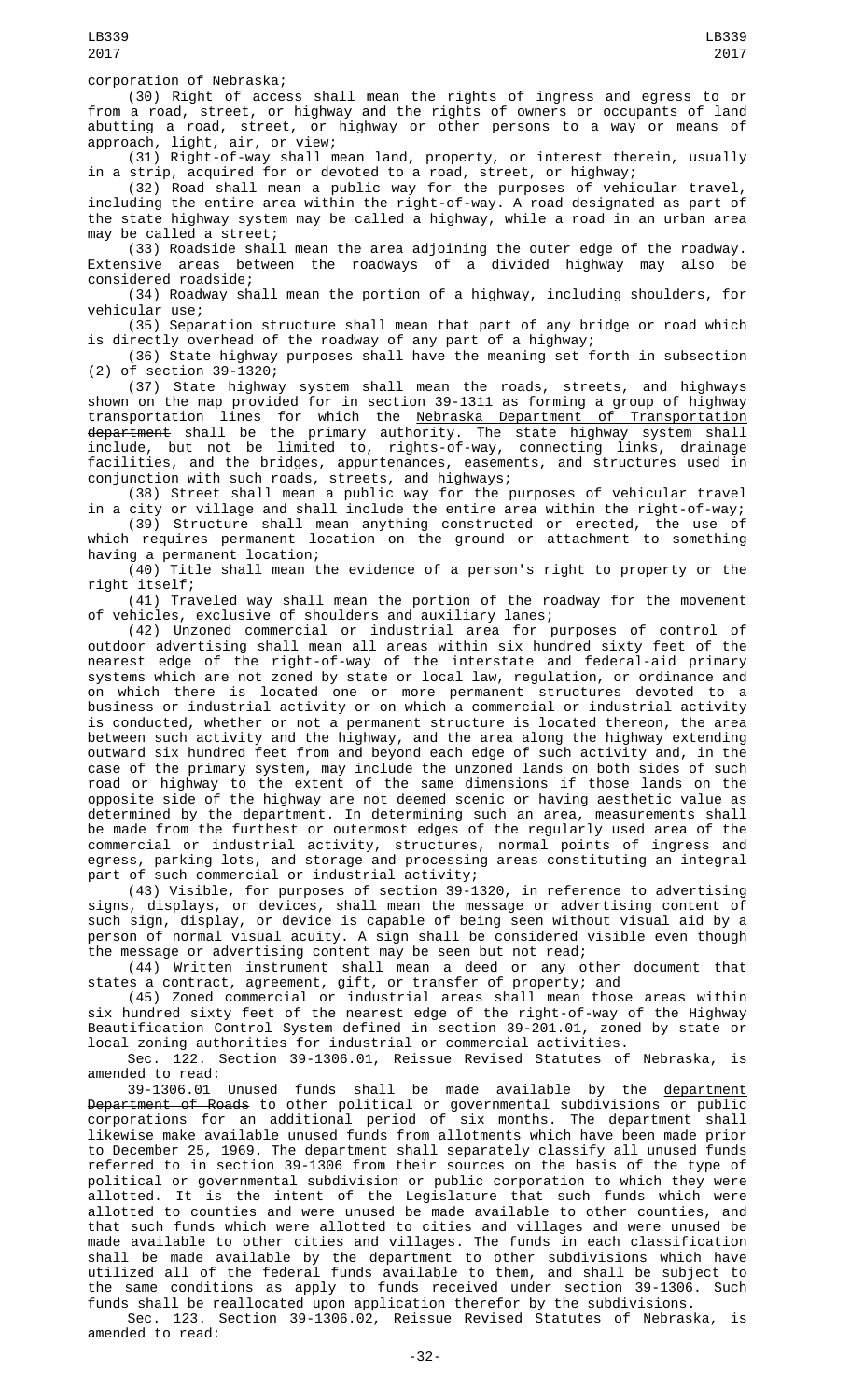39-1306.02 When any political or governmental subdivision or any public corporation of this state has an allotment of federal-aid funds made available to it by the federal government, the department Department of Roads shall give notice to the political or governmental subdivision of the amount of such funds the department has allotted to it, and, that the duration of the allotment to the political or governmental subdivision or public corporation is for not less than an eighteen-month period, which notice shall state the last date of such allotment to the subdivision or political corporation. The department shall give notice a second time six months before the last date of such allotment of the impending six months expiration of the allotment and of the amount of funds remaining.

Sec. 124. Section 39-1311, Reissue Revised Statutes of Nebraska, is<br>amended to read: amended to read:

39-1311 (1) The <u>department</u> <del>Department of Roads</del> at all times shall maintain a current map of the state, which shall show all the roads, highways, and connecting links which have been designated, located, created, or constituted as part of the state highway system, including all corridors. All changes in designation or location of highways constituting the state highway system, or additions thereto, shall be indicated upon the map. The department shall also maintain six separate and additional maps. These maps shall include (a) the roads, highways, and streets designated as federal-aid primary roads as of March 27, 1972, (b) the National System of Interstate and Defense Highways, (c) the roads designated as the federal-aid primary system as it existed on June 1, 1991, (d) the National Highway System, (e) the Highway Beautification Control System as defined in section 39-201.01, and (f) scenic byways as defined in section 39-201.01. The National Highway System is the system designated as such under the federal Intermodal Surface Transportation Efficiency Act. The maps shall be available at all times for public inspection at the offices of the Director-State Engineer and shall be filed with the Legislature of the State of Nebraska each biennium.

(2) Whenever the department has received a corridor location approval for a proposed state highway or proposed beltway to be located in any county or municipality, it shall prepare a map of such corridor sufficient to show the location of such corridor on each parcel of land to be traversed. If the county or municipality in which such corridor is located does not have a requirement for the review and approval of a preliminary subdivision plat or a requirement that a building permit be obtained prior to commencement of a structure, the department shall send notice of the approval of such corridor by certified mail to the owner of each parcel traversed by the corridor at the address shown for such owner on the county tax records. Such notice shall advise the owner of the requirement of sections 39-1311 to 39-1311.05 for preliminary subdivision plats and for building permits.

(3) For any beltway proposed under sections 39-1311 to 39-1311.05, the duties of the department shall be assumed by the county or municipality that received approval for the beltway project.

Sec. 125. Section 39-1320, Reissue Revised Statutes of Nebraska, is amended to read:

39-1320 (1) The department Department of Roads is hereby authorized to acquire, either temporarily or permanently, lands, real or personal property or any interests therein, or any easements deemed to be necessary or desirable for present or future state highway purposes by gift, agreement, purchase, exchange, condemnation, or otherwise. Such lands or real property may be acquired in fee simple or in any lesser estate. It is the intention of the Legislature that all property leased or purchased from the owner shall receive a fair price.

(2) State highway purposes, as referred to in subsection (1) of this section or otherwise in sections 39-1301 to 39-1362 and 39-1393, shall include provision for, but shall not be limited to, the following:<br>(a) The construction, reconstruction, relocation

(a) The construction, reconstruction, relocation, improvement, and maintenance of the state highway system. The right-of-way for such highways shall be of such width as is deemed necessary by the department;

(b) Adequate drainage in connection with any highway, cuts, fills, or channel changes and the maintenance thereof;

(c) Controlled-access facilities, including air, light, view, and frontage and service roads to highways;

(d) Weighing stations, shops, storage buildings and yards, and road maintenance or construction sites;

(e) Road material sites, sites for the manufacture of road materials, and access roads to such sites;

(f) The preservation of objects of attraction or scenic value adjacent to, along, or in close proximity to highways and the culture of trees and flora which may increase the scenic beauty of such highways;

(g) Roadside areas or parks adjacent to or near any highway;

(h) The exchange of property for other property to be used for rights-ofway or other purposes set forth in subsection (1) or (2) of this section if the interests of the state will be served and acquisition costs thereby reduced;

(i) The maintenance of an unobstructed view of any portion of a highway so as to promote the safety of the traveling public;

(j) The construction and maintenance of stock trails and cattle passes;

(k) The erection and maintenance of marking and warning signs and traffic signals;

(l) The construction and maintenance of sidewalks and highway illumination;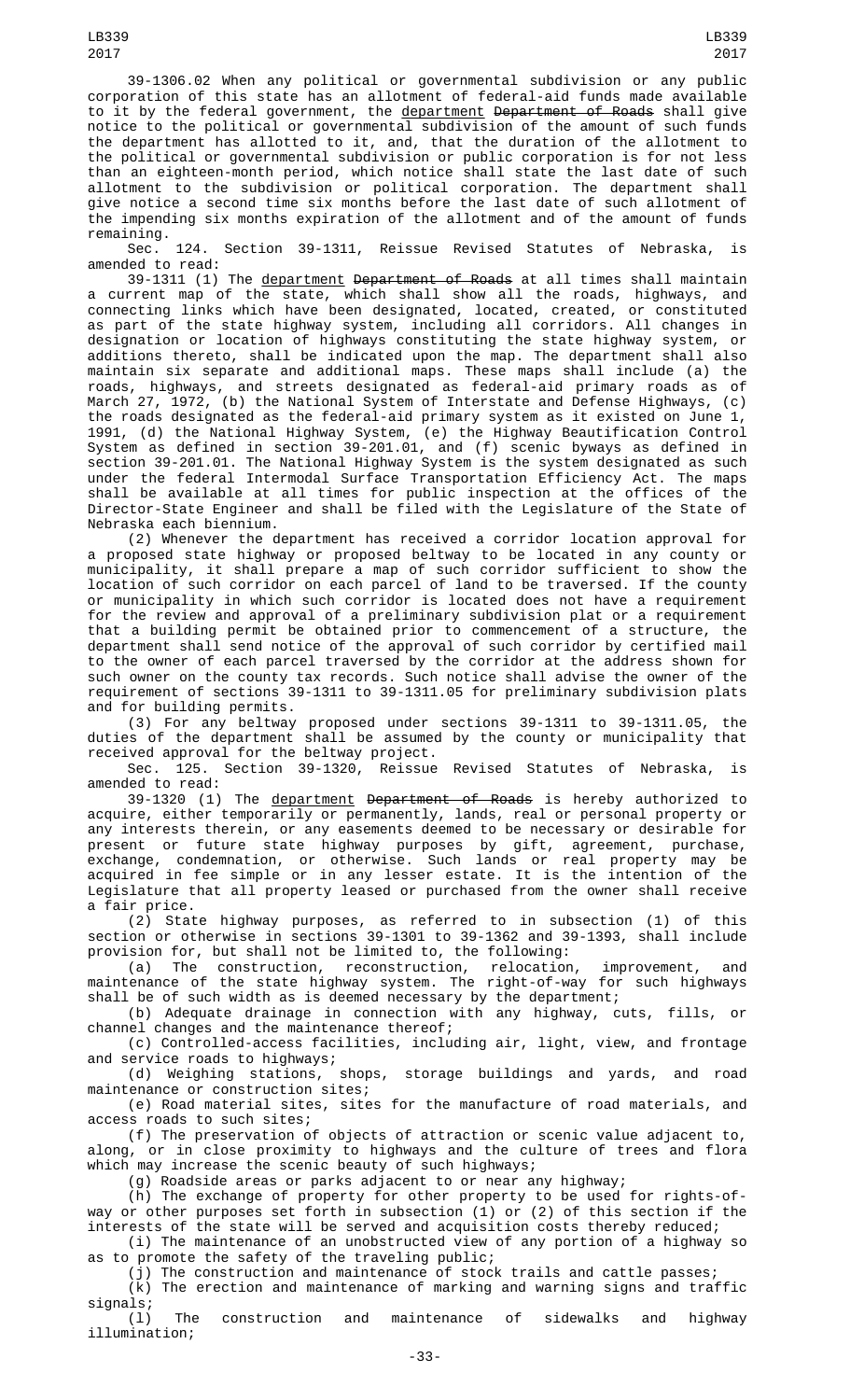(n) The relocation of or giving assistance in the relocation of individuals, families, businesses, or farm operations occupying premises acquired for state highway or federal-aid road purposes; and

(o) The establishment and maintenance of wetlands to replace or to mitigate damage to wetlands affected by highway construction, reconstruction, or maintenance. The replacement lands shall be capable of being used to create wetlands comparable to the wetlands area affected. The area of the replacement lands may exceed the wetlands area affected. Lands may be acquired to establish a large or composite wetlands area, sometimes called a wetlands bank, not larger than an area which is one hundred fifty percent of the lands reasonably expected to be necessary for the mitigation of future impact on wetlands brought about by highway construction, reconstruction, or maintenance during the six-year plan as required by sections 39-2115 to 39-2117, an annual plan under section 39-2119, or an annual metropolitan transportation improvement program under section 39-2119.01 in effect upon acquisition of the lands. For purposes of this section, wetlands shall have the definition found in 33 C.F.R.  $328.3(c)$   $328.3(b)$ .

(3) The procedure to condemn property authorized by subsection (1) of this section or elsewhere in sections 39-1301 to 39-1362 and 39-1393 shall be exercised in the manner set forth in sections 76-704 to 76-724 or as provided by section 39-1323, as the case may be.

Sec. 126. Section 39-1323.01, Reissue Revised Statutes of Nebraska, is amended to read:

39-1323.01 The Nebraska Department of Transportation Roads, subject to the approval of the Governor, and the United States Department of Transportation if such department has a financial interest, is authorized to lease, rent, or permit for use, any area, or land and the buildings thereon, which area or land was acquired for highway purposes. The Director-State Engineer, for the Nebraska Department of Transportation department, and in the name of the State of Nebraska, may execute all leases, permits, and other instruments necessary to accomplish the foregoing. Such instruments may contain any conditions, covenants, exceptions, and reservations which the department deems to be in the public interest, including, but not limited to, the provision that upon notice that such property is needed for highway purposes the use and occupancy thereof shall cease. If so leased, rented, or permitted to be used by a municipality, the property may be used for such governmental or proprietary purpose as the governing body of the municipality shall determine, and such governing body may let the property to bid by private operators for proprietary uses. All money received as rent shall be deposited in the state treasury and by the State Treasurer placed in the Highway Cash Fund, subject to reimbursement, if requested, to the United States Department of Transportation for its proportionate financial contribution.

Sec. 127. Section 39-1328.01, Reissue Revised Statutes of Nebraska, is amended to read:

39-1328.01 Whenever a highway not a freeway, which formerly traversed the corporate limits of a municipality of not more than five thousand inhabitants,<br>is relocated and is made a controlled-access facility, and the <u>department</u> is relocated and is made a controlled-access facility, and the <u>department</u> Department of Roads is or is not providing any frontage road as authorized by section 39-1328, near an intersection with a roadway connecting with such municipality, the department shall, when consistent with requirements of traffic safety, and when the cost of drainage structures does not exceed five thousand dollars, and upon the conditions hereinafter set out construct such frontage roads if requested to do so by such municipality, <u>by </u>the county, or by the owners of sixty percent of the property abutting on such relocated highway if such request is made prior to the purchase, lease, or lease with option to purchase of right-of-way by the department. The quadrant of such intersection in which the frontage road or roads shall be located shall be designated by the governing board of such municipality. The department shall at the request of the county or municipality procure the right-of-way for such frontage road by lease or lease-option to buy or in the same manner as though it were for state highway purposes after receiving from the county or municipality reasonable assurance of reimbursement for such right-of-way costs. The responsibility for the maintenance of such frontage road shall be as provided in section 39-1372.

Sec. 128. Section 39-1328.02, Reissue Revised Statutes of Nebraska, is amended to read:

39-1328.02 Whenever a highway not a freeway, which formerly traversed the corporate limits of a municipality, has been relocated since January 1, 1960, and has been made or will be made a controlled-access facility, and the <u>department</u> <del>Department of Roads</del> has not provided any frontage road as authorized by section 39-1328, near an intersection with a roadway connecting with such municipality, the department shall, when consistent with requirements of traffic safety, and when the cost of drainage structures does not exceed five thousand dollars, and upon the conditions hereinafter set out construct such frontage roads if requested to do so by such municipality, the county, or by the owners of sixty percent of the property abutting on such relocated highway within two years after November 18, 1965, or within two years after the highway is made a controlled-access facility. If agreements exist with the federal government requiring its consent to the relinquishment of control of access, the department shall make a bona fide effort to secure such consent, but upon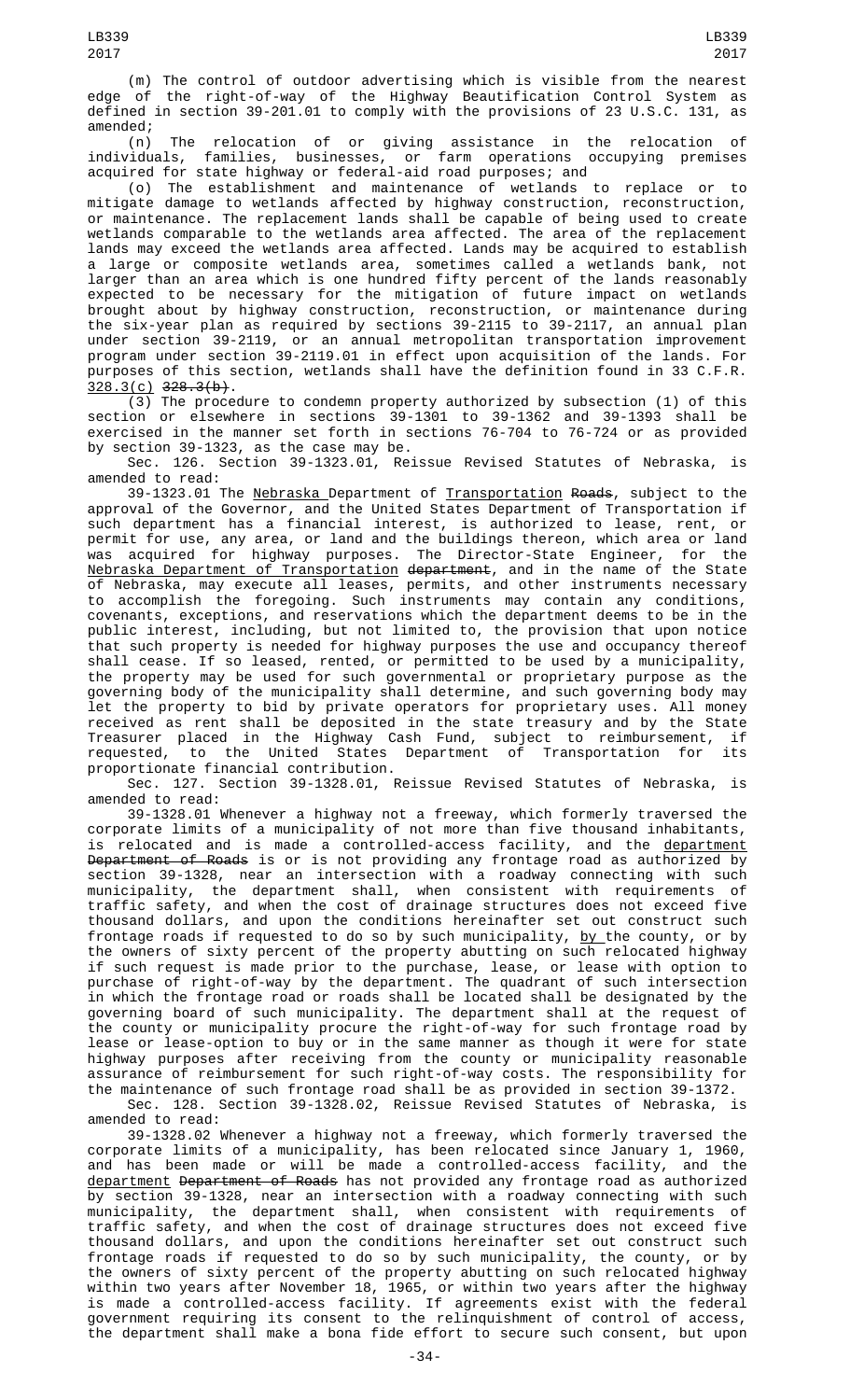LB339 2017

failure to obtain such consent, the frontage road shall not be constructed, or, if conditions are imposed by the federal government, the department shall construct such frontage roads only in accordance with such conditions<u>. The</u>  $\div$ P<del>rovided, that the</del> municipality, county, or owners requesting such frontage road shall reimburse the department for any damages which it paid for such control of access and also for payment to the federal government of such sum, if any, demanded by it for the relinquishment of the access control. The quadrant of such intersection in which the frontage road may be located shall be designated by the governing board of such municipality. The department shall at the request of the county or municipality procure the right-of-way for such frontage road in the same manner as though it were for state highway purposes after receiving from the county or municipality reasonable assurance of reimbursement for such right-of-way costs. The responsibility for the maintenance of such frontage road shall be as provided in section 39-1372.

Sec. 129. Section 39-1345.01, Reissue Revised Statutes of Nebraska, is amended to read:

39-1345.01 Whenever the <u>department</u> <del>Department of Roads</del>, under the authority of section 39-1345, permits the public use of a highway undergoing construction, repair, or maintenance in lieu of a detour route, the contractor shall not be held responsible for damages to those portions of the project upon which the department has permitted public use, when such damages are the result of no proximate act or failure to act on the part of the contractor.

Sec. 130. Section 39-1350, Reissue Revised Statutes of Nebraska, is amended to read:

39-1350 The department shall have the authority to act for any political or governmental subdivision or public corporation of this state for the purpose<br>of taking bids or letting contracts for the of taking bids or letting contracts for the construction, reconstruction, improvement, maintenance, or repair of roads, bridges, and their appurtenances. The department, while so acting, may take such bids and let such contracts at the offices of the <u>department in</u> <del>Department of Roads,</del> Lincoln, Nebraska, or at such other location as designated by the department if the department has the written consent of the political or governmental subdivision or public corporation where the work is to be done.

Sec. 131. Section 39-1353, Reissue Revised Statutes of Nebraska, is amended to read:

39-1353 (1) Proposal forms for submitting bids on any contract for the construction, reconstruction, improvement, maintenance, or repair of roads, bridges, and their appurtenances to be let by the department shall be issued by the department at the offices of the department in Department of Roads, Lincoln, Nebraska, or at such other location as designated by the department not later than 5 p.m. of the day before the letting of the contract.

(2) Such proposal forms shall be issued only to those persons previously qualified by the department and bids shall be accepted only from such qualified persons. This subsection shall not apply to any contract granted an exemption from prequalification requirements pursuant to subsection (2) of section

39-1351. 132. Section 39-1359.01, Reissue Revised Statutes of Nebraska, is amended to read:

39-1359.01 For purposes of this section, the definitions in section 39-1302 apply.

The department Department of Roads shall issue permits which authorize and regulate the mowing and harvesting of hay on the right-of-way of highways of the state highway system. The applicant for a permit shall be informed in writing and shall sign a release acknowledging (1) that he or she will assume all risk and liability for hay quality and for any accidents and damages that may occur as a result of the work and (2) that the State of Nebraska assumes no liability for the hay quality or for work done by the permittee. The applicant shall show proof of liability insurance of at least one million dollars. The owner or the owner's assignee of land abutting the right-of-way shall have priority to receive a permit for such land under this section until July 30 of each year. Applicants who are not owners of abutting land shall be limited to a permit for five miles of right-of-way per year. The department shall allow mowing and hay harvesting on or after July 15 of each year. The department shall charge a permit fee in an amount calculated to defray the costs of administering this section. All fees received under this section shall be remitted to the State Treasurer for credit to the Highway Cash Fund. The department shall adopt and promulgate rules and regulations to carry out this

section.<br>.Sec 133. Section 39-1363, Reissue Revised Statutes of Nebraska, is amended to read:

39-1363 To more effectually preserve the historical, archeological, and paleontological remains of the state, the <u>department</u> <del>Department of Roads</del> is authorized to enter into agreements with the appropriate agencies of the state charged with preserving historical, archeological, and paleontological remains to have these agencies remove and preserve such remains disturbed or to be disturbed by highway construction and to use highway funds, when appropriated, for this purpose. This authority specifically extends to highways which are part of the National System of Interstate and Defense Highways as defined in the Federal Aid Highway Act of 1956, Public Law 627, 84th Congress, and the use of state funds on a matching basis with federal funds therein.

Sec. 134. Section 39-1364, Reissue Revised Statutes of Nebraska, is amended to read:

39-1364 The department Department of Roads shall, upon the request of any

LB339

-35-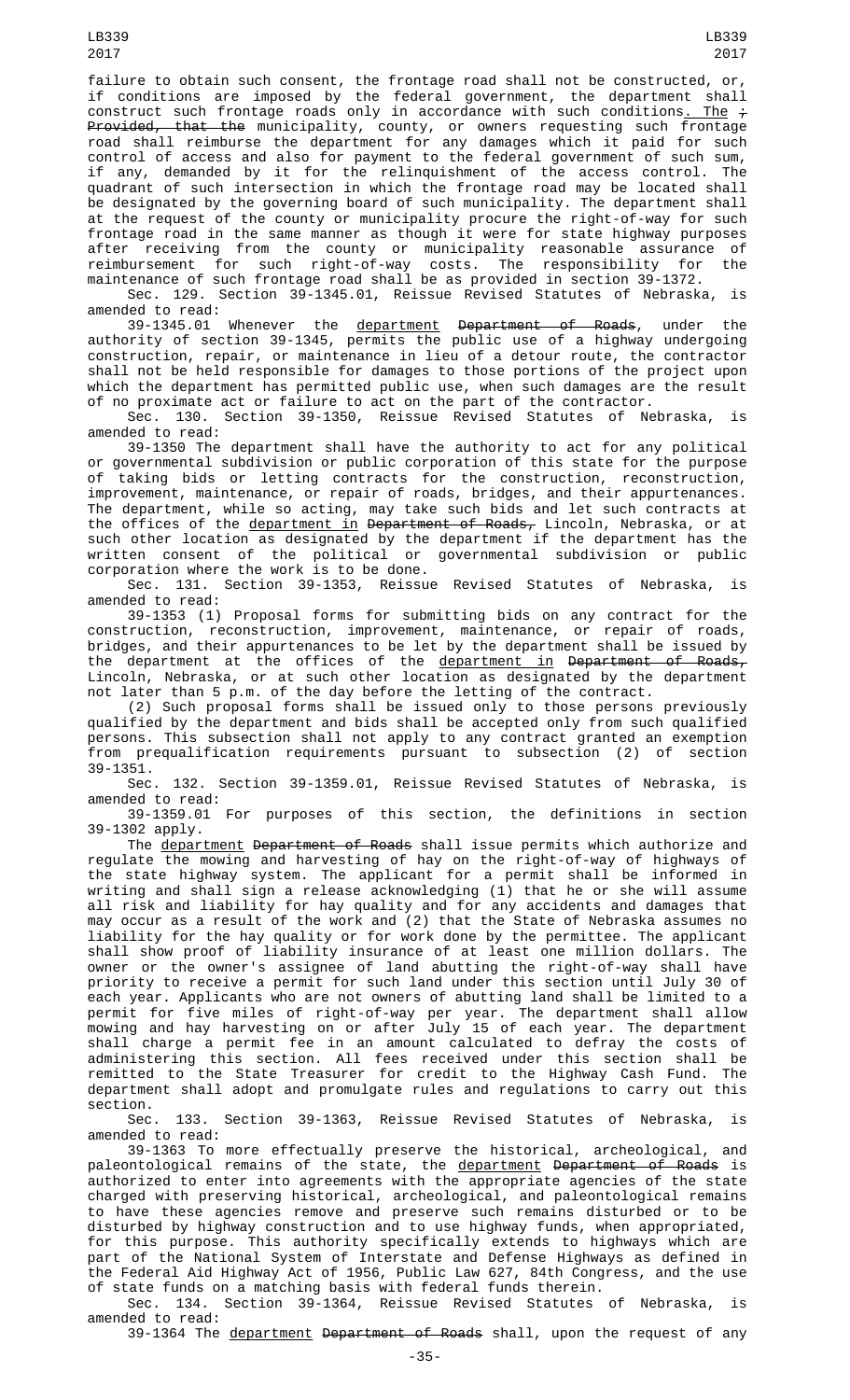citizen of this state, disclose to such citizen full information concerning any highway construction, alteration, maintenance, or repair project in this state, whether completed, presently in process, or contemplated for future action, and permit an examination of the plans, specifications, and records concerning such project<u>, except that</u> <del>; Provided,</del> any information received by the department as confidential by the laws of this state shall not be disclosed. Any person who willfully fails to comply with the provisions of this section shall be guilty of official misconduct. By the provisions of this section, the officials of the <u>department</u> <del>Department of Roads</del> will not be required to furnish information on the right-of-way of any proposed highway until such information can be made available to the general public.

Sec. 135. Section 39-1365.01, Reissue Revised Statutes of Nebraska, is amended to read:

39-1365.01 The department Department of Roads shall be responsible for developing a specific and long-range state highway system plan. The department shall annually formulate plans to meet the state highway system needs of all facets of the state and shall assign priorities for such needs. The department shall, on or before December 1 of each year, present such plans to the Legislature. The plans shall be referred to the appropriate standing committees of the Legislature for review. The department shall consider the preservation of the existing state highway system asset as its primary priority except as may otherwise be provided in state or federal law. In establishing secondary priorities, the department shall consider a variety of factors, including, but not limited to, current and projected traffic volume, safety requirements, economic development needs, current and projected demographic trends, and enhancement of the quality of life for all Nebraska citizens. The state highway system plan shall include the designation of those portions of the state highway system which shall be expressways.

Sec. 136. Section 39-1365.02, Reissue Revised Statutes of Nebraska, is amended to read:

39-1365.02 (1) The department Department of Roads shall apply for and make maximum use of available federal funding, including discretionary funding, on all highway construction projects which are eligible for such assistance.

(2) The department Department of Roads shall transmit electronically to the Legislature, by December 1 of each year, a report on the needs of the state highway system, the department's planning procedures, and the progress being made on the expressway system. Such report shall include:

(a) The criteria by which highway needs are determined;

(b) The standards established for each classification of highways;

(c) An assessment of current and projected needs of the state highway system, such needs to be defined by category of improvement required to bring each segment up to standards. Projected fund availability shall not be a consideration by which needs are determined;

(d) Criteria and data, including factors enumerated in section 39-1365.01, upon which decisions may be made on possible special priority highways for commercial growth;

(e) A review of the department's procedure for selection of projects for the annual construction program, the five-year planning program, and extended planning programs;

(f) A review of the progress being made toward completion of the expressway system, as such system was designated on January 1, 2016, and whether such work is on pace for completion prior to June 30, 2033;

(g) A review of the Transportation Infrastructure Bank Fund and the fund's component programs under sections 39-2803 to 39-2807. This review shall include a listing of projects funded and planned to be funded under each of the three component programs; and

(h) A review of the outcomes of the Economic Opportunity Program, including the growth in permanent jobs and related income and the net increase in overall business activity.

Sec. 137. Section 39-1390, Reissue Revised Statutes of Nebraska, is amended to read:

39-1390 The State Recreation Road Fund is created. The money in the fund shall be transferred by the State Treasurer, on the first day of each month, to the department Department of Roads and shall be expended by the Director-State Engineer with the approval of the Governor for construction and maintenance of dustless-surface roads to be designated as state recreation roads as provided in this section, except that (1) transfers may be made from the fund to the State Park Cash Revolving Fund at the direction of the Legislature through July 31, 2016, and (2) if the balance in the State Recreation Road Fund exceeds fourteen million dollars on the first day of each month, the State Treasurer shall transfer the amount greater than fourteen million dollars to the Game and Parks State Park Improvement and Maintenance Fund. Except as to roads under contract as of March 15, 1972, those roads, excluding state highways, giving direct and immediate access to or located within state parks, state recreation areas, or other recreational or historical areas, shall be eligible for designation as state recreation roads. Such eligibility shall be determined by the Game and Parks Commission and certified to the Director-State Engineer, who shall, after receiving such certification, be authorized to commence construction on such recreation roads as funds are available. In addition, those roads, excluding state highways, giving direct and immediate access to a state veteran cemetery are state recreation roads. After construction of such roads they shall be shown on the map provided by section 39-1311. Preference in construction shall be based on existing or potential traffic use by other than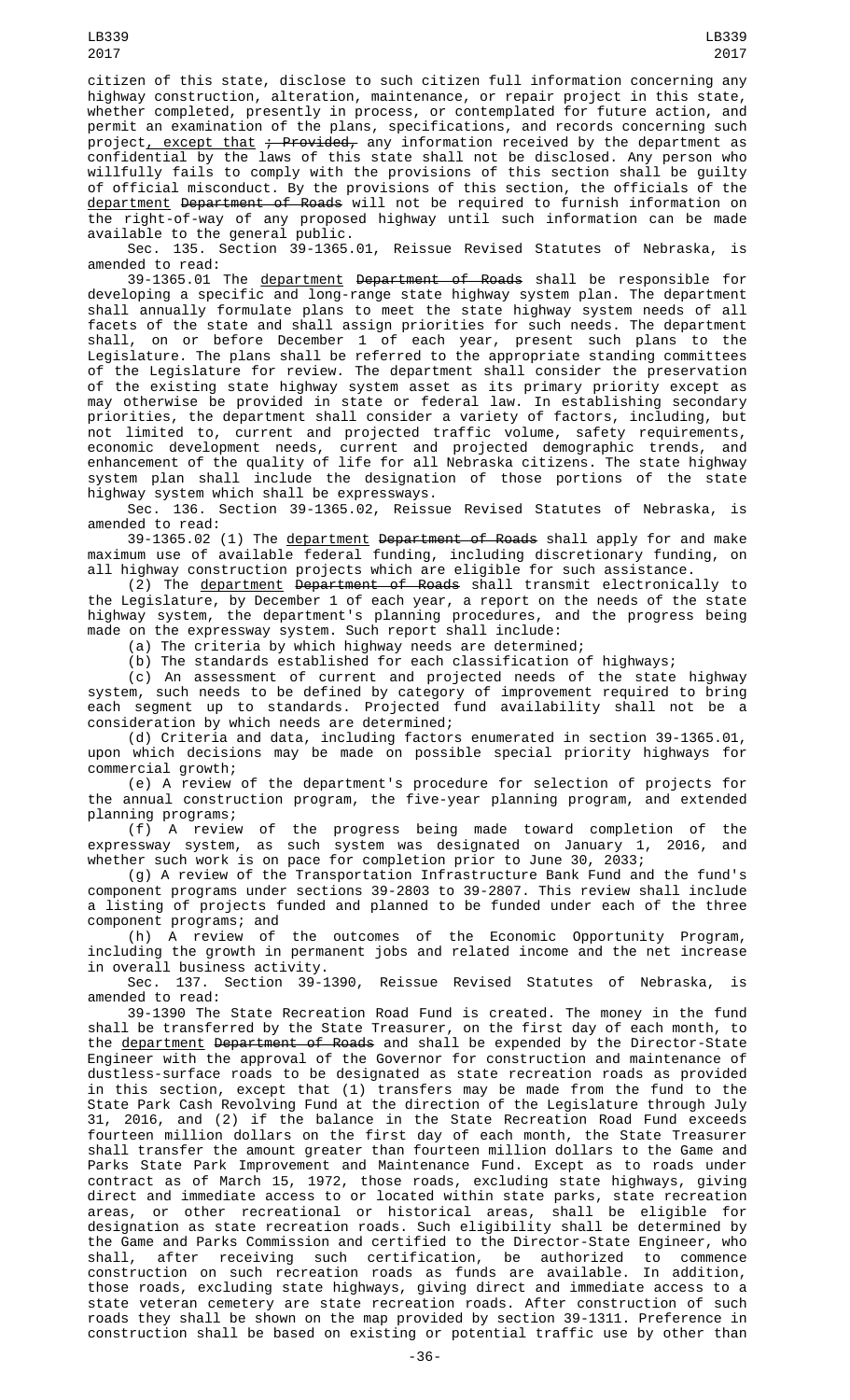LB339 2017

local residents. Unless the State Highway Commission otherwise recommends, such roads upon completion of construction shall be incorporated into the state highway system. If such a road is not incorporated into the state highway system, the <u>department</u> <del>Department of Roads</del> and the county within which such road is located shall enter into a maintenance agreement establishing the responsibility for maintenance of the road, the maintenance standards to be met, and the responsibility for maintenance costs. Any money in the State Recreation Road Fund available for investment shall be invested by the state investment officer pursuant to the Nebraska Capital Expansion Act and the Nebraska State Funds Investment Act.

Sec. 138. Section 39-1392, Reissue Revised Statutes of Nebraska, is amended to read:

39-1392 The department Department of Roads shall develop and file with the Governor and the Legislature a one-year and a long-range five-year plan of scheduled design, construction, and improvement for all exterior access roads and interior service roads as certified to it by the Game and Parks Commission. The first such plans shall be filed on or before January 1, 1974. The plans shall be reviewed and extended annually, on or before January 1 of each year, so that there shall always be a current one-year and five-year plan on file. The plans submitted to the Legislature shall be submitted electronically. The department shall also, at the time it files such plans and extensions thereof, report the design, construction, and improvement accomplished during each of the two immediately preceding calendar years.

Sec. 139. Section 39-1407, Reissue Revised Statutes of Nebraska, is amended to read:

39-1407 Whenever contracts are to be let for road improvements $_{\rm \star}$  it shall be the duty of the county board to cause to be prepared and filed with the county clerk an estimate of the nature of the work and the cost thereof. After such estimate has been filed, bids for such contracts shall be advertised by publication of a notice thereof once a week for three consecutive weeks in a legal newspaper of the county prior to the date set for receiving bids. Bids shall be let to the lowest responsible bidder. The board shall have the discretionary power to reject any and all bids for sufficient cause. If all bids are rejected, the county board shall have the power to negotiate any contract for road improvements, but the county board shall adhere to all specifications that were required for the initial bids on contracts. The board shall have the discretionary power to authorize the Department of Transportation Roads to take and let bids on behalf of the county at the offices of the department in Lincoln, Nebraska. When the bid is accepted the bidder shall enter into a sufficient bond for the use and benefit of the county, precinct, or township, for the faithful performance of the contract, and for the payment of all laborers employed in the performance of the work, and for the payment of all damages which the county, precinct, or township may sustain by reason of any failure to perform the work in the manner stipulated. It shall be the duty of the county to determine whether or not the work is

performed in keeping with such contract before paying for the same.<br>Sec. 140. Section 39-1503, Reissue Revised Statutes of M Section 39-1503, Reissue Revised Statutes of Nebraska, is amended to read:

39-1503 It shall be the duty of the county board in commissioner-type counties having a county highway superintendent and in township-type counties having adopted a county road unit system to:

(1) Give notice to the public of the date set for public hearings upon the proposed county highway program of the county highway superintendent for the forthcoming year by publication once a week for three consecutive weeks in a legal newspaper published in the county or, if none is published in the county, in a legal newspaper of general circulation in the county. The notice shall clearly state the purpose, time, and place of such public hearings;

(2) Adopt a county highway annual program no later than March 1 of each year which shall include a schedule of construction, repair, and maintenance projects and the order of priority of such projects to be undertaken and carried out by the county and a list of equipment to be purchased and the priority of such purchases, within the limits of the estimated funds available during the next twelve months;

(3) Adopt standards to be applied in road and bridge repair, maintenance, and construction;

(4) Advertise for and take and let bids for all or any portion of the county road work when letting bids, except that when the Department of Transportation Roads takes bids on behalf of the county, the county shall have authority to permit such bids to be taken and let at the offices of the <u>department in</u> <del>Department of Roads,</del> Lincoln, Nebraska; and

(5) Cause investigations, studies, and inspections to be made, hold public hearings, and do all other things necessary to carry out the duties imposed upon it by law.

Sec. 141. Section 39-1703, Reissue Revised Statutes of Nebraska, is amended to read:

39-1703 The county board of any county and the governing authority of any city or village may acquire land owned, occupied, or controlled by the state or any state institution, board, agency, or commission, whenever such land is necessary to construct, reconstruct, improve, relocate, or maintain a county road or a city or village street or to provide adequate drainage for such roads or streets. The procedure for such acquisition shall, as nearly as possible, be that provided in sections 72-224.02 and 72-224.03. Prior to taking any land for any such of the above purposes, a certificate that the taking of such land is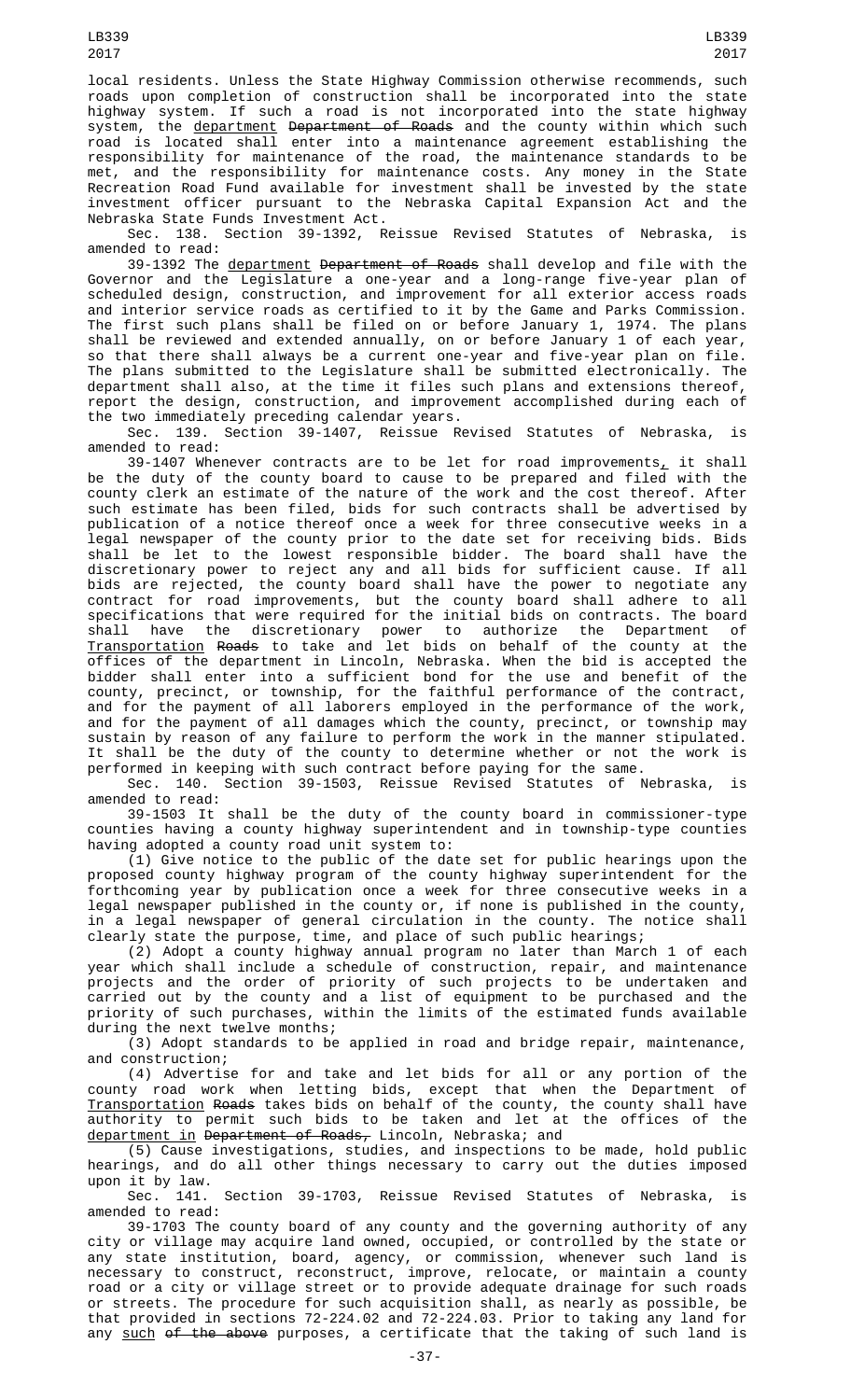in the public interest must be obtained from the Governor and from the Department of <u>Transportation</u> <del>Roads,</del> and be filed in the office of the Department of Administrative Services and a copy thereof in the office of the Board of Educational Lands and Funds. The damages assessed in such proceedings shall be paid to the Board of Educational Lands and Funds $_\tau$  and shall be remitted by that board to the State Treasurer for credit to the proper account.

Sec. 142. Section 39-1713, Reissue Revised Statutes of Nebraska, is amended to read:

39-1713 (1) When any person presents to the county board an affidavit satisfying it (a) that he or she is the owner of the real estate described therein located within the county, (b) that such real estate is shut out from all public access, other than a waterway, by being surrounded on all sides by real estate belonging to other persons, or by such real estate and by water, (c) that he or she is unable to purchase from any of such persons the right-ofway over or through the same to a public road or that it cannot be purchased except at an exorbitant price, stating the lowest price for which the same can be purchased by him or her, and (d) asking that an access road be provided in accordance with section 39-1716, the county board shall appoint a time and place for hearing the matter, which hearing shall be not more than thirty days after the receipt of such affidavit. The application for an access road may be included in a separate petition instead of in such affidavit.

(2) For purposes of sections 39-1713 to 39-1719:

(a) Access road means a right-of-way open to the general public for ingress to and egress from a tract of isolated land provided in accordance with section 39-1716; and

(b) State of Nebraska includes the Board of Educational Lands and Funds, Board of Regents of the University of Nebraska, Board of Trustees of the Nebraska State Colleges, Department of <u>Transportation</u> <del>Roads, Department of</del> A<del>eronautics</del>, Department of Administrative Services, and Game and Parks Commission and all other state agencies, boards, departments, and commissions. Sec. 143. Section 39-1901, Reissue Revised Statutes of Nebraska, is amended to read:

39-1901 All damages caused by the laying out, altering, opening, or discontinuing of any county road shall be paid by warrant on the general fund of the county in which such road is located<u>, except</u> <del>; Provided,</del> that the Department of <u>Transportation</u> <del>Roads</del> shall pay the damages, if any, which a person sustains and is legally entitled to recover because of the barricading of a county or township road pursuant to <del>the provisions of</del> section 39-1728. Upon the failure of the party damaged and the county to agree upon the amount of damages<u>,</u> the damaged party, in addition to any other available remedy, may file a petition as provided for in section 76-705.

Sec. 144. Section 39-2001, Reissue Revised Statutes of Nebraska, is amended to read:

39-2001 (1) The county board of each county shall select and designate, from the laid out and platted public roads within the county, certain roads to be known as primary and secondary county roads. Primary county roads shall include (a) direct highways leading to and from rural schools where ten or more grades are being taught, (b) highways connecting cities, villages, and market centers, (c) rural mail route and star mail route roads, (d) <u>main-traveled</u> <del>main</del> traveled roads, and (e) such other roads as are designated as such by the county board. All county roads not designated as primary county roads shall be secondary county roads.

(2) As soon as the primary county roads are designated as provided by subsection (1) of this section, the county board shall cause such primary county roads to be plainly marked on a map to be deposited with the county clerk and be open to public inspection. Upon filing the map the county clerk shall at once fix a date of hearing thereon, which shall not be more than twenty days nor less than ten days from the date of filing. Notice of the filing of <u>the</u> <del>said</del> map and of the date of such hearing shall be published prior to the hearing in one issue of each newspaper published in the English language in the county.

(3) At any time before the hearing provided for by subsection (2) of this section is concluded, any ten freeholders of the county may file a petition with the county clerk asking for any change in the designated primary county roads, setting forth the reason for the proposed change. Such petition shall be accompanied by a plat showing such proposed change.

(4) The roads designated on the map by the county board shall be conclusively established as the primary roads<u>. If</u> <del>; Provided, if</del> no agreement is reached between the county board and the petitioners at the hearing, the county clerk shall forward the map, together with all petitions and plats, to the Department of Transportation Roads.

(5) The department shall, upon receipt of the said maps, petitions, and plats, proceed to examine the same, and shall determine the lines to be followed by the said county roads, having regard to volume of traffic, continuity, and cost of construction. The department shall, not later than twenty days from the receipt thereof, return the papers to the county clerk, together with the decision of the department in writing, duly certified, and accompanied by a plat showing the lines of the county roads as finally determined. The county clerk shall file the papers and record the decision, and the same shall be conclusive as to the lines of the county roads established therein.

Sec. 145. Section 39-2002, Reissue Revised Statutes of Nebraska, is amended to read: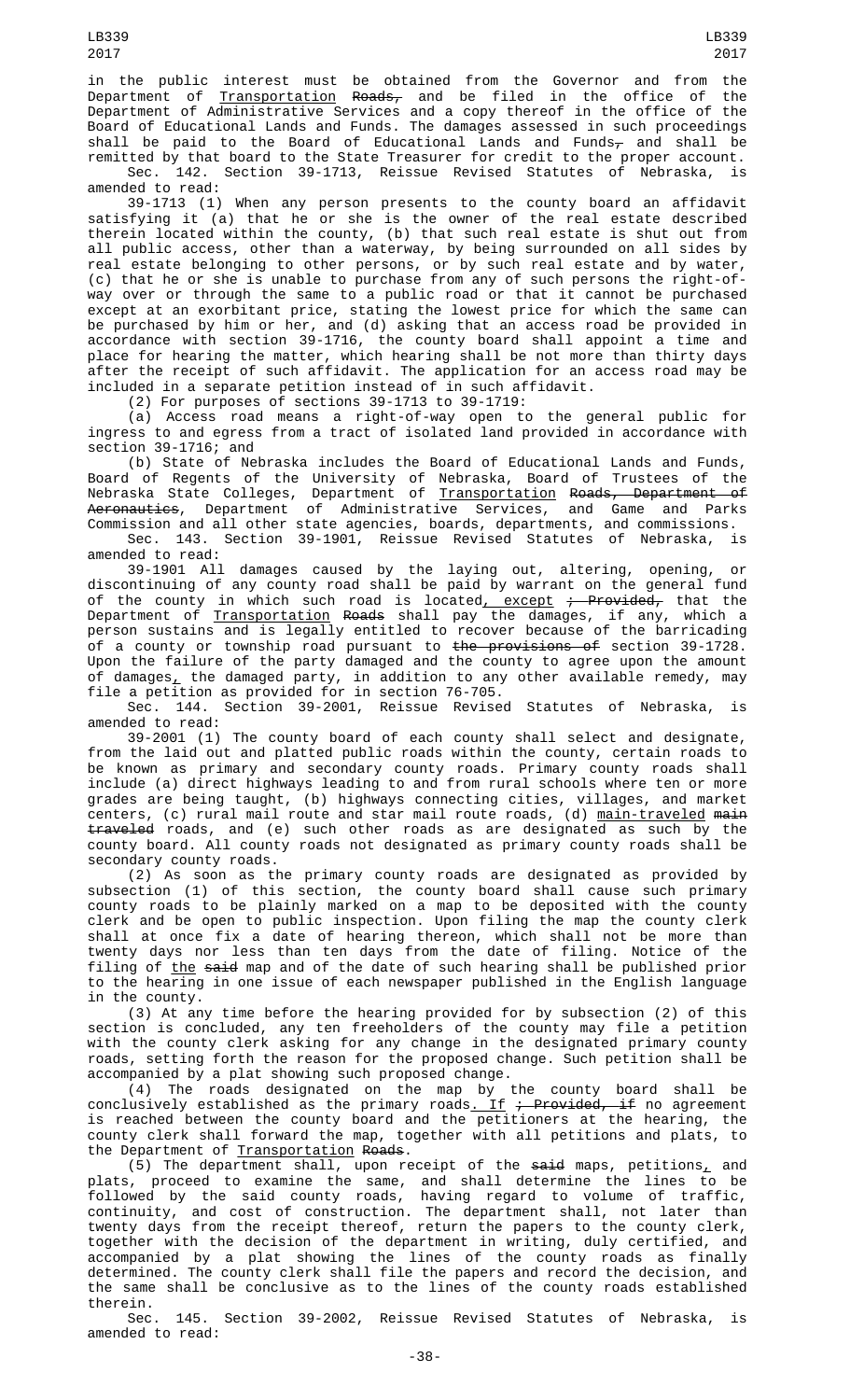39-2002 The county board of each county shall select and designate, within six months from January 1, 1958, the roads which will be county primary roads and which will constitute the county primary road system. Such roads shall be selected from those roads which already have been designated as primary county roads pursuant to <del>the provisions of</del> section 39-2001<del>,</del> or from those roads which were maintained by the Department of <u>Transportation</u> <del>Roads</del> under <del>the provisions</del> of section 39-1309. The primary county roads shall include only the more important county roads as determined by the actual or potential traffic volumes and other traffic survey data.

The county board of each county shall have authority to redesignate the county primary roads from time to time by naming additional roads as primary roads and by rescinding the designation of existing county primary roads<u>. The</u>  $\div$ Provided, the county board shall follow the same procedure for redesignation as is required by law for initially designating the county primary roads<u>. The</u>  $\div$ and provided further, that the principle of designating only the more important county roads as primary roads as determined by the actual or potential traffic volumes and other traffic survey data shall be adhered to.

A copy of a current map of the county roads showing the location of roads and bridges and reflecting the county primary road system as designated in this section shall be kept on file and available to public inspection at the office of the county clerk and with the <u>department</u> <del>Department of Roads</del>.

Sec. 146. Section 39-2105, Reissue Revised Statutes of Nebraska, is amended to read:<br>39-2105 Jurisdictional

39-2105 Jurisdictional responsibility for the various functional classifications of public highways and streets shall be as follows:

(1) The state shall have the responsibility for the design, construction, reconstruction, maintenance, and operation of all roads classified under the category of rural highways as interstate, expressway, and major arterial, and the municipal extensions thereof, except that the state shall not be responsible for that portion of a municipal extension which exceeds the design of the rural highway leading into the municipality. When the design of a rural highway differs at the different points where it leads into the municipality, the state's responsibility for the municipal extension thereof shall be limited to the lesser of the two designs. The state shall be responsible for the entire interstate system under either the rural or municipal category and for connecting links between the interstate and the nearest existing state highway system in rural areas, except that if such a connecting link has not been improved and a sufficient study by the Department of <u>Transportation</u> <del>Roads</del> results in the determination that a link to an alternate state highway would provide better service for the area involved, the department shall have the option of providing the alternate route, subject to satisfactory local participation in the additional cost of the alternate route;

(2) The various counties shall have the responsibility for the design, construction, reconstruction, maintenance, and operation of all roads classified as other arterial, collector, local, minimum maintenance, and remote residential under the rural highway category;

(3) The various incorporated municipalities shall have the responsibility for the design, construction, reconstruction, maintenance, and operation of all streets classified as expressway which are of a purely local nature, that portion of municipal extensions of rural expressways and major arterials which exceeds the design of the rural portions of such systems, and responsibility for those streets classified as other arterial, collector, and local within their corporate limits; and

(4) Jurisdictional responsibility for all scenic-recreation roads and highways shall remain with the governmental subdivision which had jurisdictional responsibility for such road or highway prior to its change in classification to scenic-recreation made pursuant to this section and sections 39-2103, 39-2109, and 39-2113.

Sec. 147. Section 39-2106, Reissue Revised Statutes of Nebraska, is amended to read:

39-2106 To assist in developing the functional classification system, there is hereby established the Board of Public Roads Classifications and Standards which shall consist of eleven members to be appointed by the Governor with the approval of the Legislature. Of the members of such board, two shall be representatives of the Department of <u>Transportation</u> <del>Roads</del>, three shall be representatives of the counties, one of whom shall be a licensed county highway superintendent in good standing and two of whom shall be county board members, three shall be representatives of the municipalities who shall be either public works directors or licensed city street superintendents in good standing, and three shall be lay citizens who shall represent the three congressional districts of the state. The county members on the board shall represent the various classes of counties, as defined in section 23-1114.01, in the following manner: One shall be a representative from either a Class 1 or Class 2 county; one shall be a representative from either a Class 3 or Class 4 county; and one shall be a representative from either a Class 5, Class 6, or Class 7 county. The municipal members of the board shall represent municipalities of the following sizes by population: One shall be a representative from a municipality of less than two thousand five hundred population; one shall be a representative from a municipality of two thousand five hundred to fifty thousand population; and one shall be a representative from a municipality of over fifty thousand population. In making such appointments, the Governor shall consult with the Director-State Engineer and with the appropriate county and municipal officials and may consult with organizations representing such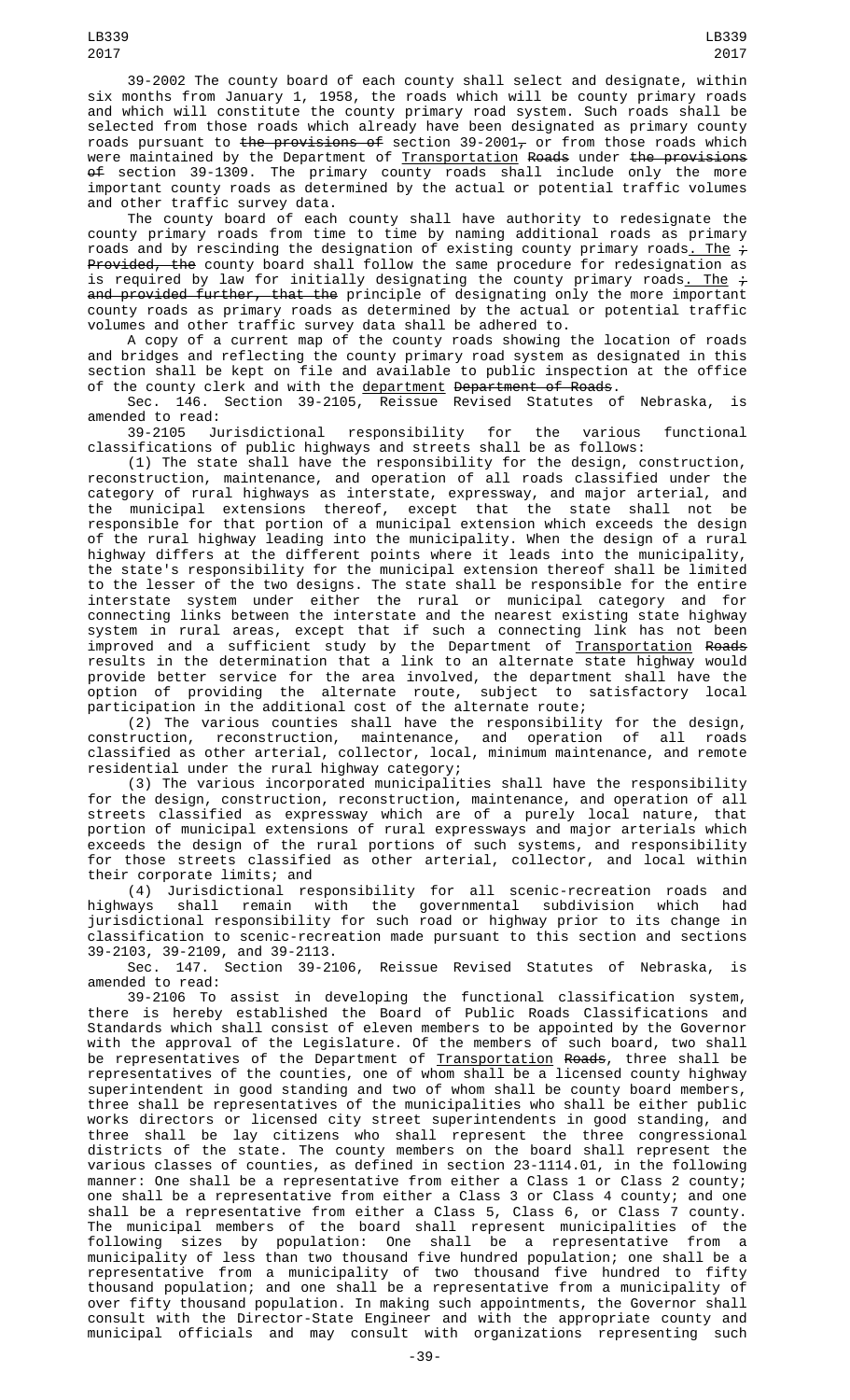officials or representing counties or municipalities as may be appropriate. At the expiration of existing term, one member from the county representatives, the municipal representatives and the lay citizens shall be appointed for a term of two years; two members from the county representatives, the municipal representatives and the lay citizens shall be appointed for terms of four years. One representative from the <u>department</u> <del>Department of Roads</del> shall be appointed for a two-year term and the other representative shall be appointed for a four-year term. Thereafter, all such appointments shall be for terms of four years each. Members of such board shall receive no compensation for their services as such, except that the lay members shall receive the same compensation as members of the State Highway Commission, and all members shall be reimbursed for their actual and necessary expenses incurred in the performance of their official duties as provided in sections 81-1174 to 81-1177 for state employees. All expenses of such board shall be paid by the department Department of Roads.

Sec. 148. Section 39-2107, Reissue Revised Statutes of Nebraska, is amended to read:

39-2107 The Department of <u>Transportation</u> <del>Roads</del> shall furnish the Board of Public Roads Classifications and Standards with necessary office space, furniture, equipment, and supplies as well as necessary professional, technical, and clerical assistants.

Sec. 149. Section 39-2110, Reissue Revised Statutes of Nebraska, is amended to read:

39-2110 Following adoption and publication of the specific criteria required by section 39-2109, the Department of <u>Transportation</u> <del>Roads</del>, after consultation with the appropriate local authorities in each instance, shall assign a functional classification to each segment of highway, road, and street in this state. Before assigning any such classification, the department shall make reasonable effort to resolve any differences of opinion between the department and any county or municipality. Whenever a new road or street is to be opened or an existing road or street is to be extended, the department shall, upon a request from the operating jurisdiction, assign a functional classification to such segment in accordance with the specific criteria established under section 39-2109.

Sec. 150. Section 39-2111, Reissue Revised Statutes of Nebraska, is amended to read:

39-2111 The county or municipality may appeal to the Board of Public Roads Classifications and Standards from any action taken by the Department of Transportation Roads in assigning any functional classification under the <del>provisions of</del> section 39-2110. Upon the taking of such an appeal, the board shall review all information pertaining to the assignment, hold a hearing thereon if deemed advisable, and render a decision on the assigned classification. The decision of the board may be appealed, and the appeal shall be in accordance with the Administrative Procedure Act.

Sec. 151. Section 39-2112, Reissue Revised Statutes of Nebraska, is amended to read:

39-2112 Any county or municipality may, based on changing traffic patterns or volume or a change in jurisdiction, request the Department of <u>Transportation</u> Roads to reclassify any segment of highway, road, or street. Any county that wants to use the minimum maintenance, remote residential, or scenic-recreation functional classification or wants to return a road to its previous functional classification may request the department to reclassify an applicable segment of highway or road. If a county board wants a road or a segment of road to be classified as remote residential, it shall hold a public hearing on the matter prior to requesting the department to reclassify such road or segment of road. The department shall review a request made under this section and either grant or deny the reclassification in whole or in part. Any county or municipality dissatisfied with the action taken by the department under this section may appeal to the Board of Public Roads Classifications and Standards in the manner provided in section 39-2111.

Sec. 152. Section 39-2113, Reissue Revised Statutes of Nebraska, is amended to read:

39-2113 (1) In addition to the duties imposed upon it by section 39-2109, the Board of Public Roads Classifications and Standards shall develop minimum standards of design, construction, and maintenance for each functional classification set forth in sections 39-2103 and 39-2104. Except for scenicrecreation road standards, such standards shall be such as to assure that each segment of highway, road, or street will satisfactorily meet the requirements of the area it serves and the traffic patterns and volumes which it may reasonably be expected to bear.

(2) The standards for a scenic-recreation road and highway classification shall insure a minimal amount of environmental disruption practicable in the design, construction, and maintenance of such highways, roads, and streets by the use of less restrictive, more flexible design standards than other highway classifications. Design elements of such a road or highway shall incorporate parkway-like features which will allow the user-motorist to maintain a leisurely pace and enjoy the scenic and recreational aspects of the route and include rest areas and scenic overlooks with suitable facilities.

(3) The standards developed for a minimum maintenance road and highway classification shall provide for a level of minimum maintenance sufficient to serve farm machinery and the occasional or intermittent use by passenger and commercial vehicles. The standards shall provide that any defective bridges, culverts, or other such structures on, in, over, under, or part of the minimum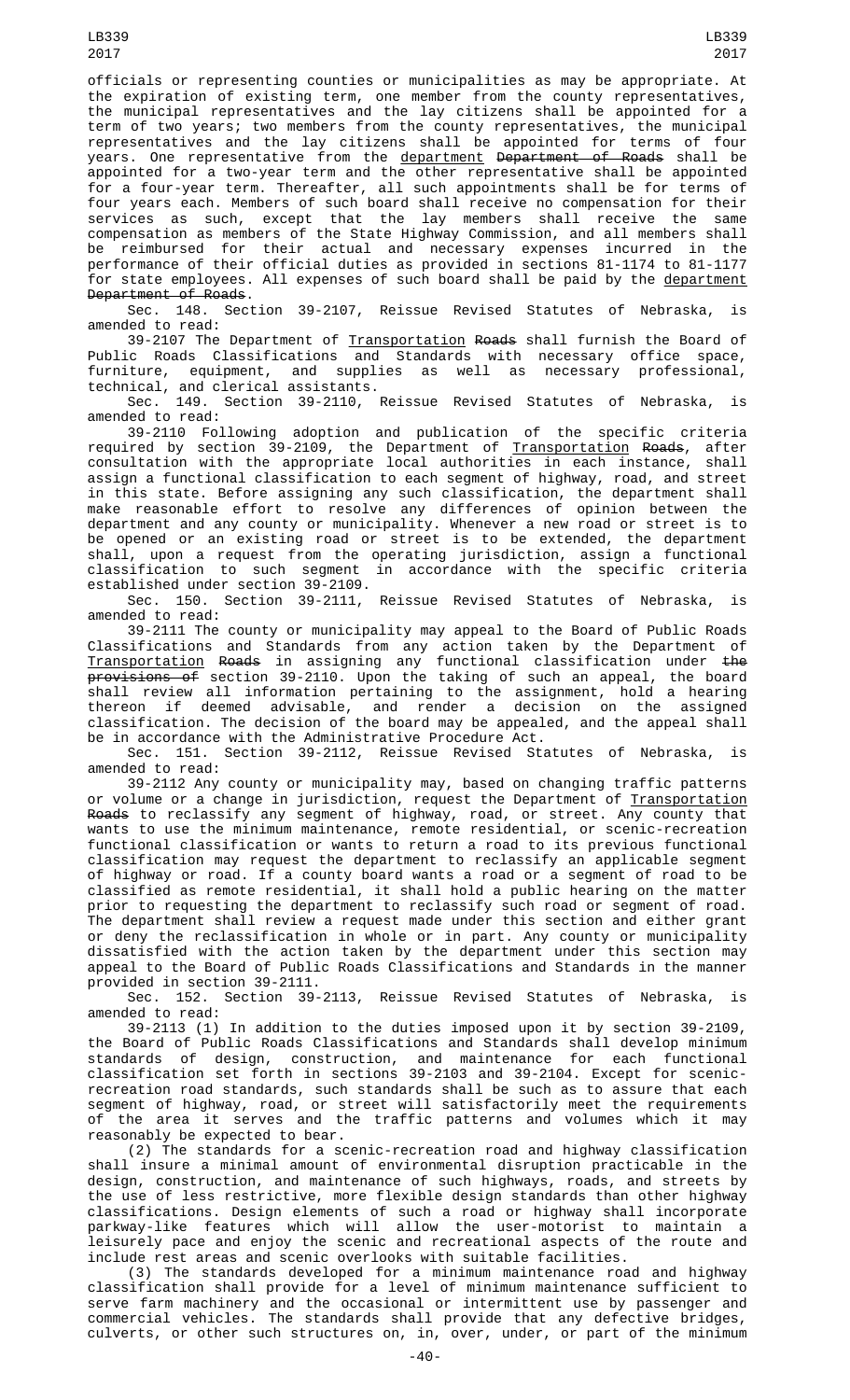maintenance road may be removed by the county in order to protect the public safety and need not be replaced by equivalent structures except when deemed by the county board to be essential for public safety or for the present or future transportation needs of the county. The standards for such minimum maintenance roads shall include the installation and maintenance by the county at entry points to minimum maintenance roads and at regular intervals thereon of appropriate signs to adequately warn the public that the designated section of road has a lower level of maintenance effort than other public roads and thoroughfares. Such signs shall conform to the requirements in the Manual on Uniform Traffic Control Devices adopted pursuant to section 60-6,118.

(4) The standards developed for a remote residential road classification shall provide for a level of maintenance sufficient to provide access to remote residences, farms, and ranches by passenger and commercial vehicles. The standards shall allow for one-lane traffic where sight distance is adequate to warn motorists of oncoming traffic. The standards for remote residential roads shall include the installation and maintenance by the county at entry points to remote residential roads of appropriate signs to adequately warn members of the public that they are traveling on a one-lane road. Such signs shall conform to the requirements in the Manual on Uniform Traffic Control Devices adopted pursuant to section 60-6,118.

(5) The board shall by rule provide for the relaxation of standards for any functional classification in those instances in which their application is not feasible because of peculiar, special, or unique local situations.

(6) Any county or municipality which believes that the application of standards for any functional classification to any segment of highway, road, or street would work a special hardship, or any other interested party which believes that the application of standards for scenic-recreation roads and highways to any segment of highway, road, or street would defeat the purpose of the scenic-recreation functional classification contained in section 39-2103, may request the board to relax the standards for such segment. The Department of <u>Transportation</u> <del>Roads</del>, when it believes that the application of standards for any functional classification to any segment of highway that is not hard surfaced would work a special hardship, may request the board to relax such standards. The board shall review any request made pursuant to this section and either grant or deny it in whole or in part. <u>This</u> <del>The provisions of this</del> section shall not be construed to apply to removal of a road or highway from the state highway system pursuant to section 39-1315.01.

Sec. 153. Section 39-2115, Reissue Revised Statutes of Nebraska, is amended to read:

39-2115 The Department of <u>Transportation</u> <del>Roads,</del> and each county and municipality shall develop and file with the Board of Public Roads Classifications and Standards a long-range, six-year plan of highway, road, and street improvements based on priority of needs and calculated to contribute to the orderly development of an integrated statewide system of highways, roads, and streets. Each such plan shall be filed with the board promptly upon preparation but in no event later than March 1, 1971. If any county or municipality, or the <u>department</u> <del>Department of Roads</del>, shall fail to file its plan on or before such date, the board shall so notify the local governing board, the Governor, and the State Treasurer, who shall suspend distribution of any highway-user revenue allocated to such county or municipality, or the <u>department</u> <del>Department of Roads</del>, until the plan has been filed. Such funds shall be held in escrow for six months until the county or municipality complies. If the county or municipality complies within the six-month period it shall receive the money in escrow, but after six months, if the county or municipality fails to comply, the money in the escrow account shall be lost to the county or municipality.

Sec. 154. Section 39-2116, Reissue Revised Statutes of Nebraska, is amended to read:

39-2116 The Board of Public Roads Classifications and Standards shall review all six-year plans required by sections 39-2115 to 39-2117 or annual metropolitan transportation improvement programs under section 39-2119.01 submitted to it and make such recommendations for changes therein as it believes necessary or desirable in order to achieve the orderly development of an integrated system of highways, roads, and streets, but in so doing the board shall take into account the fact that individual priorities of needs may not lend themselves to immediate integration. The <u>Department of Transportation</u> department and each county and municipality shall give careful and serious consideration to any such recommendations received from the board and shall not reject them except for substantial or compelling reason.

Sec. 155. Section 39-2118, Reissue Revised Statutes of Nebraska, is amended to read:

39-2118 The Department of <u>Transportation</u> <del>Roads</del> shall annually prepare and file with the Board of Public Roads Classifications and Standards a plan for specific highway improvements for the current year. The annual plan shall be filed on or before July 1 of each year. In so doing, the department shall take into account all federal funds which will be available to the department for such year. The board shall review each such annual plan to determine whether it is consistent with the department's current six-year plan. The department shall be required to justify any inconsistency with the six-year plan to the satisfaction of the board.

Sec. 156. Section 39-2120, Reissue Revised Statutes of Nebraska, is amended to read:

39-2120 The Auditor of Public Accounts and the Board of Public Roads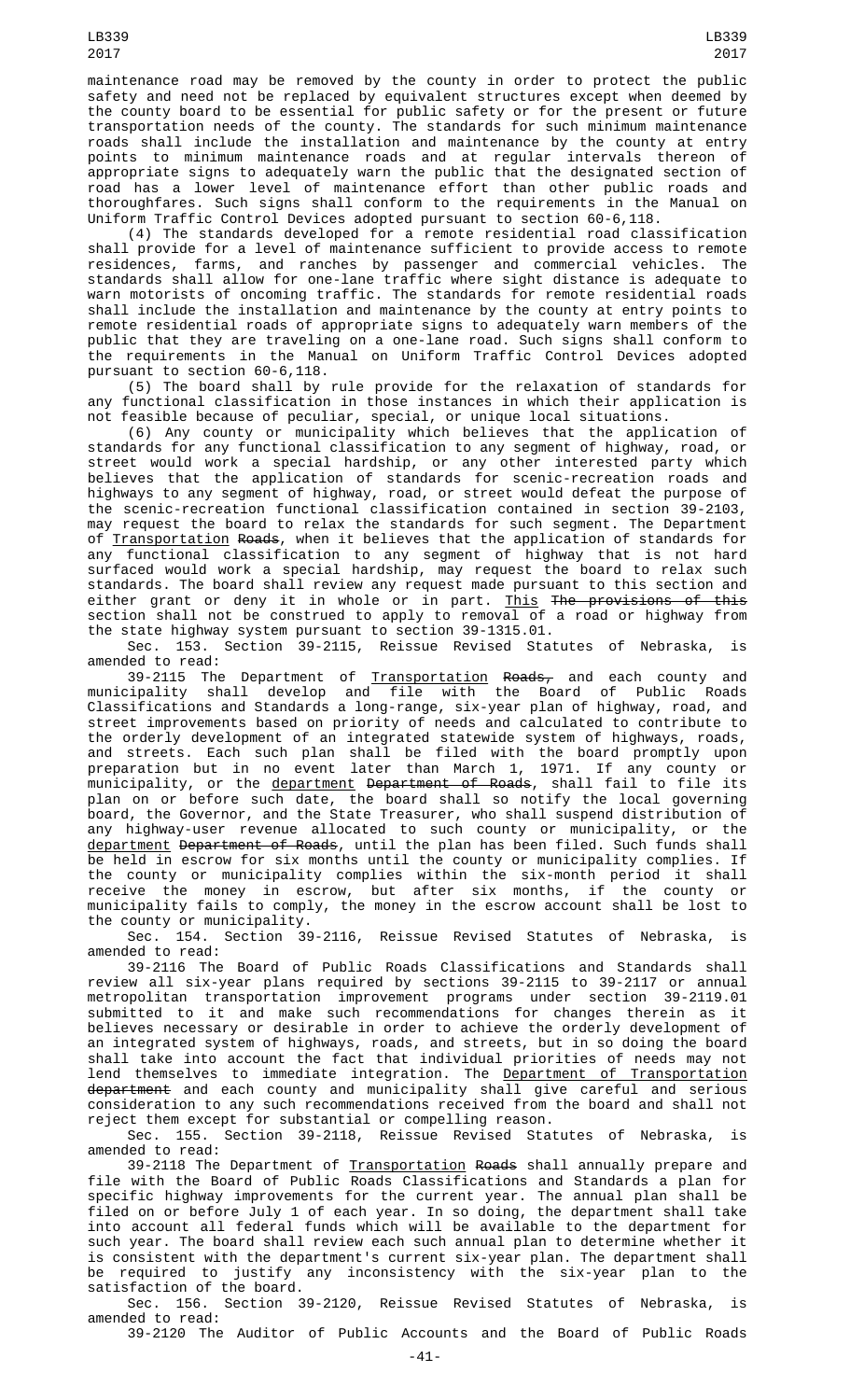Classifications and Standards shall develop and schedule for implementation a standardized system of annual reporting to the board by the <u>Department of</u> Transportation department and by counties and municipalities, which system shall include:

(1) A procedure for documenting and certifying that standards of design, construction, and maintenance of roads and streets have been met;

(2) A procedure for documenting and certifying that all tax revenue for road or street purposes has been expended in accordance with approved plans and standards, to include county and municipal tax revenue, as well as highway-user revenue allocations made by the state;

(3) A uniform system of accounting which clearly indicates, through a system of reports, a comparison of receipts and expenditures to approved budgets and programs;

(4) A system of budgeting which reflects uses and sources of funds in terms of programs and accomplishments;

(5) An approved system of reporting an inventory of machinery, equipment, and supplies; and

(6) An approved system of cost accounting of the operation of equipment.

Sec. 157. Section 39-2121, Reissue Revised Statutes of Nebraska, is amended to read:

39-2121 (1) The Department of Transportation department and each county and municipality shall make the reports provided for by section 39-2120.

(2) If any county or municipality or the <u>department</u> <del>Department of Roads</del> fails to file such report on or before its due date, the Board of Public Roads Classifications and Standards shall so notify the local governing board, the Governor, and the State Treasurer who shall suspend distribution of any highway-user revenue allocated to such county or municipality or the <u>department</u> Department of Roads until the report has been filed. Such funds shall be held in escrow for six months until the county or municipality complies. If the county or municipality complies within the six-month period it shall receive the money in escrow, but after six months, if the county or municipality fails to comply, the money in the escrow account shall be lost to the county or municipality.

(3) If any county or municipality either (a) files a materially false report or (b) constructs any highway, road, or street below the minimum standards developed under section 39-2113, without having received prior approval thereof, such county's or municipality's share of highway-user revenue allocated during the following calendar year shall be reduced by ten percent and the amount of any such reduction shall be distributed among the other counties or municipalities, as appropriate, in the manner provided by law for allocation of highway-user revenue. The penalty for filing a materially false report and the penalty for constructing a highway, road, or street below established minimum standards without prior approval shall be assessed by the board only after a review of the facts involved in such case and the holding of a public hearing on the matter. The decision thereafter rendered by the board may be appealed, and the appeal shall be in accordance with the Administrative

Procedure Act.<br>Sec. 158. Section 39-2124, Reissue Revised Statutes of Nebraska, is amended to read:

39-2124 It is the intent of the Legislature to recognize the responsibilities of the Department of <u>Transportation</u> <del>Roads</del>, of the counties, and of the municipalities in their planning programs as authorized by state law and by home rule charter and to encourage the acceptance and implementation of comprehensive, continuing, cooperative, and coordinated planning by the state, the counties, and the municipalities. Sections 13-914 and 39-2101 to 39-2125 are not intended to prohibit or inhibit the actions of the counties and of the municipalities in their planning programs and their subdivision regulations, nor are sections 13-914 and 39-2101 to 39-2125 intended to restrict the actions of the municipalities in their creation of street improvement districts and in their assessment of property for special benefits as authorized by state law or by home rule charter.

Sec. 159. Section 39-2215, Reissue Revised Statutes of Nebraska, is amended to read:

39-2215 (1) There is hereby created in the state treasury a special fund<br>to be known as the Highway Trust Fund. to be known as the Highway Trust Fund.

(2) All funds credited to the Highway Trust Fund pursuant to sections 66-489.02, 66-499, 66-4,140, 66-4,147, 66-6,108, and 66-6,109.02, and related penalties and interest, shall be allocated as provided in such sections.

(3) All other motor vehicle fuel taxes, diesel fuel taxes, compressed fuel taxes, and alternative fuel fees related to highway use retained by the state, all motor vehicle registration fees retained by the state other than those fees credited to the State Recreation Road Fund pursuant to subdivision (3) of section 60-3,156, and other highway-user taxes imposed by state law and allocated to the Highway Trust Fund, except for the proceeds of the sales and use taxes derived from motor vehicles, trailers, and semitrailers credited to the fund pursuant to section 77-27,132, are hereby irrevocably pledged for the terms of the bonds issued prior to January 1, 1988, to the payment of the principal, interest, and redemption premium, if any, of such bonds as they mature and become due at maturity or prior redemption and for any reserves therefor and shall, as received by the State Treasurer, be deposited in the fund for such purpose.

(4) Of the money in the fund specified in subsection (3) of this section which is not required for the use specified in such subsection, (a) an amount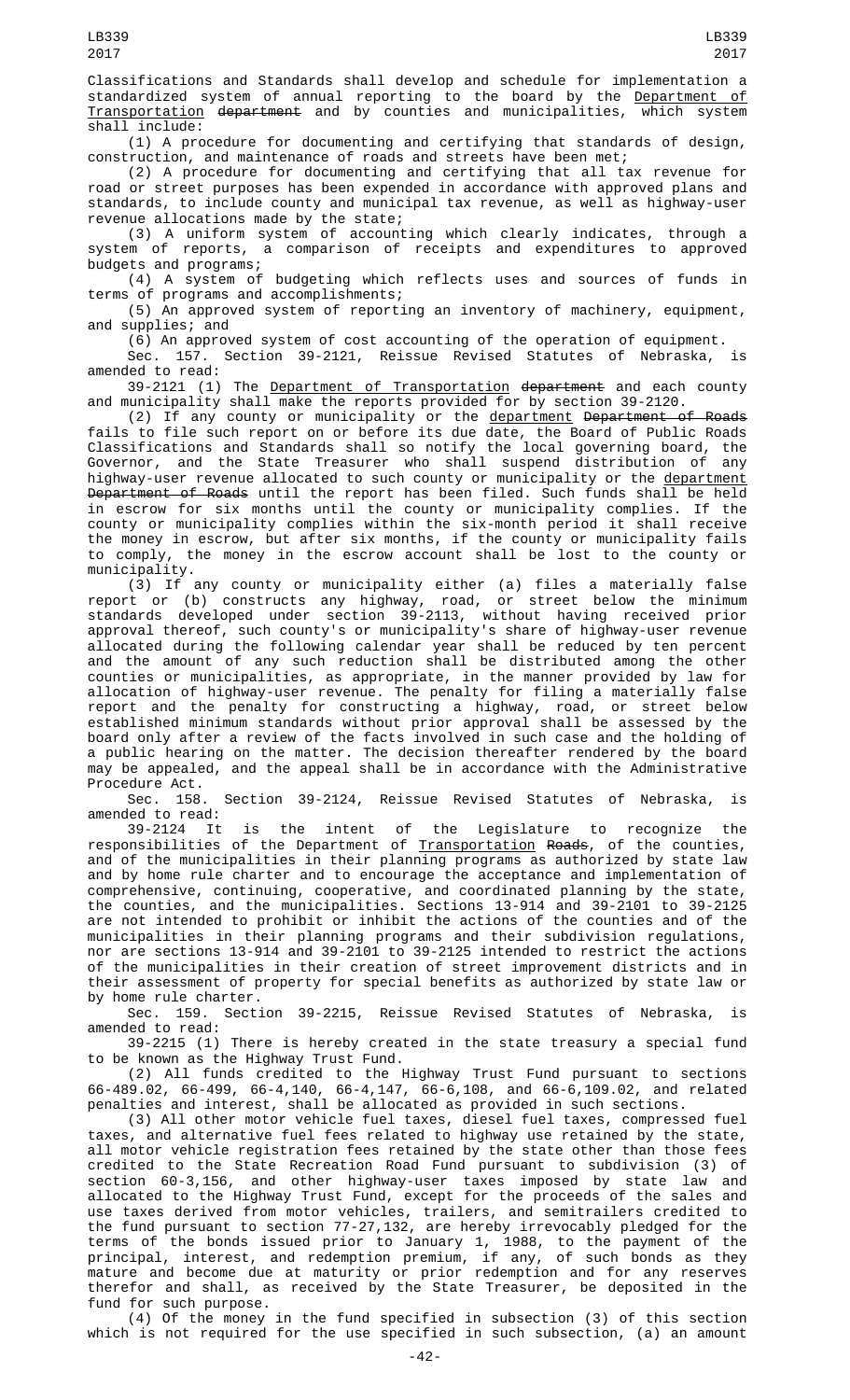(5) The State Treasurer shall monthly transfer, from the proceeds of the sales and use taxes credited to the Highway Trust Fund and any money remaining in the fund after the requirements of subsections (2) through (4) of this section are satisfied, thirty thousand dollars to the Grade Crossing Protection Fund.

(6) Except as provided in subsection (7) of this section, the balance of the Highway Trust Fund shall be allocated fifty-three and one-third percent, less the amount provided for in section 39-847.01, to the Department of Transportation Roads, twenty-three and one-third percent, less the amount provided for in section 39-847.01, to the various counties for road purposes, and twenty-three and one-third percent to the various municipalities for street purposes. If bonds are issued pursuant to subsection (2) of section 39-2223, the portion allocated to the <u>department</u> <del>Department of Roads</del> shall be credited monthly to the Highway Restoration and Improvement Bond Fund, and if no bonds are issued pursuant to such subsection, the portion allocated to the department shall be credited monthly to the Highway Cash Fund. The portions allocated to the counties and municipalities shall be credited monthly to the Highway Allocation Fund and distributed monthly as provided by law. Vehicles accorded prorated registration pursuant to section 60-3,198 shall not be included in any formula involving motor vehicle registrations used to determine the allocation and distribution of state funds for highway purposes to political subdivisions.

(7) If it is determined by December 20 of any year that a county will receive from its allocation of state-collected highway revenue and from any funds relinquished to it by municipalities within its boundaries an amount in such year which is less than such county received in state-collected highway revenue in calendar year 1969, based upon the 1976 tax rates for highway-user fuels and registration fees, the <u>department</u> <del>Department of Roads</del> shall notify the State Treasurer that an amount equal to the sum necessary to provide such county with funds equal to such county's 1969 highway allocation for such year shall be transferred to such county from the Highway Trust Fund. Such makeup funds shall be matched by the county as provided in sections 39-2501 to 39-2510. The balance remaining in the fund after such transfer shall then be reallocated as provided in subsection (6) of this section.

(8) The State Treasurer shall disburse the money in the Highway Trust Fund as directed by resolution of the commission. All disbursements from the fund shall be made upon warrants drawn by the Director of Administrative Services. Any money in the fund available for investment shall be invested by the state investment officer pursuant to the Nebraska Capital Expansion Act and the Nebraska State Funds Investment Act and the earnings, if any, credited to the fund.

Sec. 160. Section 39-2224, Reissue Revised Statutes of Nebraska, is amended to read:

39-2224 (1) The proceeds of the sale of bonds authorized by subsection (1) of section 39-2223 are hereby appropriated to the Highway Cash Fund of the Department of <u>Transportation</u> <del>Roads</del>, for the biennium ending June 30, 1977, for expenditure for the construction of highways.

(2) The proceeds of the sale of bonds authorized by subsection (2) of section 39-2223 are hereby appropriated to the Highway Cash Fund of the Department of <u>Transportation</u> <del>Roads</del> for expenditure for highway construction, resurfacing, reconstruction, rehabilitation, and restoration and for the elimination or alleviation of cash-flow problems resulting from the receipt of federal funds.<br>Sec. 161.

Section 39-2305, Reissue Revised Statutes of Nebraska, is amended to read:

39-2305 The board of examiners shall be furnished necessary office space, furniture, equipment, stationery, and clerical assistance by the Department of Transportation Roads. The board shall organize itself by selecting from among its members a chairperson and such other officers as it may find desirable. The board shall meet at such times at the <del>Department of Roads</del> headquarters <u>of the</u> department in Lincoln, Nebraska, as may be necessary for the administration of the County Highway and City Street Superintendents Act.

Sec. 162. Section 39-2310, Reissue Revised Statutes of Nebraska, is amended to read:

39-2310 All funds received under the County Highway and City Street Superintendents Act shall be remitted to the State Treasurer for credit to the Highway Cash Fund. Expenses of the members of the board of examiners as provided in section 39-2304 shall be paid by the Department of <u>Transportation</u> Roads from the Highway Cash Fund.

Sec. 163. Section 39-2504, Reissue Revised Statutes of Nebraska, is amended to read:

39-2504 (1) A reduced incentive payment shall be made to any county or municipal county having in its employ either (a) a licensed county highway superintendent for only a portion of the calendar year preceding the year in which the payment is made or (b) two or more successive licensed county highway superintendents for the calendar year preceding the year in which the payment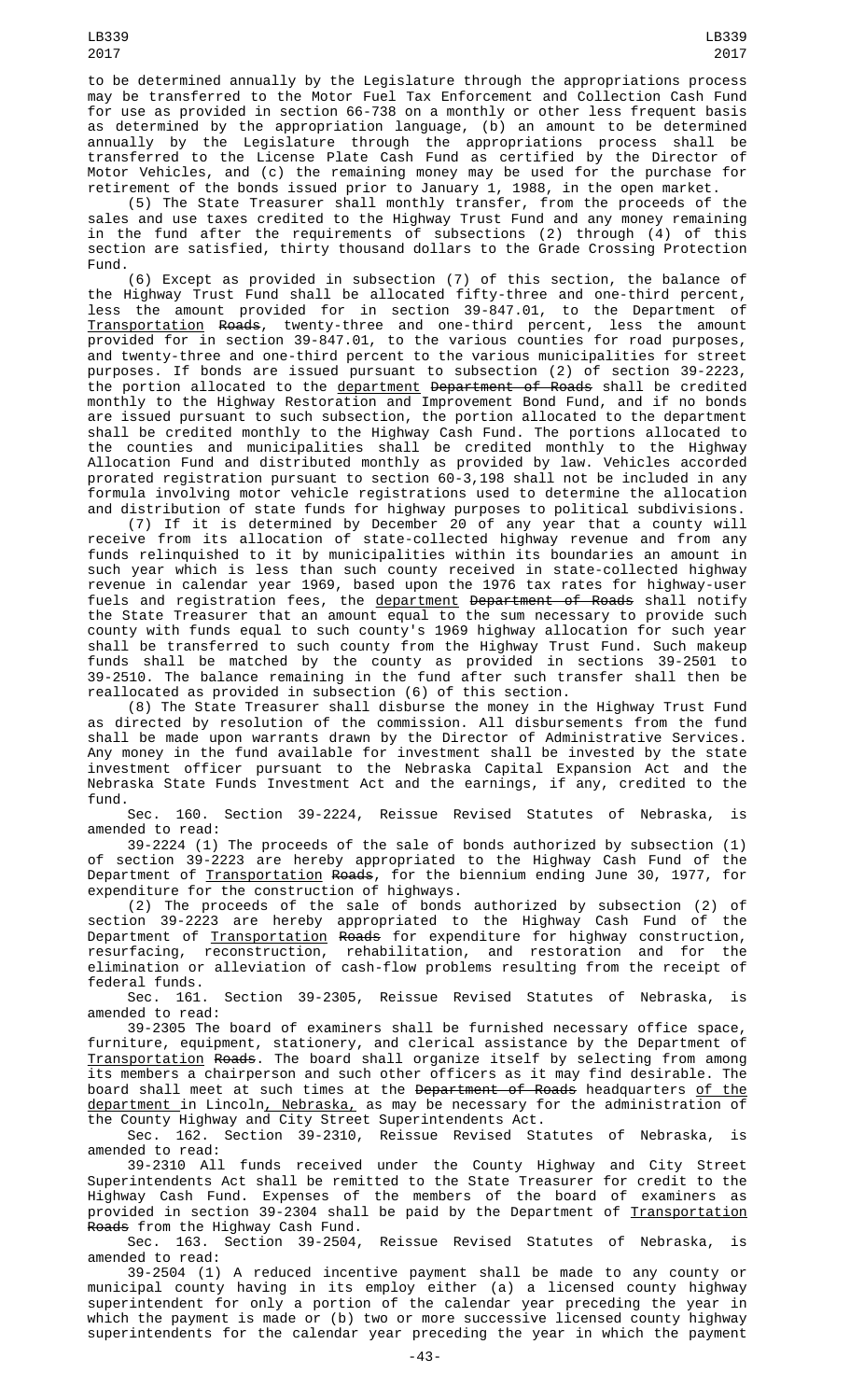is made. Such reduced payment shall be in the proportion of the payment amounts listed in section 39-2503 as the number of full months each such licensed superintendent was employed is of twelve.

(2) Any county or municipal county that contracts for the services of a consulting engineer licensed under the County Highway and City Street Superintendents Act or any other person licensed under the act to perform the duties outlined in section 39-2502 rather than employing a licensed county highway superintendent shall be entitled to an incentive payment equal to twothirds the payment amount provided in section 39-2503 or two-thirds of the reduced incentive payment provided in subsection (1) of this section, as determined by the Department of <u>Transportation</u> <del>Roads</del> pursuant to section 39-2505.

(3) Any county or municipal county that contracts with another county or municipal county or with any city or village for the services of a licensed county highway superintendent as provided in section 39-2114 shall be entitled to the incentive payment provided in section 39-2503 or the reduced incentive payment provided in subsection (1) of this section.

Sec. 164. Section 39-2505, Reissue Revised Statutes of Nebraska, is amended to read:

39-2505 The Department of <u>Transportation</u> <del>Roads</del> shall, in January of each year commencing in 1970, determine and certify to the State Treasurer the amount of each incentive payment to be made under the provisions of sections 39-2501 to 39-2505. The State Treasurer shall, on or before February 15, make the incentive payments in accordance with such certification.

Sec. 165. Section 39-2507, Reissue Revised Statutes of Nebraska, is amended to read:

39-2507 The following factors and weights shall be used in determining the amount to be allocated to each of the counties or municipal counties for road purposes each year:

(1) Rural population of each county or municipal county, as determined by the most recent federal census, twenty percent;

(2) Total population of each county or municipal county, as determined by the most recent federal census, ten percent;

(3) Lineal feet of bridges twenty feet or more in length and all overpasses in each county or municipal county, as determined by the most recent inventory available within the Department of <u>Transportation</u> <del>Roads</del>, ten percent, and for purposes of this subdivision a bridge or overpass located partly in one county or municipal county and partly in another shall be considered as being located one-half in each county or municipal county;

(4) Total motor vehicle registrations, other than prorated commercial vehicles, in the rural areas of each county or municipal county, as determined from the most recent information available from the Department of Motor Vehicles, twenty percent;

(5) Total motor vehicle registrations, other than prorated commercial vehicles, in each county or municipal county as determined from the most recent information available from the Department of Motor Vehicles, ten percent;

(6) Total miles of county or municipal county and township roads within each county or municipal county, as determined by the most recent inventory available within the Department of <u>Transportation</u> <del>Roads</del>, twenty percent; and

(7) Value of farm products sold from each county or municipal county, as determined from the most recent federal Census of Agriculture, ten percent.

Sec. 166. Section 39-2508, Reissue Revised Statutes of Nebraska, is amended to read:

39-2508 The Department of Transportation Roads shall compute the amount allocated to each county or municipal county under each of the factors listed in section 39-2507 and shall then compute the total allocation to each such county or municipal county and transmit such information to the local governing board and the State Treasurer, who shall disburse funds accordingly.

Sec. 167. Section 39-2514, Reissue Revised Statutes of Nebraska, is amended to read:

39-2514 (1) A reduced incentive payment shall be made to any municipality or municipal county having in its employ either (a) a licensed city street superintendent for only a portion of the calendar year preceding the year in which the payment is made or (b) two or more successive licensed city street superintendents for the calendar year preceding the year in which the payment is made. Such reduced payment shall be in the proportion of the payment amounts listed in section 39-2513 as the number of full months each such licensed superintendent was employed is of twelve.

(2) Any municipality or municipal county that contracts for the services of a consulting engineer licensed under the County Highway and City Street Superintendents Act or any other person licensed under the act to perform the duties outlined in section 39-2512 rather than employing a licensed city street superintendent shall be entitled to an incentive payment as provided in section 39-2513 or to the reduced incentive payment provided in subsection (1) of this section, as determined by the Department of <u>Transportation</u> <del>Roads</del> pursuant to section 39-2515.

(3) Any municipality or municipal county that contracts with another municipality, county, or municipal county for the services of a licensed city street superintendent as provided in section 39-2114 shall be entitled to the incentive payment provided in section 39-2513 or the reduced incentive payment provided in subsection (1) of this section.

Sec. 168. Section 39-2515, Reissue Revised Statutes of Nebraska, is amended to read: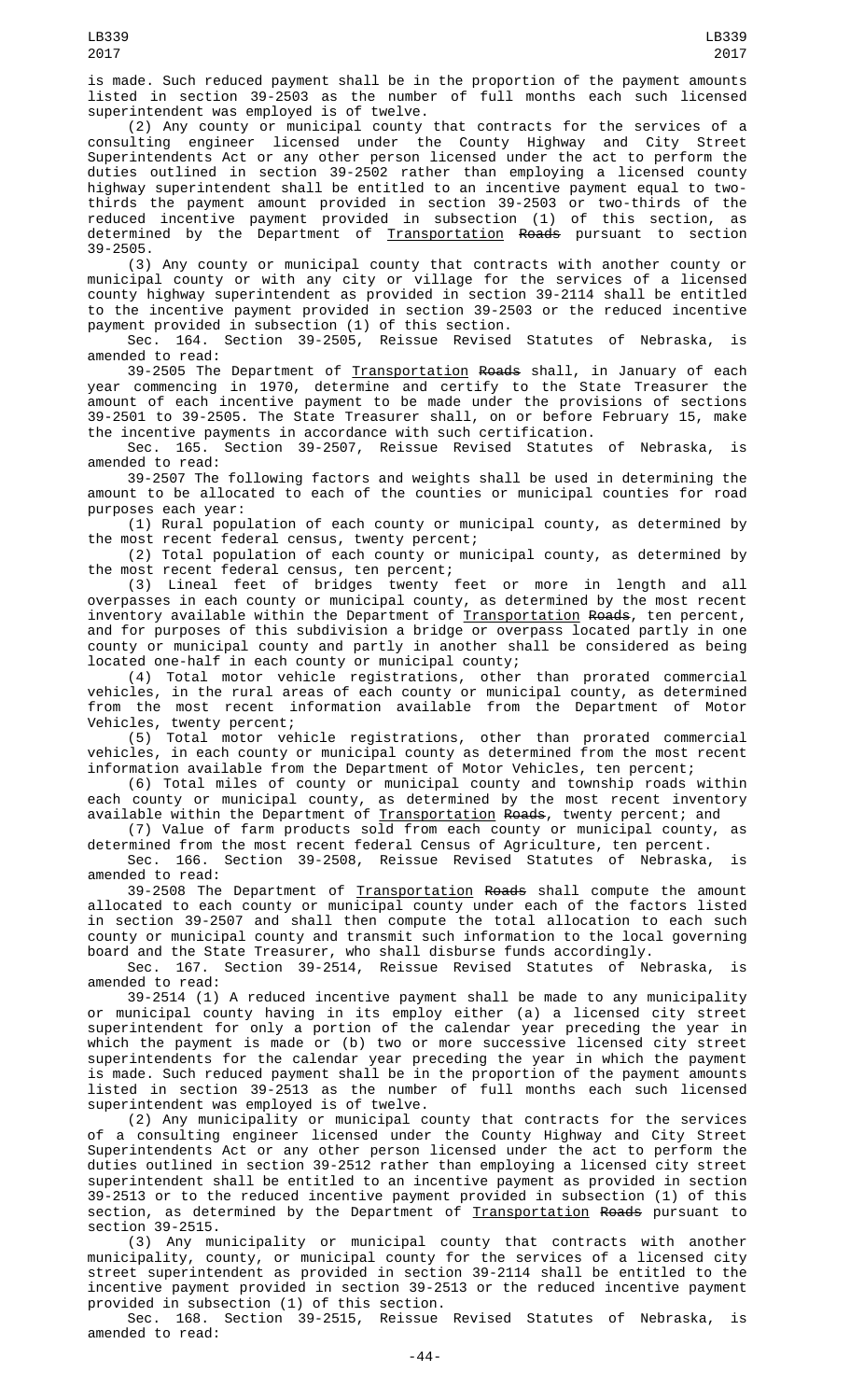39-2515 The Department of <u>Transportation</u> <del>Roads</del> shall, in January of each year commencing in 1970, determine and certify to the State Treasurer the amount of each incentive payment to be made under the provisions of sections 39-2511 to 39-2520. The State Treasurer shall, on or before February 15, make

the incentive payments in accordance with such certification.<br>Sec. 169. Section 39-2517, Reissue Revised Statutes Section 39-2517, Reissue Revised Statutes of Nebraska, is amended to read:

39-2517 The following factors and weights shall be used in determining the amount to be allocated to each of the municipalities or municipal counties for street purposes each year:

(1) Total population of each incorporated municipality or the urbanized area of a municipal county, as determined by the most recent federal census figures certified by the Tax Commissioner as provided in section 77-3,119, fifty percent;

(2) Total motor vehicle registrations, other than prorated commercial vehicles, in each incorporated municipality or the urbanized area of a municipal county, as determined from the most recent information available from the Department of Motor Vehicles, thirty percent; and

(3) Total number of miles of traffic lanes of streets in each incorporated municipality or the urbanized area of a municipal county, as determined by the most recent inventory available within the Department of <u>Transportation</u> <del>Roads</del>, twenty percent.

Sec. 170. Section 39-2518, Reissue Revised Statutes of Nebraska, is amended to read:

39-2518 The Department of Transportation Roads shall compute the amount allocated to each municipality or municipal county under the factors listed in section 39-2517 and shall then compute the total allocation to each such municipality or municipal county and transmit such information to the local governing body and the State Treasurer, who shall disburse funds accordingly.

Sec. 171. Section 39-2602, Reissue Revised Statutes of Nebraska, is amended to read:

39-2602 For purposes of sections 39-2601 to 39-2612, unless the context otherwise requires:

(1) Junk means old or scrap copper, brass, rope, rags, batteries, paper, trash, rubber debris, waste or junked, dismantled, or wrecked automobiles, or parts thereof, iron, steel, and other old or scrap ferrous or nonferrous material;

(2) Automobile graveyard means any establishment or place of business which is maintained, operated, or used for storing, keeping, buying, or selling wrecked, scrapped, ruined, or dismantled motor vehicles or motor vehicle parts;

(3) Junkyard means an establishment or place of business which is maintained, operated, or used for storing, keeping, buying, or selling junk or for the maintenance or operation of an automobile graveyard, and includes garbage dumps and sanitary fills;

(4) Highway Beautification Control System has the same meaning as in section 39-201.01;

(5) Scenic byway has the same meaning as in section 39-201.01;

(6) Main-traveled way means the traveled portion of an interstate or primary highway on which through traffic is carried and, in the case of a divided highway, the traveled portion of each of the separated roadways;

(7) Person means any natural person, partnership, limited liability company, association, corporation, or governmental subdivision; and

(8) Department means the Department of Transportation Roads.

Sec. 172. Section 39-2702, Reissue Revised Statutes of Nebraska, is amended to read:

39-2702 For purposes of the Build Nebraska Act:

(1) Department means the Department of Transportation Roads;

(2) Fund means the State Highway Capital Improvement Fund; and

(3) Surface transportation project means (a) expansion or reconstruction of a road or highway which is part of the state highway system, (b) expansion or reconstruction of a bridge which is part of the state highway system, or (c) construction of a new road, highway, or bridge which, if built, would be a part of the state highway system.<br>Sec. 173. Section 39-

Section 39-2802, Reissue Revised Statutes of Nebraska, is amended to read:

39-2802 For purposes of the Transportation Innovation Act:

(1) Alternative technical concept means changes suggested by a qualified, eligible, short-listed design-builder to the department's basic configurations, project scope, design, or construction criteria;

(2) Best value-based selection process means a process of selecting a design-builder using price, schedule, and qualifications for evaluation factors;

(3) Construction manager means the legal entity which proposes to enter into a construction manager-general contractor contract pursuant to the act;

(4) Construction manager-general contractor contract means a contract which is subject to a qualification-based selection process between the department and a construction manager to furnish preconstruction services during the design development phase of the project and, if an agreement can be reached which is satisfactory to the department, construction services for the construction phase of the project;

(5) Construction services means activities associated with building the project;

(6) Department means the Department of Transportation Roads;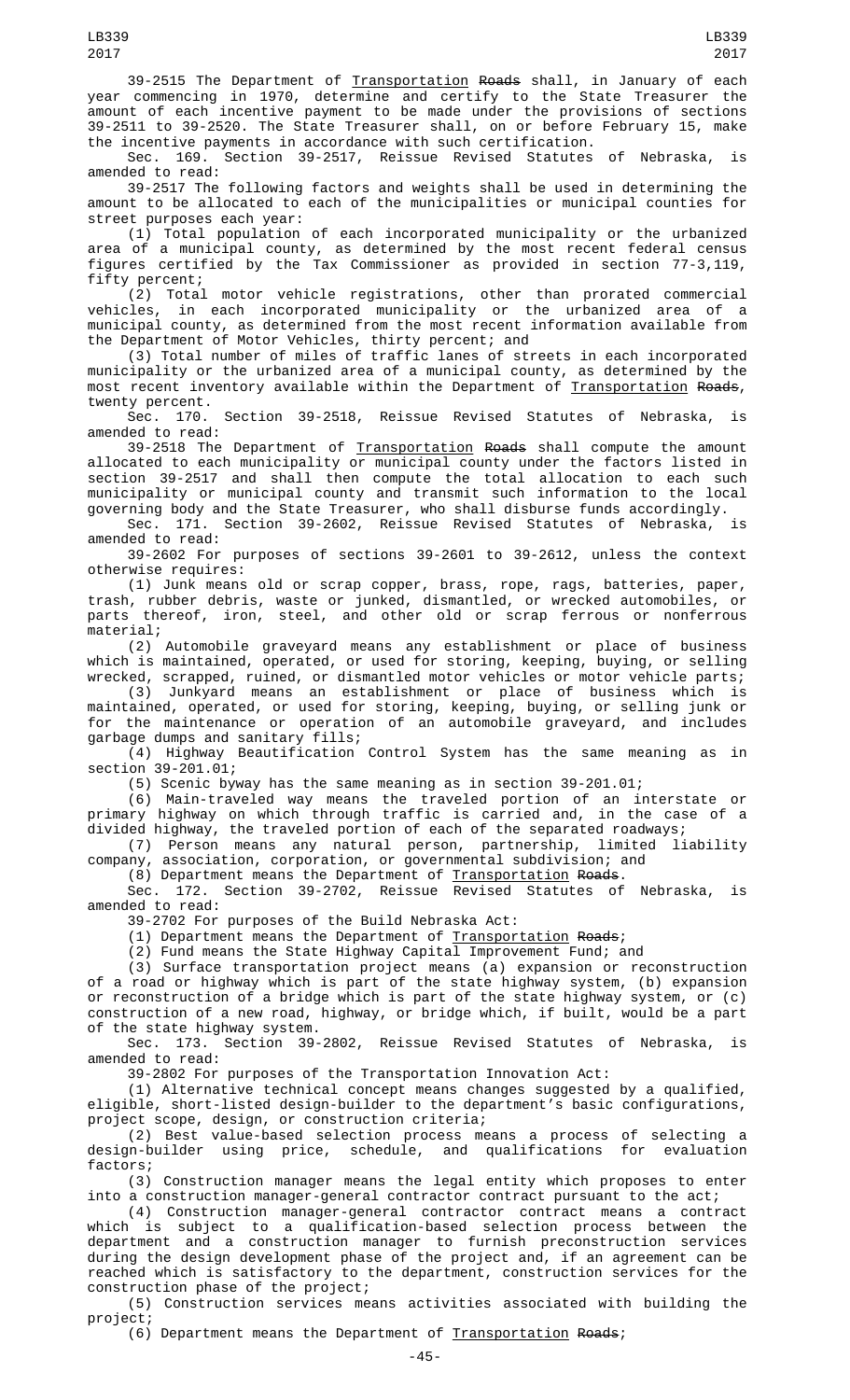2017

(7) Design-build contract means a contract between the department and a design-builder which is subject to a best value-based selection process to furnish (a) architectural, engineering, and related design services and (b) labor, materials, supplies, equipment, and construction services;

(8) Design-builder means the legal entity which proposes to enter into a design-build contract;

(9) Multimodal transportation network means the interconnected system of highways, roads, streets, rail lines, river ports, and transit systems which facilitates the movement of people and freight to enhance Nebraska's economy;

(10) Preconstruction services means all nonconstruction-related services that a construction manager performs in relation to the design of the project before execution of a contract for construction services. Preconstruction services includes, but is not limited to, cost estimating, value engineering studies, constructability reviews, delivery schedule assessments, and lifecycle analysis;

(11) Project performance criteria means the performance requirements of the project suitable to allow the design-builder to make a proposal. Performance requirements shall include, but are not limited to, the following, if required by the project: Capacity, durability, standards, ingress and egress requirements, description of the site, surveys, soil and environmental information concerning the site, material quality standards, design and milestone dates, site development requirements, compliance with applicable law, and other criteria for the intended use of the project;

(12) Proposal means an offer in response to a request for proposals (a) by a design-builder to enter into a design-build contract or (b) by a construction manager to enter into a construction manager-general contractor contract;

(13) Qualification-based selection process means a process of selecting a construction manager based on qualifications;

(14) Request for proposals means the documentation by which the department solicits proposals; and

(15) Request for qualifications means the documentation or publication by which the department solicits qualifications.

Sec. 174. Section 39-2806, Reissue Revised Statutes of Nebraska, is amended to read:

39-2806 The Economic Opportunity Program is created. The Department of Transportation Roads shall administer the program in consultation with the Department of Economic Development using funds from the Transportation Infrastructure Bank Fund, except that no more than twenty million dollars shall be expended for this program. The purpose of the program is to finance transportation improvements to attract and support new businesses and business expansions by successfully connecting such businesses to Nebraska's multimodal transportation network and to increase employment, create high-quality jobs, increase business investment, and revitalize rural and other distressed areas of the state. The Department of <u>Transportation</u> <del>Roads</del> shall develop the program, including the application process, criteria for providing funding, matching requirements, and provisions for recapturing funds awarded for projects with unmet obligations, in consultation with statewide associations representing municipal and county officials, economic developers, and the Department of Economic Development. No project shall be approved through the Economic Opportunity Program without an economic impact analysis proving positive economic impact. The details of the program shall be presented to the Appropriations Committee and the Transportation and Telecommunications Committee of the Legislature on or before December 1, 2016.

Sec. 175. Section 46-251, Reissue Revised Statutes of Nebraska, is amended to read:

46-251 All persons desirous of constructing any of the works provided for in sections 46-244 to 46-250 shall have the right to occupy state lands and obtain right-of-way over and across any highway in this state for such purpose without compensation, except public school lands. All bridges or crossings over such ditches, laterals $_{\perp}$  and canals shall be constructed under the supervision of the Department of <u>Transportation</u> <del>Roads</del>, if on a state highway, and under the supervision of the county board or governing body of a municipality, if on a highway under the jurisdiction of such board or governing body. All such persons may obtain a right-of-way not to exceed sixteen feet in width, for a like purpose along, parallel to, and upon one side of any highway by condemnation proceedings where the same does not interfere with the proper drainage of such highway. In such cases the abutting landowner and the county may grant such right-of-way, or in case of their refusal notice shall be served upon them and proceedings had as in other cases. Not more than one such ditch or lateral shall be permitted along the side of the same highway.

Sec. 176. Section 49-506, Reissue Revised Statutes of Nebraska, is amended to read:

49-506 After the Secretary of State has made the distribution provided by section 49-503, he or she shall deliver additional copies of the session laws and the journal of the Legislature pursuant to this section in print or electronic format as he or she determines, upon recommendation by the Clerk of the Legislature and approval of the Executive Board of the Legislative Council.

One copy of the session laws shall be delivered to the Lieutenant Governor, the State Treasurer, the Auditor of Public Accounts, the Reporter of the Supreme Court and Court of Appeals, the State Court Administrator, the State Fire Marshal, the Department of Administrative Services, <del>the Department</del> o<del>f Aeronautics,</del> the Department of Agriculture, the Department of Banking and Finance, the State Department of Education, the Department of Environmental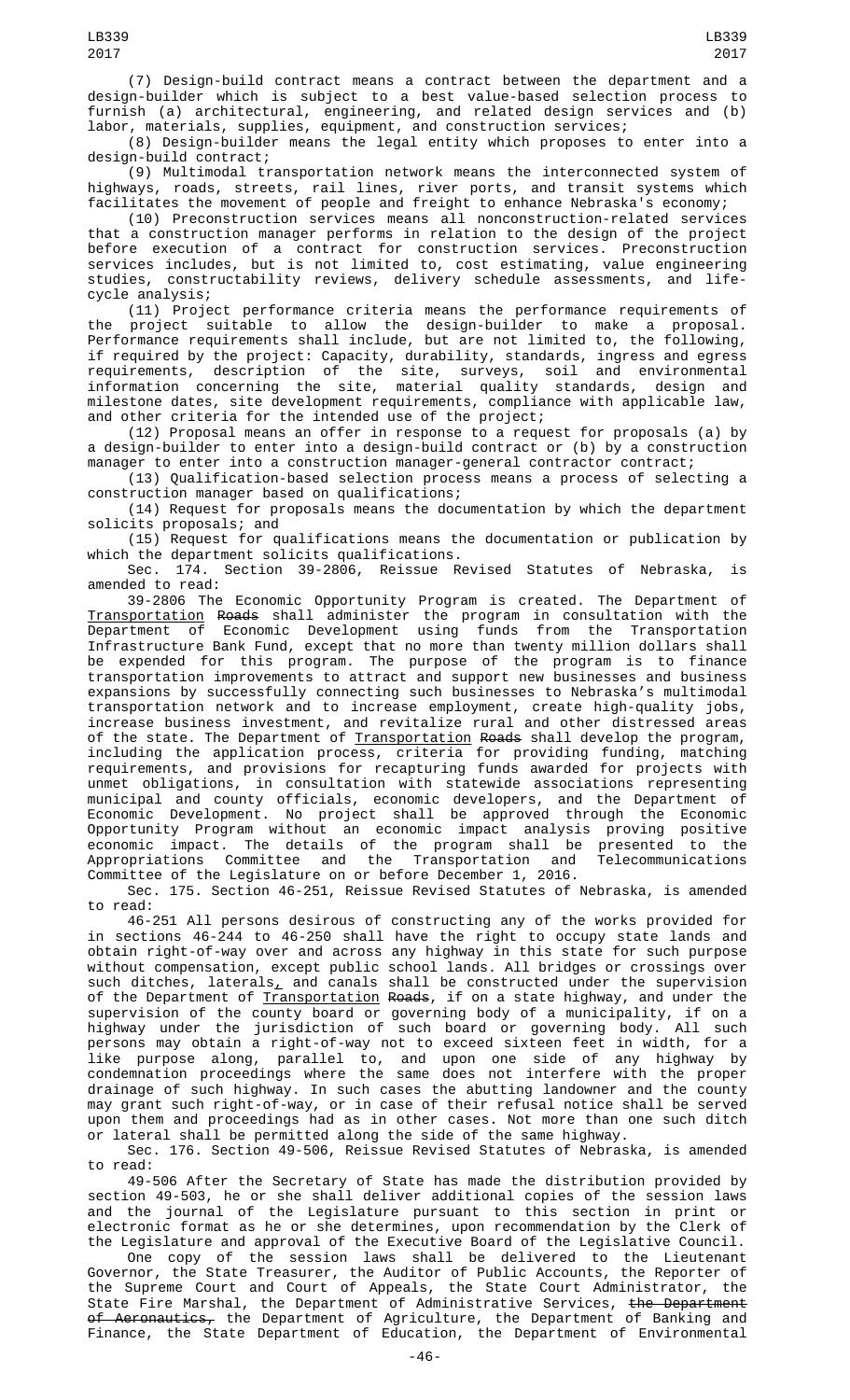LB339 2017

Quality, the Department of Insurance, the Department of Labor, the Department of Motor Vehicles, the Department of Revenue, the Department of <u>Transportation</u> <del>Roads</del>, the Department of Veterans' Affairs, the Department of Natural Resources, the Military Department, the Nebraska State Patrol, the Nebraska Commission on Law Enforcement and Criminal Justice, each of the Nebraska state colleges, the Game and Parks Commission, the Nebraska Library Commission, the Nebraska Liquor Control Commission, the Nebraska Accountability and Disclosure Commission, the Public Service Commission, the State Real Estate Commission, the Nebraska State Historical Society, the Public Employees Retirement Board, the Risk Manager, the Legislative Fiscal Analyst, the Public Counsel, the materiel division of the Department of Administrative Services, the State Records Administrator, the budget division of the Department of Administrative Services, the Tax Equalization and Review Commission, the inmate library at all state penal and correctional institutions, the Commission on Public Advocacy, and the Library of Congress; two copies to the Governor, the Secretary of State, the Nebraska Workers' Compensation Court, the Commission of Industrial Relations, and the Coordinating Commission for Postsecondary Education, one of which shall be for use by the community colleges; three copies to the Department of Health and Human Services; four copies to the Nebraska Publications Clearinghouse; five copies to the Attorney General; nine copies to the Revisor of Statutes; sixteen copies to the Supreme Court and the Legislative Council; and thirty-five copies to the University of Nebraska College of Law.

One copy of the journal of the Legislature shall be delivered to the Governor, the Lieutenant Governor, the State Treasurer, the Auditor of Public Accounts, the Reporter of the Supreme Court and Court of Appeals, the State Court Administrator, the Nebraska State Historical Society, the Legislative Fiscal Analyst, the Tax Equalization and Review Commission, the Commission on Public Advocacy, and the Library of Congress; two copies to the Secretary of State, the Commission of Industrial Relations, and the Nebraska Workers' Compensation Court; four copies to the Nebraska Publications Clearinghouse; five copies to the Attorney General and the Revisor of Statutes; eight copies to the Clerk of the Legislature; thirteen copies to the Supreme Court and the Legislative Council; and thirty-five copies to the University of Nebraska College of Law. The remaining copies shall be delivered to the State Librarian who shall use the same, so far as required for exchange purposes, in building up the State Library and in the manner specified in sections 49-507 to 49-509. Sec. 177. Section 49-617, Revised Statutes Cumulative Supplement, 2016, is amended to read:

49-617 The Revisor of Statutes shall cause the statutes to be printed. The printer shall deliver all completed copies to the Supreme Court. These copies shall be held and disposed of by the court as follows: Sixty copies to the State Library to exchange for statutes of other states; five copies to the State Library to keep for daily use; not to exceed twenty-five copies to the Legislative Council for bill drafting and related services to the Legislature and executive state officers; as many copies to the Attorney General as he or she has attorneys on his or her staff; as many copies to the Commission on Public Advocacy as it has attorneys on its staff; up to sixteen copies to the State Court Administrator; thirteen copies to the Tax Commissioner; eight copies to the Nebraska Publications Clearinghouse; six copies to the Public Service Commission; four copies to the Secretary of State; three copies to the Tax Equalization and Review Commission; four copies to the Clerk of the Legislature for use in his or her office and three copies to be maintained in the legislative chamber, one copy on each side of the chamber and one copy at the desk of the Clerk of the Legislature, under control of the sergeant at arms; three copies to the Department of Health and Human Services; two copies each to the Governor of the state, the Chief Justice and each judge of the Supreme Court, each judge of the Court of Appeals, the Clerk of the Supreme Court, the Reporter of the Supreme Court and Court of Appeals, the Commissioner of Labor, the Auditor of Public Accounts, and the Revisor of Statutes; one copy each to the Secretary of State of the United States, each Indian tribal court located in the State of Nebraska, the library of the Supreme Court of the United States, the Adjutant General, the Air National Guard, the Commissioner of Education, the State Treasurer, the Board of Educational Lands and Funds, the Director of Agriculture, the Director of Administrative Services, <del>the</del> <del>Director of Aeronautics,</del> the Director of Economic Development, the director of the Nebraska Public Employees Retirement Systems, the Director-State Engineer, the Director of Banking and Finance, the Director of Insurance, the Director of Motor Vehicles, the Director of Veterans' Affairs, the Director of Natural Resources, the Director of Correctional Services, the Nebraska Emergency Operating Center, each judge of the Nebraska Workers' Compensation Court, each commissioner of the Commission of Industrial Relations, the Nebraska Liquor Control Commission, the State Real Estate Commission, the secretary of the Game and Parks Commission, the Board of Pardons, each state institution under the Department of Health and Human Services, each state institution under the State Department of Education, the State Surveyor, the Nebraska State Patrol, the materiel division of the Department of Administrative Services, the personnel division of the Department of Administrative Services, the Nebraska Motor Vehicle Industry Licensing Board, the Board of Trustees of the Nebraska State Colleges, each of the Nebraska state colleges, each district judge of the State of Nebraska, each judge of the county court, each judge of a separate juvenile court, the Lieutenant Governor, each United States Senator from Nebraska, each United States Representative from Nebraska, each clerk of the district court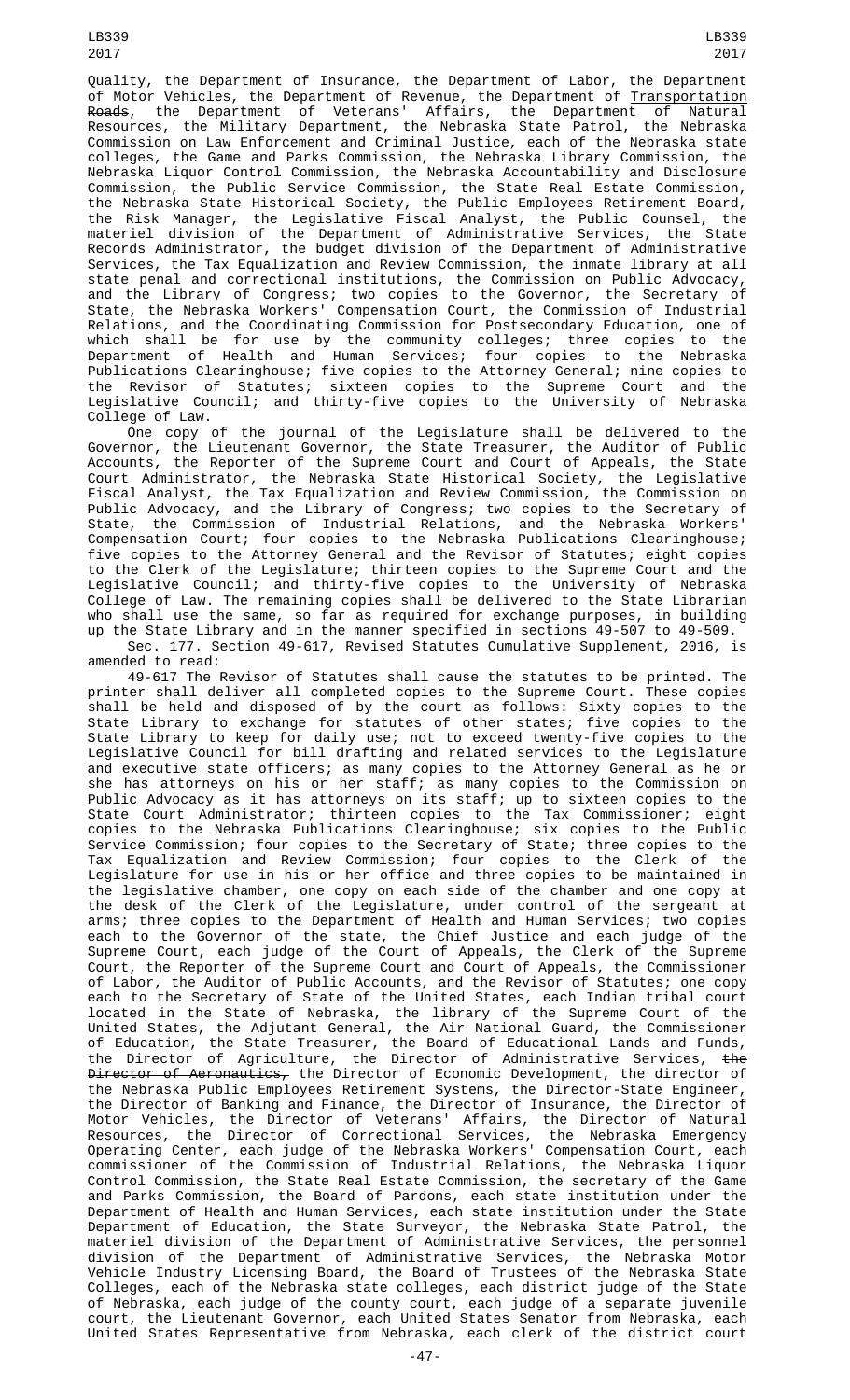for the use of the district court, the clerk of the Nebraska Workers' Compensation Court, each clerk of the county court, each county attorney, each county public defender, each county law library, and the inmate library at all state penal and correctional institutions, and each member of the Legislature shall be entitled to two complete sets, and two complete sets of such volumes as are necessary to update previously issued volumes, but each member of the Legislature and each judge of any court referred to in this section shall be entitled, on request, to an additional complete set. Copies of the statutes distributed without charge, as listed in this section, shall be the property of the state or governmental subdivision of the state and not the personal property of the particular person receiving a copy. Distribution of statutes to the library of the College of Law of the University of Nebraska shall be as provided in sections 85-176 and 85-177.

Sec. 178. Section 55-181, Reissue Revised Statutes of Nebraska, is amended to read:

55-181 The Military Department may contract with the Nebraska Wing of the Civil Air Patrol, the civilian auxiliary of the United States Air Force, for the following purposes:

(1) To encourage and aid American citizens in the contribution of their efforts, services, and resources in the development of aviation and the maintenance of aerospace supremacy;

(2) To encourage and develop, by example, the voluntary contribution of private citizens to the public welfare;

(3) To provide aviation and aerospace education and training;

(4) To foster and encourage civil aviation in local communities throughout the state; and

(5) To assist in meeting emergencies within the state.

The Division of Aeronautics of the Department of Transportation Aeronautics and the Military Department shall enter into an agreement that will continue the funding of the contract under this section from the <del>Department of</del> Aeronautics Cash Fund in an amount equal to the appropriation by the Legislature for such purpose.

Sec. 179. Section 57-1102, Reissue Revised Statutes of Nebraska, is amended to read:

57-1102 Any such person, company, corporation, or association, in the laying, relaying, operation<u>,</u> and maintenance of any such pipeline within the State of Nebraska, shall have the right to enter upon and cross, with such pipeline, any public road or highway, under such reasonable regulations and restrictions as may be prescribed by the Department of <u>Transportation</u> <del>Roads</del>, if it is a state or federal highway, or by the county board of each county, as to all other public roads and highways within such county, and shall also have the right to lay, relay, operate $_{L}$  and maintain such pipeline in and along any public road or highway.

Sec. 180. Section 57-1407, Revised Statutes Cumulative Supplement, 2016, is amended to read:

57-1407 (1) After receipt of an application under section 57-1405, the commission shall:

(a) Within sixty days, schedule a public hearing;

 $(b)$  Notify the pipeline carrier of the time, place, and purpose of the public hearing;

(c) Publish a notice of the time, place, and purpose of the public hearing in at least one newspaper of general circulation in each county in which the major oil pipeline is to be constructed; and

(d) Serve notice of the public hearing upon the governing bodies of the counties and municipalities through which the proposed route of the major oil pipeline would be located as specified in subdivision (2)(d) of section 57-1405.

(2) The commission may hold additional public meetings for the purpose of receiving input from the public at locations as close as practicable to the proposed route of the major oil pipeline. The commission shall make the public input part of the record.

(3) If requested by the commission, the following agencies shall file a report with the commission, prior to the hearing on the application, regarding information within the respective agencies' area of expertise relating to the impact of the major oil pipeline on any area within the respective agencies' jurisdiction, including in such report opinions regarding the advisability of approving, denying, or modifying the location of the proposed route of the major oil pipeline: The Department of Environmental Quality, the Department of Natural Resources, the Department of Revenue, the Department of <u>Transportation</u> Roads, the Game and Parks Commission, the Nebraska Oil and Gas Conservation Commission, the Nebraska State Historical Society, the State Fire Marshal, and the Board of Educational Lands and Funds. The agencies may submit a request for reimbursement of reasonable and necessary expenses incurred for any consultants hired pursuant to this subsection.

(4) An application under the Major Oil Pipeline Siting Act shall be approved if the proposed route of the major oil pipeline is determined by the Public Service Commission to be in the public interest. The pipeline carrier shall have the burden to establish that the proposed route of the major oil pipeline would serve the public interest. In determining whether the pipeline carrier has met its burden, the commission shall not evaluate safety considerations, including the risk or impact of spills or leaks from the major oil pipeline, but the commission shall evaluate:

(a) Whether the pipeline carrier has demonstrated compliance with all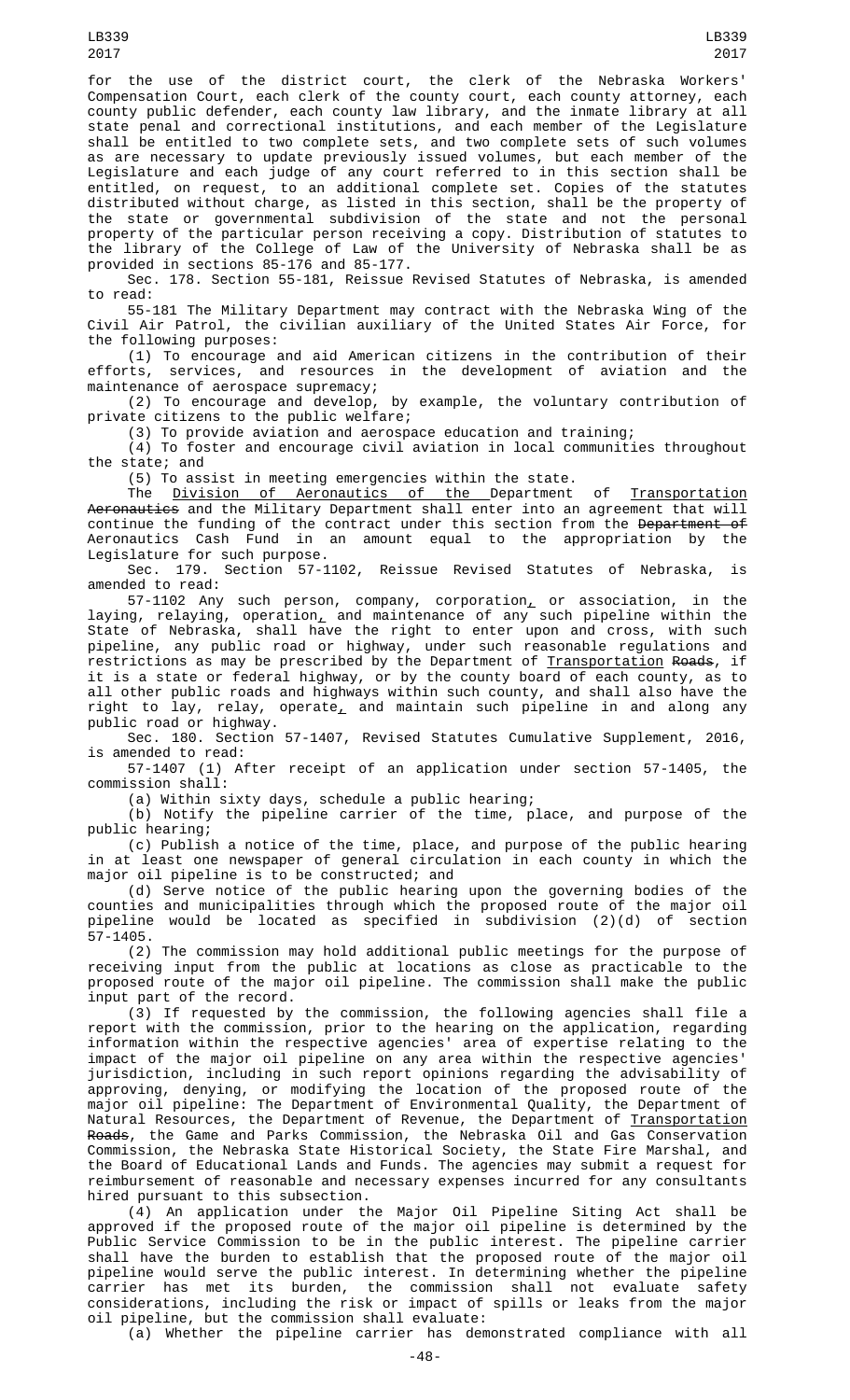(b) Evidence of the impact due to intrusion upon natural resources and not due to safety of the proposed route of the major oil pipeline to the natural resources of Nebraska, including evidence regarding the irreversible and irretrievable commitments of land areas and connected natural resources and the depletion of beneficial uses of the natural resources;

(c) Evidence of methods to minimize or mitigate the potential impacts of the major oil pipeline to natural resources;

(d) Evidence regarding the economic and social impacts of the major oil pipeline;

(e) Whether any other utility corridor exists that could feasibly and beneficially be used for the route of the major oil pipeline;

(f) The impact of the major oil pipeline on the orderly development of the area around the proposed route of the major oil pipeline;

(g) The reports of the agencies filed pursuant to subsection (3) of this section; and

(h) The views of the governing bodies of the counties and municipalities in the area around the proposed route of the major oil pipeline.

Sec. 181. Section 60-507, Revised Statutes Cumulative Supplement, 2016, is amended to read:

60-507 (1) Within ninety days after the receipt by the Department of Transportation Roads of a report of a motor vehicle accident within this state which has resulted in bodily injury or death, or damage to the property of any one person, including such operator, to an apparent extent in excess of one thousand dollars, the Department of Motor Vehicles shall suspend (a) the license of each operator of a motor vehicle in any manner involved in such accident and (b) the privilege, if such operator is a nonresident, of operating a motor vehicle within this state, unless such operator deposits security in a sum which shall be sufficient, in the judgment of the Department of Motor Vehicles, to satisfy any judgment or judgments for damages resulting from such accident which may be recovered against such operator and unless such operator gives proof of financial responsibility.

Notice of such suspension shall be sent by the Department of Motor Vehicles by regular United States mail to such operator not less than twenty days prior to the effective date of such suspension at his or her last-known mailing address as shown by the records of the department and shall state the amount required as security and the requirement of proof of financial responsibility. In the event a person involved in a motor vehicle accident within this state fails to make a report to the Department of Motor Vehicles indicating the extent of his or her injuries or the damage to his or her property within thirty days after the accident, and the department does not have sufficient information on which to base an evaluation of such injury or damage, the department, after reasonable notice to such person, may not require any deposit of security for the benefit or protection of such person. If the operator fails to respond to the notice on or before twenty days after the date of the notice, the director shall summarily suspend the operator's license or privilege and issue an order of suspension.

(2) The order of suspension provided for in subsection (1) of this section shall not be entered by the Department of Motor Vehicles if the department determines that in its judgment there is no reasonable possibility of a judgment being rendered against such operator.

(3) In determining whether there is a reasonable possibility of judgment being rendered against such operator, the department shall consider all reports and information filed in connection with the accident.

(4) The order of suspension provided for in subsection (1) of this section shall advise the operator that he or she has a right to appeal the order of suspension in accordance with the provisions set forth in section 60-503.

(5) The order of suspension provided for in subsection (1) of this section shall be sent by regular United States mail to the person's last-known mailing address as shown by the records of the department.

Sec. 182. Section 60-631, Reissue Revised Statutes of Nebraska, is amended to read:

60-631 Manual shall mean the Manual on Uniform Traffic Control Devices adopted by the Department of <u>Transportation</u> <del>Roads</del> pursuant to section 60-6,118.

Sec. 183. Section 60-658.01, Reissue Revised Statutes of Nebraska, amended to read:

60-658.01 School crossing zone means the area of a roadway designated to the public by the Department of Transportation Roads or any county, city, or village as a school crossing zone through the use of a sign or traffic control device as specified by the department or any county, city, or village in conformity with the manual but does not include any area of a freeway. A school crossing zone starts at the location of the first sign or traffic control device identifying the school crossing zone and continues until a sign or traffic control device indicates that the school crossing zone has ended.

Sec. 184. Section 60-680, Reissue Revised Statutes of Nebraska, is amended to read:

60-680 (1) Any local authority with respect to highways under its jurisdiction and within the reasonable exercise of the police power may:

(a) Regulate or prohibit stopping, standing, or parking;

(b) Regulate traffic by means of peace officers or traffic control devices;

(c) Regulate or prohibit processions or assemblages on the highways;

(d) Designate highways or roadways for use by traffic moving in one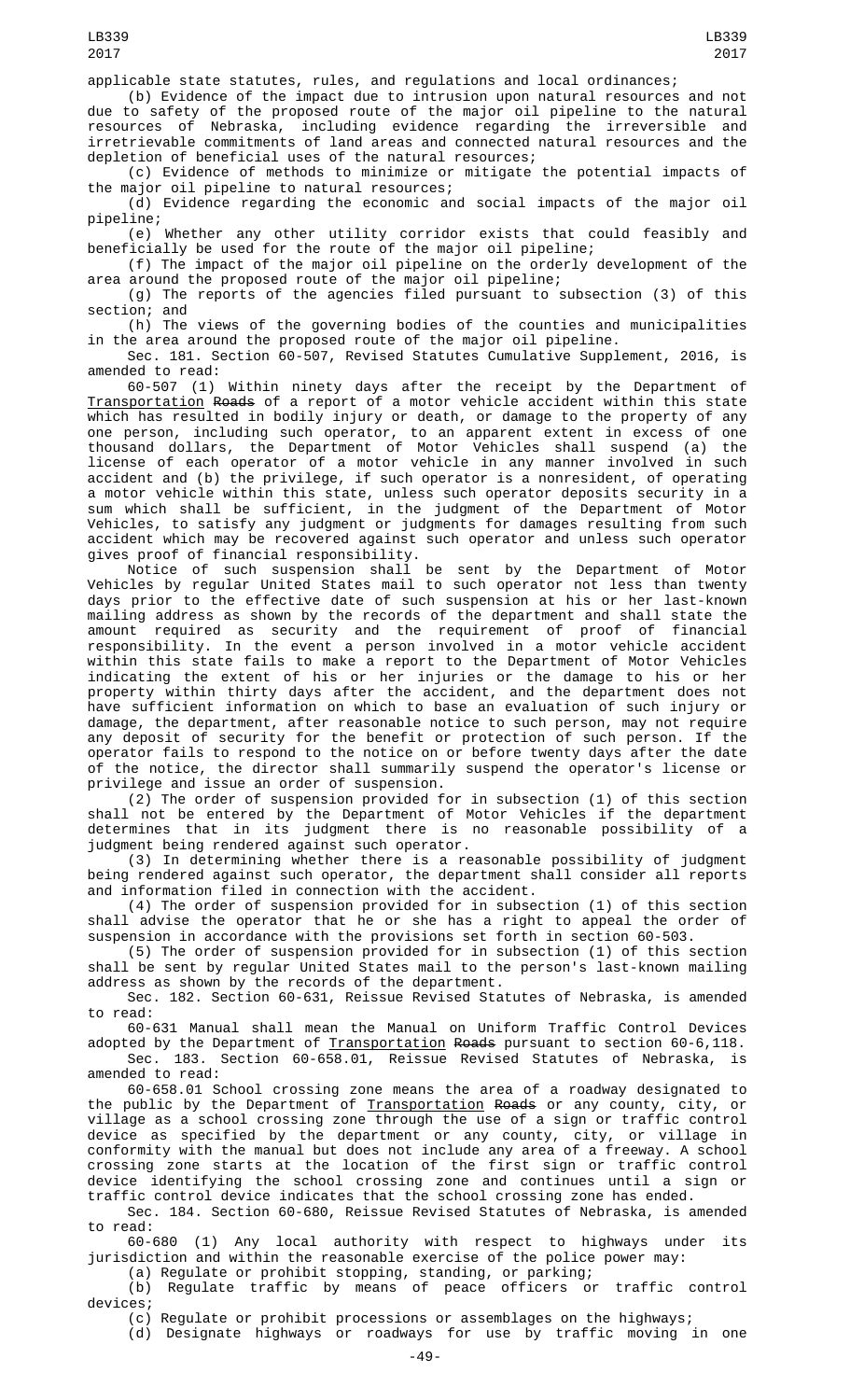(e) Establish speed limits for vehicles in public parks; (f) Designate any highway as a through highway or designate any intersection as a stop or yield intersection;

(g) Restrict the use of highways as authorized in section 60-681;

(h) Regulate operation of bicycles and require registration and inspection of such, including requirement of a registration fee;

(i) Regulate operation of electric personal assistive mobility devices;

(j) Regulate or prohibit the turning of vehicles or specified types of vehicles;

(k) Alter or establish speed limits authorized in the Nebraska Rules of the Road;

(l) Designate no-passing zones;

(m) Prohibit or regulate use of controlled-access highways by any class or kind of traffic except those highways which are a part of the state highway system;

(n) Prohibit or regulate use of heavily traveled highways by any class or kind of traffic it finds to be incompatible with the normal and safe movement of traffic, except that such regulations shall not be effective on any highway which is part of the state highway system unless authorized by the Department of Transportation Roads;

(o) Establish minimum speed limits as authorized in the rules;

(p) Designate hazardous railroad grade crossings as authorized in the rules;

(q) Designate and regulate traffic on play streets;

(r) Prohibit pedestrians from crossing a roadway in a business district or any designated highway except in a crosswalk as authorized in the rules;

(s) Restrict pedestrian crossings at unmarked crosswalks as authorized in the rules;

(t) Regulate persons propelling push carts;

(u) Regulate persons upon skates, coasters, sleds, and other toy vehicles;

(v) Notwithstanding any other provision of law, adopt and enforce an ordinance or resolution prohibiting the use of engine brakes on the National System of Interstate and Defense Highways that has a grade of less than five degrees within its jurisdiction. For purposes of this subdivision, engine brake means a device that converts a power producing engine into a power-absorbing air compressor, resulting in a net energy loss;

(w) Adopt and enforce such temporary or experimental regulations as may be necessary to cover emergencies or special conditions; and

(x) Adopt other traffic regulations except as prohibited by state law or contrary to state law.

(2) No local authority, except an incorporated city with more than forty thousand inhabitants, shall erect or maintain any traffic control device at any location so as to require the traffic on any state highway or state-maintained freeway to stop before entering or crossing any intersecting highway unless approval in writing has first been obtained from the Department of Transportation Roads.

(3) No ordinance or regulation enacted under subdivision  $(1)(d)$ ,  $(e)$ ,  $(f)$ , (g), (j), (k), (l), (m), (n), (p), (q), or (s) of this section shall be effective until traffic control devices giving notice of such local traffic regulations are erected upon or at the entrances to such affected highway or part thereof affected as may be most appropriate.

Sec. 185. Section 60-695, Reissue Revised Statutes of Nebraska, is amended to read:

60-695 It shall be the duty of any peace officer who investigates any traffic accident in the performance of his or her official duties in all instances of an accident resulting in injury or death to any person or in which estimated damage exceeds one thousand dollars to the property of any one person to submit an original report of such investigation to the Accident Records Bureau of the Department of <u>Transportation</u> <del>Roads</del> within ten days after each such accident. The department shall have authority to collect accident information it deems necessary and shall prescribe and furnish appropriate forms for reporting.

Sec. 186. Section 60-699, Reissue Revised Statutes of Nebraska, is amended to read:

60-699 (1) The operator of any vehicle involved in an accident resulting in injuries or death to any person or damage to the property of any one person, including such operator, to an apparent extent of more than one thousand dollars shall within ten days forward a report of such accident to the Department of <u>Transportation</u> <del>Roads</del>. If the operator is physically incapable of making the report, the owner of the motor vehicle involved in the accident shall, within ten days from the time he or she learns of the accident, report the matter in writing to the Department of Transportation Roads. The Department of <u>Transportation</u> <del>Roads</del> or Department of Motor Vehicles may require operators involved in accidents to file supplemental reports of accidents upon forms furnished by it whenever the original report is insufficient in the opinion of either department. The operator or the owner of the motor vehicle shall make such other and additional reports relating to the accident as either department requires. Such records shall be retained for the period of time specified by the State Records Administrator pursuant to the Records Management Act.

(2) The report of accident required by this section shall be in two parts. Part I shall be in such form as the Department of <u>Transportation</u> <del>Roads</del> may prescribe and shall disclose full information concerning the accident. Part II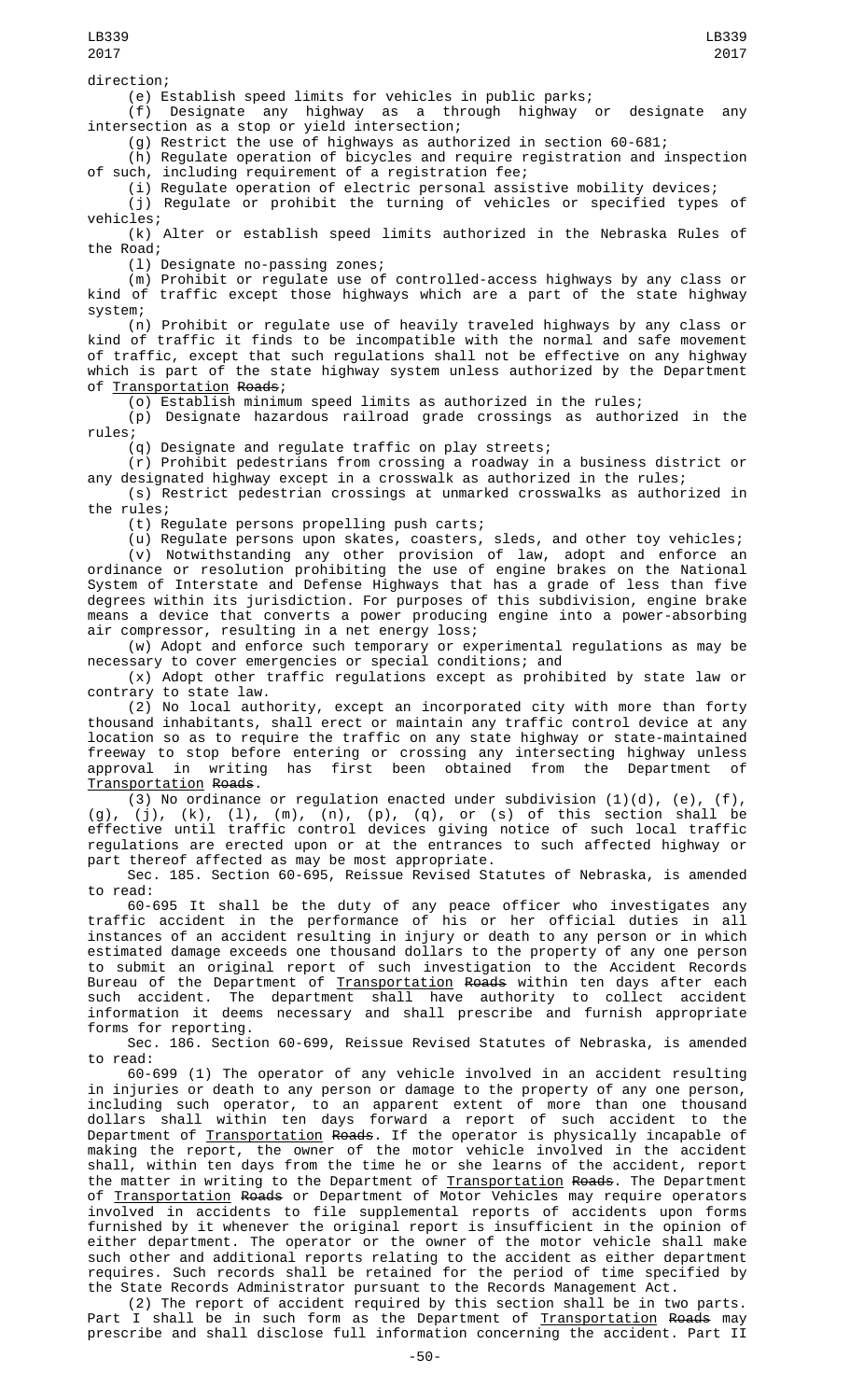shall be in such form as the Department of Motor Vehicles may prescribe and shall disclose sufficient information to disclose whether or not the financial responsibility requirements of the Motor Vehicle Safety Responsibility Act are met through the carrying of liability insurance. The form used for the report shall be so perforated that the parts may be readily separated.

(3) Upon receipt of a report of accident, the Department of Transportation Roads shall determine the reportability and classification of the accident and enter all information into a computerized data base. Upon completion, the department shall separate the parts of the accident report and shall forward Part II of the report to the Department of Motor Vehicles for processing as provided in section 60-506.01.

(4) Such reports shall be without prejudice. All reports made by peace officers, made to or filed with peace officers in their respective offices or departments, or filed with or made by or to any other law enforcement agency of the state shall be open to public inspection, but accident reports filed by the operator or owner of a motor vehicle pursuant to this section shall not be open to public inspection. The fact that a report by an operator or owner has been so made shall be admissible in evidence solely to prove compliance with this section, but no such report or any part of or statement contained in the report shall be admissible in evidence for any other purpose in any trial, civil or criminal, arising out of such accidents nor shall the report be referred to in any way or be any evidence of the negligence or due care of either party at the trial of any action at law to recover damages.

(5) The failure by any person to report an accident as provided in this section or to correctly give the information required in connection with the report shall be a Class V misdemeanor.

Sec. 187. Section 60-6,101, Reissue Revised Statutes of Nebraska, is amended to read:

60-6,101 Any coroner or other official performing the duties of coroner shall report in writing to the Department of <u>Transportation</u> <del>Roads</del> the death of any person within his or her jurisdiction as the result of an accident involving a motor vehicle and the circumstances of such accident. Such report by the coroner shall be made within ten days after such death.

Sec. 188. Section 60-6,102, Reissue Revised Statutes of Nebraska, is amended to read:

60-6,102 In the case of a driver who dies within four hours after being in a motor vehicle accident, including a motor vehicle accident in which one or more persons in addition to such driver is killed, and of a pedestrian sixteen years of age or older who dies within four hours after being struck by a motor vehicle, the coroner or other official performing the duties of coroner shall examine the body and cause such tests to be made as are necessary to determine the amount of alcohol or drugs in the body of such driver or pedestrian. Such information shall be included in each report submitted pursuant to sections 60-6,101 to 60-6,104 and shall be tabulated on a monthly basis by the Department of <u>Transportation</u> <del>Roads</del>. Such information, including the identity of the deceased and any such amount of alcohol or drugs, shall be public information and may be released or disclosed as provided in rules and regulations of the department.

Sec. 189. Section 60-6,103, Reissue Revised Statutes of Nebraska, is amended to read:

60-6,103 Any surviving driver or pedestrian sixteen years of age or older who is involved in a motor vehicle accident in which a person is killed shall be requested, if he or she has not otherwise been directed by a peace officer to submit to a chemical test under section 60-6,197, to submit to a chemical test of blood, urine, or breath as the peace officer directs for the purpose of determining the amount of alcohol or drugs in his or her body fluid. The results of such test shall be reported in writing to the Director-State Engineer who shall tabulate such results on a monthly basis. Such information, including the identity of such driver or pedestrian and any such amount of alcohol or drugs, shall be public information and may be released or disclosed as provided in rules and regulations of the Department of <u>Transportation</u> <del>Roads</del>. The provisions of sections 60-6,199, 60-6,200, and 60-6,202 shall, when applicable, apply to the tests provided for in this section.

Sec. 190. Section 60-6,106, Reissue Revised Statutes of Nebraska, is amended to read:

60-6,106 The Department of <u>Transportation</u> <del>Roads</del> shall reimburse any county for expenses and costs incurred by the county pursuant to sections 60-6,101 to 60-6,105. The department shall provide the official in each county with the appropriate reporting form.

Sec. 191. Section 60-6,107, Reissue Revised Statutes of Nebraska, is amended to read:

60-6,107 (1) Except as provided in subsection (2) of this section, the Department of Health and Human Services shall adopt necessary rules and regulations for the administration of the provisions of sections 60-6,101 to 60-6,106.

(2) The Department of Transportation Roads shall adopt and promulgate rules and regulations which shall provide for the release and disclosure of the results of tests conducted under sections 60-6,102 and 60-6,103.

Sec. 192. Section 60-6,115, Reissue Revised Statutes of Nebraska, is amended to read:

60-6,115 Notwithstanding the provisions of subsection (1) of section 60-6,119, when the Department of Transportation Roads, any local authority, or its authorized representative or permittee has closed, in whole or in part, by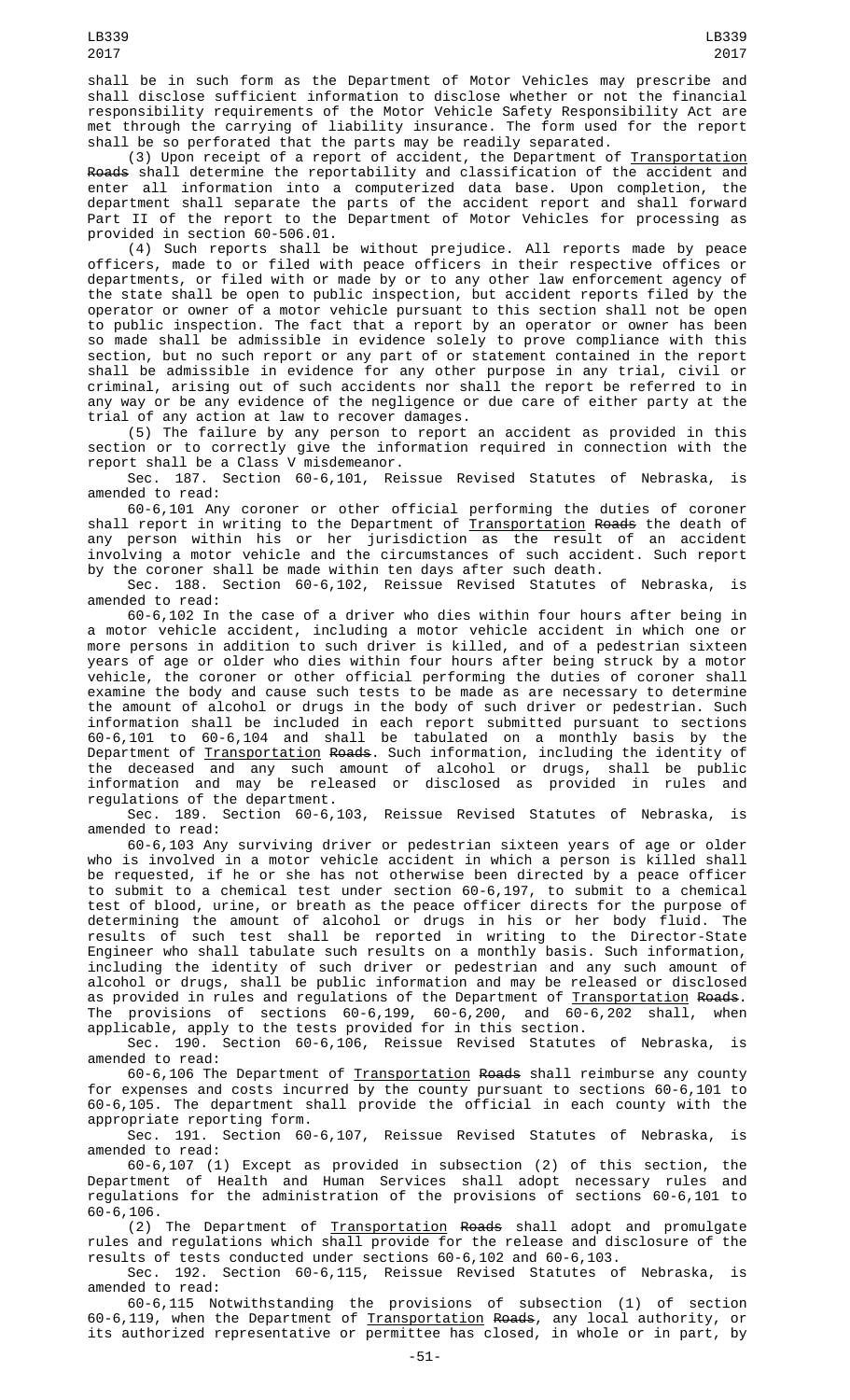barricade or otherwise, during repair or construction, any portion of any highway, the restrictions upon the use of such highway shall not apply to persons living along such closed highway or to persons who would need to travel such highway during the normal course of their operations if no other route of travel is available to such person, but extreme care shall be exercised by such persons on such highway.

Sec. 193. Section 60-6,118, Reissue Revised Statutes of Nebraska, is amended to read:

60-6,118 Consistent with the provisions of the Nebraska Rules of the Road, the Department of **Transportation** Roads may adopt and promulgate rules and regulations adopting and implementing a manual providing a uniform system of traffic control devices on all highways within this state which, together with any supplements adopted by the department, shall be known as the Manual on Uniform Traffic Control Devices.

Sec. 194. Section 60-6,120, Reissue Revised Statutes of Nebraska, is amended to read:

60-6,120 (1) The Department of <u>Transportation</u> <del>Roads</del> shall place and maintain, or provide for such placing and maintaining, such traffic control devices, conforming to the manual, upon all state highways as it deems necessary to indicate and to carry out the Nebraska Rules of the Road or to regulate, warn, or guide traffic.

(2)(a) In incorporated cities and villages with less than forty thousand inhabitants, the department shall have exclusive jurisdiction regarding the erection and maintenance of traffic control devices on the state highway system but shall not place traffic control devices on the state highway system within incorporated cities and villages of more than twenty-five hundred inhabitants without consultation with the proper city officials.

(b) In incorporated cities of forty thousand or more inhabitants, except on state-maintained freeways of the state highway system where the department retains exclusive jurisdiction, the city shall have jurisdiction regarding erection and maintenance of traffic control devices on the state highway system after consultation with the department, except that there shall be joint jurisdiction with the department for such traffic control devices for which the department accepts responsibility for the erection and maintenance.

(3) No local authority shall place or maintain any traffic control device upon any highway under the jurisdiction of the department, except by permission of the department, or on any state-maintained freeway of the state highway system.

(4) The placing of traffic control devices by the department shall not be a departmental rule, regulation, or order subject to the statutory procedures for such rules, regulations, or orders but shall be considered as establishing precepts extending the provisions of the Nebraska Rules of the Road as necessary to regulate, warn, or guide traffic. Violation of such traffic control devices shall be punishable as provided in the rules.

Sec. 195. Section 60-6,126.01, Reissue Revised Statutes of Nebraska, is amended to read:

60-6,126.01 Local authorities may place and maintain road name signs on the same sign posts as signs under the jurisdiction of the Department of Transportation Roads when highway visibility would not be impaired. Local authorities may also place and maintain road name signs in the right-of-way of any highway under the jurisdiction of the Department of Transportation Roads when highway visibility would not be impaired.

Sec. 196. Section 60-6,129, Reissue Revised Statutes of Nebraska, is amended to read:

60-6,129 (1) No person shall, without lawful authority, attempt to or in fact alter, deface, injure, knock down, or remove any traffic control device, any railroad sign or signal, or any part of such a device, sign, or signal.

(2) Any person who moves, alters, damages, or destroys warning devices placed upon roads which the Department of <u>Transportation</u> <del>Roads</del> or any local authority or its representative has closed in whole or in part for the protection of the public or for the protection of the highway from damage during construction, improvement, or maintenance operation and thereby causes injury or death to any person or damage to any property, equipment, or material thereon shall be liable, subject to sections 25-21,185 and 25-21,185.07 to 25-21,185.12, for the full or allocated amount of such death, injury, or damage, and such amount may be recovered by the injured or damaged party or his or her legal representative in a civil action brought in any court of competent

jurisdiction.<br>Sec. 197. Section 60-6,130, Reissue Revised Statutes of Nebraska, is amended to read:

60-6,130 (1) Any person who willfully or maliciously shoots upon the public highway and injures, defaces, damages, or destroys any signs, monuments, road markers, traffic control devices, traffic surveillance devices, or other public notices lawfully placed upon such highways shall be guilty of a Class III misdemeanor.

 $(2)$  No person shall willfully or maliciously injure, deface, alter, knock down any sign, traffic control device, or traffic surveillance device.

(3) It shall be unlawful for any person, other than a duly authorized representative of the Department of <u>Transportation</u> <del>Roads</del>, a county, or a municipality, to remove any sign, traffic control device, or traffic surveillance device placed along a highway for traffic control, warning, or informational purposes by official action of the department, county, or municipality. It shall be unlawful for any person to possess a sign or device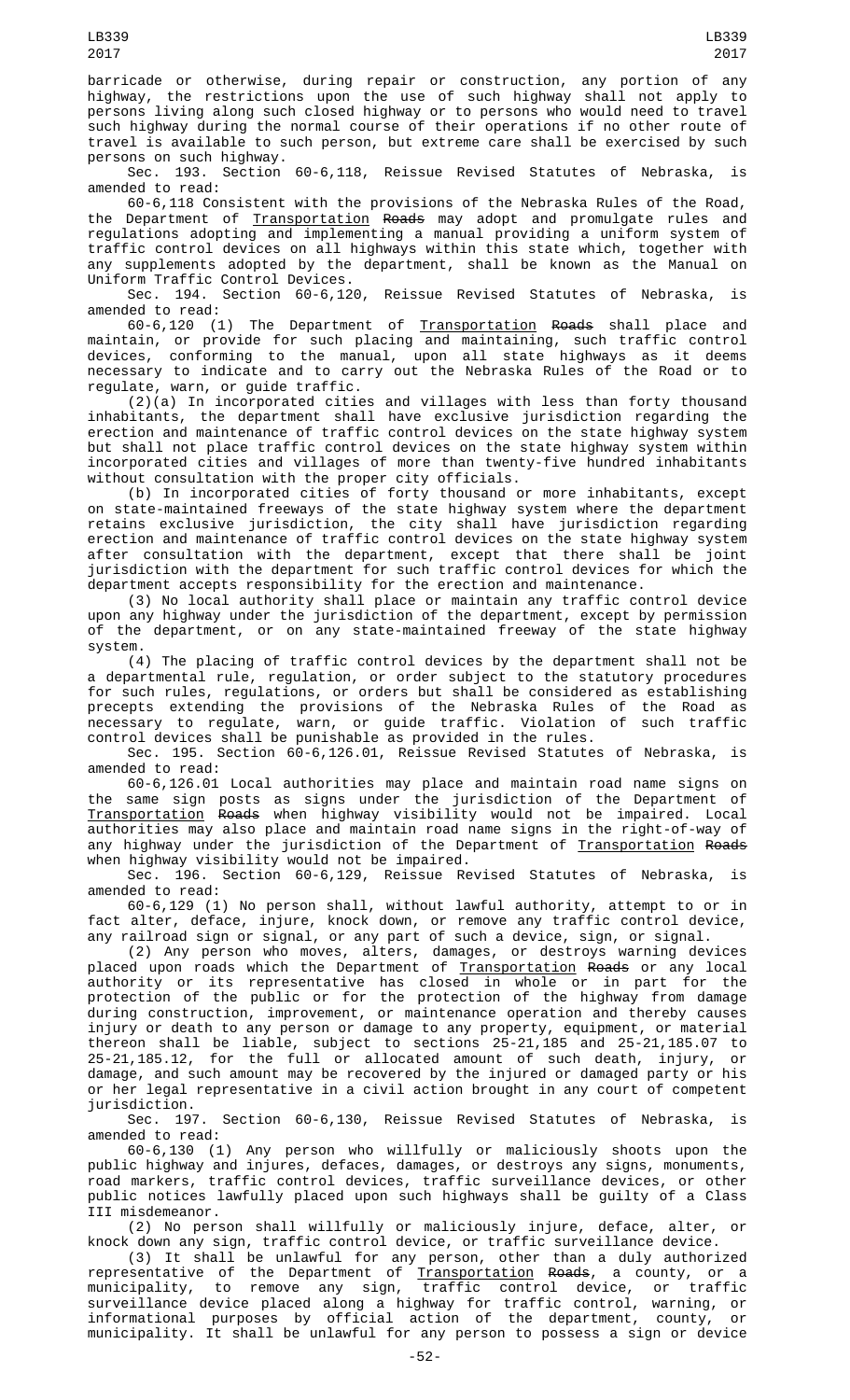which has been removed in violation of this subsection.

(4) Any person violating subsection (2) or (3) of this section shall be guilty of a Class II misdemeanor and shall be assessed liquidated damages in the amount of the value of the sign, traffic control device, or traffic surveillance device and the cost of replacing it.

Sec. 198. Section 60-6,137, Reissue Revised Statutes of Nebraska, is amended to read:

60-6,137 (1) The Department of <u>Transportation</u> <del>Roads</del> and local authorities may determine those portions of any highway under their respective jurisdictions where overtaking and passing or driving to the left of the center of the roadway would be especially hazardous and may by appropriate signs or markings on the roadway indicate the beginning and end of such zones. When such signs or markings are in place and clearly visible to an ordinarily observant person, every driver of a vehicle shall obey such indications.

(2) Where signs or markings are in place to define a no-passing zone, no driver shall at any time drive on the left side of the roadway within such nopassing zone or on the left side of any pavement striping designed to mark such no-passing zone throughout its length.

(3) This section shall not apply (a) under the conditions described in subdivision (1)(b) of section 60-6,131 or (b) to the driver of a vehicle turning left into or from an alley, private road, or driveway unless otherwise prohibited by signs.

Sec. 199. Section 60-6,138, Reissue Revised Statutes of Nebraska, is amended to read:

60-6,138 (1) The Department of Transportation Roads and local authorities with respect to highways under their respective jurisdictions may designate any highway, roadway, part of a roadway, or specific lanes upon which vehicular traffic shall proceed in one direction at all times or at such times as shall be indicated by traffic control devices.

(2) Except for emergency vehicles, no vehicle shall be operated, backed, pushed, or otherwise caused to move in a direction which is opposite to the direction designated by competent authority on any deceleration lane, acceleration lane, access ramp, shoulder, or roadway.

(3) A vehicle which passes around a rotary traffic island shall be driven only to the right of such island.

Reissue Revised Statutes of Nebraska, amended to read:

60-6,139 Whenever any roadway has been divided into two or more clearly marked lanes for traffic, the following rules, in addition to all others consistent with this section, shall apply:

(1) A vehicle shall be driven as nearly as practicable within a single lane and shall not be moved from such lane until the driver has first ascertained that such movement can be made with safety;

(2) Upon a roadway which is divided into three lanes and provides for twoway movement of traffic, a vehicle shall not be driven in the center lane except (a) when overtaking and passing another vehicle traveling in the same direction when such center lane is clear of traffic within a safe distance, (b) in preparation for making a left turn, or (c) when such center lane is at the time allocated exclusively to traffic moving in the same direction that the vehicle is proceeding and such allocation is designated by traffic control devices;

(3) Traffic control devices may be erected by the Department of Transportation Roads or local authorities to direct specified traffic to use a designated lane or to designate those lanes to be used by traffic moving in a particular direction regardless of the center of the roadway and drivers of vehicles shall obey the directions of every such device; and

(4) Traffic control devices may be installed by the department or local authorities to prohibit the changing of lanes on sections of roadway and drivers of vehicles shall obey the directions of every such device.

Sec. 201. Section 60-6,144, Revised Statutes Cumulative Supplement, 2016, is amended to read:

60-6,144 Use of a freeway and entry thereon by the following shall be prohibited at all times except by permit from the Department of <u>Transportation</u> <del>Roads</del> or from the local authority in the case of freeways not under the jurisdiction of the department:

(1) Pedestrians except in areas specifically designated for that purpose;

(2) Hitchhikers or walkers;

(3) Vehicles not self-propelled;

(4) Bicycles, motor-driven cycles, motor scooters not having motors of more than ten horsepower, and electric personal assistive mobility devices;

(5) Animals led, driven on the hoof, ridden, or drawing a vehicle;

(6) Funeral processions;

(7) Parades or demonstrations;

(8) Vehicles, except emergency vehicles, unable to maintain minimum speed as provided in the Nebraska Rules of the Road;

(9) Construction equipment;

(10) Implements of husbandry, whether self-propelled or towed, except as provided in section 60-6,383;

(11) Vehicles with improperly secured attachments or loads;

(12) Vehicles in tow, when the connection consists of a chain, rope, or cable, except disabled vehicles which shall be removed from such freeway at the nearest interchange;

(13) Vehicles with deflated pneumatic, metal, or solid tires or continuous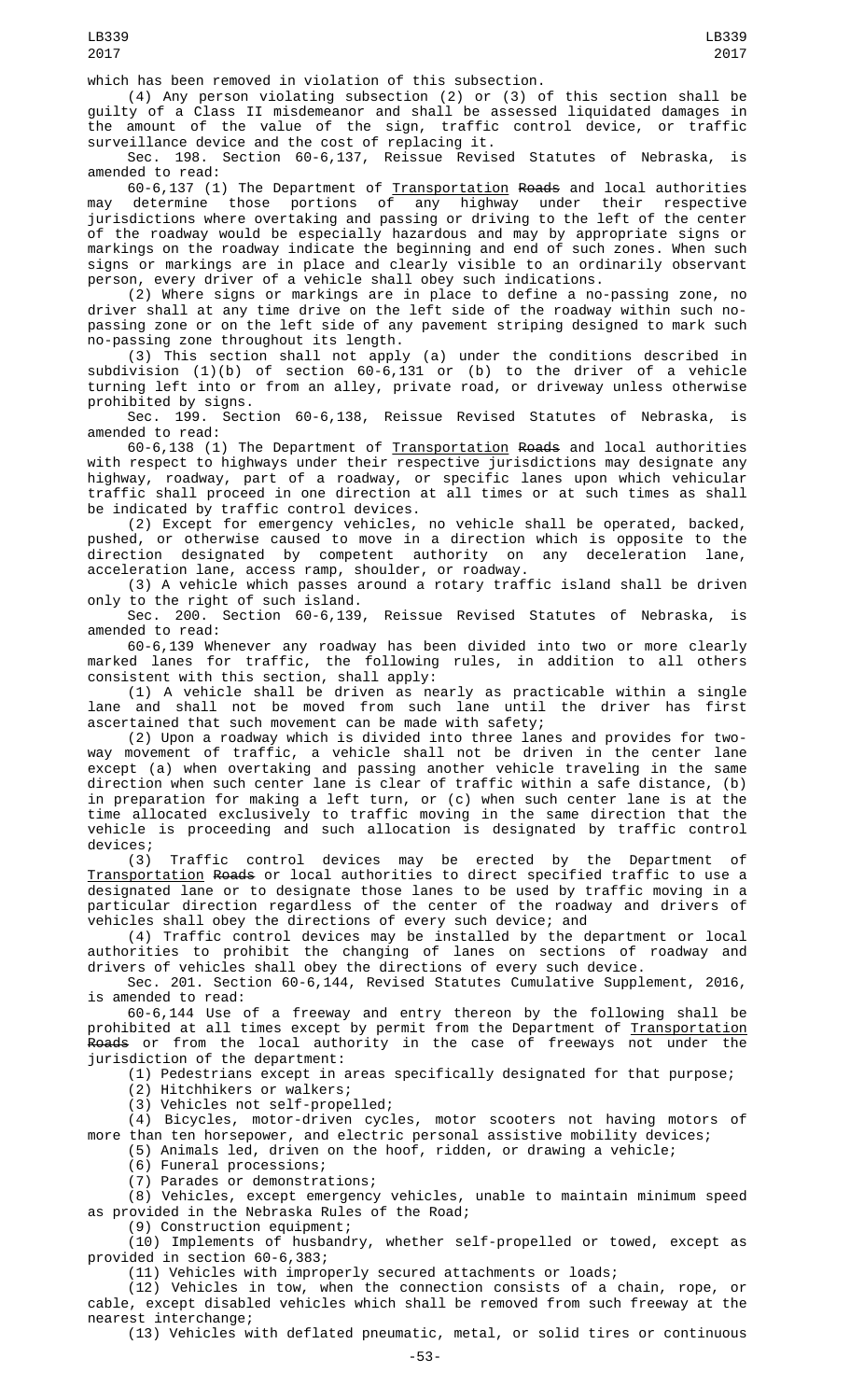(14) Any person standing on or near a roadway for the purpose of soliciting or selling to an occupant of any vehicle; or

(15) Overdimensional vehicles.

Sec. 202. Section 60-6,145, Reissue Revised Statutes of Nebraska, is amended to read:

60-6,145 The Department of <u>Transportation</u> <del>Roads</del> and local authorities shall erect and maintain at appropriate locations official signs on freeways under their respective jurisdictions apprising motorists of the restrictions placed upon the use of such highways by the Nebraska Rules of the Road. When the department or local authority posts such signs, it need not follow the usual rules and procedure of posting signs on or near freeways nor shall the department be required to conform with the formalities of public hearings. When such signs are erected, no person shall violate the restrictions stated on such signs.

Sec. 203. Section 60-6,153, Revised Statutes Cumulative Supplement, 2016, is amended to read:

60-6,153 (1) Except at a point where a pedestrian tunnel or overhead pedestrian crossing has been provided, when traffic control signals are not in place or not in operation, the driver of a vehicle shall yield the right-of-way to a pedestrian crossing the roadway within a crosswalk who is in the lane in which the driver is proceeding or is in the lane immediately adjacent thereto by bringing his or her vehicle to a complete stop.

(2) No pedestrian shall suddenly leave a curb or other place of safety and walk or run into the path of a vehicle which is so close that it is impossible for the driver to stop.

(3) Whenever any vehicle is stopped at a marked crosswalk or at any unmarked crosswalk at an intersection to permit a pedestrian to cross the roadway, the driver of any other vehicle approaching from the rear shall not overtake and pass such stopped vehicle.

(4) At or adjacent to the intersection of two highways at which a path designated for bicycles and pedestrians is controlled by a traffic control signal, a pedestrian who lawfully enters a highway where the path crosses the highway shall have the right-of-way within the crossing with respect to vehicles and bicycles.

(5) The Department of Transportation Roads and local authorities in their respective jurisdictions may, after an engineering and traffic investigation, designate unmarked crosswalk locations where pedestrian crossing is prohibited or where pedestrians shall yield the right-of-way to vehicles. Such restrictions shall be effective only when traffic control devices indicating such restrictions are in place.

Sec. 204. Section 60-6,154, Revised Statutes Cumulative Supplement, 2016, is amended to read:

60-6,154 (1) Every pedestrian who crosses a roadway at any point other than within a marked crosswalk, or within an unmarked crosswalk at an intersection, shall yield the right-of-way to all vehicles upon the roadway.

(2) Any pedestrian who crosses a roadway at a point where a pedestrian tunnel or overhead pedestrian crossing has been provided shall yield the rightof-way to all vehicles upon the roadway.

(3) Between adjacent intersections at which traffic control signals are in operation, pedestrians shall not cross at any place except in a marked pedestrians shall not cross at any place except in a marked crosswalk.

(4) Where a path designated for bicycles and pedestrians crosses a highway, a pedestrian who is in the crossing in accordance with the traffic control device shall have the right-of-way within the crossing with respect to vehicles and bicycles.

(5) No pedestrian shall cross a roadway intersection diagonally unless authorized by traffic control devices, and when authorized to cross diagonally, pedestrians shall cross only in accordance with the traffic control devices pertaining to such crossing movements.

(6) Local authorities and the Department of <u>Transportation</u> R<del>oads</del>, by erecting appropriate official traffic control devices, may, within their respective jurisdictions, prohibit pedestrians from crossing any roadway in a business district or any designated highway except in a crosswalk.

Sec. 205. Section 60-6,159, Reissue Revised Statutes of Nebraska, is amended to read:

60-6,159 (1) Both the approach for a right turn and a right turn shall be made as close as practicable to the right-hand curb or edge of the roadway.

(2) The driver of a vehicle intending to turn left at any intersection shall approach the intersection in the extreme left-hand lane lawfully available to traffic moving in the direction of travel of such vehicle and, after entering the intersection, the left turn shall be made so as to leave the intersection, as nearly as practicable, in the extreme left-hand lane lawfully available to traffic moving in such direction upon the roadway being entered. Whenever practicable, the left turn shall be made in that portion of the intersection to the left of the center of the intersection.

(3) The Department of Transportation Roads and local authorities in their respective jurisdictions may cause traffic control devices to be placed within or adjacent to intersections and thereby require and direct that a different course from that specified in this section be traveled by vehicles turning at an intersection, and when such devices are so placed, no driver of a vehicle shall turn a vehicle at an intersection other than as directed and required by such devices.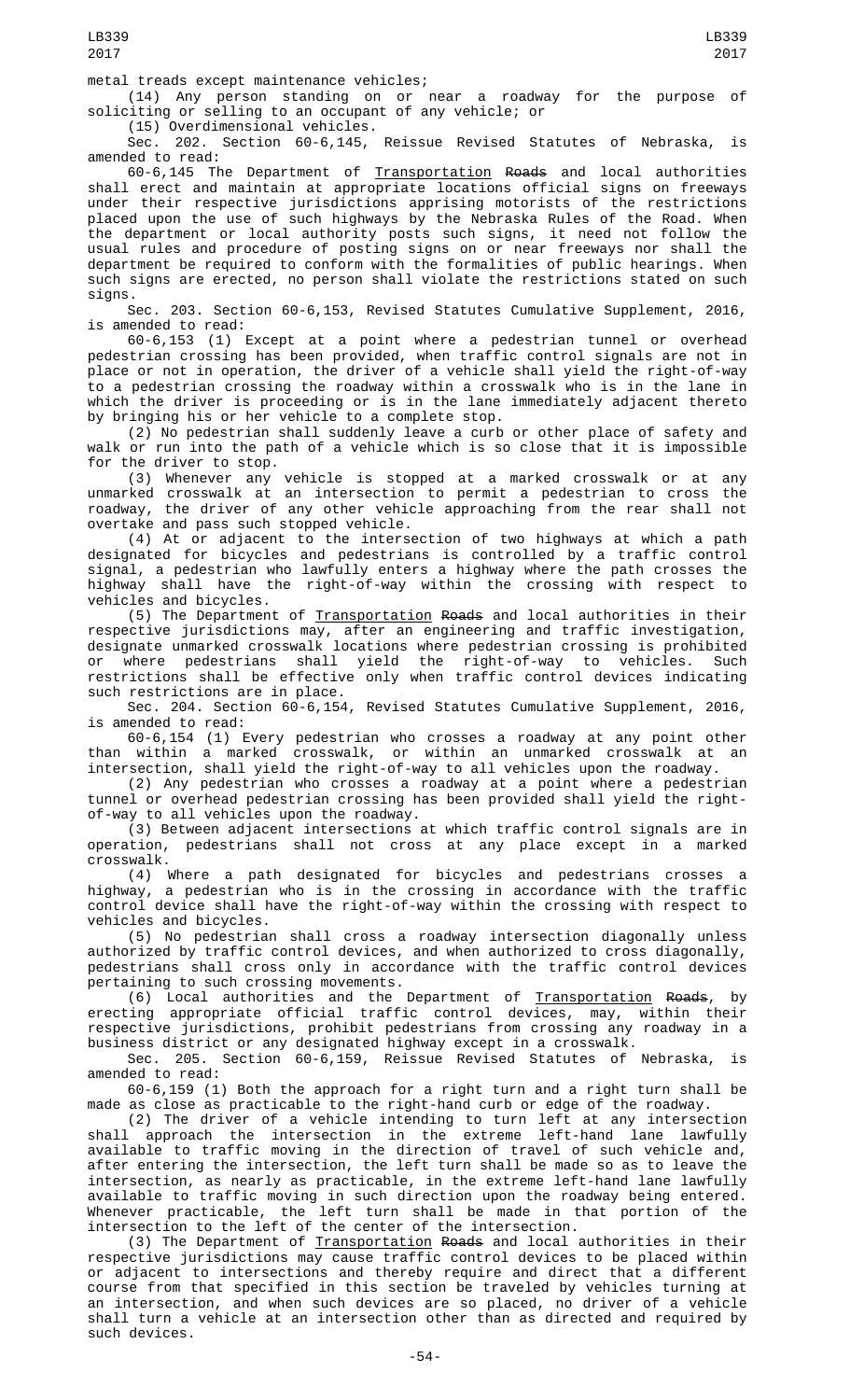Sec. 206. Section 60-6,164, Reissue Revised Statutes of Nebraska, is amended to read:

60-6,164 (1) No person shall stop, park, or leave standing any vehicle, whether attended or unattended, upon a roadway outside of a business or residential district when it is practicable to stop, park, or leave such vehicle off such part of a highway, but in any event an unobstructed width of the roadway opposite a standing vehicle shall be left for the free passage of other vehicles and a clear view of such stopped vehicle shall be available from a distance of two hundred feet in each direction upon such highway. Such parking, stopping, or standing shall in no event exceed twenty-four hours.

(2) No person shall stop, park, or leave standing any vehicle on a freeway except in areas designated or unless so directed by a peace officer, except that when a vehicle is disabled or inoperable or the driver of the vehicle is ill or incapacitated, such vehicle shall be permitted to park, stop, or stand on the shoulder facing in the direction of travel with all wheels and projecting parts of such vehicle completely clear of the traveled lanes, but in no event shall such parking, standing, or stopping upon the shoulder of a freeway exceed twelve hours.

(3) No person, except law enforcement, fire department, emergency management, public or private ambulance, or authorized Department of Transportation Roads or local authority personnel, shall loiter or stand or park any vehicle upon any bridge, highway, or structure which is located above or below or crosses over or under the roadway of any highway or approach or exit road thereto.

(4) Whenever a vehicle is disabled or inoperable in a roadway or for any reason obstructs the regular flow of traffic for reasons other than an accident, the driver shall move or cause the vehicle to be moved as soon as practical so as to not obstruct the regular flow of traffic.

(5) This section does not apply to the driver of any vehicle which is disabled while on the roadway in such manner and to such extent that it is impossible to avoid stopping and temporarily leaving such disabled vehicle in such position until such time as it can be removed pursuant to subsection (4) of this section.

Sec. 207. Section 60-6,166, Reissue Revised Statutes of Nebraska, is amended to read:

60-6,166 (1) Except when necessary to avoid conflict with other traffic or when in compliance with law or the directions of a peace officer or traffic control device, no person shall:

(a) Stop, stand, or park any vehicle:

(i) On the roadway side of any vehicle stopped or parked at the edge or curb of a street;

(ii) On a sidewalk;

(iii) Within an intersection;

(iv) On a crosswalk;

 $(v)$  Between a safety zone and the adjacent curb or within thirty feet of points on the curb immediately opposite the ends of a safety zone unless the Department of Transportation Roads or the local authority indicates a different length by signs or markings;

(vi) Alongside or opposite any street excavation or obstruction when stopping, standing, or parking would obstruct traffic;

(vii) Upon any bridge or other elevated structure over a highway or within a highway tunnel;

(viii) On any railroad track; or

(ix) At any place where official signs prohibit stopping;

(b) Stand or park a vehicle, whether occupied or not, except momentarily to pick up or discharge a passenger or passengers:

(i) In front of a public or private driveway;

(ii) Within fifteen feet of a fire hydrant;

(iii) Within twenty feet of a crosswalk at an intersection;

(iv) Within thirty feet of any flashing signal, stop sign, yield sign, or other traffic control device located at the side of a roadway;

(v) Within twenty feet of the driveway entrance to any fire station and on the side of a street opposite the entrance to any fire station within seventyfive feet of such entrance when properly signposted; or

(vi) At any place where official signs prohibit standing; or

(c) Park a vehicle, whether occupied or not, except temporarily for the purpose of and while actually engaged in loading or unloading merchandise or passengers:

(i) Within fifty feet of the nearest rail of a railroad crossing; or

(ii) At any place where official signs prohibit parking.

(2) No person shall move a vehicle not lawfully under his or her control into any such prohibited area or away from a curb such a distance as shall be unlawful.

Sec. 208. Section 60-6,167, Reissue Revised Statutes of Nebraska, is amended to read:

60-6,167 (1) Except as otherwise provided in this section, any vehicle stopped or parked upon a two-way roadway where parking is permitted shall be so stopped or parked with the right-hand wheels parallel to and within twelve inches of the right-hand curb or edge of such roadway. No vehicle shall be parked upon a roadway when there is a shoulder adjacent to the roadway which is available for parking.

(2) Except when otherwise provided by a local authority, every vehicle stopped or parked upon a one-way roadway shall be so stopped or parked parallel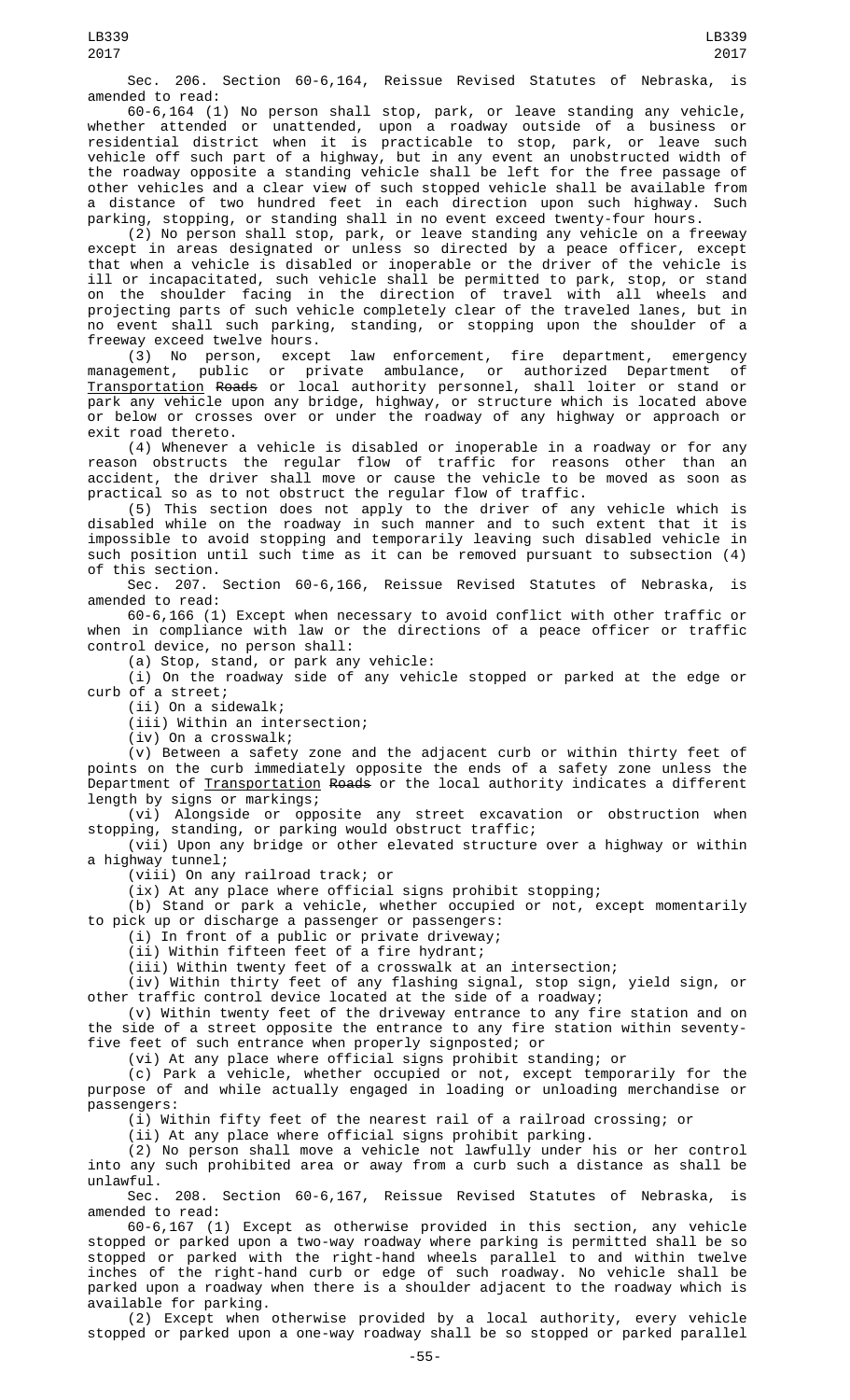to the curb or edge of such roadway, in the direction of authorized traffic movement, with its right-hand wheels within twelve inches of the right-hand curb or edge of the roadway or its left-hand wheels within twelve inches of the left-hand curb or edge of such roadway.

(3) A local authority may permit angle or center parking on any roadway, except that angle or center parking shall not be permitted on any federal-aid highway or on any part of the state highway system unless the Director-State Engineer has determined that such roadway is of sufficient width to permit angle or center parking without interfering with the free movement of traffic.

(4) The Department of <u>Transportation</u> <del>Roads</del> or a local authority may prohibit or restrict stopping, standing, or parking on highways under its respective jurisdiction outside the corporate limits of any city or village and erect and maintain proper and adequate signs thereon. No person shall stop, stand, or park any vehicle in violation of the restrictions stated on such signs.

Sec. 209. Section 60-6,171, Reissue Revised Statutes of Nebraska, is amended to read:

60-6,171 The Department of Transportation Roads and local authorities on highways under their respective jurisdictions may designate particularly dangerous highway grade crossings of railroads and erect stop signs at the crossings. When such stop signs are erected, the driver of any vehicle shall stop within fifty feet but not less than fifteen feet from the nearest rail of such railroad and shall proceed only upon exercising due care.

Sec. 210. Section 60-6,176, Reissue Revised Statutes of Nebraska, is amended to read:

60-6,176 The Department of <u>Transportation</u> <del>Roads</del> shall by rule and regulation adopt and promulgate uniform standards for school bus loading area warning signs. Such standards shall include requirements for the size, material, construction, and required wording. No school district shall use a school bus loading area warning sign unless such sign complies with all rules and regulations adopted and promulgated by the department. The cost of any sign shall be an obligation of the school district.

Sec. 211. Section 60-6,177, Reissue Revised Statutes of Nebraska, amended to read:

60-6,177 The Department of Transportation Roads shall post on highways of the state highway system outside of business and residential districts signs to the effect that it is unlawful to pass school buses stopped to load or unload children. Such signs shall be adequate in size and number to properly inform the public of the provisions relative to such passing.

Sec. 212. Section 60-6,186, Reissue Revised Statutes of Nebraska, is amended to read:

60-6,186 (1) Except when a special hazard exists that requires lower speed for compliance with section 60-6,185, the limits set forth in this section and sections 60-6,187, 60-6,188, 60-6,305, and 60-6,313 shall be the maximum lawful speeds unless reduced pursuant to subsection (2) of this section, and no person shall drive a vehicle on a highway at a speed in excess of such maximum limits:

(a) Twenty-five miles per hour in any residential district;

(b) Twenty miles per hour in any business district;

 $(c)$  Fifty miles per hour upon any highway that is not dustless surfaced and not part of the state highway system;

(d) Fifty-five miles per hour upon any dustless-surfaced highway not a part of the state highway system;

(e) Sixty miles per hour upon any part of the state highway system other than an expressway or a freeway, except that the Department of <u>Transportation</u> <del>Roads</del> may, where existing design and traffic conditions allow, according to an engineering study, authorize a speed limit five miles per hour greater;

(f) Sixty-five miles per hour upon an expressway that is part of the state highway system;

(g) Sixty-five miles per hour upon a freeway that is part of the state highway system but not part of the National System of Interstate and Defense Highways; and

(h) Seventy-five miles per hour upon the National System of Interstate and Defense Highways, except that the maximum speed limit shall be sixty miles per hour for:

(i) Any portion of the National System of Interstate and Defense Highways located in Douglas County; and

(ii) That portion of the National System of Interstate and Defense Highways designated as Interstate 180 in Lancaster County and Interstate 129 in Dakota County.

(2) The maximum speed limits established in subsection (1) of this section may be reduced by the Department of <u>Transportation</u> <del>Roads</del> or by local authorities pursuant to section 60-6,188 or 60-6,190.

(3) The Department of Transportation Roads and local authorities may erect and maintain suitable signs along highways under their respective jurisdictions in such number and at such locations as they deem necessary to give adequate notice of the speed limits established pursuant to subsection (1) or (2) of this section upon such highways.

Sec. 213. Section 60-6,188, Reissue Revised Statutes of Nebraska, is amended to read:

60-6,188 (1) The maximum speed limit through any maintenance, repair, or construction zone on the state highway system shall be thirty-five miles per hour in rural areas and twenty-five miles per hour in urban areas.

(2) Such speed limits shall take effect only after appropriate signs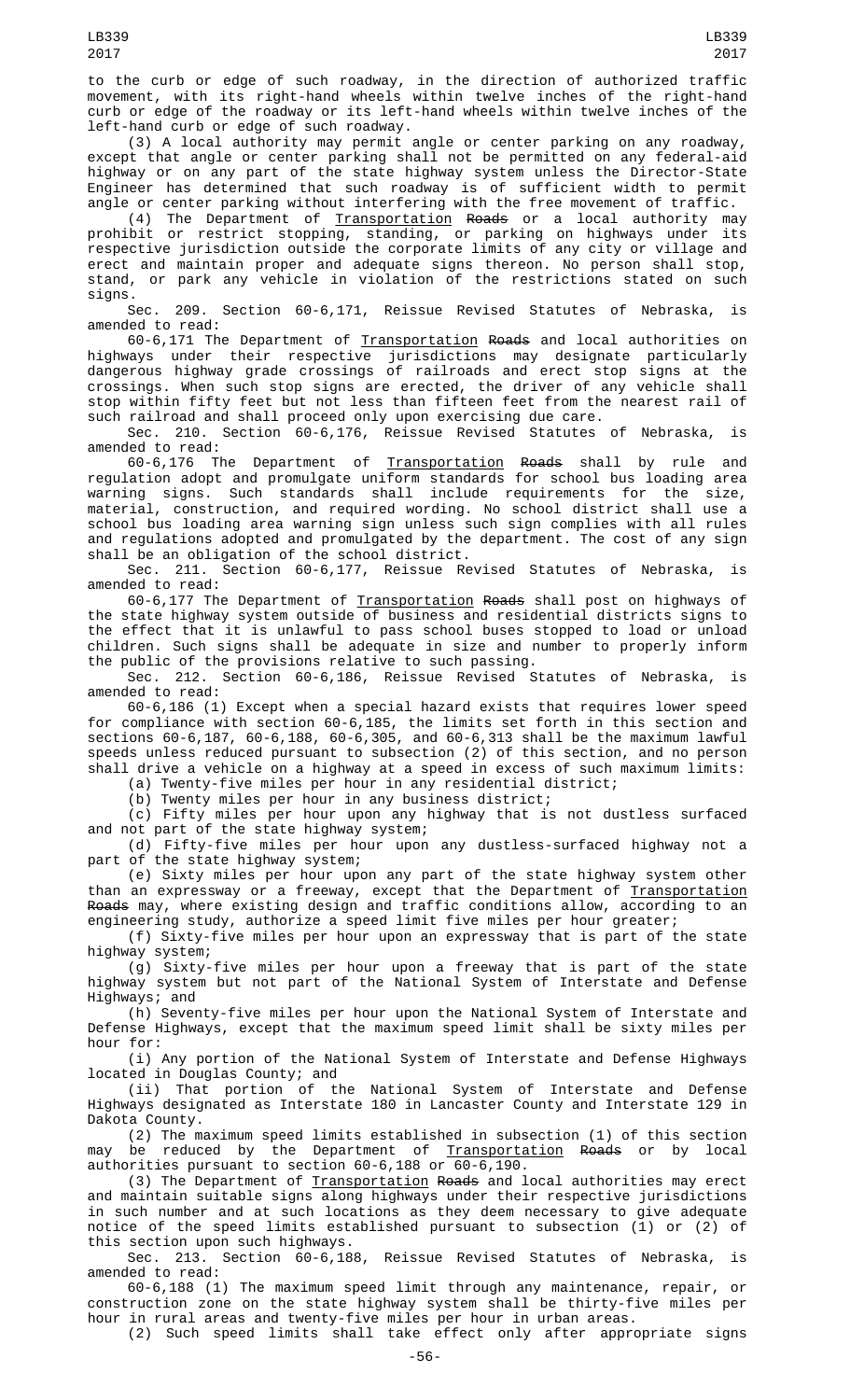giving notice of the speed limit are erected or displayed in a conspicuous place in advance of the area where the maintenance, repair, or construction activity is or will be taking place. Such signs shall conform to the manual and shall be regulatory signs imposing a legal obligation and restriction on all traffic proceeding into the maintenance, construction, or repair zone. The signs may be displayed upon a fixed, variable, or movable stand. While maintenance, construction, or repair is being performed, the signs may be mounted upon moving Department of <u>Transportation</u> <del>Roads</del> vehicles displaying such signs well in advance of the maintenance zone.

(3) The Director-State Engineer may increase the speed limit through any highway maintenance, repair, or construction zone in increments of five miles per hour if the speed set does not exceed the maximum speed limits established in sections 60-6,186, 60-6,187, 60-6,189, 60-6,190, 60-6,305, and 60-6,313. The Director-State Engineer may delegate the authority to raise speed limits through any maintenance, repair, or construction zone to any department employee in a supervisory capacity or may delegate such authority to a county, municipal, or local engineer who has the duty to maintain the state highway system in such jurisdiction if the maintenance is performed on behalf of the department by contract with the local authority. Such increased speed limit through a maintenance, repair, or construction zone shall be effective when the Director-State Engineer or any officer to whom authority has been delegated gives a written order for such increase and signs posting such speed limit are

erected or displayed.<br>(4) The Department of (4) The Department of <u>Transportation</u> Roads shall post signs in maintenance, repair, or construction zones which inform motorists that the fine maintenance, repair, or construction zones which inform motorists that the fine for exceeding the posted speed limit in such zones is doubled.

Sec. 214. Section 60-6,189, Reissue Revised Statutes of Nebraska, is amended to read:

60-6,189 (1) No person shall drive a vehicle over any public bridge, causeway, viaduct, or other elevated structure at a speed which is greater than the maximum speed which can be maintained with safety thereon when such structure is posted with signs as provided in subsection (2) of this section.

(2) The Department of Transportation Roads or a local authority may conduct an investigation of any bridge or other elevated structure constituting a part of a highway under its jurisdiction, and if it finds that such structure cannot safely withstand vehicles traveling at the speed otherwise permissible, the department or local authority shall determine and declare the maximum speed of vehicles which such structure can safely withstand and shall cause suitable signs stating such maximum speed to be erected and maintained before each end of such structure.

(3) Upon the trial of any person charged with a violation of subsection (1) of this section, proof of such determination of the maximum speed by the department or local authority and the existence of such signs shall constitute conclusive evidence of the maximum speed which can be maintained with safety on such bridge or structure.

Sec. 215. Section 60-6,190, Reissue Revised Statutes of Nebraska, is amended to read:

60-6,190 (1) Whenever the Department of Transportation Roads determines, upon the basis of an engineering and traffic investigation, that any maximum speed limit is greater or less than is reasonable or safe under the conditions found to exist at any intersection, place, or part of the state highway system outside of the corporate limits of cities and villages as well as inside the corporate limits of cities and villages on freeways which are part of the state highway system, it may determine and set a reasonable and safe maximum speed limit for such intersection, place, or part of such highway which shall be the lawful speed limit when appropriate signs giving notice thereof are erected at such intersection, place, or part of the highway, except that the maximum rural and freeway limits shall not be exceeded. Such a maximum speed limit may be set to be effective at all times or at such times as are indicated upon such signs.

(2) The speed limits set by the department shall not be a departmental rule, regulation, or order subject to the statutory procedures for such rules, regulations, or orders but shall be an authorization over the signature of the Director-State Engineer and shall be maintained on permanent file at the headquarters of the department. Certified copies of such authorizations shall be available from the department at a reasonable cost for duplication. Any change to such an authorization shall be made by a new authorization which cancels the previous authorization and establishes the new limit, but the new limit shall not become effective until signs showing the new limit are erected as provided in subsection (1) of this section.

(3) On county highways which are not part of the state highway system or within the limits of any state institution or any area under control of the Game and Parks Commission or a natural resources district and which are outside of the corporate limits of cities and villages, county boards shall have the same power and duty to alter the maximum speed limits as the department if the change is based on an engineering and traffic investigation comparable to that made by the department. The limit outside of a business or residential district shall not be decreased to less than thirty-five miles per hour.

(4) On all highways within their corporate limits, except on statemaintained freeways which are part of the state highway system, incorporated cities and villages shall have the same power and duty to alter the maximum speed limits as the department if the change is based on engineering and traffic investigation, except that no imposition of speed limits on highways which are part of the state highway system in cities and villages under forty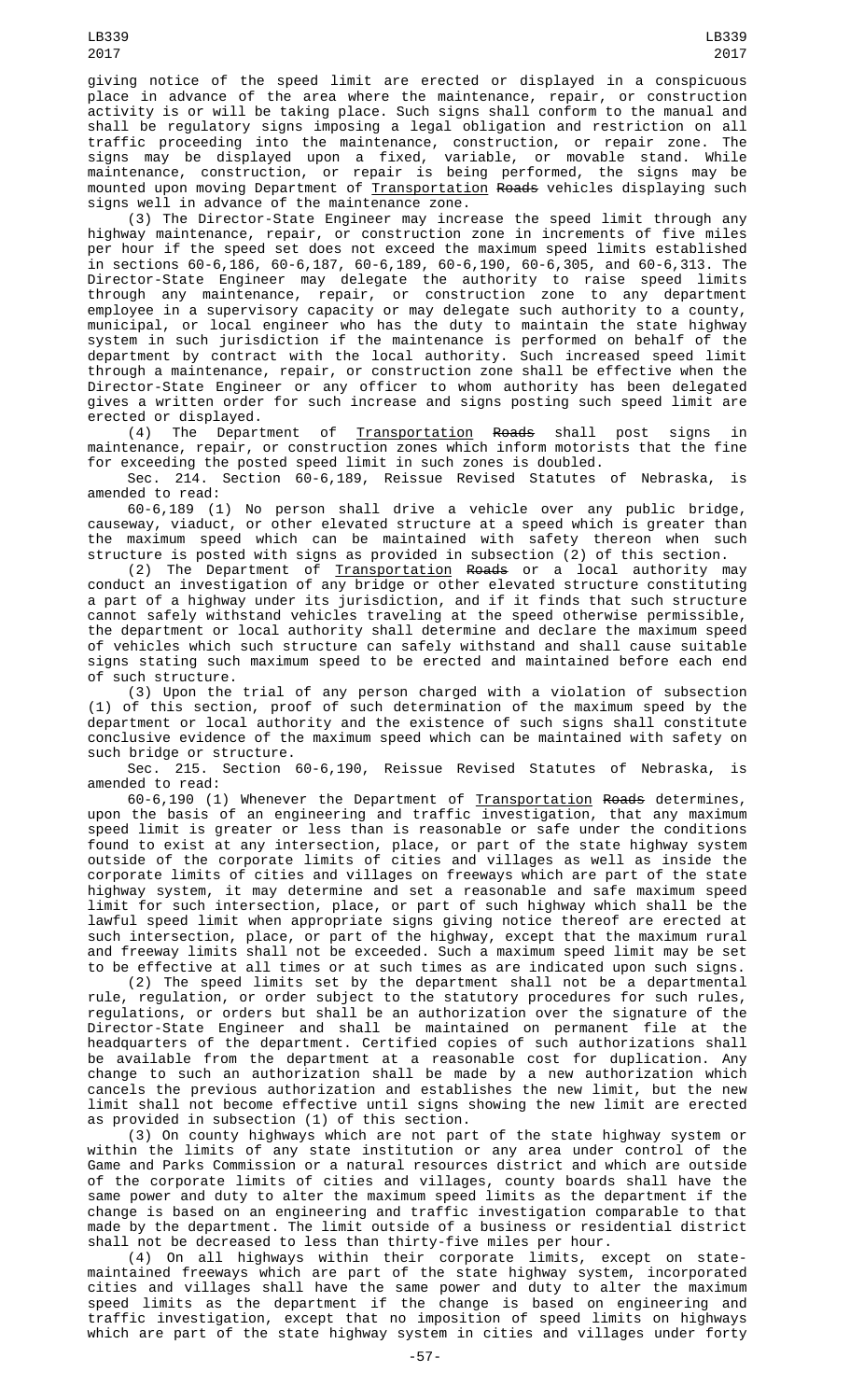thousand inhabitants shall be effective without the approval of the department. (5) The director of any state institution, the Game and Parks Commission,

a natural resources district, with regard to highways which are not a part of the state highway system, which are within the limits of such institution or area under Game and Parks Commission or natural resources district control, and which are outside the limits of any incorporated city or village, shall have the same power and duty to alter the maximum speed limits as the department if the change is based on an engineering and traffic investigation comparable to that made by the department.

(6) Not more than six such speed limits shall be set per mile along a highway, except in the case of reduced limits at intersections. The difference between adjacent speed limits along a highway shall not be reduced by more than twenty miles per hour, and there shall be no limit on the difference between adjacent speed limits for increasing speed limits along a highway.

(7) When the department or a local authority determines by an investigation that certain vehicles in addition to those specified in sections 60-6,187, 60-6,305, and 60-6,313 cannot with safety travel at the speeds provided in sections 60-6,186, 60-6,187, 60-6,189, 60-6,305, and 60-6,313 or set pursuant to this section or section 60-6,188 or 60-6,189, the department or local authority may restrict the speed limit for such vehicles on highways under its respective jurisdiction and post proper and adequate signs.

Sec. 216. Section 60-6,193, Reissue Revised Statutes of Nebraska, is amended to read:

60-6,193 (1) No person shall drive a motor vehicle at such a slow speed as to impede the normal and reasonable movement of traffic except when reduced speed is necessary for safe operation or in compliance with law.

(2) On a freeway no motor vehicle, except emergency vehicles, shall be operated at a speed of less than forty miles per hour or at such a slow speed as to impede or block the normal and reasonable movement of traffic except when reduced speed is necessary for the safe operation of the motor vehicle because of weather, visibility, roadway, or traffic conditions. All vehicles entering or leaving such freeway from an acceleration or deceleration lane shall conform with the minimum speed regulations while they are within the roadway of the freeway. The minimum speed of forty miles per hour may be altered by the Department of <u>Transportation</u> <del>Roads</del> or local authorities on freeways under their respective jurisdictions.

(3) Whenever the department or any local authority within its respective jurisdiction determines on the basis of an engineering and traffic investigation that low speeds on any part of a highway consistently impede the normal and reasonable movement of traffic, the department or such local authority may determine and declare a minimum speed limit below which no person shall drive a vehicle except when necessary for safe operation or in compliance with law.

(4) Vehicular, animal, and pedestrian traffic prohibited on freeways by the Nebraska Rules of the Road shall not travel on any other roadway where minimum speed limits of twenty miles per hour or more are posted.

(5) Any minimum speed limit which is imposed under subsection (2) or (3) of this section shall not be effective until appropriate and adequate signs are erected along the roadway affected by such regulation apprising motorists of such limitation.

(6) On any freeway, or other highway providing for two or more lanes of travel in one direction, vehicles shall not intentionally impede the normal flow of traffic by traveling side by side and at the same speed while in adjacent lanes. This subsection shall not be construed to prevent vehicles from traveling side by side in adjacent lanes because of congested traffic conditions.

Sec. 217. Section 60-6,230, Revised Statutes Cumulative Supplement, 2016, is amended to read:

60-6,230 (1) Except as provided in this section and sections 60-6,231 to 60-6,233, no person shall operate any motor vehicle or any equipment of any description on any highway in this state with any rotating or flashing light.

(2) Except for stop lights and directional signals, which may be red, yellow, or amber, no person shall display any color of light other than red on the rear of any motor vehicle or any equipment of any kind on any highway within this state.

(3) Amber rotating or flashing lights shall be displayed on vehicles of the Military Department for purpose of convoy control when on any state emergency mission.

(4) A single flashing white light may be displayed on the roof of school transportation vehicles during extremely adverse weather conditions.

(5) Blue and amber rotating or flashing lights may be displayed on (a) vehicles when operated by the Department of <u>Transportation</u> <del>Roads</del> or any local authority for the inspection, construction, repair, or maintenance of highways, roads, or streets or (b) vehicles owned and operated by any public utility for the construction, maintenance, and repair of utility infrastructure on or near any highway.

Sec. 218. Section 60-6,250, Reissue Revised Statutes of Nebraska, is amended to read:

60-6,250 (1) Every solid rubber tire on a vehicle moved on any highway shall have rubber on its entire traction surface at least one inch thick above the edge of the flange of the entire periphery.

(2) No tire on a vehicle moved on a highway shall have on its periphery any clock, stud, flange, cleat, or spike or any other protuberance of any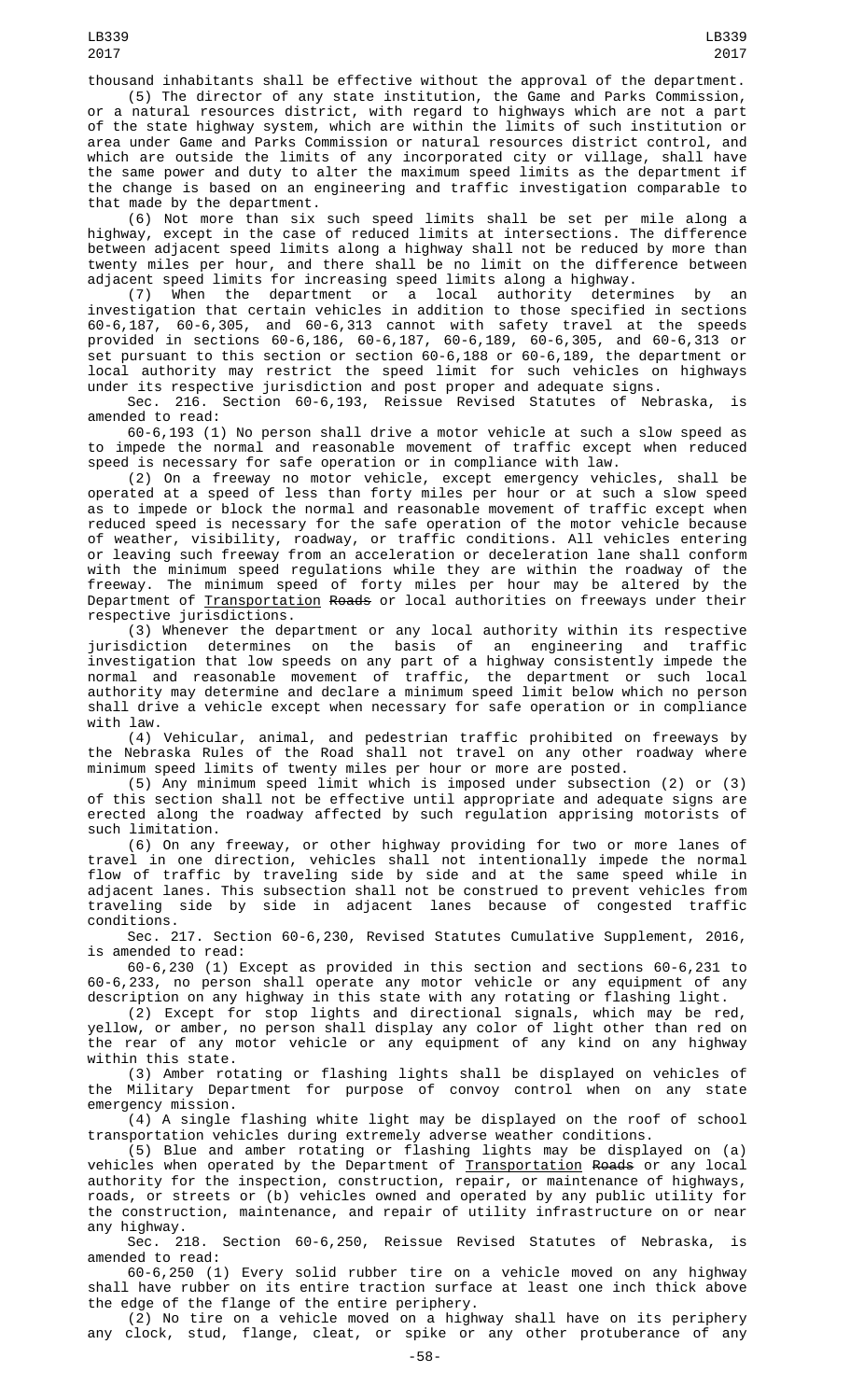material other than rubber which projects beyond the tread of the traction surface of the tire, except that:

(a) This prohibition shall not apply to pneumatic tires with metal or metal-type studs not exceeding five-sixteenths of an inch in diameter inclusive of the stud-casing with an average protrusion beyond the tread surface of not more than seven sixty-fourths of an inch between November 1 and April 1, except that school buses, mail carrier vehicles, and emergency vehicles shall be permitted to use metal or metal-type studs at any time during the year;

(b) It shall be permissible to use farm machinery with tires having protuberances which will not injure the highway; and

(c) It shall be permissible to use tire chains of reasonable proportions upon any vehicle when required for safety because of snow, ice, or other condition tending to cause a vehicle to slide or skid.

(3) No person shall operate or move on any highway any motor vehicle, trailer, or semitrailer (a) having any metal tire in contact with the roadway or (b) equipped with solid rubber tires, except that this subsection shall not apply to farm vehicles having a gross weight of ten thousand pounds or less or to implements of husbandry.

(4) The Department of Transportation Roads and local authorities in their respective jurisdictions may, in their discretion, issue special permits authorizing the operation upon a highway of traction engines or tractors having movable tracks with transverse corrugations upon the periphery of such movable tracks or farm tractors or other farm machinery.

Sec. 219. Section 60-6,267, Revised Statutes Cumulative Supplement, 2016, is amended to read:

60-6,267 (1) Any person in Nebraska who drives any motor vehicle which has or is required to have an occupant protection system or a three-point safety belt system shall ensure that all children up to six years of age being transported by such vehicle use a child passenger restraint system of a type which meets Federal Motor Vehicle Safety Standard 213 as developed by the National Highway Traffic Safety Administration, as such standard existed on January 1, 2009, and which is correctly installed in such vehicle.

(2) Any person in Nebraska who drives any motor vehicle which has or is required to have an occupant protection system or a three-point safety belt system shall ensure that all children six years of age and less than eighteen years of age being transported by such vehicle use an occupant protection system.

(3) Subsections (1) and (2) of this section apply to autocycles and to every motor vehicle which is equipped with an occupant protection system or is required to be equipped with restraint systems pursuant to Federal Motor Vehicle Safety Standard 208, as such standard existed on January 1, 2009, except taxicabs, mopeds, motorcycles, and any motor vehicle designated by the manufacturer as a 1963 year model or earlier which is not equipped with an occupant protection system.

(4) Whenever any licensed physician determines, through accepted medical procedures, that use of a child passenger restraint system by a particular child would be harmful by reason of the child's weight, physical condition, or other medical reason, the provisions of subsection (1) or (2) of this section shall be waived. The driver of any vehicle transporting such a child shall carry on his or her person or in the vehicle a signed written statement of the physician identifying the child and stating the grounds for such waiver.

(5) The drivers of authorized emergency vehicles shall not be subject to the requirements of subsection (1) or (2) of this section when operating such authorized emergency vehicles pursuant to their employment.

(6) A driver of a motor vehicle shall not be subject to the requirements of subsection (1) or (2) of this section if the motor vehicle is being operated in a parade or exhibition and the parade or exhibition is being conducted in accordance with applicable state law and local ordinances and resolutions.

(7) The Department of Transportation Roads shall develop and implement an ongoing statewide public information and education program regarding the use of child passenger restraint systems and occupant protection systems and the availability of distribution and discount programs for child passenger restraint systems.

(8) All persons being transported by a motor vehicle operated by a holder of a provisional operator's permit or a school permit shall use such motor vehicle's occupant protection system or a three-point safety belt system.

Sec. 220. Section 60-6,288, Revised Statutes Cumulative Supplement, 2016, is amended to read:

60-6,288 (1) No vehicle which exceeds a total outside width of one hundred two inches, including any load but excluding designated safety devices, shall be permitted on any portion of the National System of Interstate and Defense Highways. The Director-State Engineer shall adopt and promulgate rules and regulations, consistent with federal requirements, designating safety devices which shall be excluded in determining vehicle width.

(2) No vehicle which exceeds a total outside width of one hundred two inches, including any load but excluding designated safety devices, shall be permitted on any highway which is not a portion of the National System of Interstate and Defense Highways, except that such prohibition shall not apply to:

(a) Farm equipment in temporary movement, during daylight hours or during hours of darkness when the clearance light requirements of section 60-6,235 are fully complied with, in the normal course of farm operations;

(b) Combines eighteen feet or less in width, while in the normal course of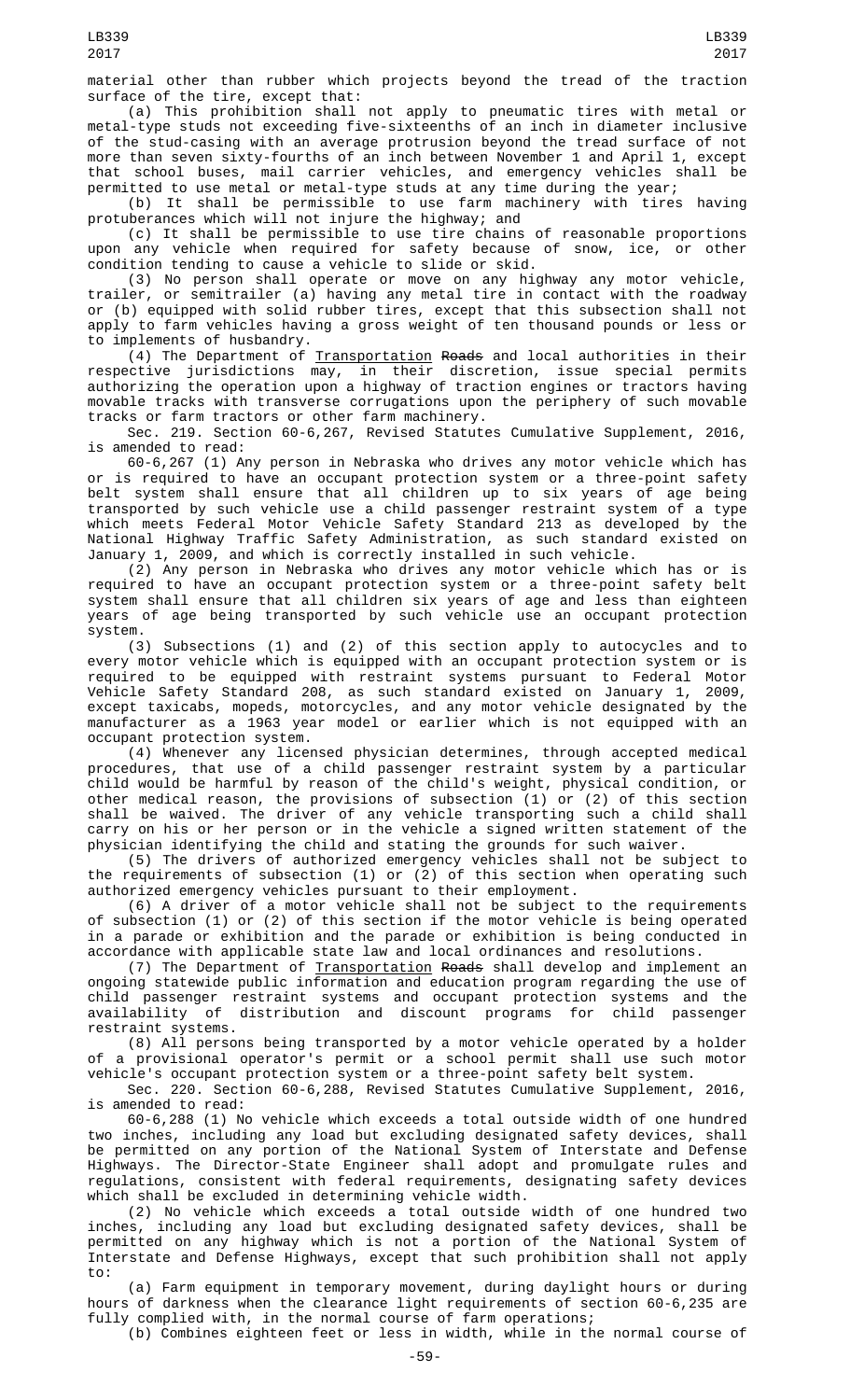farm operations and while being driven during daylight hours or during hours of darkness when the clearance light requirements of section 60-6,235 are fully complied with;

(c) Combines in excess of eighteen feet in width, while in the normal course of farm operations, while being driven during daylight hours for distances of twenty-five miles or less on highways and while preceded by a well-lighted pilot vehicle or flagperson, except that such combines may be driven on highways while in the normal course of farm operations for distances of twenty-five miles or less and while preceded by a well-lighted pilot vehicle or flagperson during hours of darkness when the clearance light requirements of section 60-6,235 are fully complied with;

(d) Combines and vehicles used in transporting combines or other implements of husbandry, and only when transporting combines or other implements of husbandry, to be engaged in harvesting or other agricultural work, while being transported into or through the state during daylight hours, when the total width including the width of the combine or other implement of husbandry being transported does not exceed fifteen feet, except that vehicles used in transporting combines or other implements of husbandry may, when necessary to the harvesting operation or other agricultural work, travel unloaded for distances not to exceed twenty-five miles, while the combine or other implement of husbandry to be transported is engaged in a harvesting operation or other agricultural work;

(e) Farm equipment dealers or their representatives as authorized under section 60-6,382 driving, delivering, or picking up farm equipment, including<br>portable livestock buildings not exceeding fourteen feet in width, or livestock buildings not implements of husbandry during daylight hours;

(f) Livestock forage vehicles loaded or unloaded that comply with subsection (2) of section 60-6,305;

(g) During daylight hours only, vehicles en route to pick up, delivering, or returning unloaded from delivery of baled livestock forage which, including the load if any, may be twelve feet in width;

(h) Mobile homes or prefabricated livestock buildings not exceeding sixteen feet in width and with an outside tire width dimension not exceeding one hundred twenty inches moving during daylight hours;

(i) Self-propelled specialized mobile equipment with a fixed load when:

(i) The self-propelled specialized mobile equipment will be transported on a state highway, excluding any portion of the National System of Interstate and Defense Highways, on a city street, or on a road within the corporate limits of a city;

(ii) The city in which the self-propelled specialized mobile equipment is intended to be transported has authorized a permit pursuant to section 60-6,298 for the transportation of the self-propelled specialized mobile equipment, specifying the route to be used and the hours during which the self-propelled specialized mobile equipment can be transported, except that no permit shall be issued by a city for travel on a state highway containing a bridge or structure which is structurally inadequate to carry the self-propelled specialized mobile equipment as determined by the Department of <u>Transportation</u> R<del>oads</del>;

(iii) The self-propelled specialized mobile equipment's gross weight does not exceed ninety-four thousand pounds if the self-propelled specialized mobile equipment has four axles or seventy-two thousand pounds if the self-propelled specialized mobile equipment has three axles; and

(iv) If the self-propelled specialized mobile equipment has four axles, the maximum weight on each set of tandem axles does not exceed forty-seven thousand pounds, or if the self-propelled specialized mobile equipment has three axles, the maximum weight on the front axle does not exceed twenty-five thousand pounds and the total maximum weight on the rear tandem axles does not exceed forty-seven thousand pounds;

(j) Vehicles which have been issued a permit pursuant to section 60-6,299; or

(k) A motor home or travel trailer, as those terms are defined in section 71-4603, which may exceed one hundred and two inches if such excess width is attributable to an appurtenance that extends no more than six inches beyond the body of the vehicle. For purposes of this subdivision, the term appurtenance includes (i) an awning and its support hardware and (ii) any appendage that is intended to be an integral part of a motor home or travel trailer and that is installed by the manufacturer or dealer. The term appurtenance does not include any item that is temporarily affixed or attached to the exterior of the motor home or travel trailer for purposes of transporting the vehicular unit from one location to another. Appurtenances shall not be considered in calculating the gross trailer area as defined in section 71-4603.

(3) The Director-State Engineer, with respect to highways under his or her jurisdiction, may designate certain highways upon which vehicles of no more than ninety-six inches in width may be permitted to travel. Highways so designated shall be limited to one or more of the following:

(a) Highways with traffic lanes of ten feet or less;

(b) Highways upon which are located narrow bridges; and

(c) Highways which because of sight distance, surfacing, unusual curves, topographic conditions, or other unusual circumstances would not in the opinion of the Director-State Engineer safely accommodate vehicles of more than ninetysix inches in width.

Sec. 221. Section 60-6,292, Reissue Revised Statutes of Nebraska, is amended to read:

60-6,292 (1) The Department of Transportation Roads may issue permits for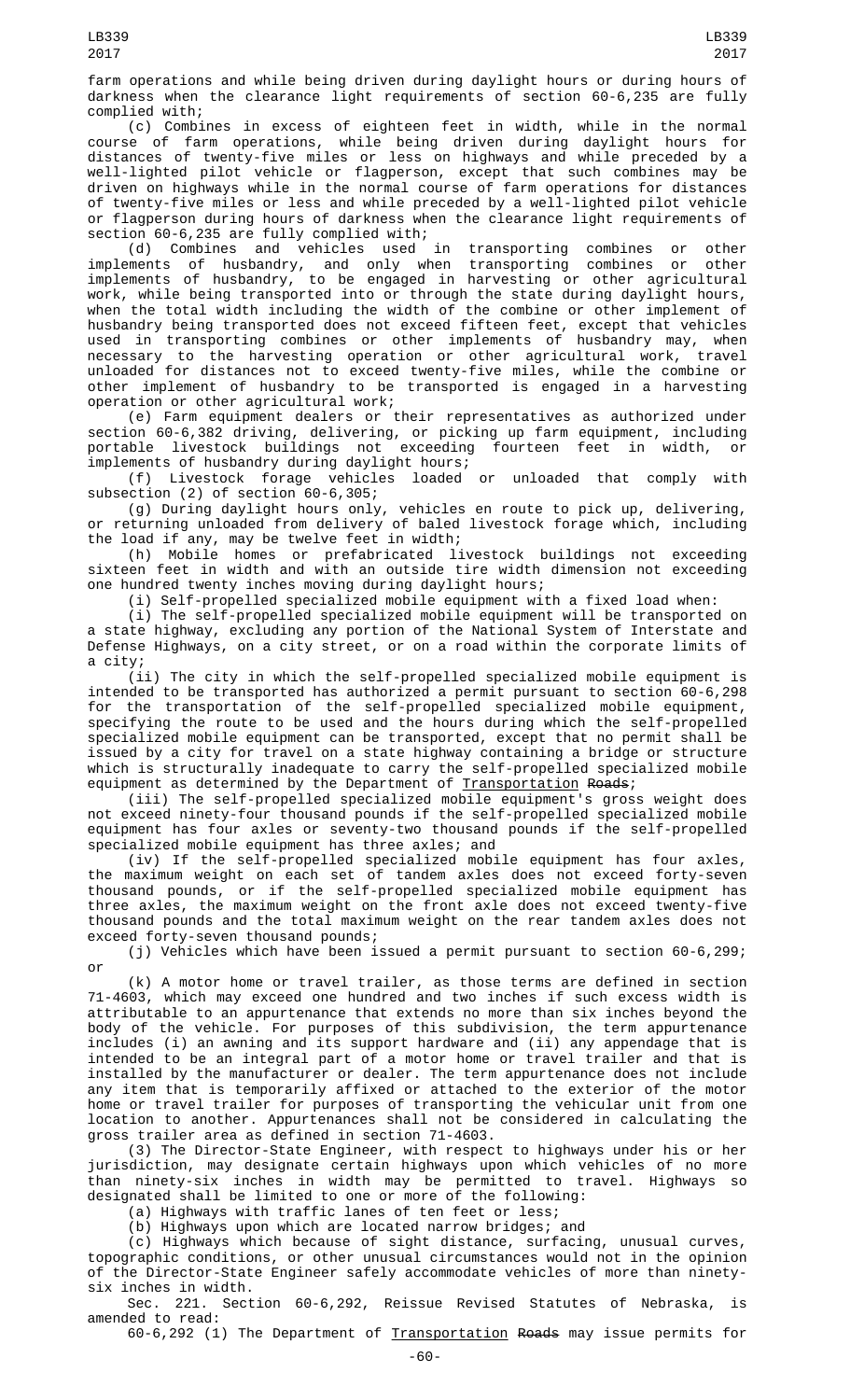the use of extra-long vehicle combinations. Such permits shall allow the extralong vehicle combinations to operate only on the National System of Interstate and Defense Highways and only if such vehicles are empty and are being delivered for the manufacturer or retailer, except that a highway located not more than six miles from the National System of Interstate and Defense Highways may also be designated in such permits if it is determined by the Director-State Engineer that such designation is necessary for the permitholder to have access to the National System of Interstate and Defense Highways. An annual permit for such use may be issued to each qualified carrier company or individual. The carrier company or individual shall maintain a copy of such annual permit in each truck-tractor operating as a part of an extra-long vehicle combination. The fee for such permit shall be two hundred fifty dollars per year.

(2) The permit shall allow operation of the following extra-long vehicle combinations of not more than three cargo units and not fewer than six axles nor more than nine axles:

(a) A truck-tractor, a semitrailer, and two trailers having an overall combination length of not more than one hundred five feet. Semitrailers and trailers shall be of approximately equal lengths;

(b) A truck-tractor, semitrailer, and single trailer having an overall length of not more than one hundred five feet. Semitrailers and trailers shall be of approximately equal lengths; and

(c) A truck-tractor, semitrailer, or single trailer, one trailer of which is not more than forty-eight feet long, the other trailer of which is not more than twenty-eight feet long nor less than twenty-six feet long, and the entire combination of which is not more than ninety-five feet long. The shorter trailer shall be operated as the rear trailer.

For purposes of this subsection, a semitrailer used with a converter dolly shall be considered a trailer.

(3) The department shall adopt and promulgate rules and regulations governing the issuance of the permits, including, but not limited to, selection of carriers, driver qualifications, equipment selection, hours of operations, weather conditions, road conditions, and safety considerations.

(4) Any person who violates this section shall be guilty of a Class IV misdemeanor.

Sec. 222. Section 60-6,294, Revised Statutes Cumulative Supplement, 2016, is amended to read:

60-6,294 (1) Every vehicle, whether operated singly or in a combination of vehicles, and every combination of vehicles shall comply with subsections (2) and (3) of this section except as provided in sections 60-6,294.01, 60-6,297, and 60-6,383. The limitations imposed by this section shall be supplemental to all other provisions imposing limitations upon the size and weight of vehicles.

(2) No wheel of a vehicle or trailer equipped with pneumatic or solid rubber tires shall carry a gross load in excess of ten thousand pounds on any highway nor shall any axle carry a gross load in excess of twenty thousand pounds on any highway. An axle load shall be defined as the total load transmitted to the highway by all wheels the centers of which may be included between two parallel transverse vertical planes forty inches apart extending across the full width of the vehicle.

(3) No group of two or more consecutive axles shall carry a load in pounds in excess of the value given in the following table corresponding to the distance in feet between the extreme axles of the group, measured longitudinally to the nearest foot, except that the maximum load carried on any group of two or more axles shall not exceed eighty thousand pounds on the National System of Interstate and Defense Highways unless the Director-State Engineer pursuant to section 60-6, 295 authorizes a greater weight.

Distance in feet **Maximum** load in pounds carried

between the **between** the on any group of two or more

extremes of consecutive axles

any group of

two or more

| consecutive |   | Two    | Three  | Four  | Five  | Six   | Seven |
|-------------|---|--------|--------|-------|-------|-------|-------|
| axles       |   | Axles  | Axles  | Axles | Axles | Axles | Axles |
|             | 4 | 34,000 |        |       |       |       |       |
|             | 5 | 34,000 |        |       |       |       |       |
|             | 6 | 34,000 |        |       |       |       |       |
|             | 7 | 34,000 |        |       |       |       |       |
|             | 8 | 34,000 | 42,000 |       |       |       |       |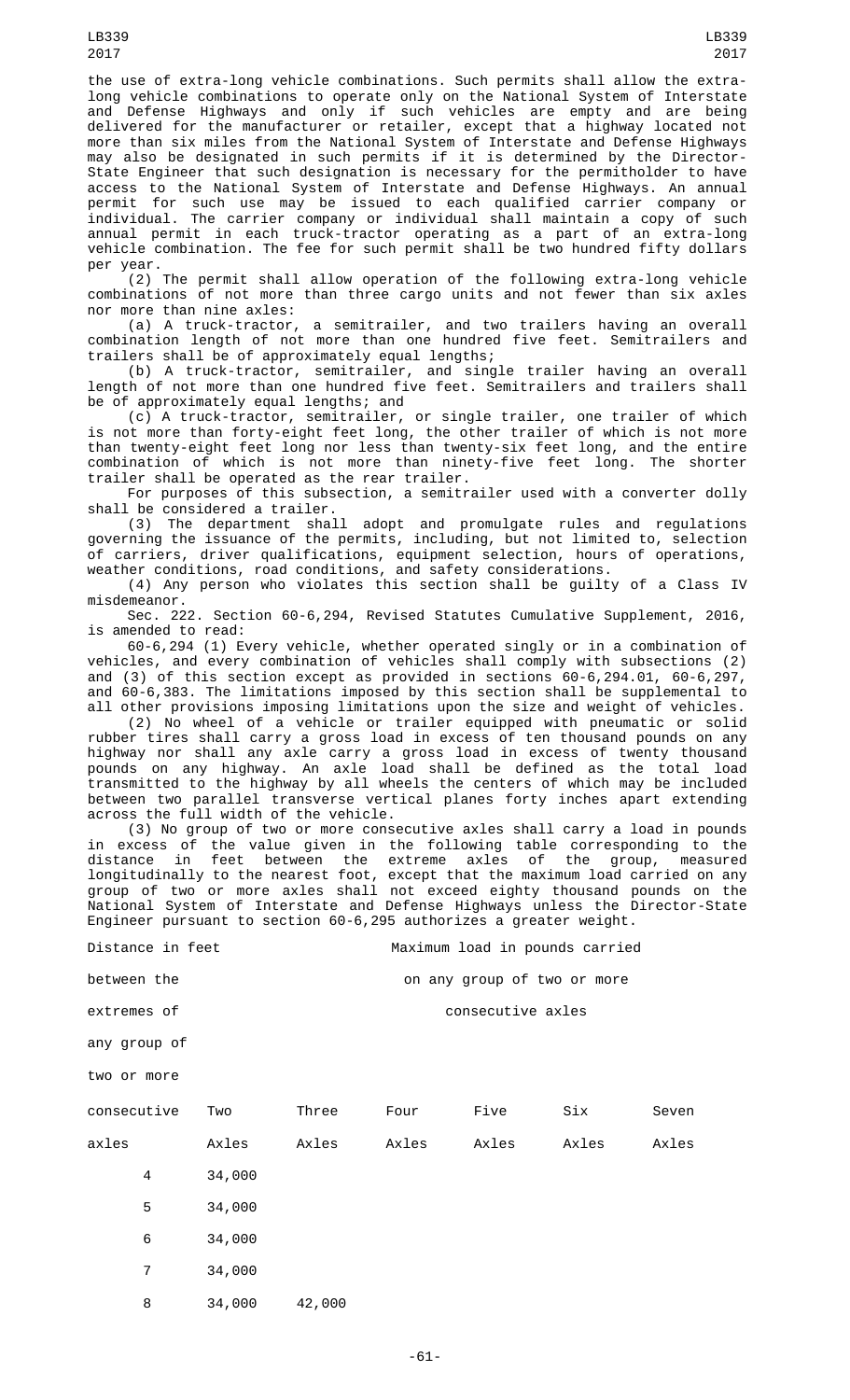| 9  | 39,000 | 42,500 |        |        |        |        |
|----|--------|--------|--------|--------|--------|--------|
| 10 | 40,000 | 43,500 |        |        |        |        |
| 11 |        | 44,000 |        |        |        |        |
| 12 |        | 45,000 | 50,000 |        |        |        |
| 13 |        | 45,500 | 50,500 |        |        |        |
| 14 |        | 46,500 | 51,500 |        |        |        |
| 15 |        | 47,000 | 52,000 |        |        |        |
| 16 |        | 48,000 | 52,500 | 58,000 |        |        |
| 17 |        | 48,500 | 53,500 | 58,500 |        |        |
| 18 |        | 49,500 | 54,000 | 59,000 |        |        |
| 19 |        | 50,000 | 54,500 | 60,000 |        |        |
| 20 |        | 51,000 | 55,500 | 60,500 |        |        |
| 21 |        | 51,500 | 56,000 | 61,000 |        |        |
| 22 |        | 52,500 | 56,500 | 61,500 |        |        |
| 23 |        | 53,000 | 57,500 | 62,500 |        |        |
| 24 |        | 54,000 | 58,000 | 63,000 |        |        |
| 25 |        | 54,500 | 58,500 | 63,500 | 69,000 |        |
| 26 |        | 55,500 | 59,500 | 64,000 | 69,500 |        |
| 27 |        | 56,000 | 60,000 | 65,000 | 70,000 |        |
| 28 |        | 57,000 | 60,500 | 65,500 | 71,000 |        |
| 29 |        | 57,500 | 61,500 | 66,000 | 71,500 |        |
| 30 |        | 58,500 | 62,000 | 66,500 | 72,000 |        |
| 31 |        | 59,000 | 62,500 | 67,500 | 72,500 |        |
| 32 |        | 60,000 | 63,500 | 68,000 | 73,000 |        |
| 33 |        |        | 64,000 | 68,500 | 74,000 |        |
| 34 |        |        | 64,500 | 69,000 | 74,500 |        |
| 35 |        |        | 65,500 | 70,000 | 75,000 |        |
| 36 |        |        | 66,000 | 70,500 | 75,500 |        |
| 37 |        |        | 66,500 | 71,000 | 76,000 | 81,500 |
| 38 |        |        | 67,500 | 72,000 | 77,000 | 82,000 |
| 39 |        |        | 68,000 | 72,500 | 77,500 | 82,500 |
| 40 |        |        | 68,500 | 73,000 | 78,000 | 83,500 |
| 41 |        |        | 69,500 | 73,500 | 78,500 | 84,000 |
| 42 |        |        | 70,000 | 74,000 | 79,000 | 84,500 |
| 43 |        |        | 70,500 | 75,000 | 80,000 | 85,000 |
| 44 |        |        | 71,500 | 75,500 | 80,500 | 85,500 |
| 45 |        |        | 72,000 | 76,000 | 81,000 | 86,000 |
| 46 |        |        | 72,500 | 76,500 | 81,500 | 87,000 |
| 47 |        |        | 73,500 | 77,500 | 82,000 | 87,500 |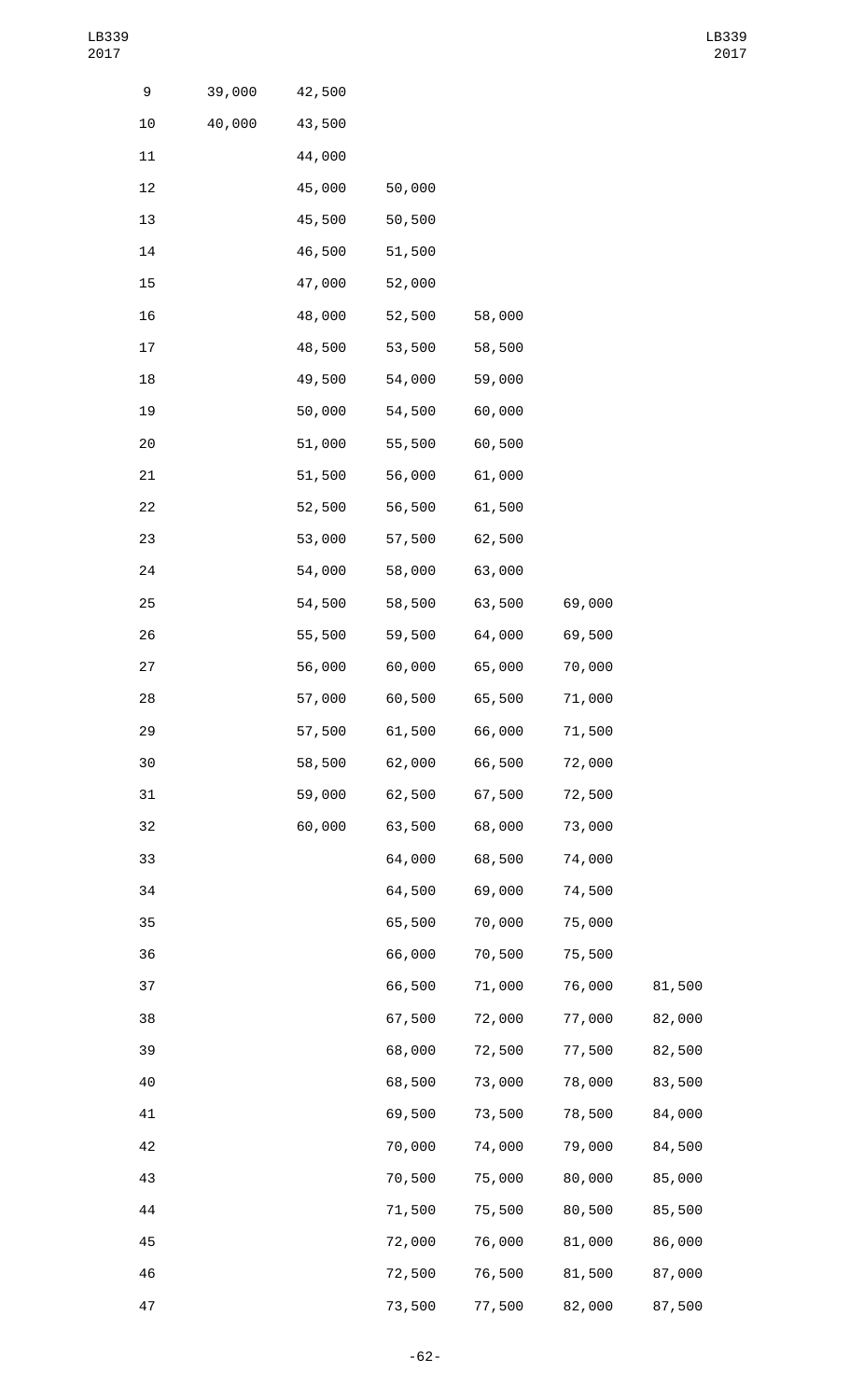| 48 | 74,000 | 78,000 | 83,000 | 88,000 |
|----|--------|--------|--------|--------|
| 49 | 74,500 | 78,500 | 83,500 | 88,500 |
| 50 | 75,500 | 79,000 | 84,000 | 89,000 |
| 51 | 76,000 | 80,000 | 84,500 | 89,500 |
| 52 | 76,500 | 80,500 | 85,000 | 90,500 |
| 53 | 77,500 | 81,000 | 86,000 | 91,000 |
| 54 | 78,000 | 81,500 | 86,500 | 91,500 |
| 55 | 78,500 | 82,500 | 87,000 | 92,000 |
| 56 | 79,500 | 83,000 | 87,500 | 92,500 |
| 57 | 80,000 | 83,500 | 88,000 | 93,000 |
| 58 |        | 84,000 | 89,000 | 94,000 |
| 59 |        | 85,000 | 89,500 | 94,500 |
| 60 |        | 85,500 | 90,000 | 95,000 |

(4) The distance between axles shall be measured to the nearest foot. When a fraction is exactly one-half foot, the next larger whole number shall be used, except that:

(a) Any group of three axles shall be restricted to a maximum load of thirty-four thousand pounds unless the distance between the extremes of the first and third axles is at least ninety-six inches in fact; and

(b) The maximum gross load on any group of two axles, the distance between the extremes of which is more than eight feet but less than eight feet six inches, shall be thirty-eight thousand pounds.

(5) The limitations of subsections (2) through (4) of this section shall apply as stated to all main, rural, and intercity highways but shall not be construed as inhibiting heavier axle loads in metropolitan areas, except on the National System of Interstate and Defense Highways, if such loads are not prohibited by city ordinance.

(6) The weight limitations of wheel and axle loads as defined in subsections (2) through (4) of this section shall be restricted to the extent deemed necessary by the Department of <u>Transportation</u> <del>Roads</del> for a reasonable period when road subgrades or pavements are weak or are materially weakened by climatic conditions.

(7) Two consecutive sets of tandem axles may carry a gross load of thirtyfour thousand pounds each when the overall distance between the first and last axles of such consecutive sets of tandem axles is thirty-six, thirty-seven, or thirty-eight feet except as provided in section 60-6,297. Such vehicles shall be subject to section 60-6,301.

(8) If any vehicle crosses a bridge with a total gross load in excess of the posted capacity of such bridge and as a result of such crossing any damage results to the bridge, the owner of such vehicle shall be responsible for all of such damage.

(9) Vehicles equipped with a greater number of axles than provided in the tables in subsection (3) of this section shall be legal if they do not exceed the maximum load upon any wheel or axle, the maximum load upon any group of two or more consecutive axles, and the total gross weight, or any of such weights as provided in subsections (2) and (3) of this section.

(10) Subsections (1) through (9) of this section shall not apply to a vehicle which has been issued a permit pursuant to section 60-6,299, selfpropelled specialized mobile equipment with a fixed load when the requirements of subdivision (2)(i) of section 60-6,288 are met, or an emergency vehicle when the requirements of subdivision  $(1)(a)(v)$  of section 60-6,298 are met.

(11) Any two consecutive axles the centers of which are more than forty inches and not more than ninety-six inches apart, measured to the nearest inch between any two adjacent axles in the series, shall be defined as tandem axles, and the gross weight transmitted to the road surface through such series shall not exceed thirty-four thousand pounds. No axle of the series shall exceed the maximum weight permitted under this section for a single axle.

(12) Dummy axles shall be disregarded in determining the lawful weight of a vehicle or vehicle combination for operation on the highway. Dummy axle shall mean an axle attached to a vehicle or vehicle combination in a manner so that it does not articulate or substantially equalize the load and does not carry at least the lesser of eight thousand pounds or eight percent of the gross weight of the vehicle or vehicle combination.

(13) The maximum gross weight limit and the axle weight limit for any vehicle or combination of vehicles equipped with idle reduction technology may be increased by an amount necessary to compensate for the additional weight of the idle reduction technology as provided in 23 U.S.C. 127(a)(12), as such section existed on July 18, 2008. The additional amount of weight allowed by this subsection shall not exceed four hundred pounds and shall not be construed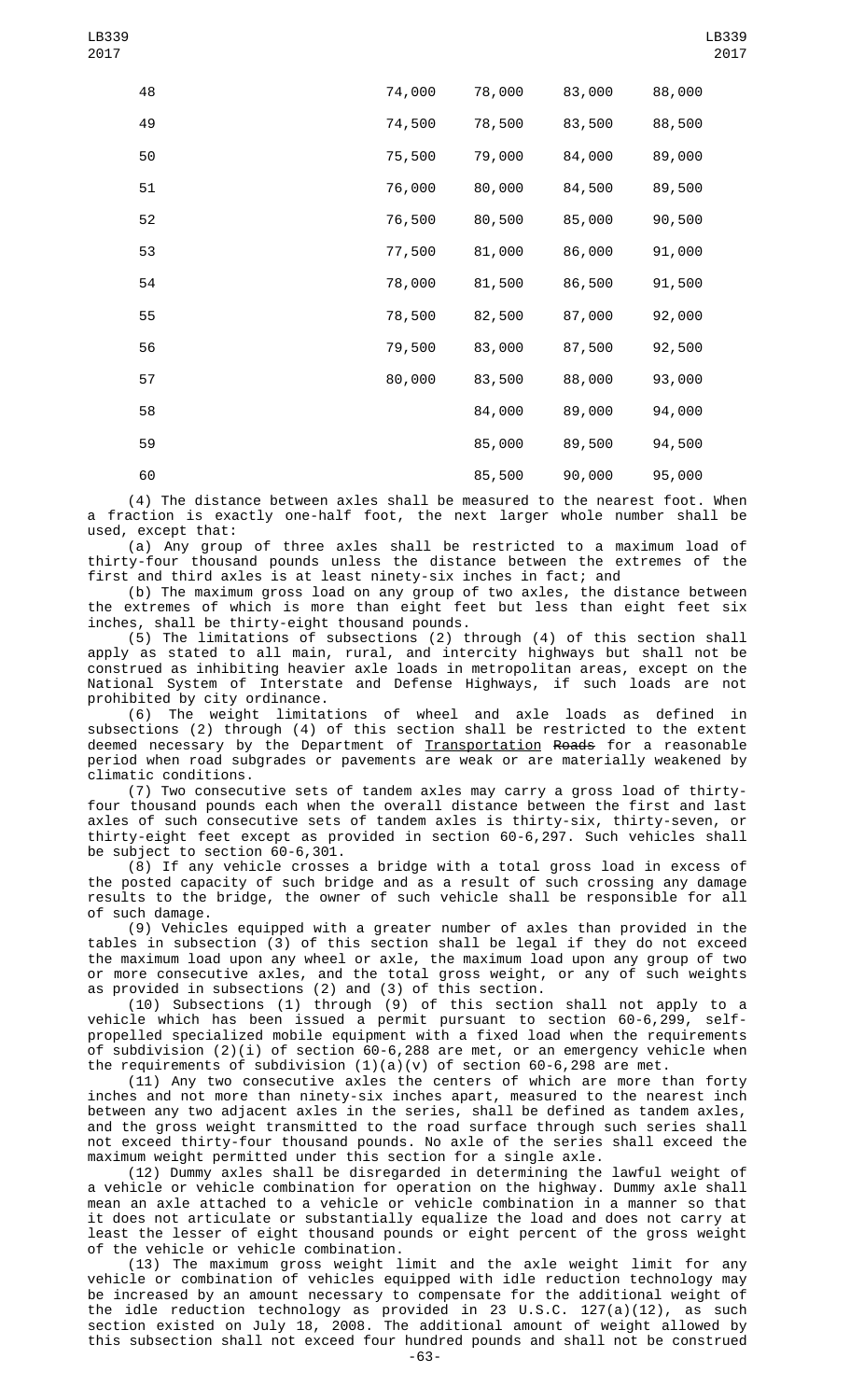to be in addition to the five-percent-in-excess-of-maximum-load provision of subdivision (1) of section 60-6,301.

Sec. 223. Section 60-6,297, Revised Statutes Cumulative Supplement, 2016, is amended to read:

60-6,297 (1) Subdivision (1)(b) of section 60-6,290 and subsections (2) and (3) of section 60-6,294 shall not apply to a vehicle or combination of vehicles disabled or wrecked on a highway or right-of-way when the vehicle or combination of vehicles is towed to a place of secure safekeeping by any wrecker or tow truck performing a wrecker or towing service.

(2) Subdivision (1)(b) of section 60-6,290 and subsections (2) and (3) of section 60-6,294 shall not apply to a single vehicle that is disabled or wrecked when the single vehicle is towed by any wrecker or tow truck to a place for repair or to a point of storage.

(3)(a) Section 60-6,288, subsection (1) of section 60-6,289, subdivision (1)(b) of section 60-6,290, and subsections (2) and (3) of section 60-6,294 shall not apply to a vehicle or combination of vehicles permitted by the Department of <u>Transportation</u> <del>Roads</del> for overwidth, overheight, overlength, or overweight operation that is disabled or wrecked on a highway or right-of-way when the vehicle or combination of vehicles is towed if the vehicle or combination of vehicles is towed by any wrecker or tow truck performing a wrecker or towing service to the first or nearest place of secure safekeeping off the traveled portion of the highway that can accommodate the parking of such disabled vehicle or combination of vehicles.

(b) After the vehicle or combination of vehicles has been towed to a place of secure safekeeping, such vehicle or combination of vehicles shall then be operated in compliance with section 60-6,288, subsection (1) of section 60-6,289, subdivision (1)(b) of section 60-6,290, and subsections (2) and (3) of section 60-6,294, or the vehicle or combination of vehicles shall acquire a special single trip permit from the department for the movement of the overwidth, overheight, overlength, or overweight vehicle or combination of vehicles beyond the first or nearest place of secure safekeeping to its intended destination.

(4) The owners, lessees, and operators of any wrecker or tow truck exceeding the width, height, length, or weight restrictions while towing a disabled or wrecked vehicle or combination of vehicles shall be jointly and severally liable for any injury or damages that result from the operation of the wrecker or tow truck while exceeding such restrictions.

(5) If a disabled or wrecked vehicle or combination of vehicles is towed, the wrecker or tow truck shall be connected with the air brakes and brake lights of the towed vehicle or combination of vehicles.

(6) For purposes of this section:

(a) Place of secure safekeeping means a location off the traveled portion of the highway that can accommodate the parking of the disabled or wrecked vehicle or combination of vehicles in order for the vehicle or combination of vehicles to be repaired or moved to a point of storage; and

(b) Wrecker or tow truck means an emergency commercial vehicle equipped, designed, and used to assist or render aid and transport or tow a disabled vehicle or combination of vehicles from a highway or right-of-way to a place of secure safekeeping.

Sec. 224. Section 60-6,298, Revised Statutes Cumulative Supplement, 2016, is amended to read:

60-6,298 (1)(a) The Department of <u>Transportation</u> <del>Roads</del> or the Nebraska State Patrol, with respect to highways under its jurisdiction including the National System of Interstate and Defense Highways, and local authorities, with respect to highways under their jurisdiction, may in their discretion upon application and good cause being shown therefor issue a special, continuing, or continuous permit in writing authorizing the applicant or his or her designee:

(i) To operate or move a vehicle, a combination of vehicles, or objects of a size or weight of vehicle or load exceeding the maximum specified by law when such permit is necessary:

(A) To further the national defense or the general welfare;

(B) To permit movement of cost-saving equipment to be used in highway or other public construction or in agricultural land treatment; or<br>(C) Because of an emergency, an unusual circumstance, or a very special

 $(C)$  Because of an emergency, an unusual circumstance, situation;

(ii) To operate vehicles, for a distance up to one hundred twenty miles, loaded up to fifteen percent greater than the maximum weight specified by law, or up to ten percent greater than the maximum length specified by law, or both,<br>except that any combination with two or more cargo-carrying units, not  $except$  that any combination with two or more cargo-carrying units, including the truck-tractor, also known as a longer combination vehicle, may only operate for a distance up to seventy miles loaded up to fifteen percent greater than the maximum weight specified by law, or up to ten percent greater than the maximum length specified by law, or both, when carrying grain or other seasonally harvested products from the field where such grain or products are harvested to storage, market, or stockpile in the field or from stockpile to market or factory when failure to move such grain or products in abundant quantities would cause an economic loss to the person or persons whose grain or products are being transported or when failure to move such grain or products in as large quantities as possible would not be in the best interests of the national defense or general welfare. The distance limitation may be waived for vehicles when carrying dry beans from the field where harvested to storage or market when dry beans are not normally stored, purchased, or used within the permittee's local area and must be transported more than one hundred twenty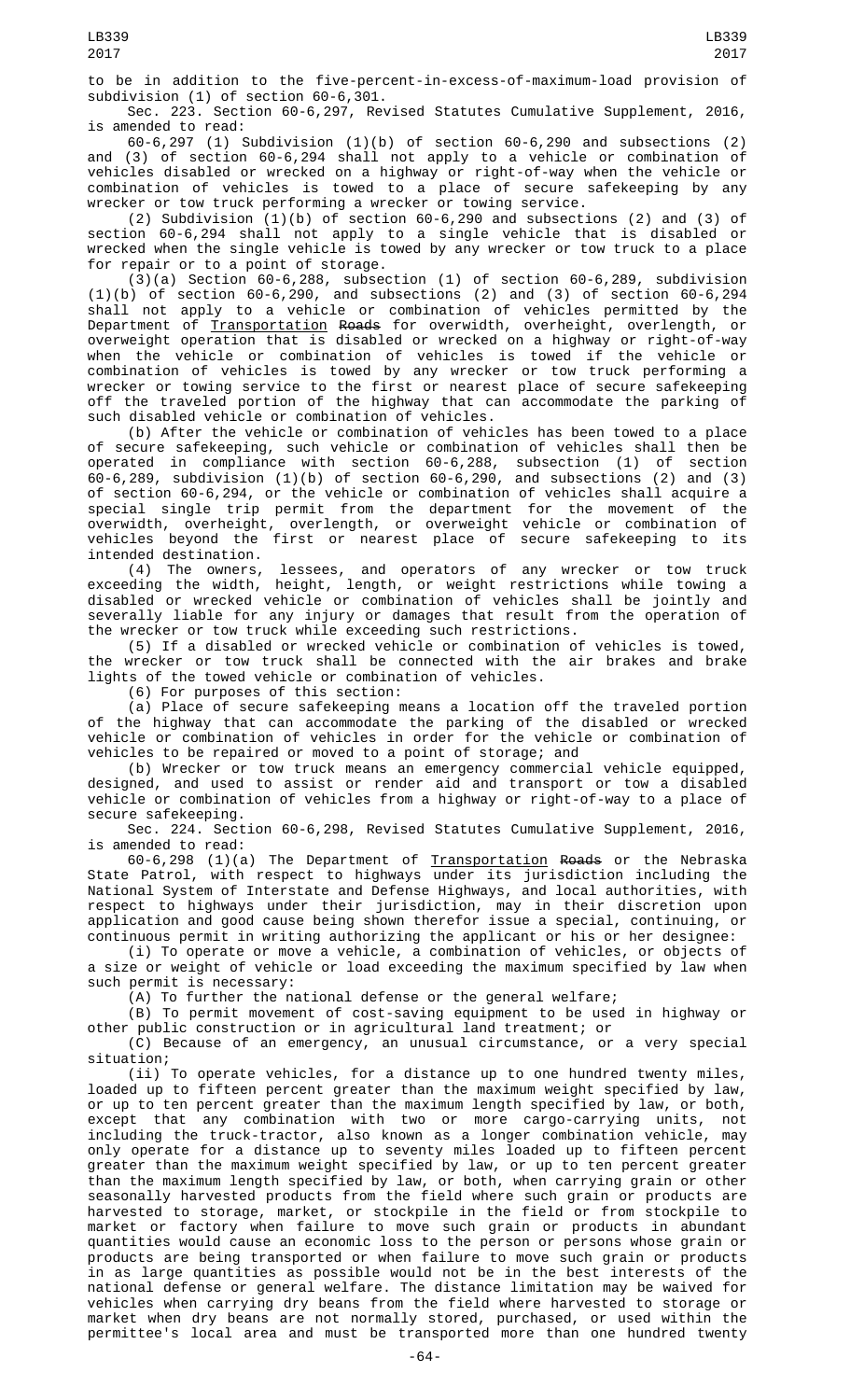(iii) To transport an implement of husbandry which does not exceed twelve and one-half feet in width during daylight hours, except that the permit shall not allow transport on holidays;

(iv) To operate one or more recreational vehicles, as defined in section 71-4603, exceeding the maximum width specified by law if movement of the recreational vehicles is prior to retail sale and the recreational vehicles comply with subdivision (2)(k) of section 60-6,288; or

(v) To operate an emergency vehicle for purposes of sale, demonstration, exhibit, or delivery, if the applicant or his or her designee is a manufacturer or sales agent of the emergency vehicle. No permit shall be issued for an emergency vehicle which weighs over sixty thousand pounds on the tandem axle.

(b) No permit shall be issued under subdivision (a)(i) of this subsection for a vehicle carrying a load unless such vehicle is loaded with an object which exceeds the size or weight limitations, which cannot be dismantled or reduced in size or weight without great difficulty, and which of necessity must be moved over the highways to reach its intended destination. No permit shall be required for the temporary movement on highways other than dustless-surfaced state highways and for necessary access to points on such highways during daylight hours of cost-saving equipment to be used in highway or other public construction or in agricultural land treatment when such temporary movement is necessary and for a reasonable distance.

(2) The application for any such permit shall specifically describe the vehicle, the load to be operated or moved, whenever possible the particular highways for which permit to operate is requested, and whether such permit is requested for a single trip or for continuous or continuing operation. The permit shall include a signed affirmation under oath that, for any load sixteen feet high or higher, the applicant has contacted any and all electric utilities that have high voltage conductors and infrastructure that cross over the roadway affected by the move and made arrangements with such electric utilities for the safe movement of the load under any high voltage conductors owned by such electric utilities.

(3) The department or local authority is authorized to issue or withhold such permit at its discretion or, if such permit is issued, to limit the number of days during which the permit is valid, to limit the number of trips, to establish seasonal or other time limitations within which the vehicles described may be operated on the highways indicated, or to issue a continuous or continuing permit for use on all highways, including the National System of Interstate and Defense Highways. The permits are subject to reasonable conditions as to periodic renewal of such permit and as to operation or movement of such vehicles. The department or local authority may otherwise limit or prescribe conditions of operation of such vehicle or vehicles, when necessary to assure against undue damage to the road foundations, surfaces, or structures or undue danger to the public safety. The department or local authority may require such undertaking or other security as may be deemed necessary to compensate for any injury to any roadway or road structure.

(4) Every such permit shall be carried in the vehicle to which it refers and shall be open to inspection by any peace officer, carrier enforcement officer, or authorized agent of any authority granting such permit. Each such permit shall state the maximum weight permissible on a single axle or combination of axles and the total gross weight allowed. No person shall violate any of the terms or conditions of such special permit. In case of any violation, the permit shall be deemed automatically revoked and the penalty of the original limitations shall be applied unless:

(a) The violation consists solely of exceeding the size or weight specified by the permit, in which case only the penalty of the original size or weight limitation exceeded shall be applied; or

(b) The total gross load is within the maximum authorized by the permit, no axle is more than ten percent in excess of the maximum load for such axle or group of axles authorized by the permit, and such load can be shifted to meet the weight limitations of wheel and axle loads authorized by such permit. Such shift may be made without penalty if it is made at the state or commercial scale designated in the permit. The vehicle may travel from its point of origin to such designated scale without penalty, and a scale ticket from such scale, showing the vehicle to be properly loaded and within the gross and axle weights authorized by the permit, shall be reasonable evidence of compliance with the terms of the permit.

(5) The department or local authority issuing a permit as provided in this section may adopt and promulgate rules and regulations with respect to the issuance of permits provided for in this section.<br>(6) The department shall make available

(6) The department shall make available applications for permits authorized pursuant to subdivisions (1)(a)(ii) and (1)(a)(iii) of this section in the office of each county treasurer. The department may make available applications for all other permits authorized by this section to the office of the county treasurer and may make available applications for all permits authorized by this section to any other location chosen by the department.

(7) The department or local authority issuing a permit may require a permit fee of not to exceed twenty-five dollars, except that:

(a) The fee for a continuous or continuing permit may not exceed twentyfive dollars for a ninety-day period, fifty dollars for a one-hundred-eightyday period, or one hundred dollars for a one-year period; and

(b) The fee for permits issued pursuant to subdivision  $(1)(a)(ii)$  of this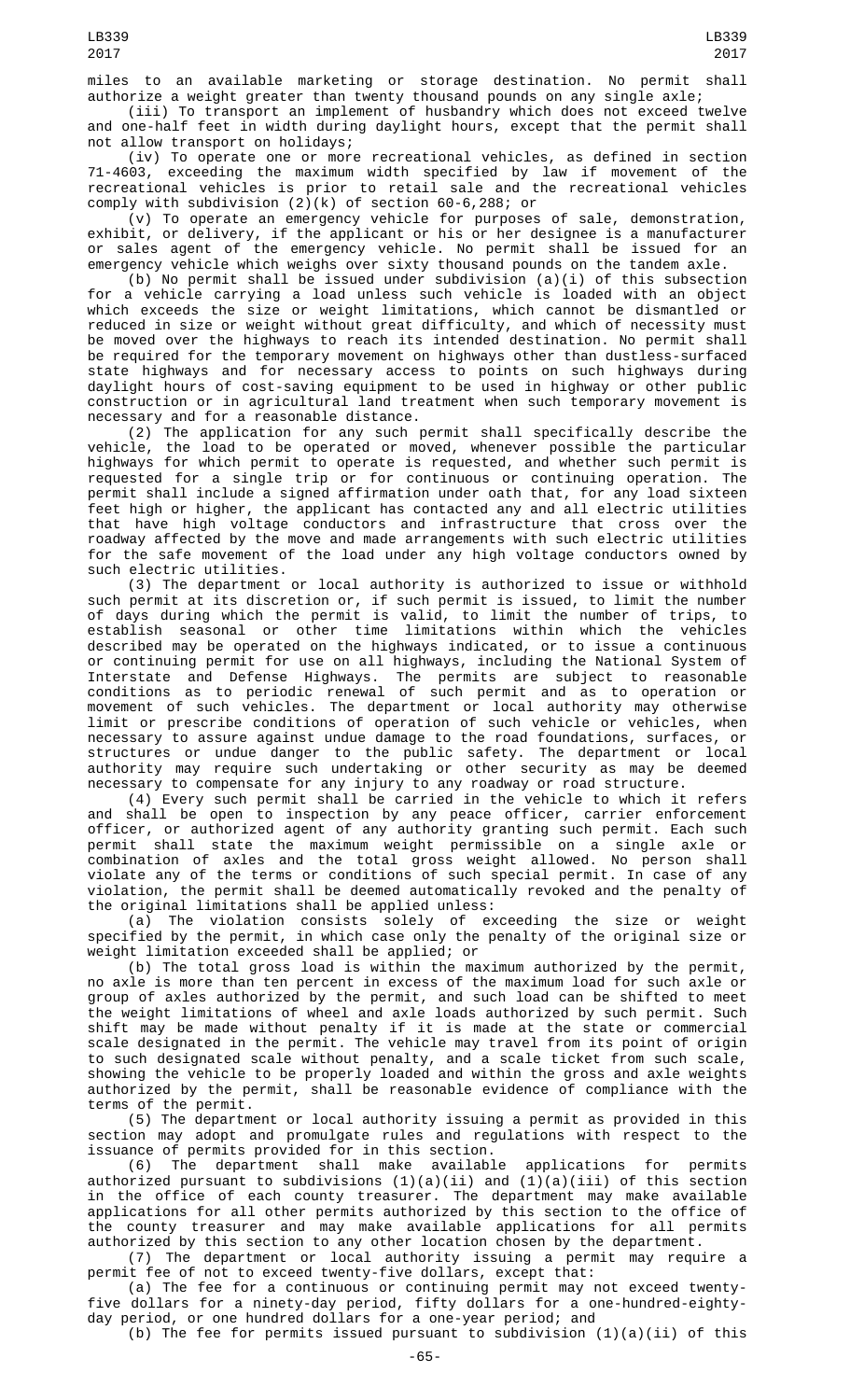section shall be twenty-five dollars. Permits issued pursuant to such subdivision shall be valid for thirty days and shall be renewable four times for a total number of days not to exceed one hundred fifty days per calendar year.

A vehicle or combination of vehicles for which an application for a permit is requested pursuant to this section shall be registered under section 60-3,147 or 60-3,198 for the maximum gross vehicle weight that is permitted pursuant to section 60-6,294 before a permit shall be issued.

Sec. 225. Section 60-6,299, Revised Statutes Cumulative Supplement, 2016, is amended to read:

60-6,299 (1) The Department of Transportation Roads may issue permits for vehicles moving a building or objects requiring specialized moving dollies. Such permits shall allow the vehicles transporting buildings or objects requiring specialized dollies to operate on highways under the jurisdiction of the department, excluding any portion of the National System of Interstate and Defense Highways. Such permit shall specify the maximum allowable width, length, height, and weight of the building to be transported, the route to be used, and the hours during which such building or object may be transported. Such permit shall clearly state that the applicant is not authorized to manipulate overhead high voltage lines or conductors or other such components, including electric utility poles, and that the applicant shall be guilty of a Class II misdemeanor for any violation of this section or of the notification requirements of section 60-6,288.01. Any vehicle moving a building or object requiring specialized moving dollies shall be escorted by another vehicle or vehicles in the manner determined by the department. Such vehicles shall travel at a speed which is not in excess of five miles per hour when carrying loads which are in excess of the maximum gross weight specified by law by more than twenty-five percent. The permit shall not be issued for travel on a state highway containing a bridge or structure which is structurally inadequate to carry such building or object as determined by the department. The department may prescribe conditions of operation of such vehicle when necessary to assure against damage to the road foundations, surfaces, or structures and require such security as may be deemed necessary to compensate for any injury to any roadway or road structure.

(2) The application for any such permit shall (a) specifically describe the vehicle, (b) specifically describe the load to be moved, (c) include a signed affirmation under oath that, for any load sixteen feet high or higher, the applicant has contacted any and all electric utilities that have high voltage conductors and infrastructure that cross over the roadway affected by the move and made arrangements with such electric utilities for the safe movement of the load under any high voltage conductors owned by such electric utilities, and (d) whenever possible, describe the particular highways for which the permit is requested. The company or individual shall maintain a copy of the permit in each vehicle moving a building or object requiring specialized moving dollies which shall be open to inspection by any peace officer, carrier enforcement officer, or authorized agent of any authority granting such permit. The fee for such permit shall be ten dollars.

(3) The department shall adopt and promulgate rules and regulations governing the issuance of the permits. Such rules and regulations shall include, but not be limited to, driver qualifications, equipment selection, hours of operation, weather conditions, road conditions, determination of any damage caused to highways or bridges, cutting or trimming of trees, removal or relocation of signs or other property of the state, raising or lowering of electric supply and communication lines, and such other safety considerations as the department deems necessary.

(4) Any person who violates the terms of a permit issued pursuant to this section or otherwise violates this section shall be guilty of a Class II misdemeanor.

Sec. 226. Section 60-6,301, Reissue Revised Statutes of Nebraska, is amended to read:

60-6,301 When any motor vehicle, semitrailer, or trailer is operated upon the highways of this state carrying a load in excess of the maximum weight permitted by section 60-6,294, the load shall be reduced or shifted to within such maximum tolerance before being permitted to operate on any public highway of this state, except that:

(1) If any motor vehicle, semitrailer, or trailer exceeds the maximum load on only one axle, only one tandem axle, or only one group of axles when (a) the distance between the first and last axle of such group of axles is twelve feet or less, (b) the excess axle load is no more than five percent in excess of the maximum load for such axle, tandem axle, or group of axles permitted by such section, while the vehicle or combination of vehicles is within the maximum gross load, and (c) the load on such vehicle is such that it can be shifted or the configuration of the vehicle can be changed so that all axles, tandem axle, or groups of axles are within the maximum permissible limit for such axle, tandem axle, or group of axles, such shift or change of configuration may be made without penalty;

(2) Any motor vehicle, semitrailer, or trailer carrying only a load of livestock may exceed the maximum load as permitted by such section on only one axle, only one tandem axle, or only one group of axles when the distance between the first and last axle of the group of axles is six feet or less if the excess load on the axle, tandem axle, or group of axles is caused by a shifting of the weight of the livestock by the livestock and if the vehicle or combination of vehicles is within the maximum gross load as permitted by such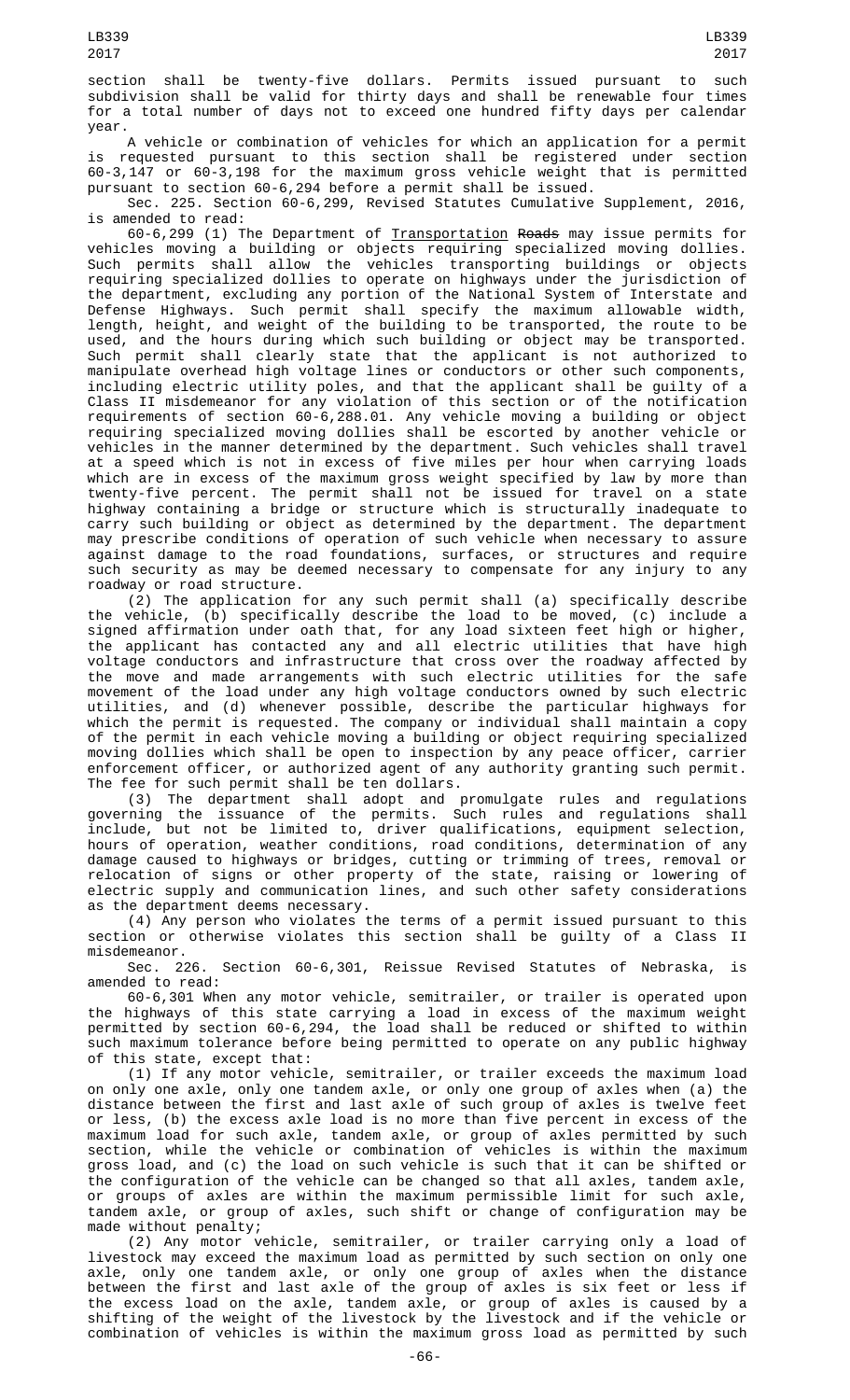section;

(3) With a permit issued by the Department of <u>Transportation</u> <del>Roads</del> or the Nebraska State Patrol, a truck with an enclosed body and a compacting mechanism, designed and used exclusively for the collection and transportation of garbage or refuse, may exceed the maximum load as permitted by such section by no more than twenty percent on only one axle, only one tandem axle, or only one group of axles when the vehicle is laden with garbage or refuse if the vehicle is within the maximum gross load as permitted by such section. There shall be a permit fee of ten dollars per month or one hundred dollars per year. The permit may be issued for one or more months up to one year, and the term of applicability shall be stated on the permit;

(4) Any motor vehicle, semitrailer, or trailer carrying any kind of a load, including livestock, which exceeds the legal maximum gross load by five percent or less may proceed on its itinerary and unload the cargo carried thereon to the maximum legal gross weight at the first unloading facility on the itinerary where the cargo can be properly protected. All material so unloaded shall be cared for by the owner or operator of such vehicle at the risk of such owner or operator; and

(5) Any motor vehicle, semitrailer, or trailer carrying grain or other seasonally harvested products may operate from the field where such grain or products are harvested to storage, market, or stockpile in the field or from stockpile to market or factory up to seventy miles with a load that exceeds the maximum load permitted by section 60-6,294 by fifteen percent on any tandem axle, group of axles, and gross weight. Any truck with no more than a single rear axle carrying grain or other seasonally harvested products may operate from the field where such grain or products are harvested to storage, market, or stockpile in the field or from stockpile to market or factory up to seventy miles with a load that exceeds the maximum load permitted by section 60-6,294 by fifteen percent on any single axle and gross weight. The owner or a representative of the owner of the agricultural product shall furnish the driver of the loaded vehicle a signed statement of origin and destination.

Nothing in this section shall be construed to permit to be operated on the National System of Interstate and Defense Highways any vehicle or combination of vehicles which exceeds any of the weight limitations applicable to such system as contained in section 60-6,294.

If the maximum legal gross weight or axle weight of any vehicle is exceeded by five percent or less and the arresting peace officer or carrier enforcement officer has reason to believe that such excessive weight is caused by snow, ice, or rain, the officer may issue a warning citation to the operator.

Sec. 227. Section 60-6,311, Reissue Revised Statutes of Nebraska, is amended to read:

60-6,311 (1) Any person who rides a moped upon a roadway shall have all of the rights and shall be subject to all of the duties applicable to the driver of a motor vehicle under the Nebraska Rules of the Road except for special moped regulations in the rules and except for those provisions of the rules which by their nature can have no application.

(2) Regulations applicable to mopeds shall apply whenever a moped is operated upon any highway or upon any path set aside by the Department of Transportation Roads or a local authority for the use of mopeds.

Sec. 228. Section 60-6,314, Reissue Revised Statutes of Nebraska, is amended to read:

60-6,314 (1) Any person who operates a bicycle upon a highway shall have all of the rights and shall be subject to all of the duties applicable to the driver of a vehicle under the Nebraska Rules of the Road except for special bicycle regulations in the rules, except for those provisions of the rules which by their nature can have no application, and except as provided in section 60-6,142.

(2) Regulations applicable to bicycles shall apply whenever a bicycle is operated upon any highway or upon any path set aside by the Department of Transportation Roads or a local authority for the exclusive use of bicycles.

Sec. 229. Section 60-6,335, Reissue Revised Statutes of Nebraska, is amended to read:

60-6,335 (1) No person shall operate a snowmobile upon any highway except as provided in sections 60-6,320 to 60-6,346. Subject to regulation by the Department of <u>Transportation</u> <del>Roads</del> and by local authorities, in their respective jurisdictions, a snowmobile may be operated on the roadway of any highway, on the right-hand side of such roadway and in the same direction as the highway traffic, except that no snowmobile shall be operated at any time within the right-of-way of any controlled-access highway within this state.

(2) A snowmobile may make a direct crossing of a highway at any hour of the day if:

(a) The crossing is made at an angle of approximately ninety degrees to the direction of the highway and at a place where no obstruction prevents a quick and safe crossing;

(b) The snowmobile is brought to a complete stop before crossing the shoulder or roadway of the highway;

(c) The driver yields the right-of-way to all oncoming traffic which constitutes an immediate hazard;

(d) In crossing a divided highway, the crossing is made only at an intersection of such highway with another highway; and

(e) When the crossing is made between sunset and sunrise or in conditions of reduced visibility, both the headlights and taillights are on.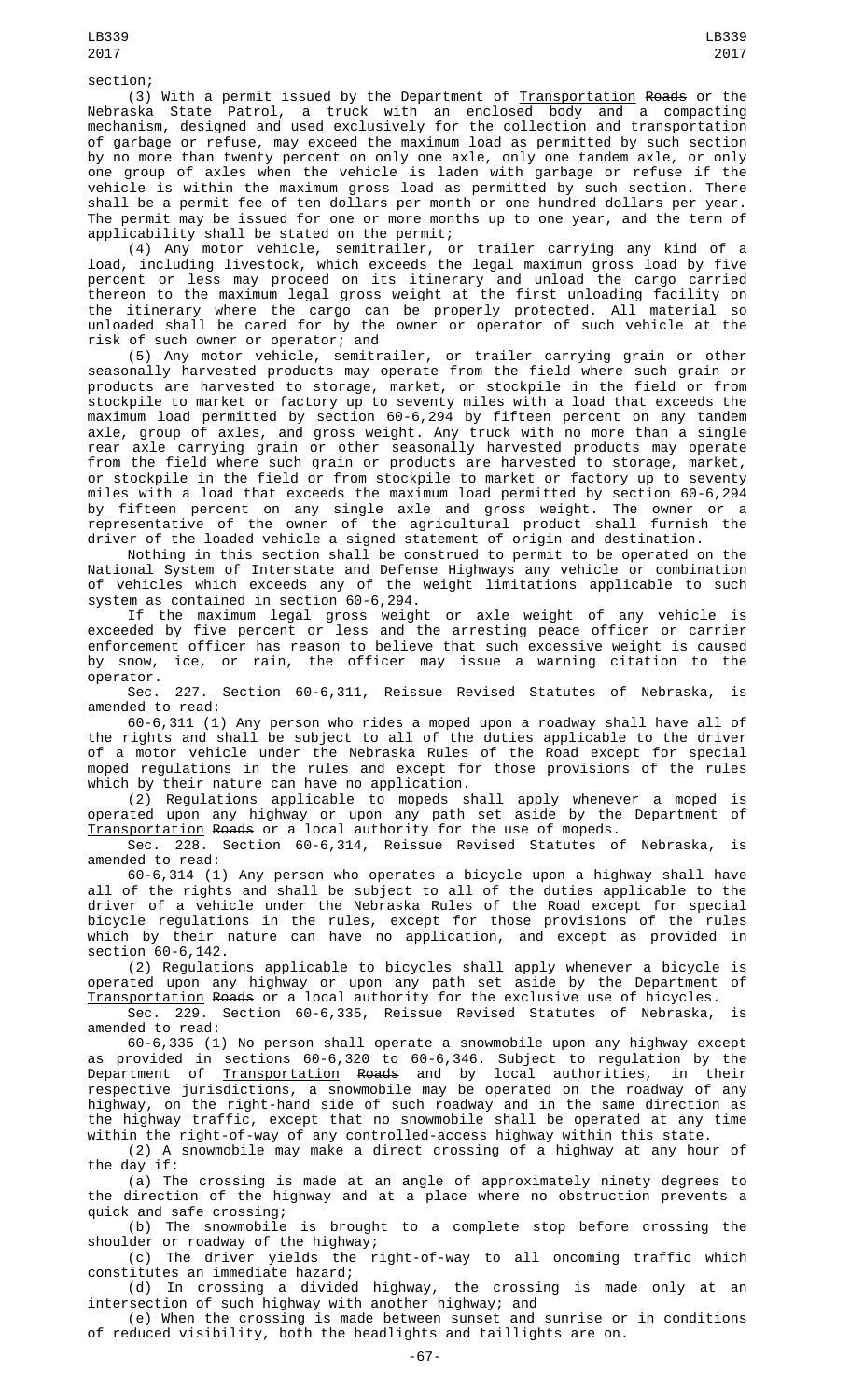(3) No snowmobile shall be operated upon a highway unless equipped with at least one headlight and one taillight, with reflector material of a minimum area of sixteen square inches mounted on each side forward of the handlebars, and with brakes.

(4) A snowmobile may be operated upon a highway other than as provided by subsection (2) of this section in an emergency during the period of time when and at locations where snow upon the roadway renders travel by automobile impractical.

(5) Unless otherwise provided in sections 60-6,320 to 60-6,346, all other provisions of Chapter 60 shall apply to the operation of snowmobiles upon highways except for those relating to required equipment and those which by their nature have no application.

(6) No person shall operate a snowmobile upon any private lands without first having obtained permission of the owner, lessee, or operator of such lands.

Sec. 230. Section 60-6,376, Reissue Revised Statutes of Nebraska, is amended to read:

60-6,376 (1) Any person who operates an electric personal assistive mobility device on a highway shall have all of the rights and shall be subject to all of the duties applicable to the operator of a vehicle under the Nebraska Rules of the Road except (a) as provided in special electric personal assistive mobility device regulations adopted pursuant to the Nebraska Rules of the Road, (b) any provisions of the Nebraska Rules of the Road which by their nature can have no application, and (c) as provided in section 60-6,142 with respect to operating an electric personal assistive mobility device on a shoulder of a highway.

(2) An electric personal assistive mobility device may be operated on any highway, alley, sidewalk, bike trail, path, or any other area where persons travel, except as provided by the Department of <u>Transportation</u> R<del>oads</del> or local authority. Regulations applicable to an electric personal assistive mobility device shall apply whenever an electric personal assistive mobility device is so operated.

(3) An operator of an electric personal assistive mobility device shall yield to pedestrian traffic and any human-powered or animal-powered vehicle at all times. An operator of an electric personal assistive mobility device shall give an audible signal before overtaking and passing any pedestrian or humanpowered or animal-powered vehicle. A person violating this subsection shall be fined ten dollars for the first offense. A person violating this subsection shall have his or her electric personal assistive mobility device impounded for up to thirty days for each subsequent offense.

Sec. 231. Section 60-6,378, Revised Statutes Cumulative Supplement, 2016, is amended to read:

60-6,378 (1)(a) A driver in a vehicle on a controlled-access highway approaching or passing a stopped authorized emergency vehicle or road assistance vehicle which makes use of proper audible or visual signals shall proceed with due care and caution as described in subdivision (b) of this subsection.

(b) On a controlled-access highway with at least two adjacent lanes of travel in the same direction on the same side of the highway where a stopped authorized emergency vehicle or road assistance vehicle is using proper audible or visual signals, the driver of the vehicle shall proceed with due care and caution and yield the right-of-way by moving into a lane at least one moving lane apart from the stopped authorized emergency vehicle or road assistance vehicle unless directed otherwise by a peace officer or other authorized emergency personnel. If moving into another lane is not possible because of weather conditions, road conditions, or the immediate presence of vehicular or pedestrian traffic or because the controlled-access highway does not have two available adjacent lanes of travel in the same direction on the same side of the highway where such a stopped authorized emergency vehicle or road assistance vehicle is located, the driver of the approaching or passing vehicle shall reduce his or her speed, maintain a safe speed with regard to the location of the stopped authorized emergency vehicle or road assistance vehicle, the weather conditions, the road conditions, and vehicular or pedestrian traffic, and proceed with due care and caution or proceed as directed by a peace officer or other authorized emergency personnel or road assistance personnel.

(c) Any person who violates this subsection is guilty of a traffic infraction for a first offense and Class IIIA misdemeanor for a second or subsequent offense.

(2) The Department of Transportation Roads shall erect and maintain or cause to be erected and maintained signs giving notice of subsection (1) of this section along controlled-access highways.

(3) Enforcement of subsection (1) of this section shall not be accomplished using simulated situations involving an authorized emergency vehicle or a road assistance vehicle.

(4) This section does not relieve the driver of an authorized emergency vehicle or a road assistance vehicle from the duty to drive with due regard for the safety of all persons using the highway.

(5) For purposes of this section, road assistance vehicle includes a vehicle operated by the <u>Nebraska </u>Department of <u>Transportation</u> <del>Roads</del>, a Nebraska State Patrol motorist assistance vehicle, a United States Department of Transportation registered towing or roadside assistance vehicle, and a utility service vehicle operated by a utility company. A road assistance vehicle shall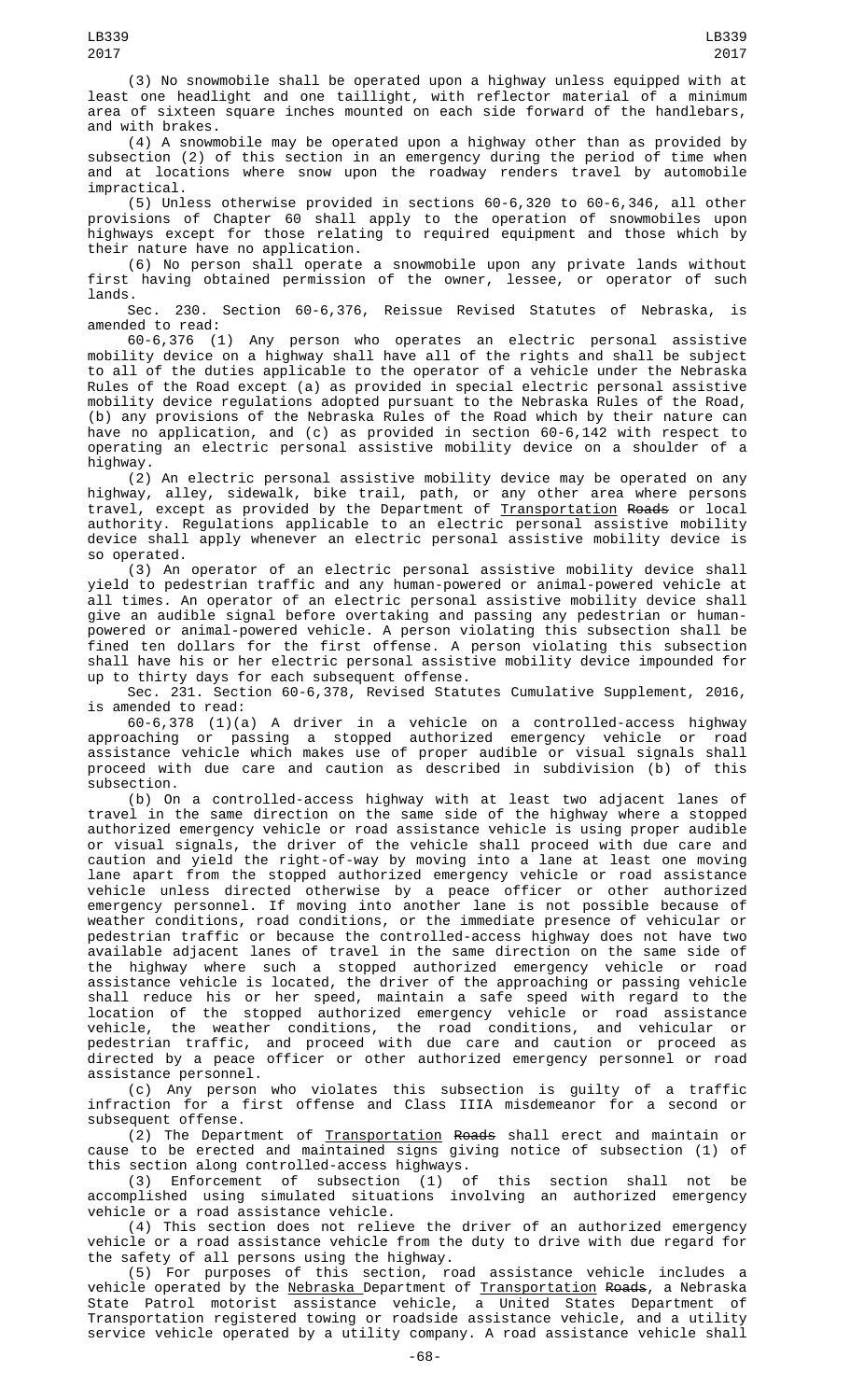Sec. 232. Section 60-6,380, Revised Statutes Cumulative Supplement, 2016, is amended to read:

60-6,380 A low-speed vehicle may be operated on any highway on which the speed limit is not more than thirty-five miles per hour. A low-speed vehicle may cross a highway on which the speed limit is more than thirty-five miles per hour. Nothing in this section shall prevent a county, city, or village from adopting more stringent ordinances governing low-speed vehicle operation if the governing body of the county, city, or village determines that such ordinances are necessary in the interest of public safety. Any person operating a lowspeed vehicle as authorized under this section shall have a valid Class O operator's license and shall have liability insurance coverage for the lowspeed vehicle. The Department of <u>Transportation</u> <del>Roads</del> may prohibit the operation of low-speed vehicles on any highway under its jurisdiction if it determines that the prohibition is necessary in the interest of public safety. Sec. 233. Section 60-1301, Reissue Revised Statutes of Nebraska, is amended to read:

60-1301 In order to promote public safety, to preserve and protect the state highways and bridges and prevent immoderate and destructive use of the same, and to enforce the motor vehicle registration laws, the Department of Transportation Roads shall have the responsibility to construct, maintain, provide, and contract with the Nebraska State Patrol for the operation of weighing stations and provide the funding for the same. The Nebraska State Patrol shall operate the weighing stations, including portable scales, for the weighing and inspection of buses, motor trucks, truck-tractors, semitrailers, trailers, and towed vehicles. Each of the weighing stations shall be located near, on, or adjacent to a state highway upon real estate owned by the State of Nebraska or upon real estate acquired for that purpose. Weights determined on such weighing stations and portable scales shall be presumed to be accurate and shall be accepted in court as prima facie evidence of a violation of the laws relating to the size, weight, load, and registration of buses, motor trucks, truck-tractors, semitrailers, trailers, and towed vehicles. The owner or driver of a vehicle found to be in violation of such laws by the use of portable scales shall be advised by the officer operating the portable scale that he or she has the right to demand an immediate reweighing at his or her expense at the nearest permanent state-approved scale capable of weighing the vehicle, and if a variance exists between the weights of the permanent and portable scales, then the weights determined on the permanent scale shall prevail. Sections 60-1301 to 60-1309 shall not apply to pickup trucks with a factory-rated capacity of one ton or less, except as may be provided by rules and regulations of the Nebraska State Patrol, or to recreational vehicles as defined in section 71-4603. The Nebraska State Patrol may adopt and promulgate rules and regulations concerning the weighing of pickup trucks with a factory-rated capacity of one ton or less which tow vehicles. Such rules and regulations shall require trucks towing vehicles to comply with sections 60-1301 to 60-1309 when it is necessary to promote the public safety and preserve and protect the state highways and bridges.

Sec. 234. Section 60-1302, Reissue Revised Statutes of Nebraska, is amended to read:

60-1302 The Department of Transportation Roads is hereby authorized to take, hold, and acquire by eminent domain so much real estate as may be necessary and convenient to carry out the provisions of section 60-1301. The procedure to condemn property shall be exercised in the manner set forth in sections 76-704 to 76-724.

Sec. 235. Section 60-1303, Reissue Revised Statutes of Nebraska, is amended to read:

60-1303 (1) The Nebraska State Patrol is hereby designated as the agency to operate the weighing stations and portable scales and to perform carrier enforcement duties.

(2)(a) On and after July 20, 2002, officers of the Nebraska State Patrol appointed to operate the weighing stations and portable scales and to perform carrier enforcement duties shall be known as the carrier enforcement division. The Superintendent of Law Enforcement and Public Safety shall appoint officers of the Nebraska State Patrol to the carrier enforcement division, including officers as prescribed in sections 81-2001 to 81-2009, and carrier enforcement officers as prescribed in sections 60-1301 to 60-1309.

(b) The employees within the Nebraska State Patrol designated to operate the weighing stations and portable scales and to perform carrier enforcement duties before July 20, 2002, and not authorized to act under subdivisions (1) through (8) of section 81-2005 shall be known as carrier enforcement officers.

(3) All carrier enforcement officers shall be bonded or insured as required by section 11-201. Premiums shall be paid from the money appropriated for the construction, maintenance, and operation of the state weighing stations.

(4) All employees of the Nebraska State Patrol who are carrier enforcement officers and who are not officers of the Nebraska State Patrol with the powers and duties prescribed in sections 81-2001 to 81-2009 shall be members of the State Employees Retirement System of the State of Nebraska. Officers of the Nebraska State Patrol who are carrier enforcement officers on July 20, 2002, who subsequently become officers of the Nebraska State Patrol with the powers and duties prescribed in sections 81-2001 to 81-2009, and who elect to remain members of the State Employees Retirement System of the State of Nebraska shall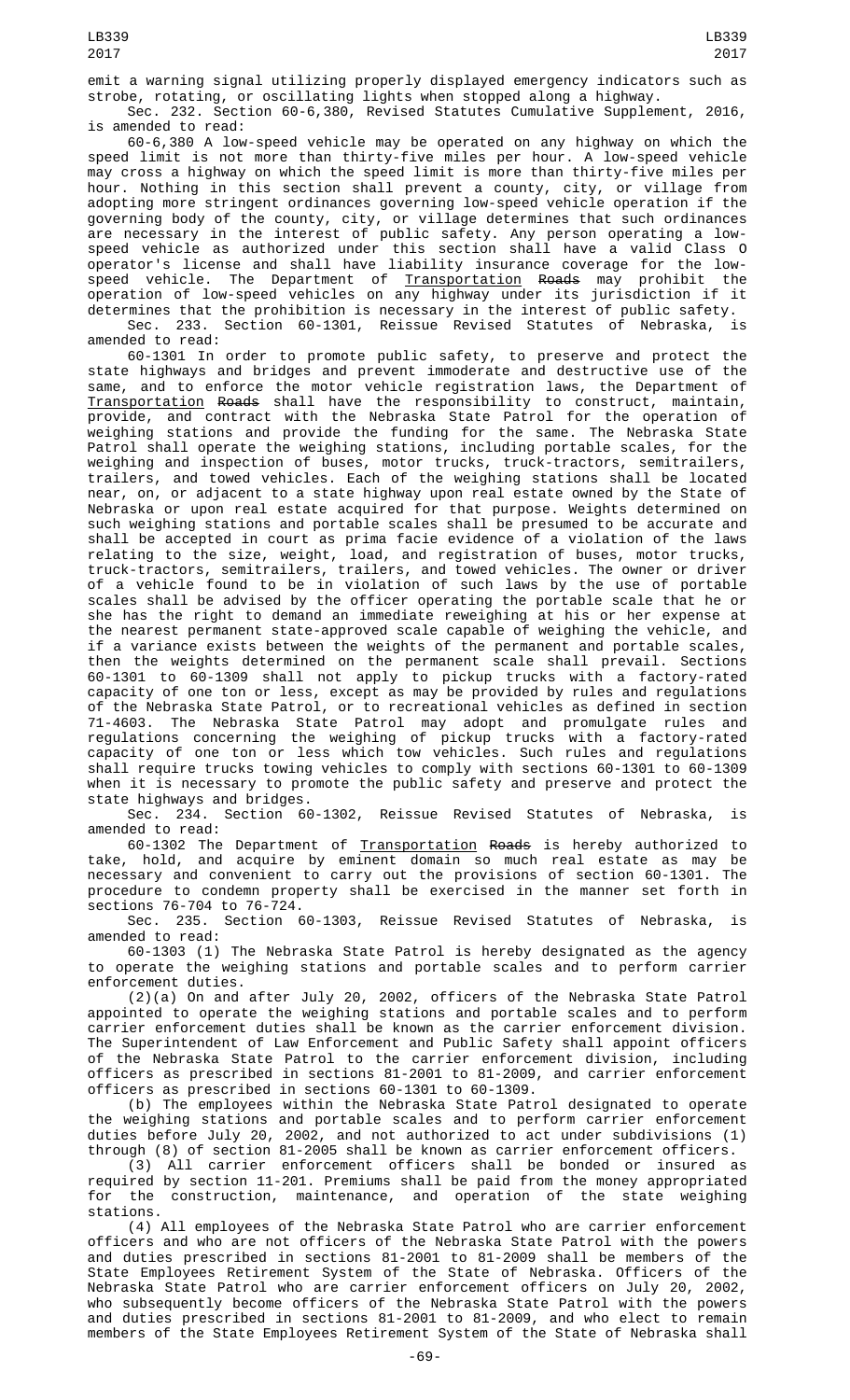continue to participate in the State Employees Retirement System of the State of Nebraska. Carrier enforcement officers shall not receive any expense allowance as provided for by section 81-2002.

(5) The Nebraska State Patrol and the Department of Transportation Roads shall have the duty, power, and authority to contract with one another for the staffing and operation of weighing stations and portable scales and the performance of carrier enforcement duties to ensure that there is adequate personnel in the carrier enforcement division to carry out the duties specified in sections 60-1301 to 60-1309. Through June 30, 2005, the number of full-time equivalent positions funded pursuant to such contract shall be limited to eighty-eight officers, including carrier enforcement officers as prescribed in sections 60-1301 to 60-1309 and officers of the Nebraska State Patrol as prescribed in sections 81-2001 to 81-2009 assigned to the carrier enforcement division. Pursuant to such contract, command of the personnel involved in such carrier enforcement operations shall be with the Nebraska State Patrol. The Department of Transportation Roads may use any funds at its disposal for its financing of such carrier enforcement activity in accordance with such contract as long as such funds are used only to finance those activities directly involved with the duties specified in sections 60-1301 to 60-1309. The Nebraska State Patrol shall account for all appropriations and expenditures related to the staffing and operation of weighing stations and portable scales and the performance of carrier enforcement duties in a budget program that is distinct and separate from budget programs used for non-carrier-enforcement-divisionrelated activities.

(6) The Nebraska State Patrol may adopt, promulgate, and enforce rules and regulations consistent with statutory provisions related to carrier enforcement necessary for (a) the collection of fees, as outlined in sections 60-3,177 and 60-3,179 to 60-3,182 and the International Fuel Tax Agreement Act, (b) the inspection of licenses and permits required under the motor fuel laws, and (c) weighing and inspection of buses, motor trucks, truck-tractors, semitrailers, trailers, and towed vehicles.

Sec. 236. Section 60-3101, Revised Statutes Cumulative Supplement, 2016, is amended to read:

60-3101 (1) State fleet card programs shall be created and shall be administered separately by the Department of <u>Transportation</u> <del>Roads</del> and the University of Nebraska. The Department of <u>Transportation</u> <del>Roads</del> shall administer a fleet card program on behalf of state government and political subdivisions other than the University of Nebraska under a contract through the State Treasurer. The State Treasurer shall determine the type of fleet card or cards utilized in the state fleet card program. The State Treasurer shall contract with one or more financial institutions, card-issuing banks, credit card companies, charge card companies, debit card companies, or third-party merchant banks capable of operating a fleet card program on behalf of the state, including the University of Nebraska, and political subdivisions that participate in the state contract for such services. Rules and regulations may be adopted and promulgated as needed by the Department of <u>Transportation</u> <del>Roads</del> or the University of Nebraska for the operation of the state fleet card programs. The rules and regulations shall provide authorization instructions for all transactions. Expenses associated with the state fleet card programs shall be considered as an administrative or operational expense.

(2) For purposes of this section, fleet card means a payment card used for gasoline, diesel, and other fuels. Fleet cards may also be used to pay for vehicle and equipment maintenance and expenses at the discretion of the program administrator. The Department of <u>Transportation</u> <del>Roads</del> and the University of Nebraska shall each designate a program administrator.

(3) Any state official, agency, board, or commission may utilize a state fleet card for the purchase of goods and services described in subsection (2) of this section for and on behalf of the State of Nebraska. Any political subdivision may utilize a fleet card for the purchase of goods and services described in subsection (2) of this section for lawful government purposes of the political subdivision. No disbursements or cash back on fleet card transactions shall be allowed.

(4) Vendors accepting a state fleet card shall obtain authorization for all transactions in accordance with instructions from the program administrator. Transaction authorization shall be from the financial institution, card-issuing bank, credit card company, charge card company, debit card company, or third-party merchant bank contracted to provide such service to the State of Nebraska. Each transaction shall be authorized in accordance with the instructions provided by the program administrator for each state official, agency, board, or commission or each political subdivision.

(5) Detailed transaction information for the purposes of tracking expenditures shall include fleet card identification, merchant name and address, transaction number, date, time, product, quantity, cost, and equipment meter reading if applicable. A state fleet card program may require an itemized receipt for purposes of tracking expenditures of a state fleet card purchase from a commercial vendor as acceptable detailed transaction information. If detailed transaction information is not provided, the program administrator shall have the authority to temporarily or permanently suspend state fleet card purchases in accordance with rules and regulations.

(6) No officer or employee of the state or of a political subdivision shall use a state fleet card for any unauthorized use.

Sec. 237. Section 66-489.02, Revised Statutes Cumulative Supplement, 2016, is amended to read: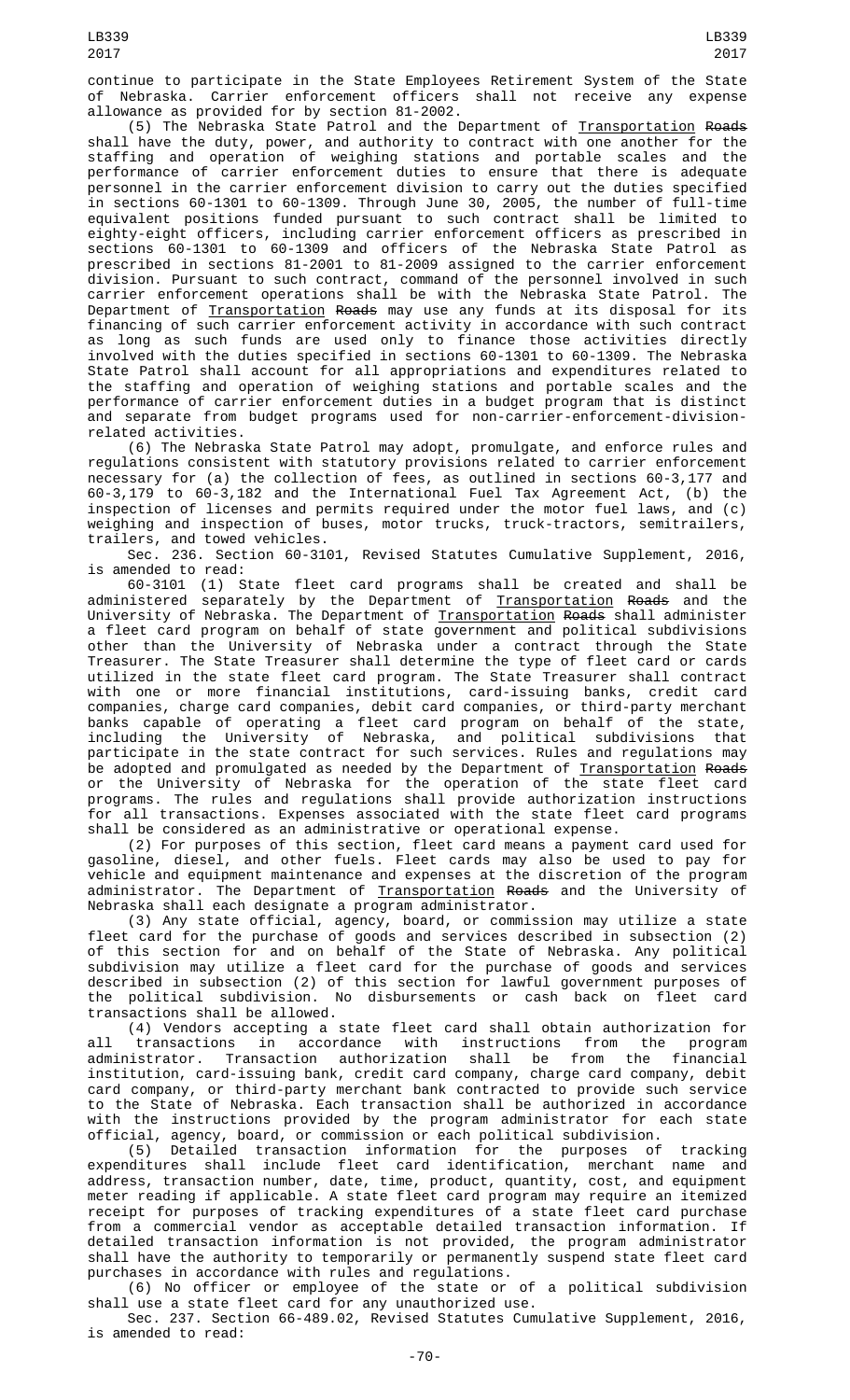66-489.02 (1) For tax periods beginning on and after July 1, 2009, at the time of filing the return required by section 66-488, the producer, supplier, distributor, wholesaler, or importer shall, in addition to the other taxes provided for by law, pay a tax at the rate of five percent of the average wholesale price of gasoline for the gallons of the motor fuels as shown by the return, except that there shall be no tax on the motor fuels reported if they are otherwise exempted by sections 66-482 to 66-4,149.

(2) The department shall calculate the average wholesale price of gasoline on April 1, 2009, and on each April 1 and October 1 thereafter. The average wholesale price on April 1 shall apply to returns for the tax periods beginning on and after July 1, and the average wholesale price on October 1 shall apply to returns for the tax periods beginning on and after January 1. The average wholesale price shall be determined using data available from the State Energy Office and shall be an average wholesale price per gallon of gasoline sold in the state over the previous six-month period, excluding any state or federal excise tax or environmental fees. The change in the average wholesale price between two six-month periods shall be adjusted so that the increase or decrease in the tax provided for in this section or section 66-6,109.02 does not exceed one cent per gallon.

(3) All sums of money received under this section shall be credited to the Highway Trust Fund. Credits and refunds of such tax allowed to producers, suppliers, distributors, wholesalers, or importers shall be paid from the Highway Trust Fund. The balance of the amount credited, after credits and refunds, shall be allocated as follows:

(a) Sixty-six percent to the Highway Cash Fund for the Department of Transportation Roads;

(b) Seventeen percent to the Highway Allocation Fund for allocation to the various counties for road purposes; and

(c) Seventeen percent to the Highway Allocation Fund for allocation to the various municipalities for street purposes.

Sec. 238. Section 66-4,100, Revised Statutes Cumulative Supplement, 2016, is amended to read:

66-4,100 The Highway Cash Fund and the Roads Operations Cash Fund are hereby created. If bonds are issued pursuant to subsection (2) of section 39-2223, the balance of the share of the Highway Trust Fund allocated to the Department of <u>Transportation</u> <del>Roads</del> and deposited into the Highway Restoration and Improvement Bond Fund as provided in subsection (6) of section 39-2215 and the balance of the money deposited in the Highway Restoration and Improvement Bond Fund as provided in section 39-2215.01 shall be transferred by the State Treasurer, on or before the last day of each month, to the Highway Cash Fund. If no bonds are issued pursuant to subsection (2) of section 39-2223, the share of the Highway Trust Fund allocated to the Department of <u>Transportation</u> <del>Roads</del> shall be transferred by the State Treasurer on or before the last day of each month to the Highway Cash Fund.

The Legislature may direct the State Treasurer to transfer funds from the Highway Cash Fund to the Roads Operations Cash Fund. Both funds shall be expended by the department (1) for acquiring real estate, road materials, equipment, and supplies to be used in the construction, reconstruction, improvement, and maintenance of state highways, (2) for the construction, reconstruction, improvement, and maintenance of state highways, including grading, drainage, structures, surfacing, roadside development, landscaping, and other incidentals necessary for proper completion and protection of state highways as the department shall, after investigation, find and determine shall be for the best interests of the highway system of the state, either independent of or in conjunction with federal-aid money for highway purposes, (3) for the share of the department of the cost of maintenance of state aid bridges, (4) for planning studies in conjunction with federal highway funds for the purpose of analyzing traffic problems and financial conditions and problems relating to state, county, township, municipal, federal, and all other roads in the state and for incidental costs in connection with the federal-aid grade crossing program for roads not on state highways, (5) for tests and research by the department or proportionate costs of membership, tests, and research of highway organizations when participated in by the highway departments of other states, (6) for the payment of expenses and costs of the Board of Examiners for County Highway and City Street Superintendents as set forth in section 39-2310, (7) for support of the public transportation assistance program established under section 13-1209 and the intercity bus system assistance program established under section 13-1213, and (8) for purchasing from political or governmental subdivisions or public corporations, pursuant to section 39-1307, any federal-aid transportation funds available to such entities.

Any money in the Highway Cash Fund and the Roads Operations Cash Fund not needed for current operations of the department shall, as directed by the Director-State Engineer to the State Treasurer, be invested by the state investment officer pursuant to the Nebraska Capital Expansion Act and the Nebraska State Funds Investment Act, subject to approval by the board of each investment. All income received as a result of such investment shall be placed in the Highway Cash Fund.

Sec. 239. Section 66-4,144, Revised Statutes Cumulative Supplement, 2016, is amended to read:

66-4,144 (1) In order to insure that an adequate balance in the Highway Restoration and Improvement Bond Fund is maintained to meet the debt service requirements of bonds to be issued by the commission under subsection (2) of section 39-2223, the Director-State Engineer shall certify to the department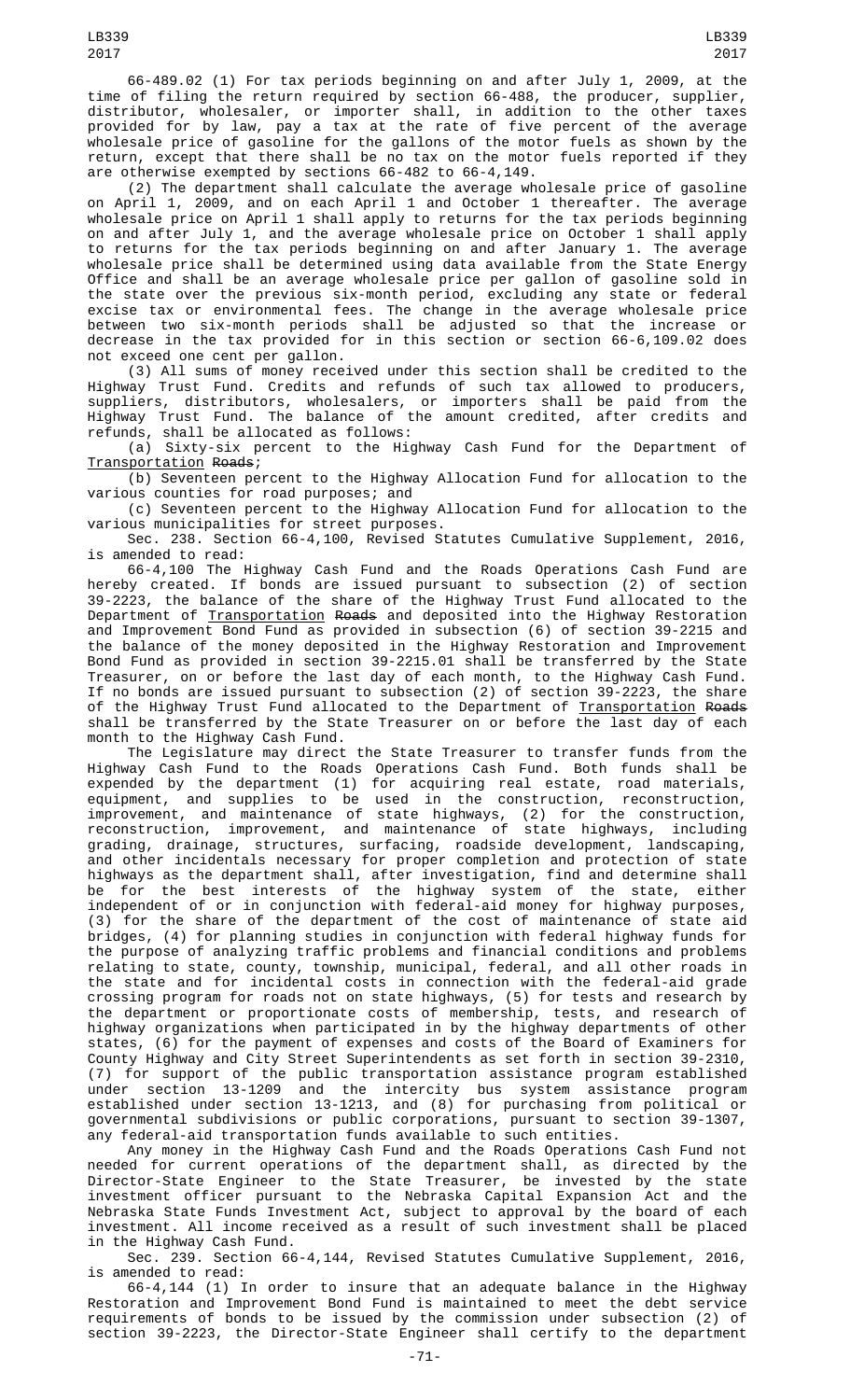the excise tax rate to be imposed by sections 66-4,140 and 66-6,108 for each year during which such bonds are outstanding necessary to provide in each such year money equal in amount to not less than one hundred twenty-five percent of such year's bond principal and interest payment requirements. The department shall adjust the rate as certified by the Director-State Engineer. Such rate shall be in addition to the rate of excise tax set pursuant to subsection (2) of this section. Each such rate shall be effective from July 1 of a stated year through June 30 of the succeeding year or during such other period not longer than one year as the Director-State Engineer certifies to be consistent with the principal and interest requirements of such bonds. Such excise tax rates set pursuant to this subsection may be increased, but such excise tax rates shall not be subject to reduction or elimination unless the Director-State Engineer has received from the State Highway Commission notice of reduced principal and interest requirements for such bonds, in which event the Director-State Engineer shall certify the new rate or rates to the department. The new rate or rates, if any, shall become effective on the first day of the following semiannual period.

(2) In order to insure that there is maintained an adequate Highway Cash Fund balance to meet expenditures from such fund as appropriated by the Legislature, by June 15 or five days after the adjournment of the regular legislative session each year, whichever is later, the Director-State Engineer shall certify to the department the excise tax rate to be imposed by sections 66-4,140 and 66-6,108. The department shall adjust the rate as certified by the Director-State Engineer to be effective from July 1 through June 30 of the succeeding year. The rate of excise tax for a given July 1 through June 30 period set pursuant to this subsection shall be in addition to and independent of the rate or rates of excise tax set pursuant to subsection (1) of this section for such period. The Director-State Engineer shall determine the cash and investment balances of the Highway Cash Fund at the beginning of each fiscal year under consideration and the estimated receipts to the Highway Cash Fund from each source which provides at least one million dollars annually to such fund. The rate of excise tax shall be an amount sufficient to meet the appropriations made from the Highway Cash Fund by the Legislature. Such rate shall be set in increments of one-tenth of one percent.

(3) The Department of <u>Transportation</u> <del>Roads</del> shall provide to the Legislative Fiscal Analyst an electronic copy of the information that is submitted to the Department of Revenue and used to set or adjust the excise tax rate.

(4) If the actual receipts received to date added to any projections or modified projections of deposits to the Highway Cash Fund for the current fiscal year are less than ninety-nine percent or greater than one hundred two percent of the appropriation for the current fiscal year, the Director-State Engineer shall certify to the department the adjustment in rate necessary to<br>moot the annonriations made from the Highway Cash Fund by the Legislature. The meet the appropriations made from the Highway Cash Fund by the Legislature. The department shall adjust the rate as certified by the Director-State Engineer to be effective on the first day of the following semiannual period.

(5) Nothing in this section shall be construed to abrogate the duties of the Department of <u>Transportation</u> <del>Roads</del> or attempt to change any highway improvement program schedule.

Sec. 240. Section 66-6,109.02, Reissue Revised Statutes of Nebraska, is amended to read:

66-6,109.02 (1) For tax periods beginning on and after July 1, 2009, at the time of filing the return required by section 66-6,110, the retailer shall, in addition to the other taxes provided for by law, pay a tax at the rate of five percent of the average wholesale price of gasoline calculated pursuant to section 66-489.02 for the gallons of the compressed fuel as shown by the return, except that there shall be no tax on the compressed fuel reported if it is otherwise exempted by the Compressed Fuel Tax Act.

(2) All sums of money received under this section shall be credited to the Highway Trust Fund. Credits and refunds of such tax allowed to producers, suppliers, distributors, wholesalers, or importers shall be paid from the Highway Trust Fund. The balance of the amount credited, after credits and refunds, shall be allocated as follows:

(a) Sixty-six percent to the Highway Cash Fund for the Department of Transportation Roads;

(b) Seventeen percent to the Highway Allocation Fund for allocation to the various counties for road purposes; and

(c) Seventeen percent to the Highway Allocation Fund for allocation to the various municipalities for street purposes.

Sec. 241. Section 66-738, Revised Statutes Cumulative Supplement, 2016, is amended to read:

66-738 The Motor Fuel Tax Enforcement and Collection Division is hereby created within the Department of Revenue. The division shall be funded by a separate appropriation program within the department. All provisions of the Compressed Fuel Tax Act, the Petroleum Release Remedial Action Act, the State Aeronautics <del>Department</del> Act, and sections 66-482 to 66-4,149, 66-501 to 66-531, and 66-712 to 66-736, pertaining to the Department of Revenue, the Tax Commissioner, or the division, shall be entirely and separately undertaken and enforced by the division, except that the division may utilize services provided by other programs of the Department of Revenue in functional areas known on July 1, 1991, as the budget subprograms designated revenue operations and administration. Appropriations for the division that are used to fund costs allocated for such functional operations shall be expended by the division in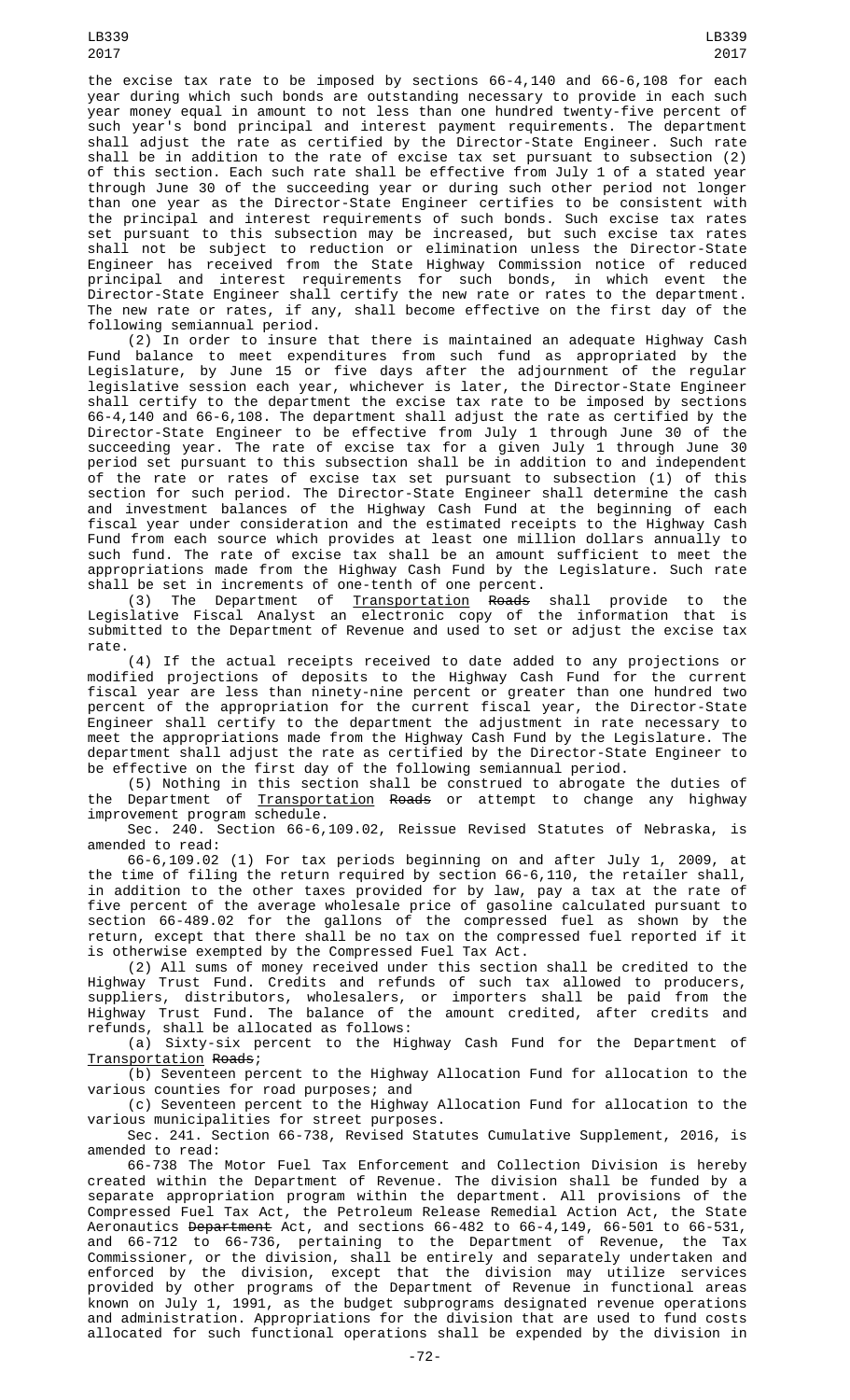an appropriate pro rata share and shall be subject to audit by the Auditor of Public Accounts, at such time as he or she determines necessary, which audit shall be provided to the budget division of the Department of Administrative Services and the Legislative Fiscal Analyst by October 1 of the year under audit. Audit information useful to other divisions of the Department of Revenue may be shared by the Motor Fuel Tax Enforcement and Collection Division with the other divisions of the department and the Division of Motor Carrier Services of the Department of Motor Vehicles, but audits shall not be considered as a functional operation for purposes of this section. Except for staff performing in functional areas, staff funded from the separate appropriation program shall only be utilized to carry out the provisions of such acts and sections. The auditors and field investigators in the Motor Fuel Tax Enforcement and Collection Division shall be adequately trained for the purposes of motor fuel tax enforcement and collection. The Tax Commissioner shall hire for or assign to the division sufficient staff to carry out the responsibility of the division for the enforcement of the motor fuel laws.

Funds appropriated to the division may also be used to contract with other public agencies or private entities to aid in the issuance of motor fuel delivery permit numbers as provided in subsection (2) of section 66-503, and such contracted funds shall only be used for such purpose. The amount of any contracts entered into pursuant to this section shall be appropriated and accounted for in a separate budget subprogram of the division.

Sec. 242. Section 66-821, Reissue Revised Statutes of Nebraska, is amended to read:

66-821 For purposes of sections 66-821 to 66-824, unless the context otherwise requires:

(1) Gasohol shall mean gasoline which contains a minimum of ten percent blend of an agricultural ethyl alcohol whose purity shall be at least ninetynine percent alcohol, excluding denaturant, produced from cereal grains or domestic agricultural commodities; and

(2) Department shall mean the Department of <u>Transportation</u> R<del>oads</del>.

Sec. 243. Section 66-822, Reissue Revised Statutes of Nebraska, is amended to read:

66-822 The department Department of Roads shall, not later than July 1, 1980, implement a program of using gasohol as fuel in motor vehicles owned or operated by the department which are designed to operate on such fuel.

Sec. 244. Section 69-1701, Reissue Revised Statutes of Nebraska, is amended to read:

69-1701 (1) Before an outdoor advertising sign, display, or device is removed, taken, or appropriated through the use of zoning or any other power or authority possessed by the state, a state agency, or a political subdivision of the state:

(a) The value of the sign, display, or device shall be determined by the taking entity without the use of any amortization schedule; and

(b) The owners of the sign, display, or device shall be paid the fair and reasonable market value for such removal, taking, or appropriation, which fair and reasonable market value shall be based upon the depreciated reproduction cost of such sign, display, or device using as a guideline the Nebraska Sign Schedule developed and used by the Department of <u>Transportation</u> <del>Roads</del>, except that, when feasible, the taking entity may elect to relocate such sign, display, or device, in which event the owners of the sign, display, or device shall be paid the actual and necessary relocation cost therefor.

(2) Subsection (1) of this section shall not apply to:

(a) Actions taken by the Department of <u>Transportation</u> R<del>oads</del> pursuant to sections 39-212 to 39-226 and 39-1320; and

(b) The removal, taking, or appropriation of a sign, display, or device which (i) is insecurely fixed or inadequately maintained such that the sign, display, or device constitutes a danger to the public health or safety, or (ii) has been abandoned or no longer used by the owners for at least six months.

Sec. 245. Section 70-309, Reissue Revised Statutes of Nebraska, is amended to read:

70-309 If the public road, along, upon, across, or under which the right to construct, operate, and maintain the electrical transmission line is granted, is a state or federal highway, then the location and installation of the electrical transmission facilities, insofar as they pertain to the present and future use of the rights-of-way for highway purposes, shall be subject to reasonable regulations and restrictions prescribed by the Department of Transportation Roads. If the future use of the state or federal highway requires the moving or relocating of the facilities, then such facilities shall be removed or relocated by the owner, at the owner's cost and expense, and as directed by the Department of **Transportation Roads** except as provided by section 39-1304.02.

Sec. 246. Section 72-108, Reissue Revised Statutes of Nebraska, is amended to read:

72-108 All deeds or other instruments conveying any interest in lands to the State of Nebraska, or to any board, department, or commission thereof, shall be carefully deposited in the office of the Board of Educational Lands and Funds for safekeeping after they have been duly recorded in the office of the register of deeds in the county where the real estate is located<u>. This</u>  $\div$ <del>Provided, this</del> section shall not apply to deeds or other instruments conveying any interest in lands to the Department of <u>Transportation</u> <del>Roads</del> or the Game and Parks Commission.

Sec. 247. Section 72-221, Reissue Revised Statutes of Nebraska, is amended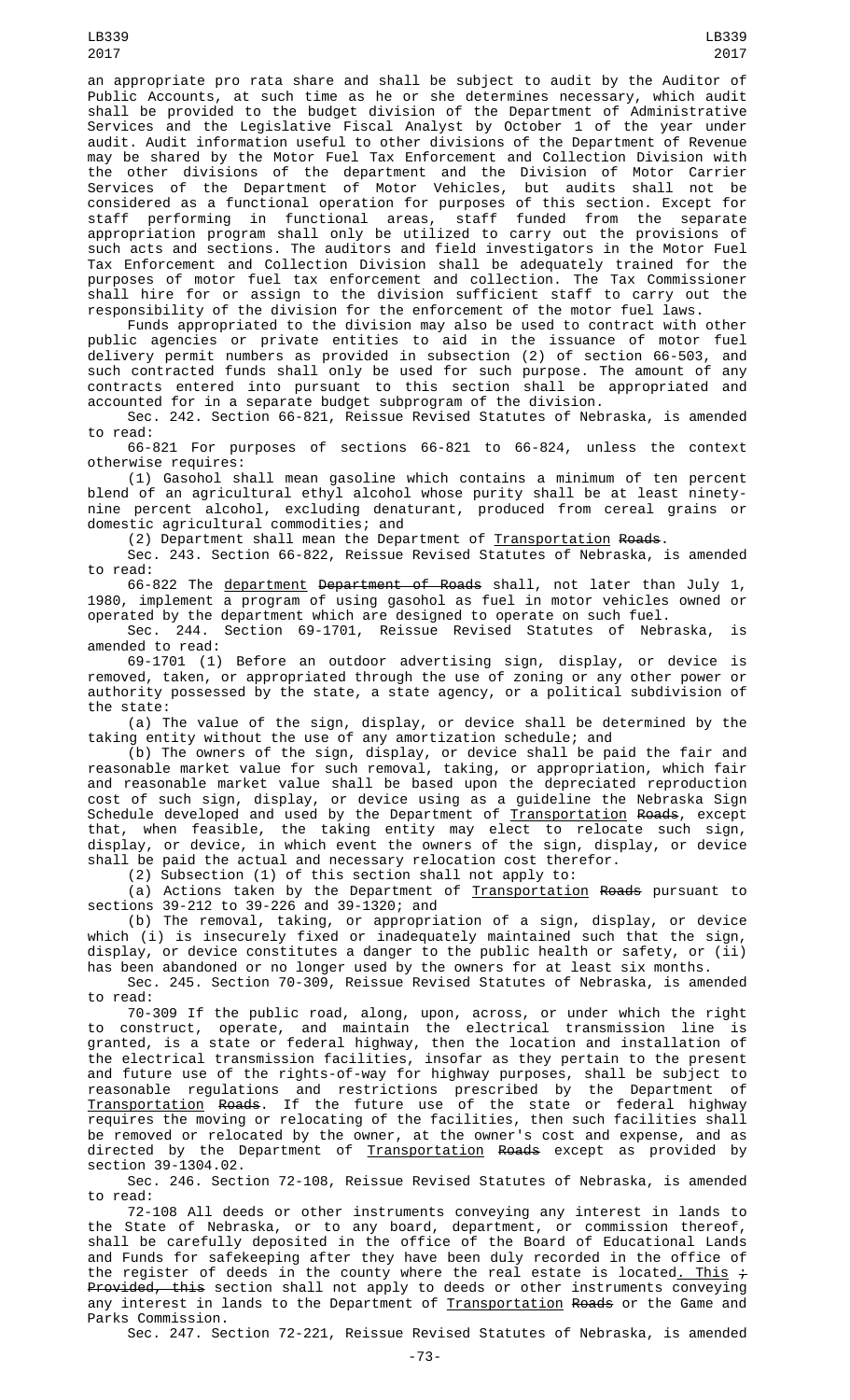72-221 The Department of <u>Transportation</u> <del>Roads of the State of Nebraska</del> and the county board of any county may acquire land necessary to establish a public highway over or across any educational lands.

Sec. 248. Section 72-221.01, Reissue Revised Statutes of Nebraska, is amended to read:

72-221.01 All established public roads that have been established for a period of ten years or more on the section line along any side or part of the side of a section owned by the Board of Educational Lands and Funds, and on any part of a section that has an established meandering road not on the section line and under the jurisdiction of the Board of Educational Lands and Funds, shall be dedicated to the county for public use in the case of county roads, or to the State of Nebraska, Department of Transportation Roads, for public use. The public road right-of-way so dedicated shall be no less than thirty-three feet from the section line, nor less than sixty-six feet through that part of the section where the established road meanders through the described section. Upon receipt of payment from any county or the <u>department</u> <del>Department of Roads</del> of the fair and reasonable market value of the right-of-way at the date the road was established, the Board of Educational Lands and Funds shall convey to the county or the <u>department</u> <del>Department of Roads</del> title to such road right-ofway. The instruments of conveyance shall be recorded in the office of the register of deeds.

Sec. 249. Section 72-817, Reissue Revised Statutes of Nebraska, is amended to read:

72-817 Sections 72-811 to 72-818 shall apply to every state agency except the University of Nebraska, the Nebraska state colleges, the <u>Division</u> <del>Department</del> of Aeronautics<u> of the Department of Transportation</u>, and the Board of Educational Lands and Funds, except that any such agency may elect to include under such sections any building or land for which it has responsibility. Such sections shall not apply to interests in real property held by the Department of Transportation Roads.

Sec. 250. Section 73-507, Revised Statutes Cumulative Supplement, 2016, is amended to read:

73-507 (1) Subject to review by the Director of Administrative Services, the division shall provide procedures to grant limited exceptions from sections 73-504, 73-508, and 73-509 for:

(a) Sole source contracts, emergency contracts, and contracts for services when the price has been established by the federal General Services Administration or competitively bid by another state or group of states, a group of states and any political subdivision of any other state, or a cooperative purchasing organization on behalf of a group of states; and

(b) Other circumstances or specific contracts when any of the requirements of sections 73-504, 73-508, and 73-509 are not appropriate for or are not compatible with the circumstances or contract. The division shall provide a written rationale which shall be kept on file when granting an exception under this subdivision.

(2) The following types of contracts for services are not subject to sections 73-504, 73-508, 73-509, and 73-510:

(a) Contracts for services subject to the Nebraska Consultants' Competitive Negotiation Act;

(b) Contracts for services subject to federal law, regulation, or policy or state statute, under which a state agency is required to use a different selection process or to contract with an identified contractor or type of contractor;

(c) Contracts for professional legal services and services of expert witnesses, hearing officers, or administrative law judges retained by state agencies for administrative or court proceedings;

(d) Contracts involving state or federal financial assistance passed through by a state agency to a political subdivision;

(e) Contracts with a value of fifteen million dollars or less with direct providers of medical, behavioral, or developmental health services, child care, or child welfare services to an individual;

(f) Agreements for services to be performed for a state agency by another state or local government agency or contracts made by a state agency with a local government agency for the direct provision of services to the public;

(g) Agreements for services between a state agency and the University of Nebraska, the Nebraska state colleges, the courts, the Legislature, or other officers or state agencies established by the Constitution of Nebraska;

(h) Department of Insurance contracts for financial or actuarial examination, for rehabilitation, conservation, reorganization, or liquidation of licensees, and for professional services related to residual pools or excess funds under the agency's control;

(i) Department of Transportation Roads contracts for all road and bridge projects;

(j) Nebraska Investment Council contracts; and

(k) Contracts under section 57-1503.

Sec. 251. Section 74-1310, Reissue Revised Statutes of Nebraska, is amended to read:

74-1310 For purposes of sections 74-1310 to 74-1322, unless the context otherwise requires, department shall mean the Department of Transportation Roads.

Sec. 252. Section 74-1314, Reissue Revised Statutes of Nebraska, is amended to read: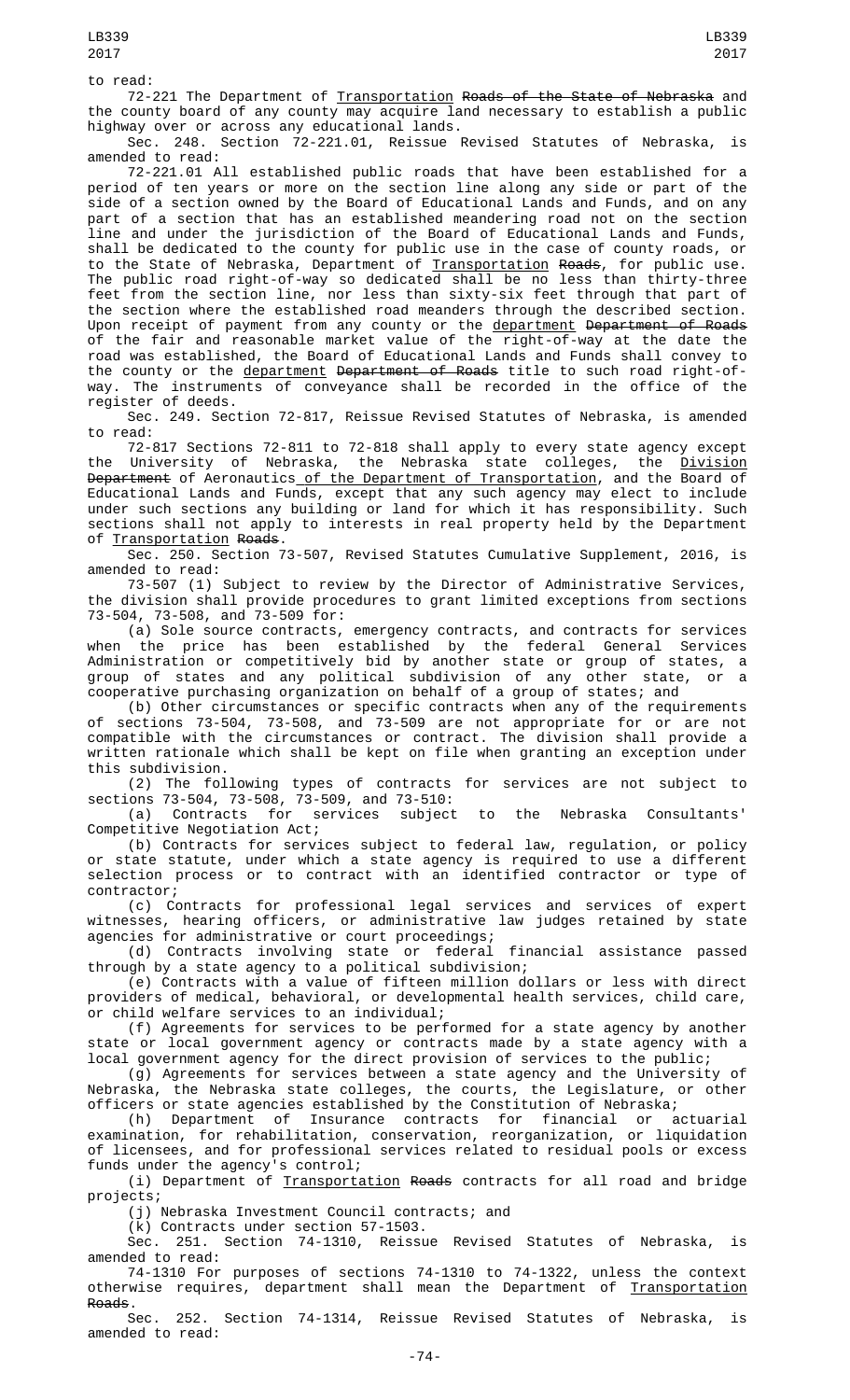74-1314 When any political subdivision of this state determines that public safety will be improved by eliminating a crossing, by the installation, substantial modification, or improvement of automatic railroad grade crossing protection, or by construction of an overpass or underpass where a street, road, or highway intersects with a line of the railroad company within its jurisdiction, and demand is made upon the railroad company concerned, the political subdivision shall inform the <u>department</u> <del>Department of Roads</del> of such fact.

Upon receiving such notice, or upon its own determination, the <u>department</u><br>Intent of Roads, shall, forthwith, examine, the crossing concerned, in Department of Roads shall forthwith examine the crossing concerned, conjunction with representatives of the political subdivision, to determine whether the position of such crossing on the priority list established under

section 74-1312 should be adjusted.<br>Sec. 253. Section 74-1318, Sec. 253. Section 74-1318, Reissue Revised Statutes of Nebraska, is amended to read:

74-1318 The <u>department</u> <del>Department of Roads</del> is hereby empowered to administer the funds deposited in the Grade Crossing Protection Fund as follows:

(1) If the department and the political subdivision with jurisdiction over the crossing agree that a grade crossing should be eliminated by closing the street, road, or highway, the political subdivision making such closing shall receive five thousand dollars from the fund and five thousand dollars from the railroad involved and the actual cost of closure not to exceed twelve thousand dollars from the fund. If pursuant to section 74-1305 it is agreed by the department and the political subdivision that such crossing should be eliminated by the removal of such rail line, the political subdivision paying for such removal, if any, shall receive two thousand dollars or the actual cost thereof not to exceed twelve thousand dollars from the fund;

(2) Except as otherwise provided in section 74-1315, in order to facilitate and protect the interest of the public as a whole and to compensate for the statewide use of such crossings by the public, the department shall pay ninety-five percent of the cost of overpasses, underpasses, and automatic railroad grade crossing protection measures or devices from the fund for all such projects in which an agreement among the department, the railroad, and the political subdivision is executed on or after May 24, 1979, and the balance of the cost shall be borne by the political subdivision, except that in any county in which a railroad transportation safety district has been formed, such balance shall be borne entirely by the political subdivision. For all such projects in which an agreement among the department, the railroad, and the political subdivision was executed prior to May 24, 1979, the costs shall continue to be borne in the same manner as they were prior to such date;

(3) It shall be the sole responsibility of the railroad company involved to maintain all automatic railroad grade crossing protection devices existing in this state;

(4) The department shall allocate the amount to be borne by the fund for the cost of construction, installation, or substantial modification or improvement of the automatic devices for the protection of the railroad grade crossing concerned under this section and section 74-1317; and

(5) The department shall enter into and enforce agreements involving the fund and the supervision of the construction, installation, substantial modification or improvement, and maintenance of such overpasses, underpasses, and automatic safety devices for which any part of the cost is borne from the fund and the auditing and collection of the bills covering the cost thereof. The department is further authorized to enter into such contracts with any railroad companies and political subdivisions affected which are necessary to carry out this section and section 74-1317.

Sec. 254. Section 74-1319, Reissue Revised Statutes of Nebraska, is amended to read:

74-1319 Whenever a railroad line is abandoned, the <u>department</u> <del>Department</del> <del>of Roads</del> may remove grade crossing protection devices therefrom to protect the state's investment therein.

Sec. 255. Section 74-1331, Reissue Revised Statutes of Nebraska, is amended to read:

74-1331 Any person who operates a railroad in the State of Nebraska shall construct all bridges on its railway so that each bridge over a running stream in this state has an opening below high water line the area of which is sufficient to allow the free and unobstructed passage of the water of such running stream at extreme high water state. If in the case of any given bridge satisfactory proof is made to the Department of <u>Transportation</u> <del>Roads</del> that the dimensions prescribed in this section are greater than are necessary to permit the unimpeded passage of the water under such bridge at high water, the department may authorize construction of the bridge with dimensions less than those prescribed in this section. Each railroad shall maintain and keep in good repair all bridges and abutments which the railroad constructs to enable its tracks to pass over or under any turnpike, road, canal, watercourse, or other way. Any operator of a railroad in this state who violates any of the provisions of this section or who permits any such violation on the part of any employee shall be guilty of a Class III misdemeanor.

Sec. 256. Section 74-1332, Reissue Revised Statutes of Nebraska, is amended to read:

74-1332 The Department of Transportation Roads shall have jurisdiction over all crossings outside of incorporated villages, towns, and cities, both public and private, across, over, or under all railroads in the state, except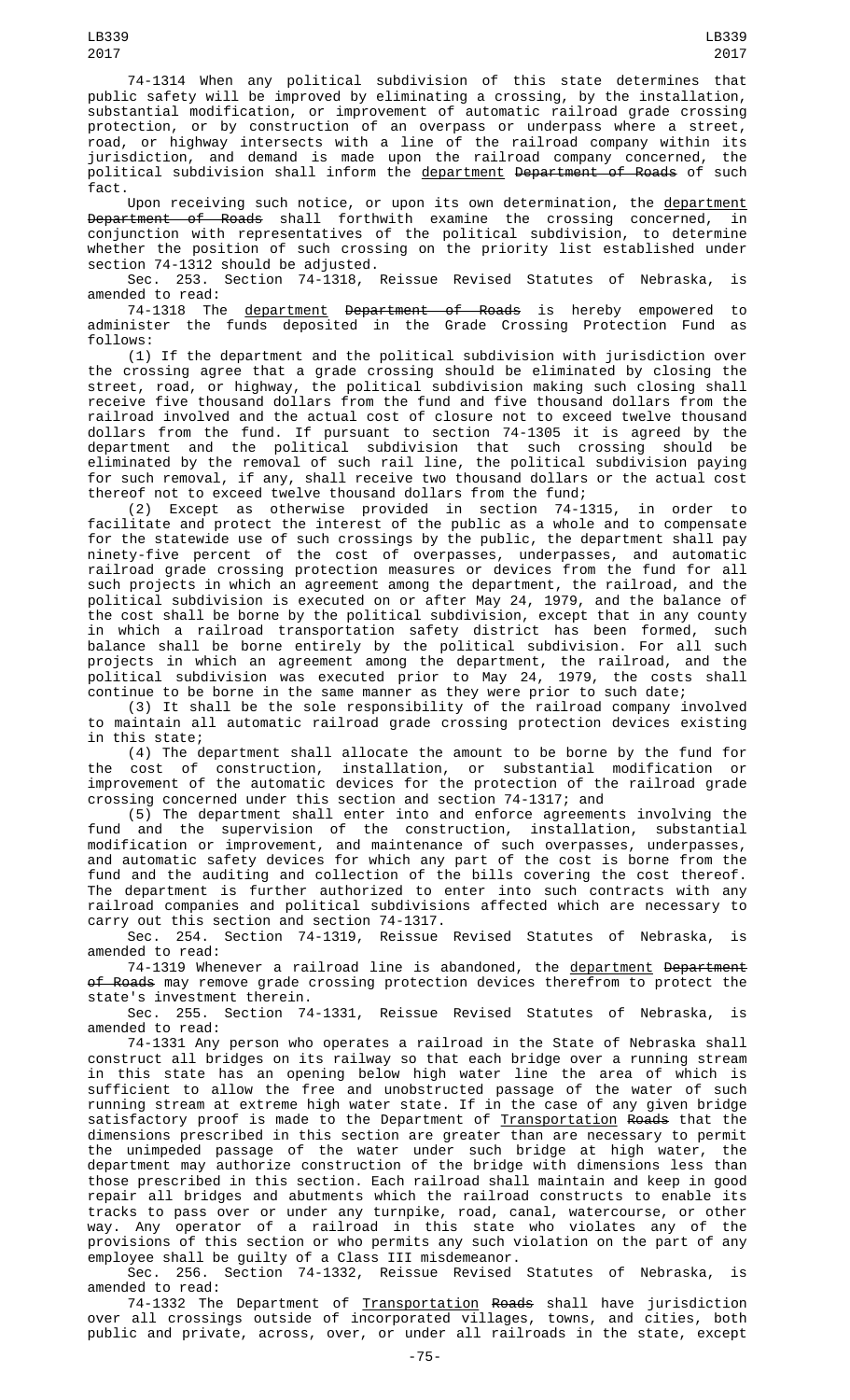as provided in sections 74-1338 to 74-1340, and shall adopt and promulgate such rules and regulations for the construction, repair, and maintenance of the crossings as the department deems adequate and sufficient for the protection and necessity of the public.

Sec. 257. Section 74-1333, Reissue Revised Statutes of Nebraska, is amended to read:

74-1333 The owner of any railroad tracks which are crossed by a public road shall make and keep in good repair good and sufficient crossings for such road over its tracks, including all the grading, bridges, ditches, and culverts that may be necessary within its right-of-way. Such crossings shall be not less than twenty feet wide and shall be solidly constructed with no openings or filled spaces except such as are necessary for the track. The railroad crossings shall be made of durable material equal to the height of the railroad track. The Department of <u>Transportation</u> <del>Roads</del> may, upon proper investigation and hearing, impose additional reasonable requirements as the circumstances may warrant.

Sec. 258. Section 74-1334, Reissue Revised Statutes of Nebraska, is amended to read:

74-1334 (1) Wherever any railroad track crosses any public road in a cut, on a curve or side hill, in timber lands, near buildings, or near any obstruction of view from the road, the Department of <u>Transportation</u> <del>Roads</del> shall direct such precautions to be taken as it deems necessary for the safety of the traveling public. Each railroad carrier shall also provide and maintain such gates, crossings, signs, signals, alarm bells, and warning personnel as the department directs. The department may direct the placement of special signs where the physical conditions of any crossing warrant such action.

(2) Except as provided in subsection (3) of this section, any public railroad crossing without gates, signals, alarm bells, or warning personnel located within one-quarter mile from a public railroad crossing with gates, signals, alarm bells, or warning personnel shall be closed unless it is the only railroad crossing which provides access to property.

(3) An interested party may object to an action taken under subsection (2) of this section only if a written request is submitted to the <u>department</u> Department of Roads by a professional engineer licensed to practice in the State of Nebraska. The engineer shall state in writing that the engineer is familiar with the requirements in this section and with all relevant aspects of the railroad crossing. The engineer shall also provide a detailed explanation of why subsection (2) of this section should not apply to the railroad crossing in question and a statement that the railroad crossing corridor has been examined by the engineer and the engineer believes that the railroad crossing will be safe as designed. Such a written request shall exempt a railroad crossing from being closed under subsection (2) of this section.

Sec. 259. Section 74-1335, Reissue Revised Statutes of Nebraska, is amended to read:

74-1335 Whenever any person owns land on both sides of the right-of-way of any railroad, such railroad shall provide and keep in repair at least one adequate means for such landowner to cross the right-of-way. Any interested landowner with land on both sides of the right-of-way of any railroad may file written complaint with the Department of Transportation Roads against any such railroad that the crossing is not adequate or is unsafe and dangerous to the life and property of those who use it, and the department thereupon shall make such investigation, hold such hearing, and issue such orders as it deems necessary, proper, and adequate. If circumstances warrant, the department may require overhead, underground, or grade crossings and wing fences at underground crossings or may require existing crossings to be relocated so as to be safe to those who use them, but when a special crossing involves an expenditure of more than one thousand five hundred dollars, the landowner shall bear one-half the expenses in excess of one thousand five hundred dollars.

Sec. 260. Section 74-1336, Reissue Revised Statutes of Nebraska, is amended to read:

74-1336 (1) Whenever a complaint is filed in writing with the Department of <u>Transportation</u> <del>Roads</del> by the duly authorized officers of any incorporated village or city or by the owner or operator of any railroad track, relative to any crossing within the affected village or city, praying for relief from the matters complained of, the department shall hold a hearing and shall make such order as the facts warrant. The findings of the department, subject to the right of appeal, shall be binding on the parties to the suit.

(2) The department shall adopt and promulgate rules and regulations for the construction, repair, and maintenance of all crossings, both public and private, across, over, and under all railroads within the corporate limits of<br>any incorporated village or city. The rules and regulations shall be any incorporated village or city. The rules and regulations shall be substantially the same as the rules and regulations under section 74-1332.

Sec. 261. Section 74-1338, Reissue Revised Statutes of Nebraska, is amended to read:

74-1338 If the owner of the railroad track and the county board or other public authority in interest fail to agree upon any of the matters or things mentioned in section 74-1337, either the owner or the county board or other public authority in interest, in the name of the county or other public authority in interest, may file an application with the Department of Transportation Roads, setting forth such fact together with a statement of the change, alteration, relocation, or construction it wants, the estimated cost thereof, and such other facts as may be relevant and asking the department to enter an order directing that the change, alteration, relocation,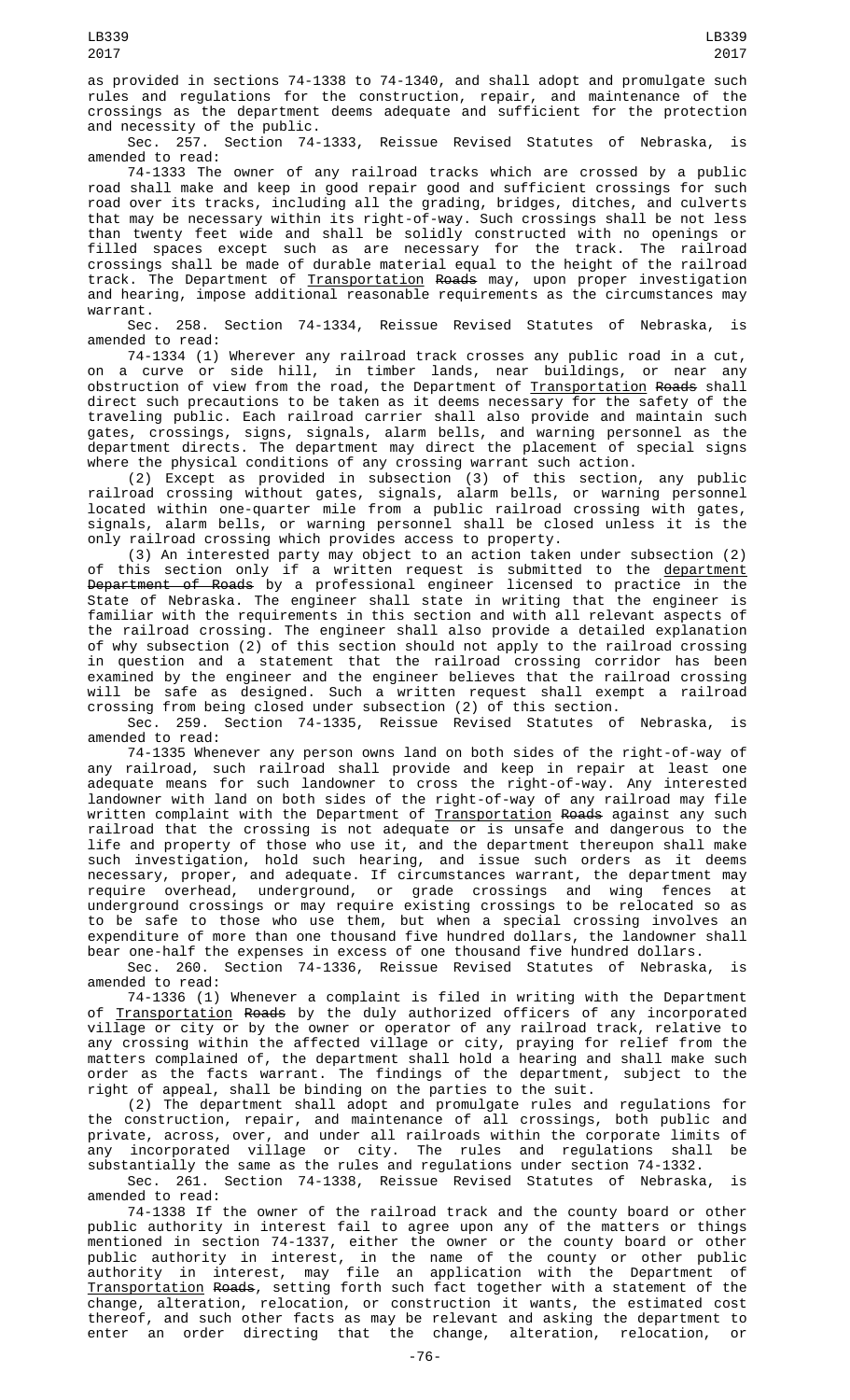construction be made. The department shall proceed to hear the application in the manner provided by law, and if it finds that the application should be granted, it shall enter an order accordingly, designating in the order what portion of the expense of complying with the order shall be paid by the railroad carrier and what portion shall be paid by the county or other public

authority in interest, if any.<br>Sec. 262. Section 74-1340, Reissue Revised Statutes of Nebraska, is amended to read:

74-1340 When the owner of railroad tracks fails, neglects, or refuses promptly to comply with any order of the Department of <u>Transportation</u> <del>Roads</del> issued under sections 74-1332 to 74-1339 or fails, refuses, or neglects to comply with such sections after the department has issued an order, the owner shall be guilty of a Class V misdemeanor and shall be fined in any sum not more than one hundred dollars for each such offense. Each week of such neglect, refusal, or failure shall constitute a separate offense.

Sec. 263. Section 74-1341, Reissue Revised Statutes of Nebraska, is amended to read:

74-1341 The Department of <u>Transportation</u> <del>Roads</del>, which possesses the requisite engineering expertise, highway and rail planning function, and highway safety mission and is the repository for state and federal funding for both rail and highway projects, shall be the agency responsible for grade crossing safety.

Sec. 264. Section 74-1342, Reissue Revised Statutes of Nebraska, is amended to read:

74-1342 (1) The Department of <u>Transportation</u> <del>Roads</del> shall adopt and promulgate rules and regulations establishing a comprehensive public safety program to deal with problems associated with public and private highway-rail grade crossings. In designing such a program, the department shall establish a process for assessing the risk to the public from particular grade crossings and for reducing or eliminating such risk in a cost-effective and timely manner. The department shall actively solicit input from the public and from representatives of county and municipal governments, the Federal Highway Administration, the Federal Railroad Administration, and any other individuals or entities with an interest in grade crossing safety.

(2) The grade crossing safety assessment process may include the following factors:

(a) Volume of trains;

(b) Volume of motor vehicles, including character, function, and type of vehicular traffic through the crossing;

(c) Number of tracks at the crossing;

(d) Geometry of the crossing, including acute angles;

(e) Sight-distance restrictions, if any;

(f) Train and motor vehicle speed;

(g) Accident history;

(h) Character of proximate road network, including distance and travel time to adjacent crossings;

(i) Frequency and duration of roadway blockage by trains, including citation history;

(j) Emergency response routes, including alternatives;

(k) Economic impact of crossing;

 $(1)$  Current and foreseeable development in the vicinity of the crossing; and

(m) Location of schools and hospitals.

Sec. 265. Section 74-1343, Reissue Revised Statutes of Nebraska, is amended to read:

74-1343 The Department of Transportation Roads shall establish the grade crossing safety assessment process no later than twelve months after September 13, 1997, and shall recommend to the Legislature no later than eighteen months after September 13, 1997, an equitable formula for funding grade crossing risk abatement.

Sec. 266. Section 75-713, Reissue Revised Statutes of Nebraska, is amended to read:

75-713 Any public utility, public power district, or other governmental subdivision or any person in this state, before engaging in the construction or alteration of any overhead wire, cable, or pipeline, the height of which is greater than five feet above the elevation of an airport which has been approved and licensed by the <u>Division</u> <del>Department</del> of Aeronautics<u> of the</u> <u>Department of Transportation</u>, for each five hundred feet of the distance that such construction is or will be situated from the nearest boundary of such airport, shall file with the commission an original application for permission to enter upon and complete such construction or alteration and shall also file a copy thereof with the <u>division</u> <del>Department of Aeronautics</del>. No application need be made when the construction or alteration is within the corporate limits of a city or village and is adjacent to other structures of a permanent character which are of equal or greater height than the construction or alteration proposed. No such overhead wire, cable, or pipeline for which application is required to be filed under sections 75-713 to 75-717 shall be constructed or altered without specific permission granted by order of the commission.

Sec. 267. Section 75-716, Reissue Revised Statutes of Nebraska, is amended to read:

75-716 The <u>Division</u> <del>Department</del> of Aeronautics <u>of the Department of</u> Transportation shall at all times maintain on file in the office of the commission a list of the airports currently licensed by the division department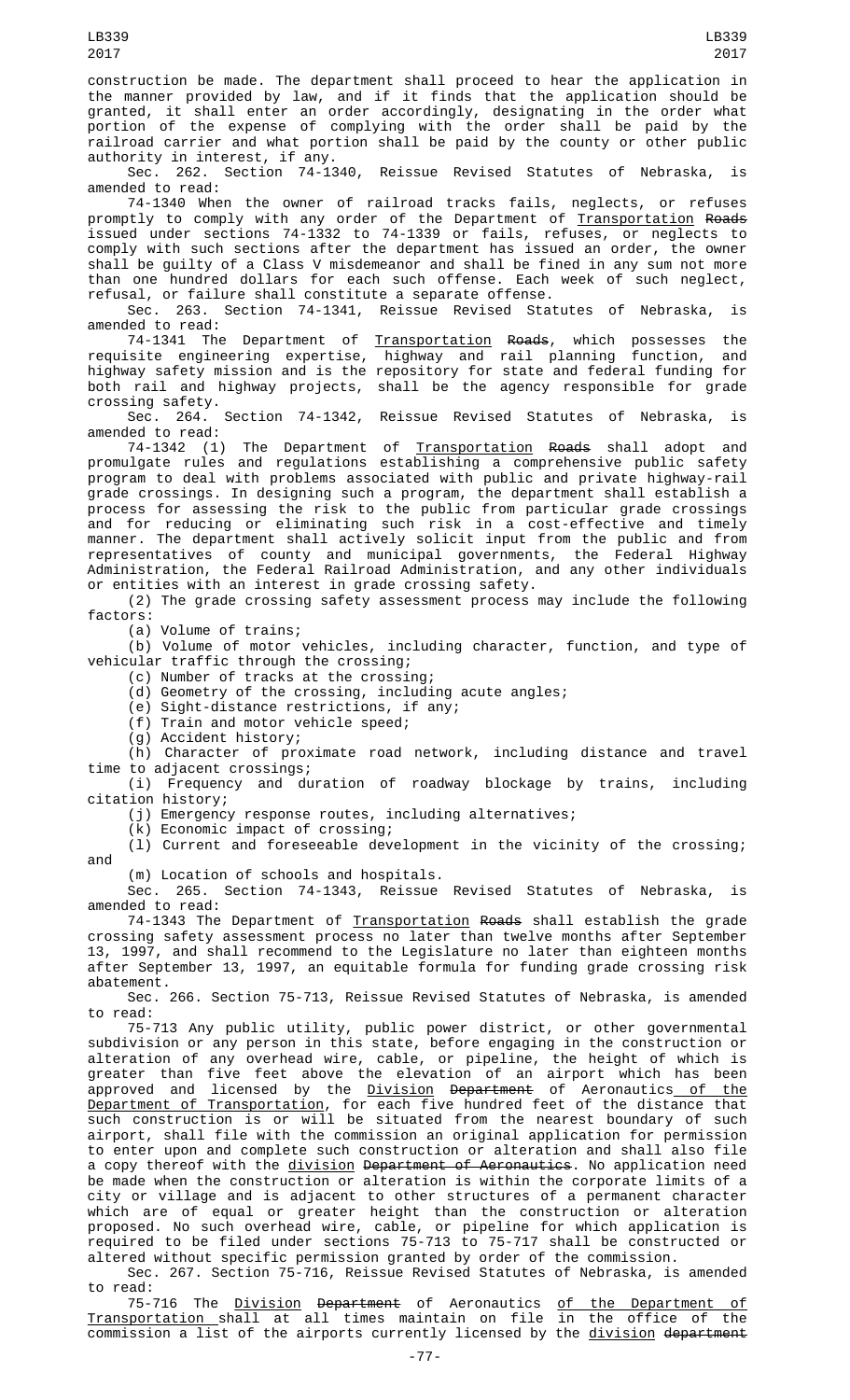Sec. 268. Section 76-1224, Reissue Revised Statutes of Nebraska, is amended to read:

76-1224 Lead agency shall mean the Nebraska Department of Transportation Roads.

Sec. 269. Section 77-3442, Revised Statutes Cumulative Supplement, 2016, is amended to read:

77-3442 (1) Property tax levies for the support of local governments for fiscal years beginning on or after July 1, 1998, shall be limited to the amounts set forth in this section except as provided in section 77-3444.

(2)(a) Except as provided in subdivisions (2)(b) and (2)(e) of this section, school districts and multiple-district school systems may levy a maximum levy of one dollar and five cents per one hundred dollars of taxable valuation of property subject to the levy.

(b) For each fiscal year prior to fiscal year 2017-18, learning communities may levy a maximum levy for the general fund budgets of member school districts of ninety-five cents per one hundred dollars of taxable valuation of property subject to the levy. The proceeds from the levy pursuant to this subdivision shall be distributed pursuant to section 79-1073.

(c) Except as provided in subdivision (2)(e) of this section, for each fiscal year prior to fiscal year 2017-18, school districts that are members of learning communities may levy for purposes of such districts' general fund budget and special building funds a maximum combined levy of the difference of one dollar and five cents on each one hundred dollars of taxable property subject to the levy minus the learning community levy pursuant to subdivision (2)(b) of this section for such learning community.

(d) Excluded from the limitations in subdivisions (2)(a) and (2)(c) of this section are amounts levied to pay for sums agreed to be paid by a school district to certificated employees in exchange for a voluntary termination of employment, amounts levied in compliance with sections 79-10,110 and 79-10,110.02, and amounts levied to pay for special building funds and sinking funds established for projects commenced prior to April 1, 1996, for construction, expansion, or alteration of school district buildings. For purposes of this subsection, commenced means any action taken by the school board on the record which commits the board to expend district funds in planning, constructing, or carrying out the project.

(e) Federal aid school districts may exceed the maximum levy prescribed by subdivision (2)(a) or (2)(c) of this section only to the extent necessary to qualify to receive federal aid pursuant to Title VIII of Public Law 103-382, as such title existed on September 1, 2001. For purposes of this subdivision, federal aid school district means any school district which receives ten percent or more of the revenue for its general fund budget from federal government sources pursuant to Title VIII of Public Law 103-382, as such title existed on September 1, 2001.

(f) For each fiscal year, learning communities may levy a maximum levy of one-half cent on each one hundred dollars of taxable property subject to the levy for elementary learning center facility leases, for remodeling of leased elementary learning center facilities, and for up to fifty percent of the estimated cost for focus school or program capital projects approved by the learning community coordinating council pursuant to section 79-2111.

(g) For each fiscal year, learning communities may levy a maximum levy of one and one-half cents on each one hundred dollars of taxable property subject to the levy for early childhood education programs for children in poverty, for elementary learning center employees, for contracts with other entities or individuals who are not employees of the learning community for elementary learning center programs and services, and for pilot projects, except that no more than ten percent of such levy may be used for elementary learning center employees.

(3) For each fiscal year, community college areas may levy the levies provided in subdivisions (2)(a) through (c) of section 85-1517, in accordance with the provisions of such subdivisions. A community college area may exceed the levy provided in subdivision (2)(b) of section 85-1517 by the amount necessary to retire general obligation bonds assumed by the community college area or issued pursuant to section 85-1515 according to the terms of such bonds or for any obligation pursuant to section 85-1535 entered into prior to January 1, 1997.

(4)(a) Natural resources districts may levy a maximum levy of four and one-half cents per one hundred dollars of taxable valuation of property subject to the levy.

(b) Natural resources districts shall also have the power and authority to levy a tax equal to the dollar amount by which their restricted funds budgeted to administer and implement ground water management activities and integrated management activities under the Nebraska Ground Water Management and Protection Act exceed their restricted funds budgeted to administer and implement ground water management activities and integrated management activities for FY2003-04, not to exceed one cent on each one hundred dollars of taxable valuation annually on all of the taxable property within the district.

(c) In addition, natural resources districts located in a river basin, subbasin, or reach that has been determined to be fully appropriated pursuant to section 46-714 or designated as overappropriated pursuant to section 46-713 by the Department of Natural Resources shall also have the power and authority to levy a tax equal to the dollar amount by which their restricted funds budgeted to administer and implement ground water management activities and

LB339 2017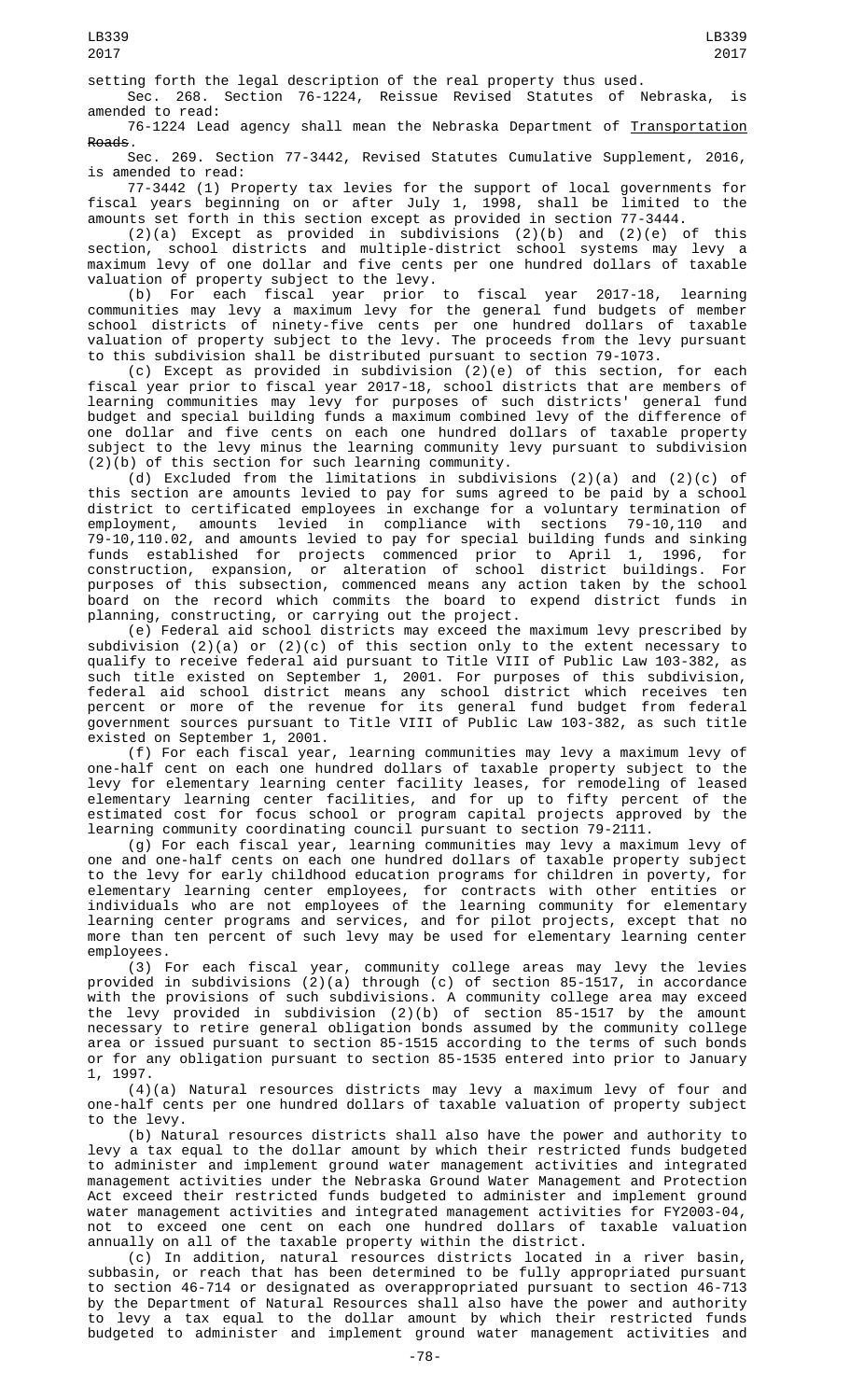integrated management activities under the Nebraska Ground Water Management and Protection Act exceed their restricted funds budgeted to administer and implement ground water management activities and integrated management activities for FY2005-06, not to exceed three cents on each one hundred dollars of taxable valuation on all of the taxable property within the district for fiscal year 2006-07 and each fiscal year thereafter through fiscal year 2017-18.

(5) Any educational service unit authorized to levy a property tax pursuant to section 79-1225 may levy a maximum levy of one and one-half cents per one hundred dollars of taxable valuation of property subject to the levy.

(6)(a) Incorporated cities and villages which are not within the boundaries of a municipal county may levy a maximum levy of forty-five cents per one hundred dollars of taxable valuation of property subject to the levy plus an additional five cents per one hundred dollars of taxable valuation to provide financing for the municipality's share of revenue required under an agreement or agreements executed pursuant to the Interlocal Cooperation Act or the Joint Public Agency Act. The maximum levy shall include amounts levied to pay for sums to support a library pursuant to section 51-201, museum pursuant to section 51-501, visiting community nurse, home health nurse, or home health agency pursuant to section 71-1637, or statue, memorial, or monument pursuant to section 80-202.

(b) Incorporated cities and villages which are within the boundaries of a municipal county may levy a maximum levy of ninety cents per one hundred dollars of taxable valuation of property subject to the levy. The maximum levy shall include amounts paid to a municipal county for county services, amounts levied to pay for sums to support a library pursuant to section 51-201, a museum pursuant to section 51-501, a visiting community nurse, home health nurse, or home health agency pursuant to section 71-1637, or a statue, memorial, or monument pursuant to section 80-202.

(7) Sanitary and improvement districts which have been in existence for more than five years may levy a maximum levy of forty cents per one hundred dollars of taxable valuation of property subject to the levy, and sanitary and improvement districts which have been in existence for five years or less shall not have a maximum levy. Unconsolidated sanitary and improvement districts which have been in existence for more than five years and are located in a municipal county may levy a maximum of eighty-five cents per hundred dollars of taxable valuation of property subject to the levy.

(8) Counties may levy or authorize a maximum levy of fifty cents per one hundred dollars of taxable valuation of property subject to the levy, except that five cents per one hundred dollars of taxable valuation of property subject to the levy may only be levied to provide financing for the county's share of revenue required under an agreement or agreements executed pursuant to the Interlocal Cooperation Act or the Joint Public Agency Act. The maximum levy shall include amounts levied to pay for sums to support a library pursuant to section 51-201 or museum pursuant to section 51-501. The county may allocate up to fifteen cents of its authority to other political subdivisions subject to allocation of property tax authority under subsection (1) of section 77-3443 and not specifically covered in this section to levy taxes as authorized by law which do not collectively exceed fifteen cents per one hundred dollars of taxable valuation on any parcel or item of taxable property. The county may allocate to one or more other political subdivisions subject to allocation of property tax authority by the county under subsection (1) of section 77-3443 some or all of the county's five cents per one hundred dollars of valuation authorized for support of an agreement or agreements to be levied by the political subdivision for the purpose of supporting that political subdivision's share of revenue required under an agreement or agreements executed pursuant to the Interlocal Cooperation Act or the Joint Public Agency Act. If an allocation by a county would cause another county to exceed its levy authority under this section, the second county may exceed the levy authority in order to levy the amount allocated.

(9) Municipal counties may levy or authorize a maximum levy of one dollar per one hundred dollars of taxable valuation of property subject to the levy. The municipal county may allocate levy authority to any political subdivision or entity subject to allocation under section 77-3443.

(10) Beginning July 1, 2016, rural and suburban fire protection districts may levy a maximum levy of ten and one-half cents per one hundred dollars of taxable valuation of property subject to the levy if (a) such district is located in a county that had a levy pursuant to subsection (8) of this section in the previous year of at least forty cents per one hundred dollars of taxable valuation of property subject to the levy or (b) for any rural or suburban fire protection district that had a levy request pursuant to section 77-3443 in the previous year, the county board of the county in which the greatest portion of the valuation of such district is located did not authorize any levy authority to such district in the previous year.

(11) Property tax levies (a) for judgments, except judgments or orders from the Commission of Industrial Relations, obtained against a political subdivision which require or obligate a political subdivision to pay such judgment, to the extent such judgment is not paid by liability insurance coverage of a political subdivision, (b) for preexisting lease-purchase contracts approved prior to July 1, 1998, (c) for bonds as defined in section 10-134 approved according to law and secured by a levy on property except as provided in section 44-4317 for bonded indebtedness issued by educational service units and school districts, and (d) for payments by a public airport to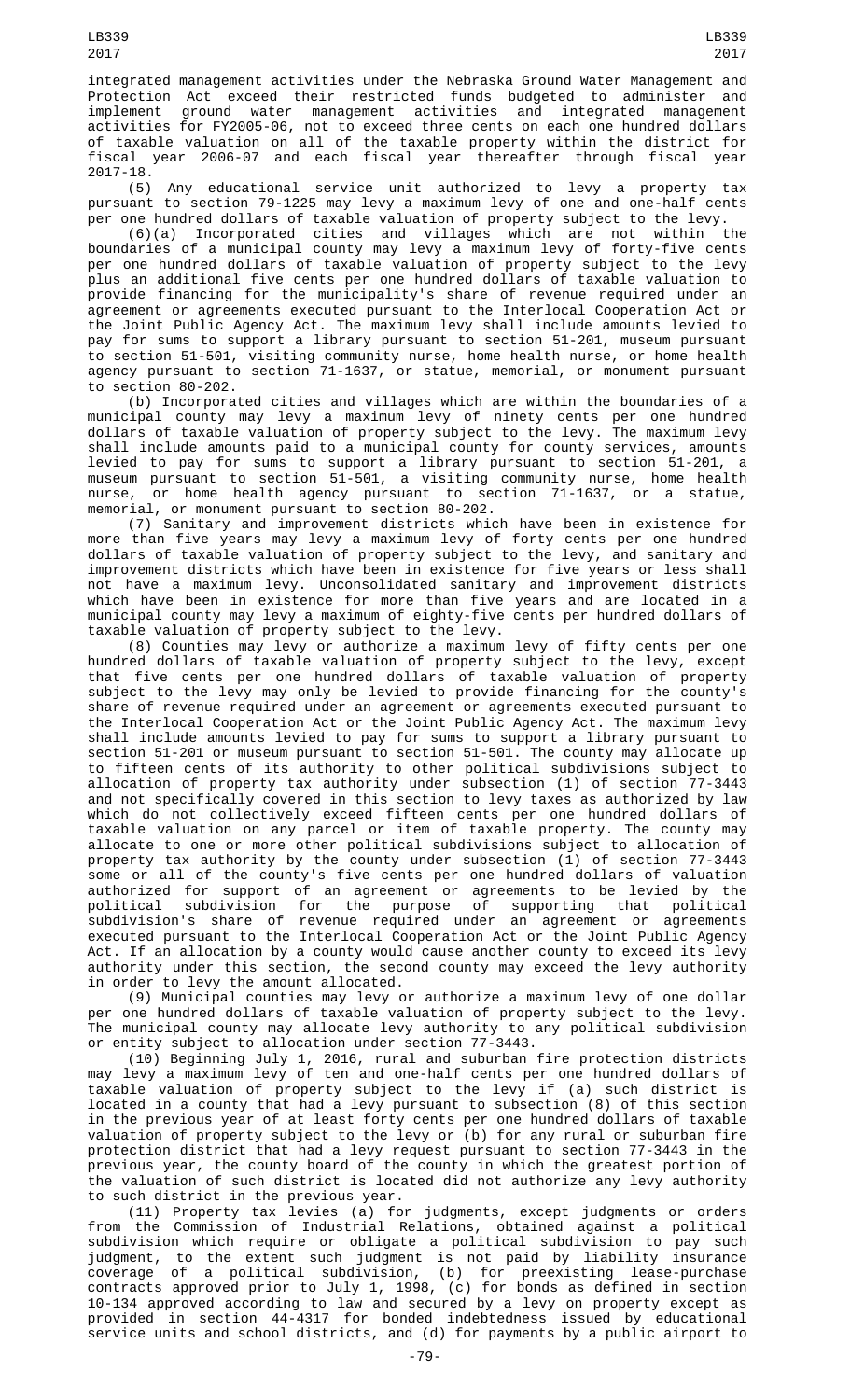retire interest-free loans from the <u>Division</u> <del>Department</del> of Aeronautics <u>of the</u> <u>Department of Transportation </u>in lieu of bonded indebtedness at a lower cost to the public airport are not included in the levy limits established by this section.

(12) The limitations on tax levies provided in this section are to include all other general or special levies provided by law. Notwithstanding other provisions of law, the only exceptions to the limits in this section are those provided by or authorized by sections 77-3442 to 77-3444.

(13) Tax levies in excess of the limitations in this section shall be considered unauthorized levies under section 77-1606 unless approved under section 77-3444.

(14) For purposes of sections 77-3442 to 77-3444, political subdivision means a political subdivision of this state and a county agricultural society.

(15) For school districts that file a binding resolution on or before May 9, 2008, with the county assessors, county clerks, and county treasurers for all counties in which the school district has territory pursuant to subsection (7) of section 79-458, if the combined levies, except levies for bonded indebtedness approved by the voters of the school district and levies for the refinancing of such bonded indebtedness, are in excess of the greater of (a) one dollar and twenty cents per one hundred dollars of taxable valuation of property subject to the levy or (b) the maximum levy authorized by a vote pursuant to section 77-3444, all school district levies, except levies for bonded indebtedness approved by the voters of the school district and levies for the refinancing of such bonded indebtedness, shall be considered unauthorized levies under section 77-1606.

Sec. 270. Section 77-3443, Revised Statutes Cumulative Supplement, 2016, is amended to read:

77-3443 (1) All political subdivisions, other than (a) school districts, community colleges, natural resources districts, educational service units, cities, villages, counties, municipal counties, rural and suburban fire protection districts that have levy authority pursuant to subsection (10) of section 77-3442, and sanitary and improvement districts and (b) political subdivisions subject to municipal allocation under subsection (2) of this section, may levy taxes as authorized by law which are authorized by the county board of the county or the council of a municipal county in which the greatest portion of the valuation is located, which are counted in the county or municipal county levy limit provided in section 77-3442, and which do not collectively total more than fifteen cents per one hundred dollars of taxable valuation on any parcel or item of taxable property for all governments for which allocations are made by the municipality, county, or municipal county, except that such limitation shall not apply to property tax levies for preexisting lease-purchase contracts approved prior to July 1, 1998, for bonded indebtedness approved according to law and secured by a levy on property, and for payments by a public airport to retire interest-free loans from the Division Department of Aeronautics of the Department of Transportation in lieu of bonded indebtedness at a lower cost to the public airport. The county board or council shall review and approve or disapprove the levy request of all political subdivisions subject to this subsection. The county board or council may approve all or a portion of the levy request and may approve a levy request that would allow the requesting political subdivision to levy a tax at a levy greater than that permitted by law. The county board of a county or the council of a municipal county which contains a transit authority created pursuant to section 14-1803 shall allocate no less than three cents per one hundred dollars of taxable property within the city or municipal county subject to the levy to the transit authority if requested by such authority. For any political subdivision subject to this subsection that receives taxes from more than one county or municipal county, the levy shall be allocated only by the county or municipal county in which the greatest portion of the valuation is located. The county board of equalization shall certify all levies by October 15 to insure that the taxes levied by political subdivisions subject to this subsection do not exceed the allowable limit for any parcel or item of taxable property. The levy allocated by the county or municipal county may be exceeded as provided in section 77-3444.

(2) All city airport authorities established under the Cities Airport Authorities Act, community redevelopment authorities established under the Community Development Law, transit authorities established under the Transit Authority Law, and offstreet parking districts established under the Offstreet Parking District Act may be allocated property taxes as authorized by law which are authorized by the city, village, or municipal county and are counted in the city or village levy limit or municipal county levy limit provided by section 77-3442, except that such limitation shall not apply to property tax levies for preexisting lease-purchase contracts approved prior to July 1, 1998, for bonded indebtedness approved according to law and secured by a levy on property, and for payments by a public airport to retire interest-free loans from the <u>Division</u> <del>Department</del> of Aeronautics <u>of the Department of Transportation i</u>n lieu of bonded indebtedness at a lower cost to the public airport. For offstreet parking districts established under the Offstreet Parking District Act, the tax shall be counted in the allocation by the city proportionately, by dividing the total taxable valuation of the taxable property within the district by the total taxable valuation of the taxable property within the city multiplied by the levy of the district. The city council of a city which has created a transit authority pursuant to section 14-1803 or the council of a municipal county which contains a transit authority shall allocate no less than three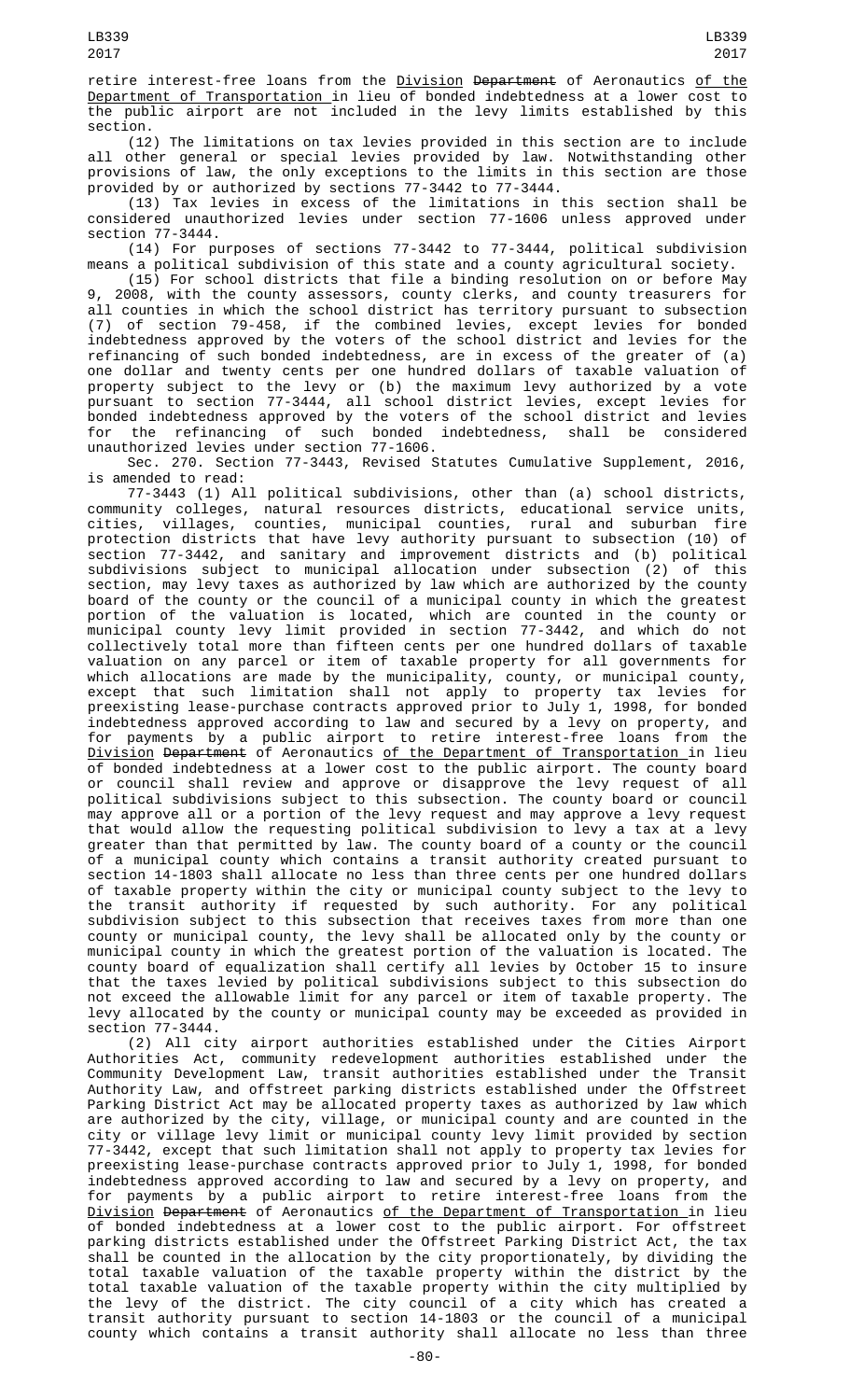cents per one hundred dollars of taxable property subject to the levy to the transit authority if requested by such authority. The city council, village board, or council shall review and approve or disapprove the levy request of board, or council shall review and approve or disapprove the levy request of the political subdivisions subject to this subsection. The city council, village board, or council may approve all or a portion of the levy request and may approve a levy request that would allow a levy greater than that permitted by law. The levy allocated by the municipality or municipal county may be exceeded as provided in section 77-3444.

(3) On or before August 1, all political subdivisions subject to county, municipal, or municipal county levy authority under this section shall submit a preliminary request for levy allocation to the county board, city council, village board, or council that is responsible for levying such taxes. The preliminary request of the political subdivision shall be in the form of a resolution adopted by a majority vote of members present of the political subdivision's governing body. The failure of a political subdivision to make a preliminary request shall preclude such political subdivision from using procedures set forth in section 77-3444 to exceed the final levy allocation as determined in subsection (4) of this section.

(4) Each county board, city council, village board, or council shall (a) adopt a resolution by a majority vote of members present which determines a final allocation of levy authority to its political subdivisions and (b) forward a copy of such resolution to the chairperson of the governing body of each of its political subdivisions. No final levy allocation shall be changed after September 1 except by agreement between both the county board, city council, village board, or council which determined the amount of the final levy allocation and the governing body of the political subdivision whose final levy allocation is at issue.

Sec. 271. Section 79-604, Reissue Revised Statutes of Nebraska, is amended to read:

79-604 The Department of <u>Transportation</u> <del>Roads</del> shall post on state highways signs reading: Unlawful to pass school buses stopped to load or unload children. These signs shall be adequate in size and number to properly inform the public. School districts may obtain and post such signs on other bus route roads upon the approval of appropriate county officials. The Department of Transportation Roads may furnish such signs at cost to school districts.

Sec. 272. Section 81-101, Reissue Revised Statutes of Nebraska, is amended to read:

81-101 The civil administration of the laws of the state is vested in the Governor. For the purpose of aiding the Governor in the execution and administration of the laws, the executive and administrative work shall be divided into the following agencies: (1) Department of Agriculture; (2) Department of Labor; (3) Department of <u>Transportation</u> <del>Roads</del>; (4) Department of Natural Resources; (5) Department of Banking and Finance; (6) Department of Insurance; (7) Department of Motor Vehicles; (8) Department of Administrative Services; (9) Department of Economic Development; (10) Department of Correctional Services; (11) Nebraska State Patrol; and (12) Department of Health and Human Services.

Sec. 273. Section 81-102, Reissue Revised Statutes of Nebraska, is amended to read:

81-102 The Governor shall appoint heads for the various agencies listed in section 81-101, subject to confirmation by a majority vote of the members elected to the Legislature. Such appointments shall be submitted to the Legislature within sixty calendar days following the first Thursday after the first Tuesday in each odd-numbered year. The officers shall be designated as follows: (1) The Director of Agriculture for the Department of Agriculture; (2) the Commissioner of Labor for the Department of Labor; (3) the Director-State Engineer for the Department of <u>Transportation</u> <del>Roads</del>; (4) the Director of Natural Resources for the Department of Natural Resources; (5) the Director of Banking and Finance for the Department of Banking and Finance; (6) the Director of Insurance for the Department of Insurance; (7) the Director of Motor Vehicles for the Department of Motor Vehicles; (8) the Director of Administrative Services for the Department of Administrative Services; (9) the Director of Correctional Services for the Department of Correctional Services; (10) the Director of Economic Development for the Department of Economic Development; (11) the Superintendent of Law Enforcement and Public Safety for the Nebraska State Patrol; (12) the Property Tax Administrator as the chief administrative officer of the property assessment division of the Department of Revenue; and (13) the chief executive officer for the Department of Health and Human Services. Whoever shall be so nominated by the Governor and shall fail to receive the number of votes requisite for confirmation, shall not be subject to nomination or appointment for this or any other appointive state office requiring confirmation by the Legislature during the period for which his or her appointment was sought. In case of a vacancy in any of such offices during the recess of the Legislature, the Governor shall make a temporary appointment until the next meeting of the Legislature, when he or she shall nominate some person to fill such office. Any person so nominated who is confirmed by the Legislature, shall hold his or her office during the remainder of the term if a specific term has been provided by law, otherwise during the pleasure of the Governor subject to the provisions of this section; except any such officers may be removed by the Governor pursuant to Article IV of the Constitution of Nebraska.

Sec. 274. Section 81-161.04, Reissue Revised Statutes of Nebraska, is amended to read: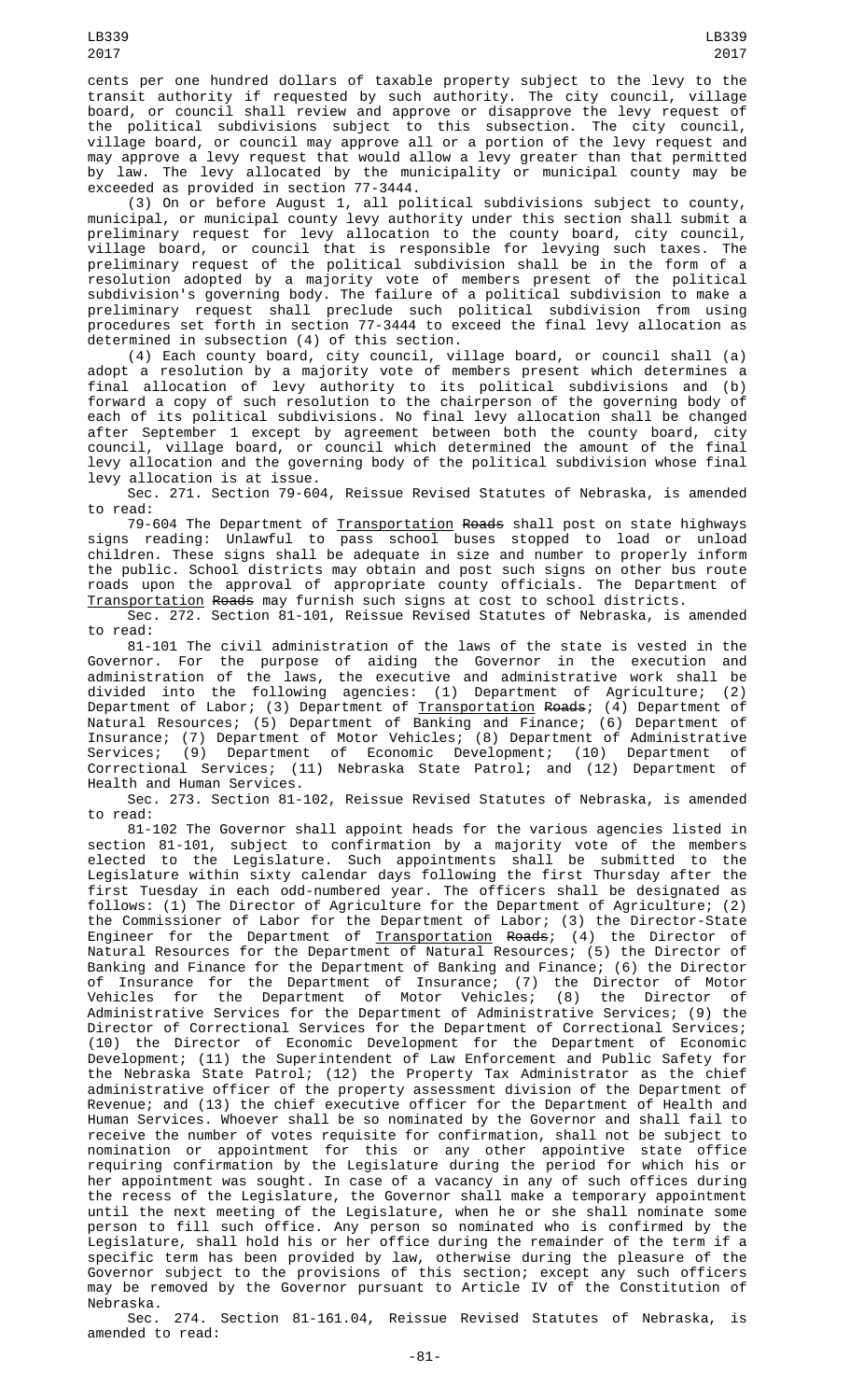method which is most advantageous to the State of Nebraska, including auction, sealed bid, private or public sale, or trade-in for other property, with priorities given to the other political subdivisions. All sales shall be made in the name of the State of Nebraska. The materiel division shall charge an administrative fee for the disposition of surplus property. Such administrative fee shall be a percentage of the amount of the sale of the surplus property. In the event surplus property is determined to have no market value, the materiel administrator may waive the administrative fee.

(2) Except as otherwise provided in this subsection, the proceeds of the sales shall be deposited with the State Treasurer and credited to the General Fund unless the using agency certifies to the materiel division that the property was purchased in part or in total from either cash accounts or federal funds or from a percentage of such accounts or funds, in which case the proceeds of the sale to that extent shall be credited to the cash or federal account in the percentage used in originally purchasing the property. The cost of selling surplus property shall be deducted from the proceeds of the surplus property sold. The proceeds received from the sale of passenger-carrying motor vehicles originally purchased with money from the General Fund, other than passenger-carrying motor vehicles used by the Nebraska State Patrol, less selling costs, shall be deposited in the state treasury and credited by the State Treasurer to the Transportation Services Bureau Revolving Fund. The proceeds received from the sale of passenger-carrying motor vehicles used by the Nebraska State Patrol, less selling costs, shall be deposited in the state treasury and credited by the State Treasurer to the Nebraska State Patrol Vehicle Replacement Cash Fund. The proceeds received from the sale of micrographic equipment, other than that of the University of Nebraska and state colleges, less selling costs, shall be deposited in the state treasury and credited by the State Treasurer to the Records Management Micrographics Services Revolving Fund. The proceeds received from the sale of aircraft, less selling costs, shall be deposited in the state treasury and credited by the State Treasurer to the <del>Department of</del> Aeronautics Cash Fund.

Sec. 275. Section 81-188.01, Reissue Revised Statutes of Nebraska, is amended to read:

81-188.01 (1) The State Building Renewal Assessment Fund is created. The fund shall be under the control of the Governor for allocation to building renewal projects of the various agencies and shall be administered in a manner consistent with the administration of the Building Renewal Allocation Fund pursuant to the Deferred Building Renewal Act. No amounts accruing to the State Building Renewal Assessment Fund shall be expended in any manner for purposes other than as provided in this section or as appropriated by the Legislature to meet the cost of administering the act. Transfers may be made from the fund to the General Fund at the direction of the Legislature.

(2) Revenue credited to the State Building Renewal Assessment Fund shall include amounts derived from charges assessed pursuant to subdivision (4)(b) of section 81-1108.17 and such other revenue as may be incident to administration of the fund.

(3) Amounts appropriated from the fund shall be expended to conduct renewal work as defined in section 81-173 and to complete other improvements incident to such renewal work as deemed necessary or appropriate by the task force. From amounts accruing to the fund as the result of depreciation charges assessed pursuant to subdivision (4)(b) of section 81-1108.17, expenditures for capital improvements shall be limited to improvements to only those facilities for which such charges have been assessed and remitted. From amounts accruing to the fund as the result of depreciation charges assessed pursuant to section 81-188.02 prior to July 1, 2011, expenditures for capital improvement projects shall be limited to exclude (a) capital improvement projects relating to facilities, structures, or buildings owned, leased, or operated by the (i) University of Nebraska, (ii) Nebraska state colleges, (iii) <del>Department of</del> A<del>eronautics, (iv)</del> Department of <u>Transportation</u> <del>Roads</del>, <u>(iv)</u> <del>(v)</del> Game and Parks Commission, or <u>(v)</u> <del>(vi)</del> Board of Educational Lands and Funds and (b) capital improvement projects relating to facilities, structures, or buildings for which depreciation charges are assessed pursuant to subdivision (4)(b) of section 81-1108.17.

(4) Any money in the fund available for investment shall be invested by the state investment officer pursuant to the Nebraska Capital Expansion Act and the Nebraska State Funds Investment Act.

Sec. 276. Section 81-701.01, Reissue Revised Statutes of Nebraska, is amended to read:

81-701.01 The Director-State Engineer shall have full control, management, supervision, administration, and direction of the Department of <u>Transportation</u> Roads. All powers and duties lawfully conferred upon the department shall be exercised under the direction of the Director-State Engineer. Sec. 277. Section 81-701.02, Reissue Revised Statutes of Nebraska, is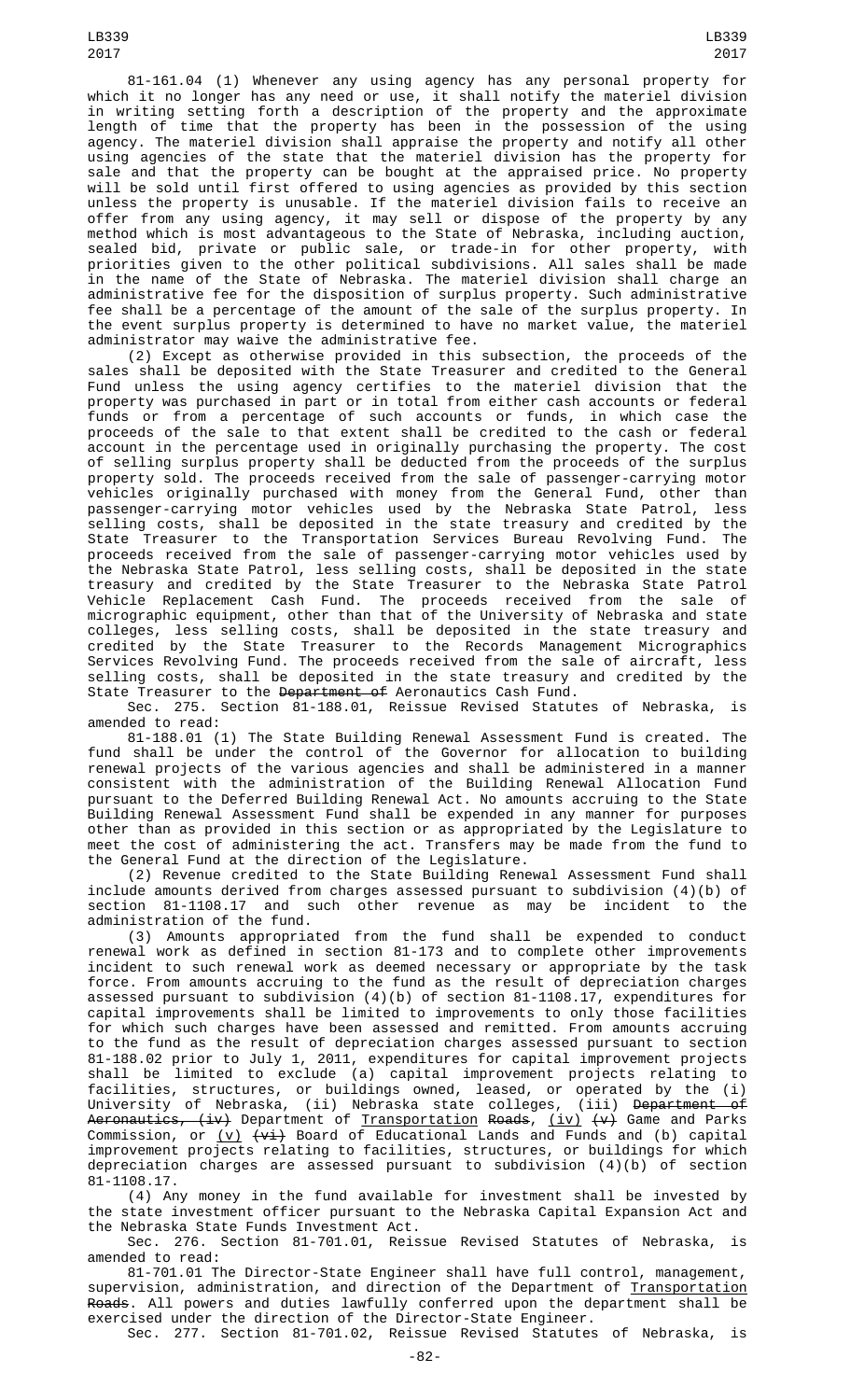LB339 2017

81-701.02 The Director-State Engineer, for the Department of Transportation Roads, shall:

 $(1)$  Have charge of the records of the department;

(2) Cause accurate and complete books of account to be kept;

(3) Supervise the signing of vouchers and orders for supplies, materials, and any other expenditures;

(4) Contract for consulting services;

(5) Employ all engineers, assistants, clerks, agents, and other employees required for the proper transaction of the business of <u>the</u> <del>his</del> office or of the department and fix their titles, determine their duties and compensation, and discharge them in his <u>or her </u>discretion; and

(6) Sign and execute or supervise the signing and executing of all documents and papers, including contracts and agreements for highway construction and the purchase of machinery, materials, and supplies.

Sec. 278. Section 81-701.03, Reissue Revised Statutes of Nebraska, is amended to read:

81-701.03 <u>(1) The</u> B<del>eginning on July 1, 2009, the</del> Department of Transportation Roads shall assume responsibility for the powers and duties of the highway safety program of the Department of Motor Vehicles, except that the Department of Motor Vehicles shall retain jurisdiction over the Motorcycle Safety Education Act.

(2) On and after July 1, 2017, whenever the Department of Roads referred to or designated by any contract or other document in connection with the duties and functions of the Department of Transportation, such reference or designation shall apply to the Department of Transportation. All contracts entered into by the Department of Roads prior to July 1, 2017, are hereby recognized, with the Department of Transportation retaining all rights and obligations under such contracts. Any cash funds, custodial funds, gifts, trusts, grants, and any appropriations of funds from prior fiscal years available to satisfy obligations incurred under such contracts shall be appropriated to the Department of Transportation for the payments of such obligations. All documents and records transferred, or copies of the same, may be authenticated or certified by the Department of Transportation for all legal purposes.

(3) No suit, action, or other proceeding, judicial or administrative, lawfully commenced prior to July 1, 2017, or which could have been commenced prior to that date, by or against the Department of Roads, or the Director-State Engineer or any employee thereof in such Director-State Engineer's or employee's official capacity or in relation to the discharge of his or her official duties, shall abate by reason of the change of name of the Department of Roads to the Department of Transportation.

(4) On and after July 1, 2017, unless otherwise specified, whenever any provision of law refers to the Department of Roads in connection with duties and functions of the Department of Transportation, such law shall be construed as referring to the Department of Transportation.

Sec. 279. Section 81-701.04, Reissue Revised Statutes of Nebraska, is amended to read:

81-701.04 There shall be paid to the Department of Transportation Roads in advance for the services of the department, or any officer or employee thereof by the party demanding or necessitating the service $_{\mathsf{\mathcal{L}}}$  the following fees: For typing a transcript or copy of any instrument recorded or filed in any office of the department, fifteen cents for each one hundred words; for blueprint copy of any map or drawing, or photostatic copy of any record, a reasonable sum to be fixed by the department in an amount estimated to cover the actual cost of preparing such a reproduction; for other copies of drawing, two dollars per hour for the time actually employed; and for certificate and seal, one dollar. The Director-State Engineer shall keep a record of all fees received. Such fees shall be currently deposited with the State Treasurer by the Director-State Engineer for the use of the Highway Cash Fund and the Director-State Engineer shall take his <u>or her receipt therefor and file the same with the records of</u> his <u>or her</u> office.

Sec. 280. Section 81-701.05, Reissue Revised Statutes of Nebraska, is amended to read:

81-701.05 The Department of Transportation Roads shall oversee any outstanding agreement between a railroad and the Nebraska Railway Council as of August  $27, 2011$ , including making any outstanding payment due to a railroad.

Sec. 281. Section 81-710, Reissue Revised Statutes of Nebraska, is amended to read:

81-710 The Department of Transportation Roads shall establish, operate, and maintain state wayside areas. Pursuant to the Administrative Procedure Act, the department may adopt and promulgate rules and regulations necessary to govern the use of state wayside areas and may establish fees for services, including overnight camping.

The department may contract with public or private entities for the operation and maintenance of state wayside areas.

If the department determines that an area is no longer suited or needed as a state wayside area, the department may close such area or any part thereof and declare such area or facilities as surplus. The department shall offer to convey the surplus land or facilities to all local political subdivisions in the vicinity, and if such offers are rejected, the department may sell such lands and facilities.

Sec. 282. Section 81-8,310, Revised Statutes Cumulative Supplement, 2016,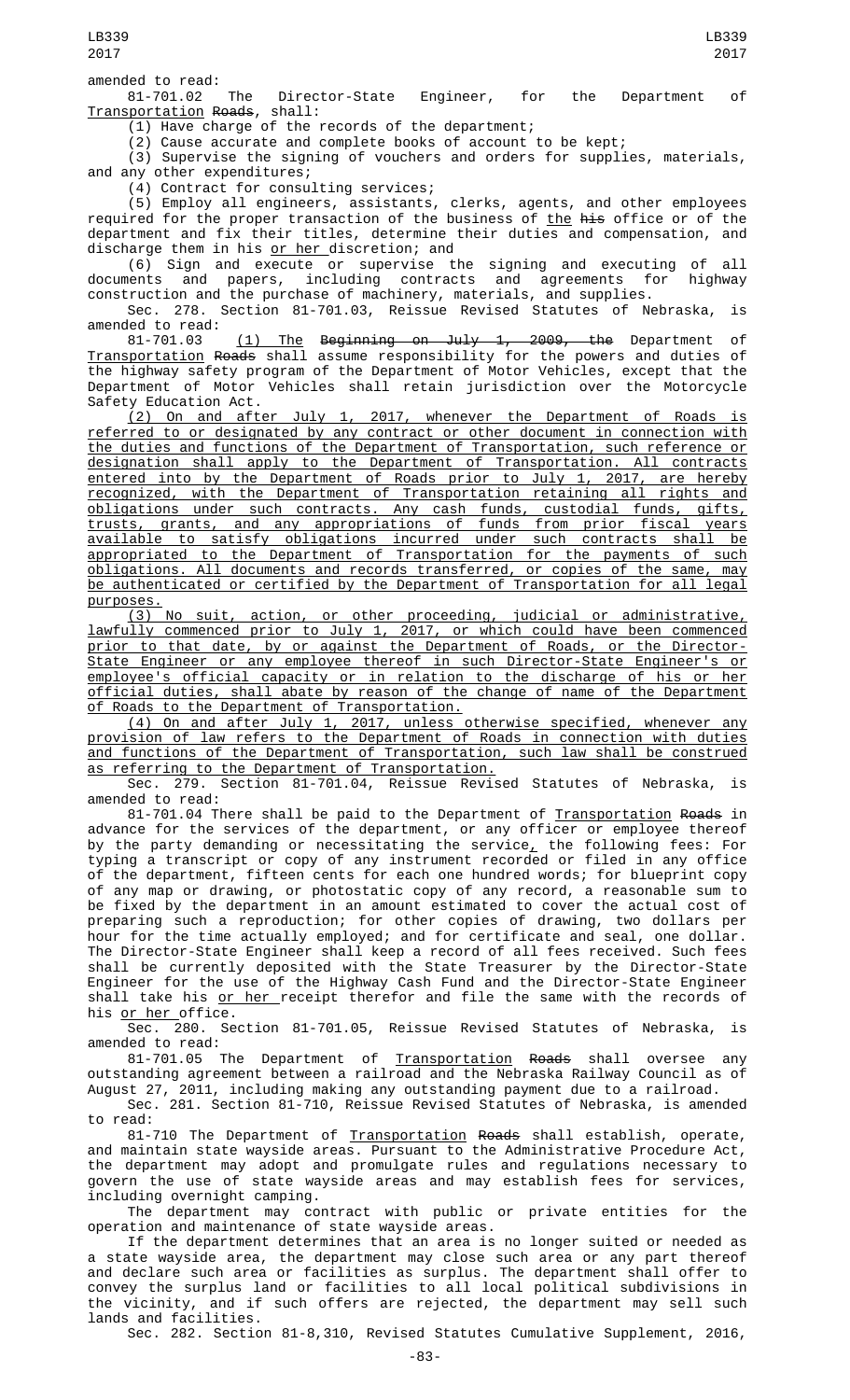is amended to read:

81-8,310 (1) The Nebraska Sesquicentennial Commission shall develop programs and plans for official observance of the one hundred fiftieth anniversary of Nebraska statehood in 2017. The commission shall work closely with various state agencies, boards, commissions, and political subdivisions, including the State Department of Education, the Department of Transportation Roads, the Nebraska State Historical Society, the Nebraska State Fair Board, the Game and Parks Commission, and the Nebraska Tourism Commission, to execute commemorative events and to implement educational activities with emphasis on events and activities that promote Nebraska and its economy by focusing on the state's history, cultural diversity, and unique geography. The commission may also seek the guidance and support of any other groups or organizations the commission deems necessary or helpful in fulfilling its purpose.

(2) The commission may employ personnel, contract for services, and receive, expend, and allocate gifts, grants, and donations to aid in the performance of its duties. The commission is empowered to expend and allocate any appropriations authorized by the Legislature to carry out the purposes of sections 81-8,309 and 81-8,310.

(3) The commission shall expend and allocate at least five percent of the money in the Nebraska 150 Sesquicentennial Plate Proceeds Fund on January 1, 2017, for awarding one or more grants to any person who applies to the commission for support for a local sesquicentennial event or project according to standards and guidelines determined by the commission.

(4) The commission shall report electronically to the Legislature on or before July 1 in 2016, 2017, and 2018 detailing the expenditures made from the fund pursuant to this section.

Sec. 283. Section 81-916, Reissue Revised Statutes of Nebraska, is amended to read:

81-916 Effective July 1, 1982, all property, assets, and liabilities relating to those federal surplus and excess property programs which are consolidated by Public Law 94-519 and operated by the Department of Transportation Roads shall be transferred to the Department of Correctional Services.

Sec. 284. Section 81-917, Reissue Revised Statutes of Nebraska, is amended to read:

81-917 All employees employed in those federal surplus and excess property programs which are consolidated by Public Law 94-519 and have been transferred to the Department of <u>Transportation</u> <del>Roads</del> may be transferred to the Department of Correctional Services. All employees so transferred shall be: (1) Employed under and compensated through the State Personnel System; and (2) considered as new employees solely for purposes of performance evaluation and subject to all applicable policies and procedures for such transfer. All employees so transferred shall keep all accrued benefits such as sick leave, vacation leave, and retirement benefits after such transfer has been completed.

Sec. 285. Section 81-1108.15, Revised Statutes Cumulative Supplement, 2016, is amended to read:

81-1108.15 (1) Except as provided in the Nebraska State Capitol Preservation and Restoration Act, the division shall have the primary functions and responsibilities of statewide facilities planning, facilities construction, and facilities administration and shall adopt and promulgate rules and regulations to carry out this section.

(2) Facilities planning shall include the following responsibilities and duties:

(a) To maintain utilization records of all state-owned, state-occupied, and vacant facilities;

(b) To coordinate comprehensive capital facilities planning;

(c) To define and review program statements based on space utilization standards;

(d) To prepare or review planning and construction documents;

(e) To develop and maintain time-cost schedules for capital construction projects;

(f) To assist the Governor and the Legislative Fiscal Analyst in the preparation of the capital construction budget recommendations; preparation of the capital construction budget recommendations;<br>(g) To maintain a complete inventory of all state-owned, state-occupied,

and vacant sites and structures and to review the proposals for naming such sites and structures;

(h) To determine space needs of all state agencies and establish spaceallocation standards; and<br>(i) To cause a s

cause a state comprehensive capital facilities plan to be developed.

(3) Facilities construction shall include the following powers and duties:

(a) To maintain close contact with and conduct inspections of each project so as to assure execution of time-cost schedules and efficient contract performance if such project's total design and construction cost is equal to or greater than the project cost set by subdivision (1)(a) of section 81-1108.43;

(b) To perform final acceptance inspections and evaluations; and

(c) To coordinate all change or modification orders and progress payment orders.

(4) Facilities administration shall include the following powers and duties:

(a) To serve as state leasing administrator or agent for all facilities to be leased for use by the state and for all state-owned facilities to be rented to state agencies or other parties subject to section 81-1108.22. The division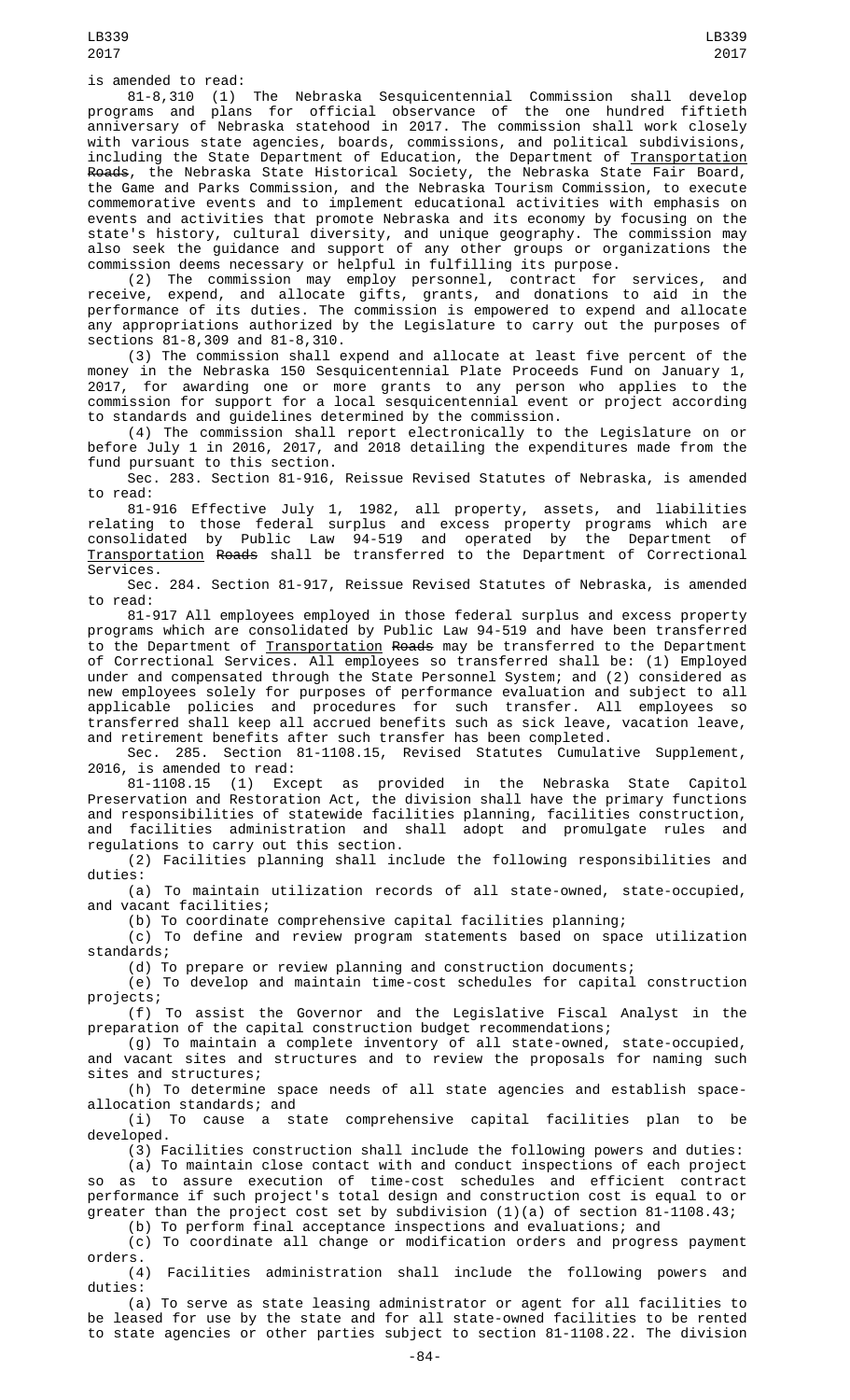2017

shall remit the proceeds from any rentals of state-owned facilities to the State Treasurer for credit to the State Building Revolving Fund and the State Building Renewal Assessment Fund;

(b) To provide all maintenance, repairs, custodial duties, security, and administration for all buildings and grounds owned or leased by the State of Nebraska except as provided in subsections (5) and (6) of this section;

(c) To be responsible for adequate parking and the designation of parking stalls or spaces, including access aisles, in offstreet parking facilities for the exclusive use of handicapped or disabled or temporarily handicapped or disabled persons pursuant to section 18-1737;

(d) To ensure that all state-owned, state-occupied, and vacant facilities are maintained or utilized to their maximum capacity or to dispose of such facilities through lease, sale, or demolition;

(e) To submit electronically an annual report to the Appropriations Committee of the Legislature and the Committee on Building Maintenance regarding the amount of property leased by the state and the availability of state-owned property for the needs of state agencies;

(f) To report monthly time-cost data on projects to the Governor and the Clerk of the Legislature. The report submitted to the Clerk of the Legislature shall be submitted electronically;

(g) To administer the State Emergency Capital Construction Contingency Fund;

(h) To submit status reports to the Governor and the Legislative Fiscal Analyst after each quarter of a construction project is completed detailing change orders and expenditures to date. The report submitted to the Legislative Fiscal Analyst shall be submitted electronically. Such reports shall be required on all projects costing five hundred thousand dollars or more and on such other projects as may be designated by the division; and

(i) To submit a final report on each project to the Governor and the Legislative Fiscal Analyst. The report submitted to the Legislative Fiscal Analyst shall be submitted electronically. Such report shall include, but not be limited to, a comparison of final costs and appropriations made for the project, change orders, and modifications and whether the construction complied with the related approved program statement. Such reports shall be required on all projects costing five hundred thousand dollars or more and on such other projects as may be designated by the division.

(5) Subdivisions (4)(b), (c), and (d) of this section shall not apply to (a) state-owned facilities to be rented to state agencies or other parties by the University of Nebraska, the Nebraska state colleges, the Department of A<del>eronautics,</del> the Department of <u>Transportation</u> <del>Roads</del>, and the Board of Educational Lands and Funds, (b) buildings and grounds owned or leased for use by the University of Nebraska, the Nebraska state colleges, and the Board of Educational Lands and Funds, (c) buildings and grounds owned, leased, or operated by the Department of Correctional Services, (d) facilities to be leased for nonoffice use by the Department of <u>Transportation</u> <del>Roads</del>, (e) buildings or grounds owned or leased by the Game and Parks Commission if the application of such subdivisions to the buildings or grounds would result in ineligibility for or repayment of federal funding, (f) buildings or grounds of the state park system, state recreation areas, state historical parks, state wildlife management areas, or state recreational trails, or (g) other buildings or grounds owned or leased by the State of Nebraska which are specifically exempted by the division because the application of such subdivisions would result in the ineligibility for federal funding or would result in hardship on an agency, board, or commission due to other exceptional or unusual circumstances, except that nothing in this subdivision shall prohibit the assessment of building rental depreciation charges to tenants of facilities owned by the state and under the direct control and maintenance of the division.

(6) Security for all buildings and grounds owned or leased by the State of Nebraska in Lincoln, Nebraska, except the buildings and grounds described in subsection (5) of this section, shall be the responsibility of the Nebraska State Patrol. The Nebraska State Patrol shall consult with the Governor, the Chief Justice, the Executive Board of the Legislative Council, and the State Capitol Administrator regarding security policy within the State Capitol and capitol grounds.

(7) Each member of the Legislature shall receive an electronic copy of the reports required by subdivisions (4)(f), (h), and (i) of this section by making a request for them to the State Building Administrator. The information on such reports shall be submitted to the division by the agency responsible for the project.

Sec. 286. Section 81-1108.22, Reissue Revised Statutes of Nebraska, is amended to read:

81-1108.22 (1) The division shall have the responsibility of providing office space in leased and state-owned buildings in the proximity of the State Capitol and in other locations.

(2) When any board, agency, commission, or department of the state government not otherwise specifically authorized by law desires to use funds available for the purpose of renting office space outside of the State Capitol, it shall submit a request to the Director of Administrative Services. If the director approves the lease, the terms and location shall be approved by the director and the administrator in writing and the leases shall be entered into and administered by the administrator on behalf of the board, agency, commission, or department. A copy of all such lease contracts shall be kept on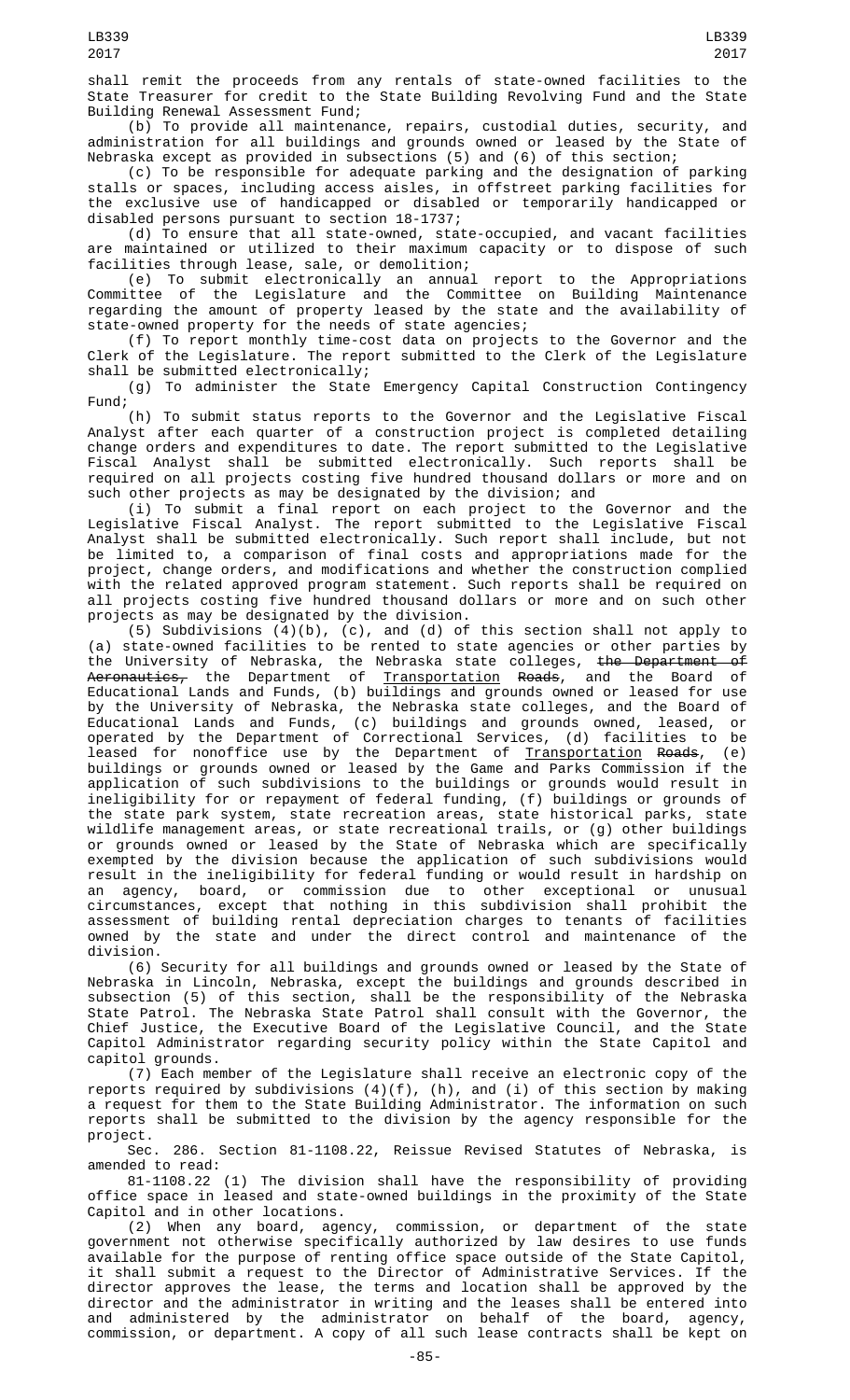file by the state building division and shall be open to inspection by the Legislature and the public during normal business hours.

(3)(a) The administrator shall develop a system of charges to cover basic rental, maintenance, renovations, and operation of such leased and owned properties. The charges to state agencies, boards, commissions, or departments of state government shall be paid from funds available for the purpose of renting space on a regular basis and placed, as applicable, in the State Building Revolving Fund and the State Building Renewal Assessment Fund. The administrator shall make payments for basic rentals, renovations, and maintenance and operational costs of all leased and owned buildings from the State Building Revolving Fund except for expenses relating to security provided by the Nebraska State Patrol as provided in subdivision (b) of this subsection.

(b) The State Building Revolving Fund is created. The fund shall be administered by the administrator. The fund shall consist of rental charges and other receipts collected pursuant to contractual agreements between the state building division and other entities as authorized by law. The fund shall only be used to support the operation of the state building division as provided by law, except that the Legislature shall make fund transfers each fiscal year through the budget process from the State Building Revolving Fund to the Capitol Security Revolving Fund to help pay non-general-fund costs associated with the operation of the state capitol security division of the Nebraska State Patrol. Any money in the State Building Revolving Fund available for investment shall be invested by the state investment officer pursuant to the Nebraska Capital Expansion Act and the Nebraska State Funds Investment Act.

(4) The charges for such leased and owned properties shall only be adjusted by the administrator on July 1. Prior to any adjustment in the system of charges, the Department of Administrative Services, on or before December 1 of the year preceding the effective date of such adjustment, shall provide electronic notification to the Committee on Building Maintenance, the Clerk of the Legislature, and the Legislative Fiscal Analyst of the proposed adjustment to the system of charges.

(5) Commencing on April 18, 1992, all leases of real property entered into by any state agency, board, commission, or department shall be subject to this section. Leases held by a state agency, board, commission, or department on such date shall be valid until the lease contract is terminated or is subject to renewal. The division shall monitor all such leases and determine when the lease is subject to renewal. Once the determination is made, the division shall cancel the lease as of the renewal date and shall treat the need of the agency, board, commission, or department as an original request for space and subject to this section. This subsection shall not apply to (a) state-owned facilities to be rented to state agencies or other parties by the University of Nebraska, the Nebraska state colleges, the Department of Aeronautics, the Department of Transportation Roads, and the Board of Educational Lands and Funds, (b) facilities to be leased for use by the University of Nebraska, the Nebraska state colleges, and the Board of Educational Lands and Funds, (c) facilities to be leased for nonoffice use by the Department of <u>Transportation</u> <del>Roads</del>, or (d) facilities controlled by the State Department of Education, which were formerly controlled by the Nebraska School for the Visually Handicapped, to be rented to state agencies or other parties by the department.

Sec. 287. Section 81-1108.43, Revised Statutes Cumulative Supplement, 2016, is amended to read:

81-1108.43 (1) No state agency or department shall:

(a) Perform for itself any of the services normally performed by a professional engineer or architect in the preparation of plans and specifications for the construction, reconstruction, or alteration of any building or in the administration of the construction documents and final approval of the project when the total project cost is four hundred thousand dollars or more; and

(b) Employ its own work force for any such construction, reconstruction, or alteration of capital facilities when the total project cost is fifty thousand dollars or more.

(2) The Department of Administrative Services shall adjust the dollar amounts in subsection (1) of this section every four years beginning January 1, 2002, to account for inflationary and market changes. The adjustments shall be based on percentage changes in a construction cost index and any other published index relevant to operations and utilities costs, as selected by the department.

(3) This section shall not apply to the Department of <u>Transportation</u> R<del>oads</del> or to any public power district, public power and irrigation district, irrigation district, or metropolitan utilities district. If, during the program statement review provided for under section 81-1108.41, it is determined that existing or standard plans and specifications are available or required for the project, the division may authorize an exemption from this section. The Director of Administrative Services shall not issue any warrant in payment for any work on a capital construction project unless the state agency or department files a certificate that it has complied with the provisions of this section.

Sec. 288. Section 81-1114, Reissue Revised Statutes of Nebraska, is amended to read:

81-1114 The building division shall have the following powers, duties, and responsibilities:

(1) Shall prepare, for submittal to the Governor and to the office of the Legislative Fiscal Analyst, analyses of the cost of every desired land and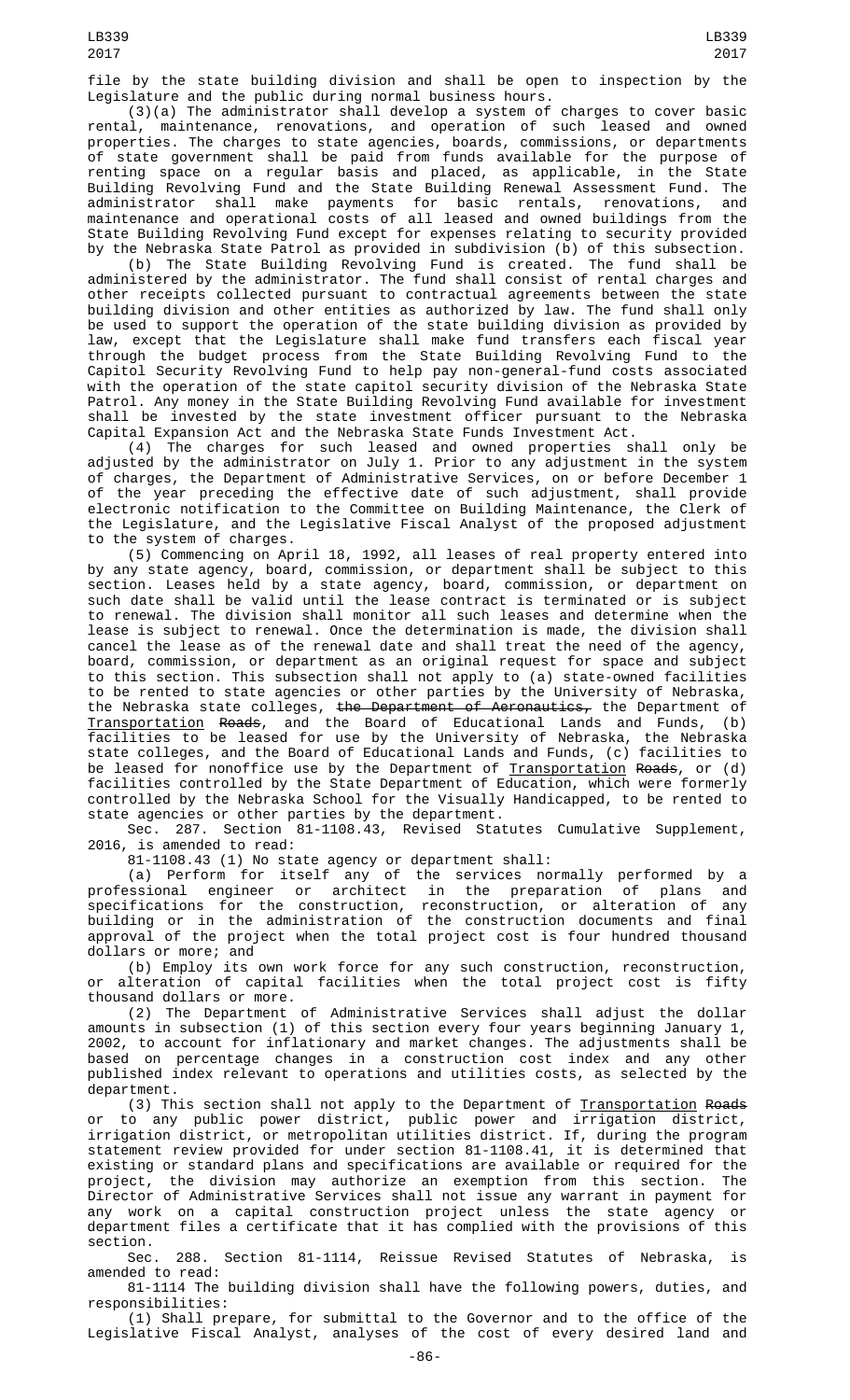building acquisition, new building construction, either underway or proposed, major repair or remodeling of new, newly acquired, or existing buildings, and each and every structural improvement to land, utilities, roads, walks, and parking lots, costing four hundred thousand dollars or more, but excluding right-of-way projects of the Department of <u>Transportation</u> <del>Roads</del>. The analyses submitted to the Legislative Fiscal Analyst shall be submitted electronically. The Department of Administrative Services shall adjust the dollar amount in this section every four years beginning January 1, 2002, to account for inflationary and market changes. The adjustment shall be based on percentage changes in a construction cost index and any other published index relevant to operations and utilities costs, as selected by the department;

(2) Shall record the relationship between the proposed capital facilities and the individual or departmental agencies' operating programs with particular attention to needs of immediate or future operations of the department or agency submitting such plan;

(3) Shall make recommendations to the Governor, the committee of the Legislature which shall from time to time have responsibility for preparing recommendations for appropriations, and the individual department or agency concerned, on the probable costs of such acquisition, construction, repair, or remodeling. The recommendations submitted to the committee shall be submitted electronically; and

(4) Shall require the submission by each department and agency of the state of copies of all written contracts for acquisition, construction, repair, or remodeling, including federal contracts, before such contracts are executed by the executive officer of the state authorized to execute such contracts, and shall maintain copies of such contracts on file for inspection by the Legislative Fiscal Analyst.

Sec. 289. Section 81-1711, Reissue Revised Statutes of Nebraska, is amended to read:

81-1711 The Department of Administrative Services shall, with the advice of each agency, prescribe by administrative rules procedures for the determination of a project under its jurisdiction. The Department of Transportation Roads shall prescribe such procedures for highway construction projects. Such procedures may include:

(1) Determination of a project which constitutes a grouping of minor construction, rehabilitation, or renovation activities; and

(2) Determination of a project which constitutes a grouping of substantially similar construction, rehabilitation, or renovation activities. Sec. 290. Section 81-2801, Reissue Revised Statutes of Nebraska, is

amended to read:

81-2801 No agency of this state shall purchase, lease, or acquire real estate from any railroad over a right-of-way outside of incorporated cities and villages which has been permitted to be abandoned by a federal agency without prior approval by the Legislature of such purchase, lease, or acquisition, except that (1) the Game and Parks Commission may acquire all or any part of a railroad right-of-way proposed to be abandoned for interim trail use pursuant to sections 37-303 and 37-914 and (2) the Department of <u>Transportation</u> <del>Roads</del> may acquire such real estate solely for the purpose of highway construction or improvements when such right-of-way is adjacent to an existing state highway or when such right-of-way is needed to maintain existing improvements that have previously been located upon such right-of-way through agreements, easements, or leases. Real estate acquired by the department pursuant to this section which is in excess of that needed or is deemed no longer necessary shall be disposed of as provided for in section 39-1325.

Sec. 291. Section 81-3711.01, Revised Statutes Cumulative Supplement, 2016, is amended to read:

81-3711.01 (1) The commission may mark significant tourism attractions in Nebraska.

(2) The commission may (a) determine what tourism attractions are significant to the State of Nebraska, (b) expend funds for the purchase of highway tourism markers, (c) designate the approximate location of highway tourism markers, (d) preserve, replace, or modify highway tourism markers, and (e) accept gifts and encourage local participation in and contribution to the erection of highway tourism markers through the use of gifts and matching-fund agreements. Such funds shall be deposited into the State Visitors Promotion Cash Fund. The commission shall not expend funds for the purchase of highway tourism markers until funding has been secured through gifts or otherwise.

(3) The commission may appoint and delegate to a special committee the duties of research and investigation to assist in the determination of tourism attractions that should be designated by highway tourism markers. The Department of <u>Transportation</u> <del>Roads</del> shall erect and maintain highway tourism markers and shall determine the exact location of highway tourism markers with consideration given for the safety and welfare of the public.

(4) The commission may secure payment to the state for the actual replacement cost of any highway tourism markers damaged or destroyed, accidentally or otherwise. Any funds so collected shall be remitted to the State Treasurer for credit to the State Visitors Promotion Cash Fund for the procurement of highway tourism markers.

(5) Nothing in this section shall be construed to restrict the placement of any marker or signage on private property.

Sec. 292. Section 82-120, Reissue Revised Statutes of Nebraska, is amended to read:

82-120 The Nebraska State Historical Society shall have authority to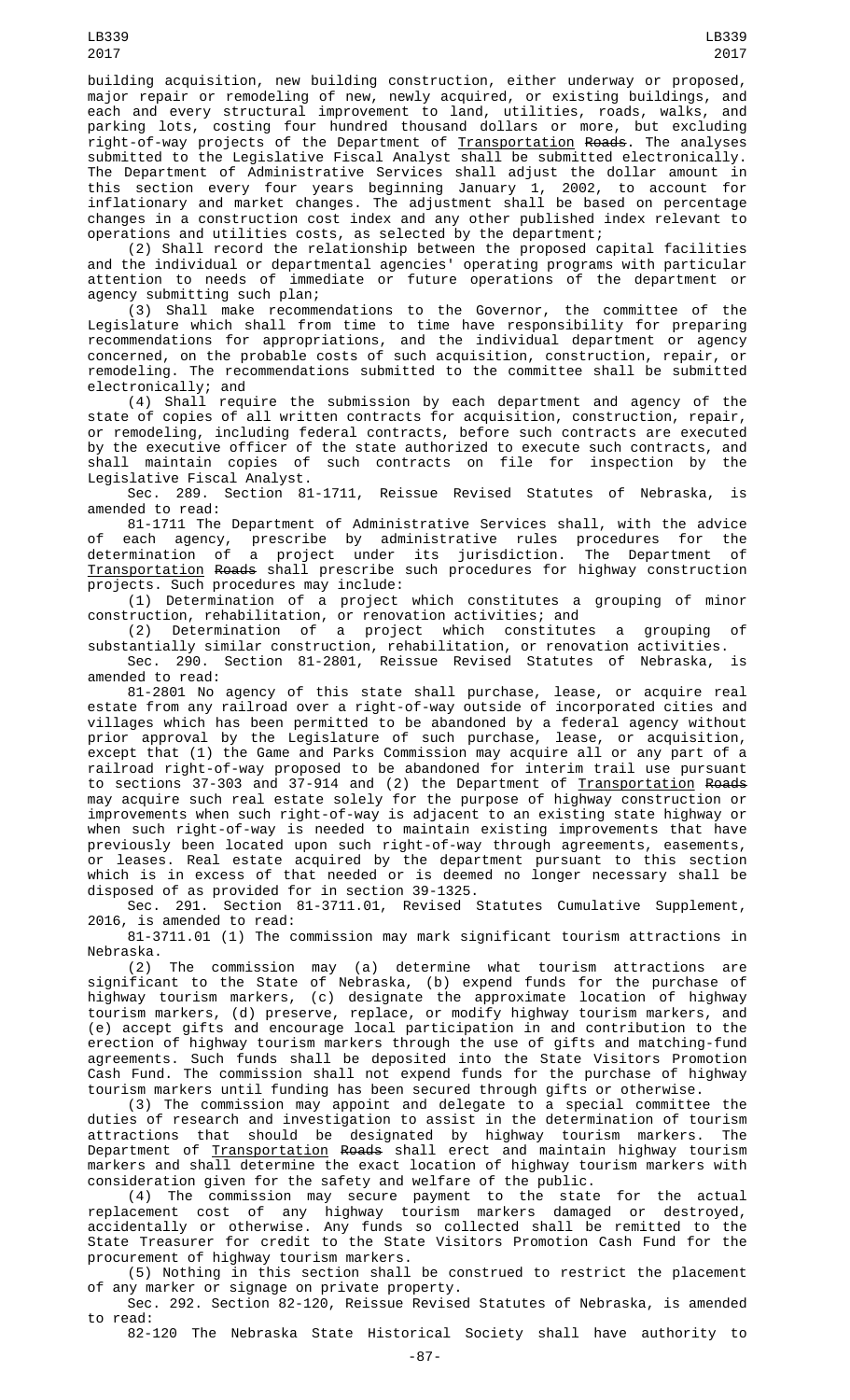determine what historical events, personalities, sites, and traditions are of importance to the State of Nebraska and to justify the expenditure of public funds for the purchase of markers of uniform style, to be known as Highway Historical Markers; to procure such markers by expending any funds specifically appropriated by the Legislature for such purpose and to designate the approximate location of such markers; to preserve present markers; to accept gifts; and have power of eminent domain to be exercised as provided in sections 76-704 to 76-724. The Department of <u>Transportation</u> <del>Roads</del> shall erect and maintain such markers and shall determine the exact location of such markers, having due regard for the safety and welfare of the motoring public.

Sec. 293. Section 82-505, Reissue Revised Statutes of Nebraska, is amended to read:

82-505 (1) Except as provided in subsection (2) of this section, the head of any state agency having jurisdiction over a proposed state or state-funded undertaking, which has potential to affect archaeological resources or sites, shall, prior to the approval of the expenditure of any state funds on the undertaking, notify the State Archaeology Office of the undertaking and cooperate with the office to identify and develop measures to mitigate the effect of the undertaking on any archaeological site or resource that is included in or eligible for inclusion in the National Register of Historic Places.

(2) The Department of Transportation Roads shall be exempt from the provisions of the Nebraska Archaeological Resources Preservation Act as long as a cooperative agreement exists between the Department of <u>Transportation</u> <del>Roads</del> and the Nebraska State Historical Society which ensures that all highway construction projects meet federal historic preservation legislation and regulations, and such federal preservation legislation and regulations fulfill or exceed the objectives and standards of the act.

(3) Nothing in the Nebraska Archaeological Resources Preservation Act shall be construed to abridge the rights of private property owners and in no case shall a private property owner be required to pay for activities undertaken by the State Archaeology Office.

Sec. 294. Section 83-137, Reissue Revised Statutes of Nebraska, is amended to read:

83-137 Upon written request being filed with the Department of Transportation Roads by the chief executive officer of any state institution, located more than one-half mile and not exceeding three miles from a railroad unloading track or permanent highway leading to a railroad unloading track, requesting aid for the improvement of a highway connecting the institution with the permanent highway or railroad unloading track, the department shall make a careful estimate of the cost of improving the highway, and the amount of the special benefits to abutting property, together with the excess of the cost of the improvement above the benefits. If the local authorities in charge of the highway shall adequately provide for the payment of the special benefits and one-half of the excess of the cost of the improvement, the department shall pay the remaining one-half of the excess from funds appropriated for that purpose. Sec. 295. Section 85-1008, Reissue Revised Statutes of Nebraska, is

amended to read: 85-1008 (1) To assist the center in carrying out its purposes and

functions, the Board of Regents may establish a Nebraska Safety Center Advisory Council composed of the following members:

(a) One representative from the Department of <u>Transportation</u> Roads;

(b) One representative from the Department of Motor Vehicles;

(c) One representative from the State Department of Education;

(d) One representative from the Game and Parks Commission;

(e) One representative from the Department of Labor;

(f) One person representing the community college areas;

(g) One person representing private business and industry;

(h) One person representing the University of Nebraska;

(i) One person representing the medical profession;

(j) One person representing the area of law enforcement in this state; (k) One person representing the Safety Council of Nebraska, Inc.;

(l) One person representing the area of transportation;

(m) One person representative of emergency medical services;

(n) One person representing the judiciary in the State of Nebraska;

(o) One person representing city government;

(p) One person representing county government;

(q) One person representing the area of agriculture;

(r) One person representing the local public school system;

(s) One person representing fire safety;

(t) One representative of the Coordinating Commission for Postsecondary Education;

(u) One person representing the Red Cross; and

(v) One person representing the state colleges.

(2) Representatives selected to serve on the council shall have appropriate education, training, and experience in the field of fire safety, industrial safety, recreational safety, domestic safety, or traffic safety.

Sec. 296. Section 86-707, Reissue Revised Statutes of Nebraska, is amended to read:<br>86-707

86-707 If the right to construct, operate, and maintain the telecommunications lines and related facilities is granted along, upon, across, or under a state or federal highway, the location and installation of such lines and related facilities, insofar as they pertain to the present and future